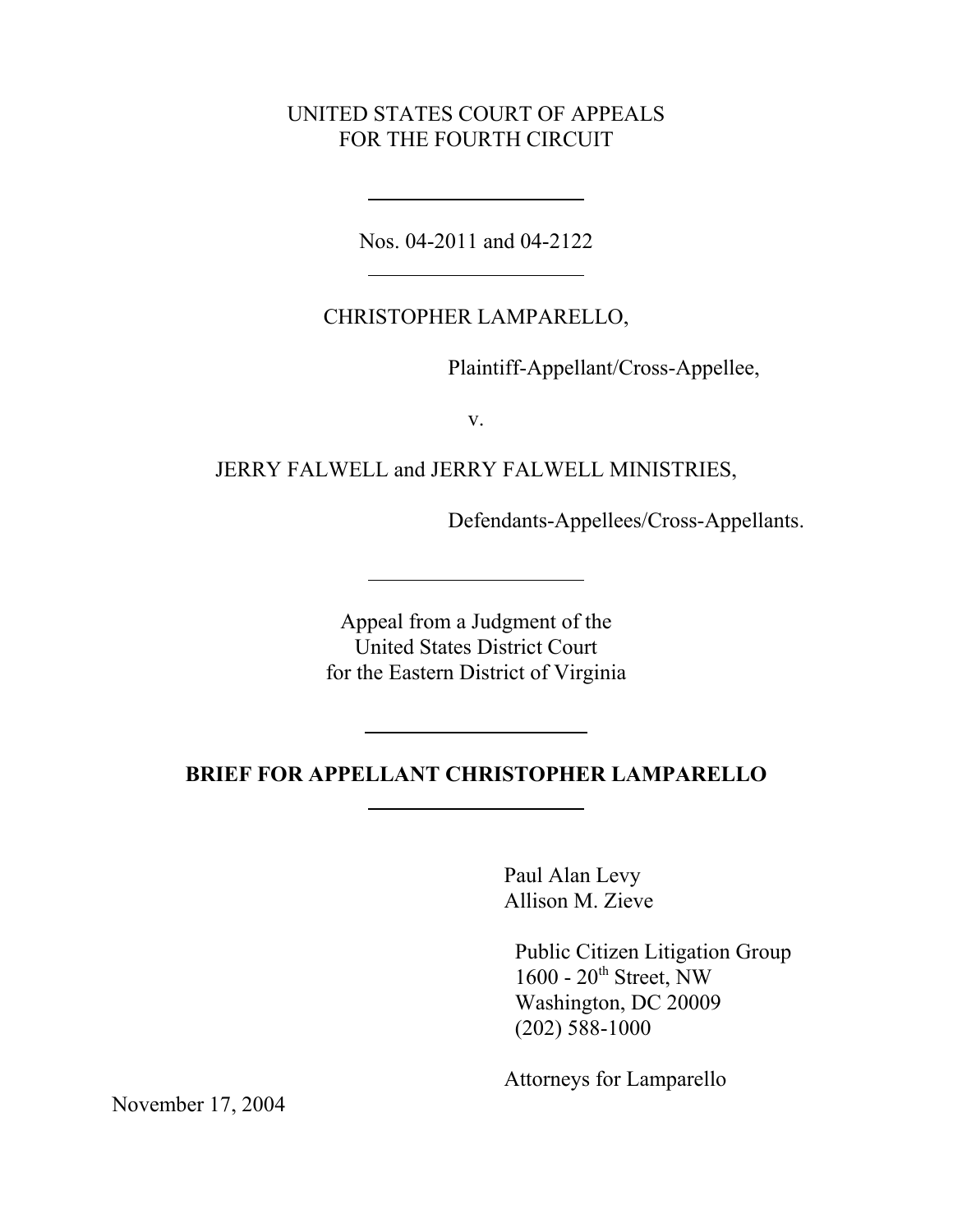# **TABLE OF CONTENTS**

| $\mathbf{I}$ . | THE TRADEMARK CLAIMS INFRINGE LAMPARELLO'S FREE<br>SPEECH RIGHT TO DESCRIBE THE SUBJECT OF HIS CRITICISM |
|----------------|----------------------------------------------------------------------------------------------------------|
| II.            | LAMPARELLO WAS ENTITLED TO SUMMARY JUDGMENT<br>DISMISSING ALL CLAIMS FOR LACK OF COMMERCIAL USE. 15      |
|                | The Trademark Laws Apply Only to Commercial Uses of<br>A.                                                |
|                | <b>B.</b>                                                                                                |
| III.           | SUMMARY JUDGMENT SHOULD BE REVERSED BECAUSE<br>VIEWERS ARE UNLIKELY TO BE CONFUSED ABOUT WHETHER         |
|                | Trademarks May Be Used in Domain Names for Nonconfusing Websites<br>A.                                   |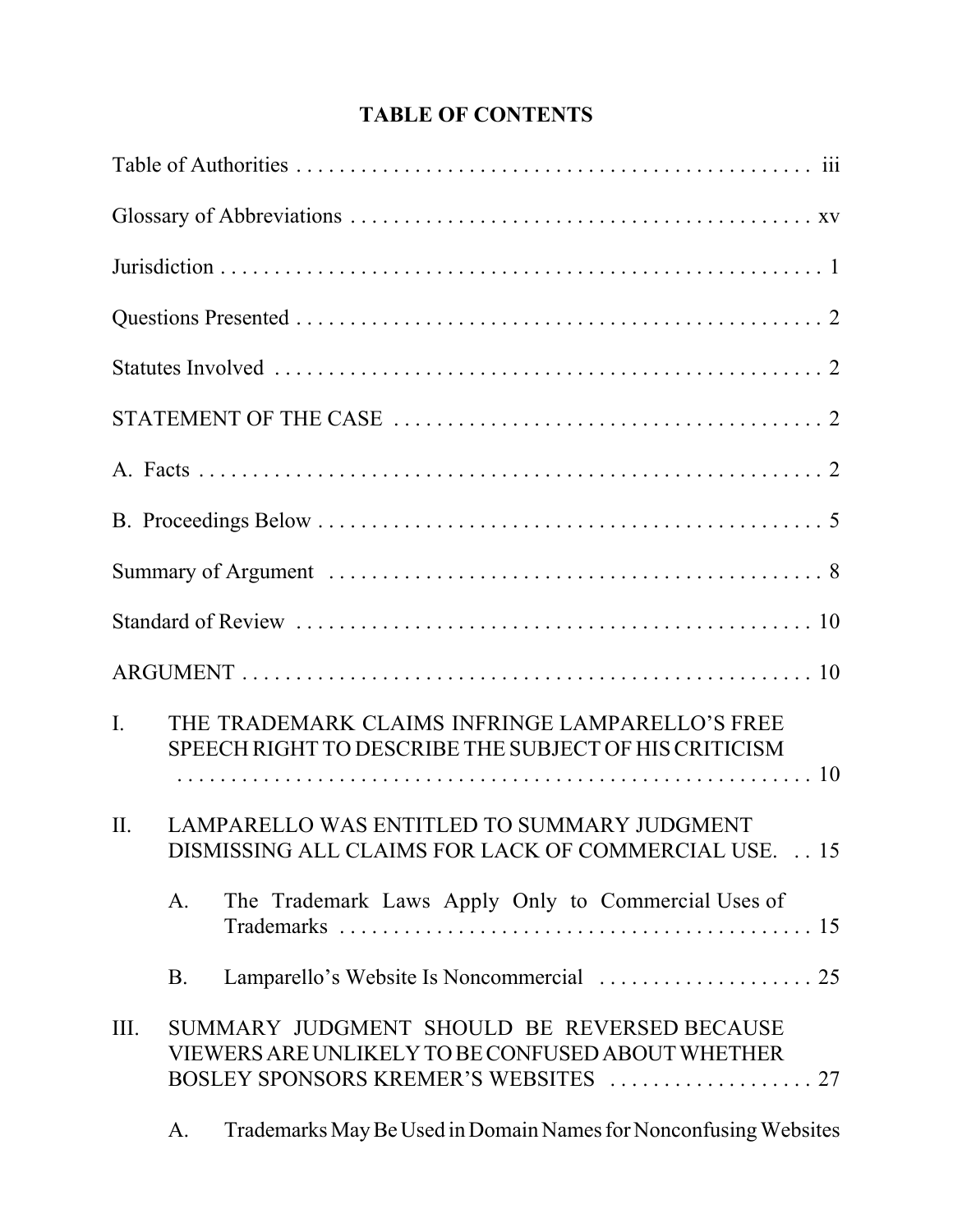|     | $B_{\cdot}$ | The Pizzeria Uno Factors Also Show No Likelihood of Confusion                                                                                                         |  |
|-----|-------------|-----------------------------------------------------------------------------------------------------------------------------------------------------------------------|--|
| IV. |             | FALWELL HAS NOT SHOWN DAMAGE AS REQUIRED FOR LIABILITY<br>UNDER SECTION 43 OF THE LANHAM ACT  49                                                                      |  |
| V.  |             | THE CYBERSQUATTING CLAIM SHOULD HAVE BEEN DISMISSED<br>BECAUSE LAMPARELLO DID NOT HAVE A BAD FAITH INTENT TO<br>PROFIT AND BECAUSE HE IS PROTECTED BY THE SAFE HARBOR |  |
|     |             | VI. FALWELL'S TRADEMARK CLAIMS SHOULD BE DISMISSED AS                                                                                                                 |  |
|     |             |                                                                                                                                                                       |  |
|     |             |                                                                                                                                                                       |  |
|     |             |                                                                                                                                                                       |  |
|     |             |                                                                                                                                                                       |  |
|     |             | Certificate of Service                                                                                                                                                |  |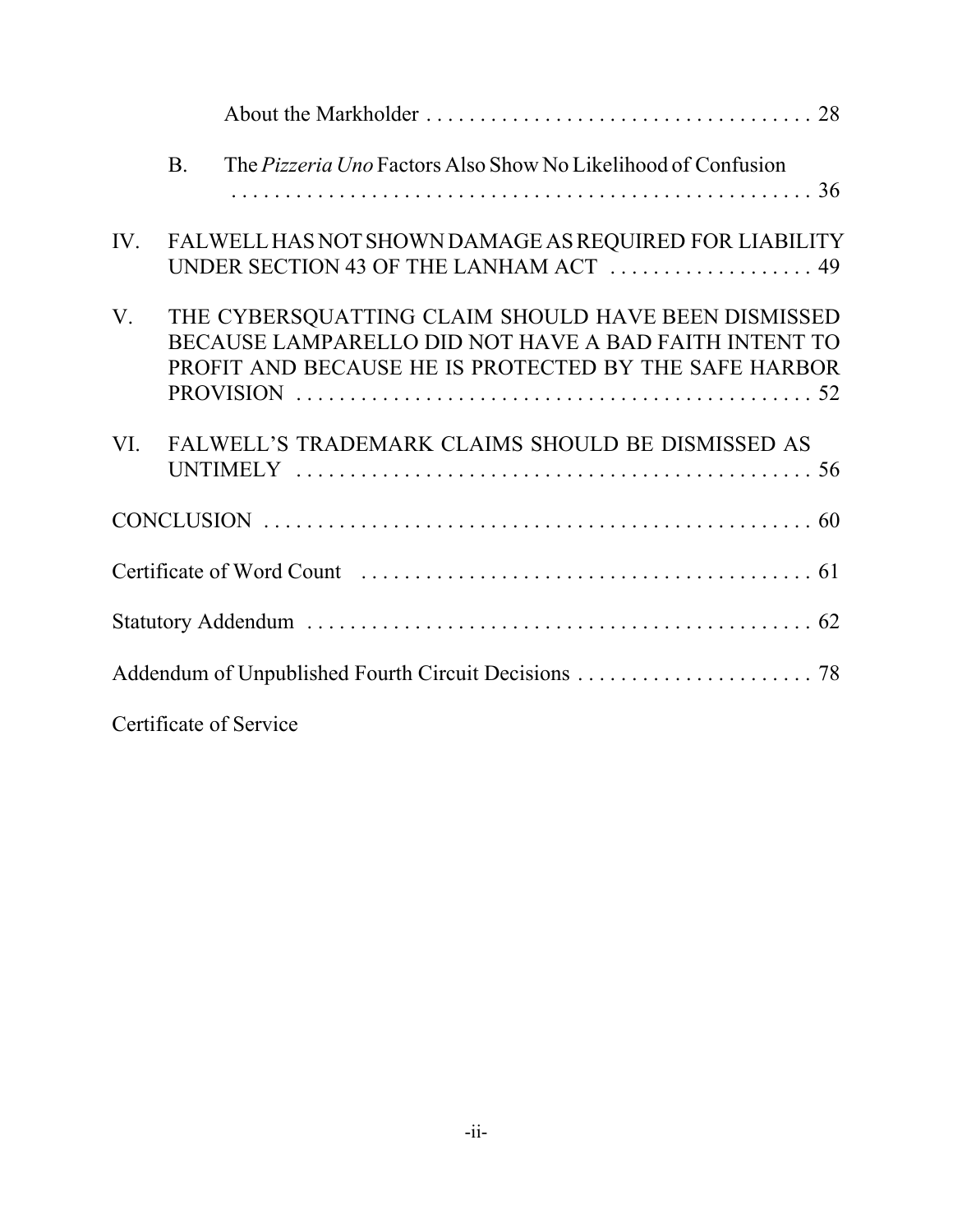# **TABLE OF AUTHORITIES**

# **CASES**

| ACLU of Georgia v. Miller,                                                                        |
|---------------------------------------------------------------------------------------------------|
| A&H Sportswear v. Victoria's Secret Stores,                                                       |
| Anheuser-Busch v. Balducci Publications,                                                          |
| Anheuser-Busch v. L&L Wings,                                                                      |
| Anti-Monopoly v. General Mills Fun Group,                                                         |
| Bad Frog Brewery v. New York Liquor Authority,                                                    |
| Bally Total Fitness Holding Corp. v. Faber,                                                       |
| Bates v. State Bar of Arizona,                                                                    |
| Better Business Bureau v. Medical Directors,                                                      |
| Bihari v. Gross,<br>47                                                                            |
| Bolger v. Youngs Drug Products Corp.,                                                             |
| Bosley Medical Iinstitute v. Kremer,<br>2004 WL 964163 (SDCal), app. pending No. 04-55962  24, 32 |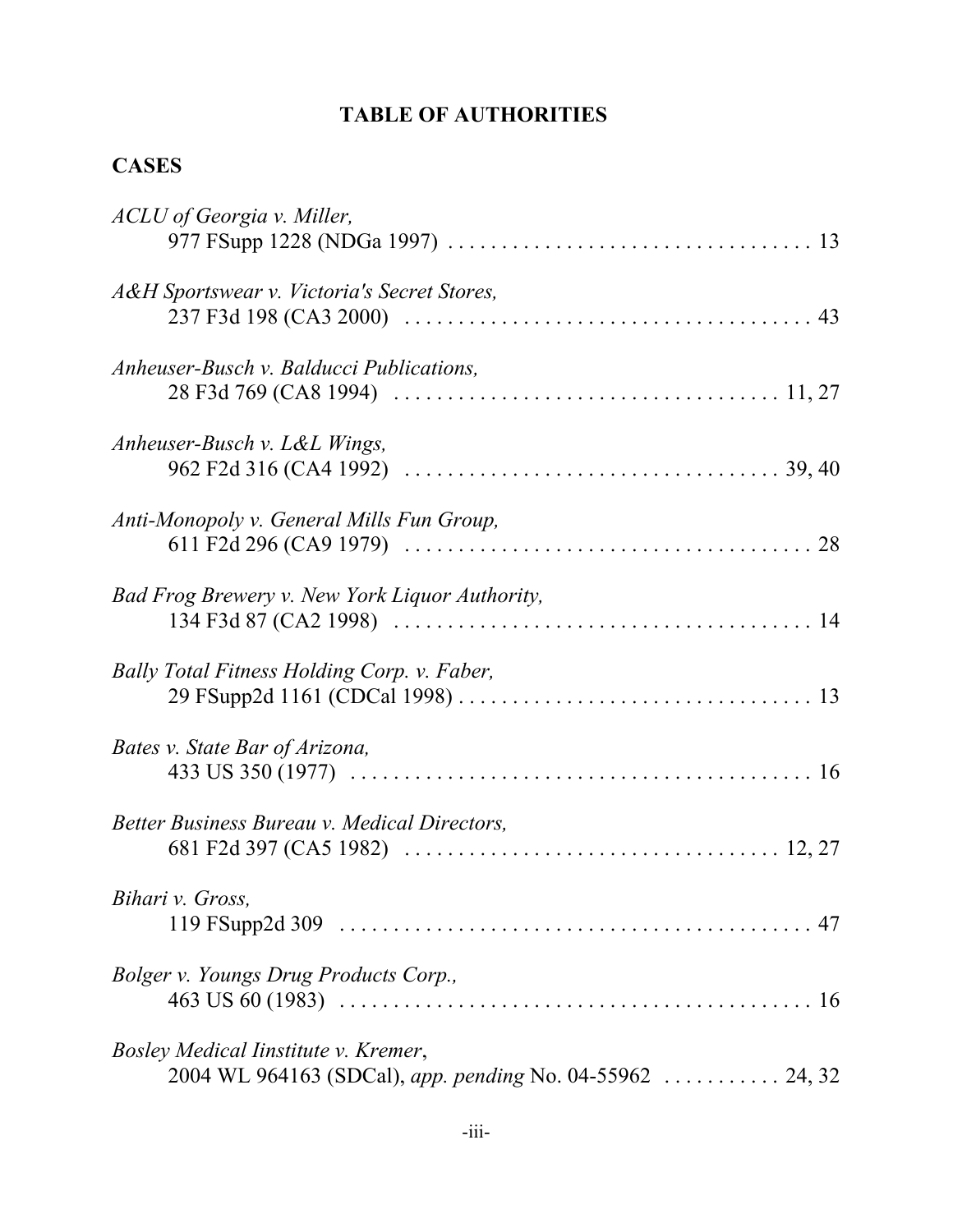| Brookfield Communications v. West Coast Video,                                                                                                            |
|-----------------------------------------------------------------------------------------------------------------------------------------------------------|
| CACI Int'l v. Pentagen Technol.,<br>1994 WL 1752376 (EDVa),                                                                                               |
| CACI Int'l v. Pentagen Technol.,                                                                                                                          |
| CM ex rel. JM. v. Board of Education,                                                                                                                     |
| CPC International v. Skippy Inc.,<br>214 F3d 456 (CA4 2000) $\ldots \ldots \ldots \ldots \ldots \ldots \ldots \ldots \ldots \ldots \ldots 17, 22, 27, 38$ |
| Cardtoons v. Major League Baseball Players Association,                                                                                                   |
| Chatam v. Bodum,                                                                                                                                          |
| Checkpoint Systems v. Check Point Software Technology,                                                                                                    |
| Circuit City Stores v. Adams,                                                                                                                             |
| Cliffs Notes v. Bantam Doubleday,                                                                                                                         |
| Colligan v. Activities Club of New York,                                                                                                                  |
| Coca-Cola v. Purdy,                                                                                                                                       |
| Commissioner v. Keystone Consolidated Industries,                                                                                                         |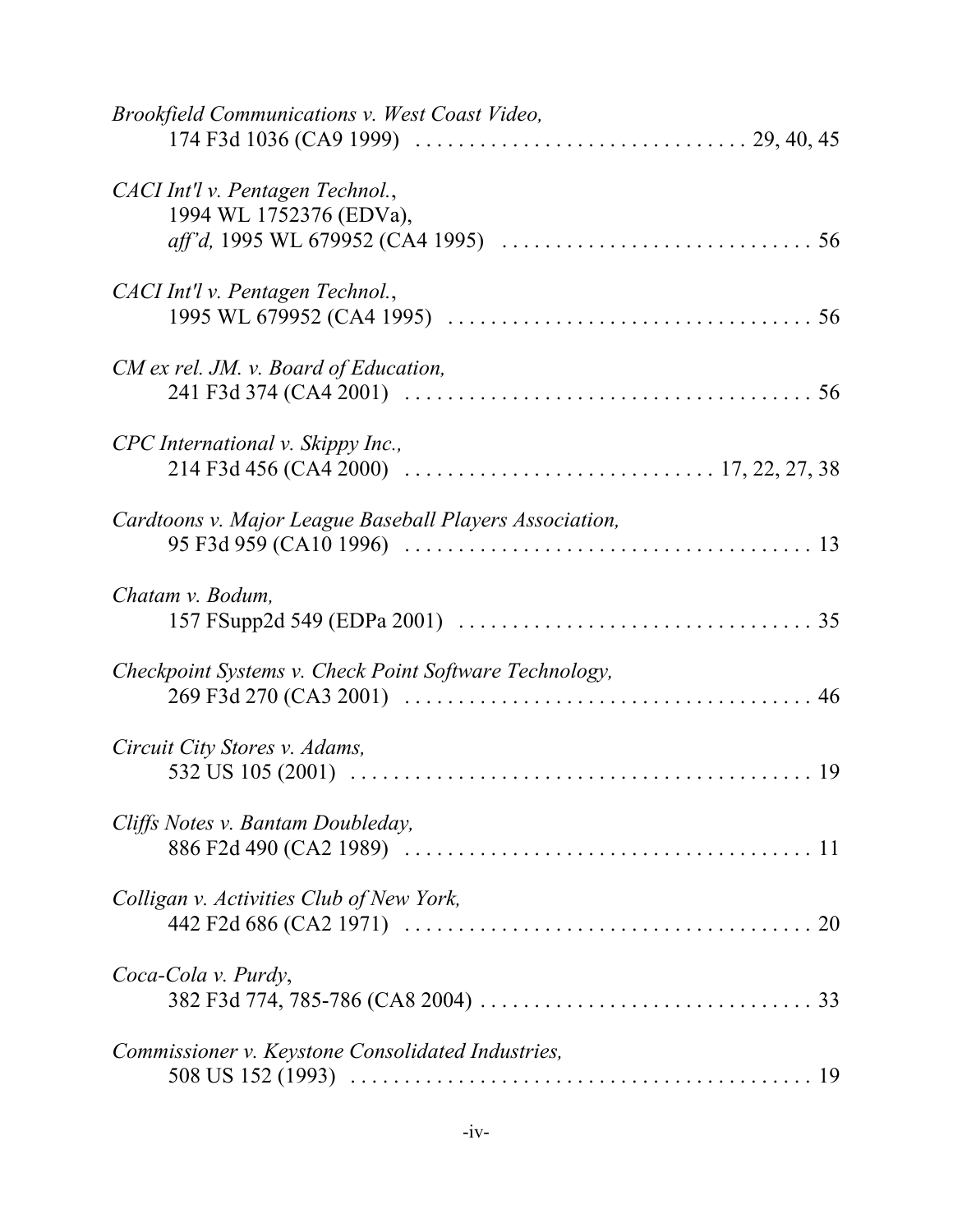| Communications Sat. Corp. v. Comcet,                                        |  |
|-----------------------------------------------------------------------------|--|
| Consumers' Union v. General Signal Corp.,                                   |  |
| Crown Pontiac v. Ballock,                                                   |  |
| Dr. Seuss Enterprises v. Penguin Books USA,<br>924 FSupp 1559 (SDCal 1996), |  |
| E&J Gallo Winery v. Gallo Cattle Co.,                                       |  |
| E&J Gallo Winery v. Spider Webs,                                            |  |
| Elvis Presley Enterprises v. Capece,                                        |  |
| Endoscopy-America v. Fiber Tech Medical,                                    |  |
| Entrepreneur Media v. Smith,                                                |  |
| <i>Ficker v. Tuohy,</i>                                                     |  |
| Friedman v. Rogers,                                                         |  |
| <i>Frisch's Restaurants v. Elby's Big Boy,</i>                              |  |
| Gibbs v. Babbitt,                                                           |  |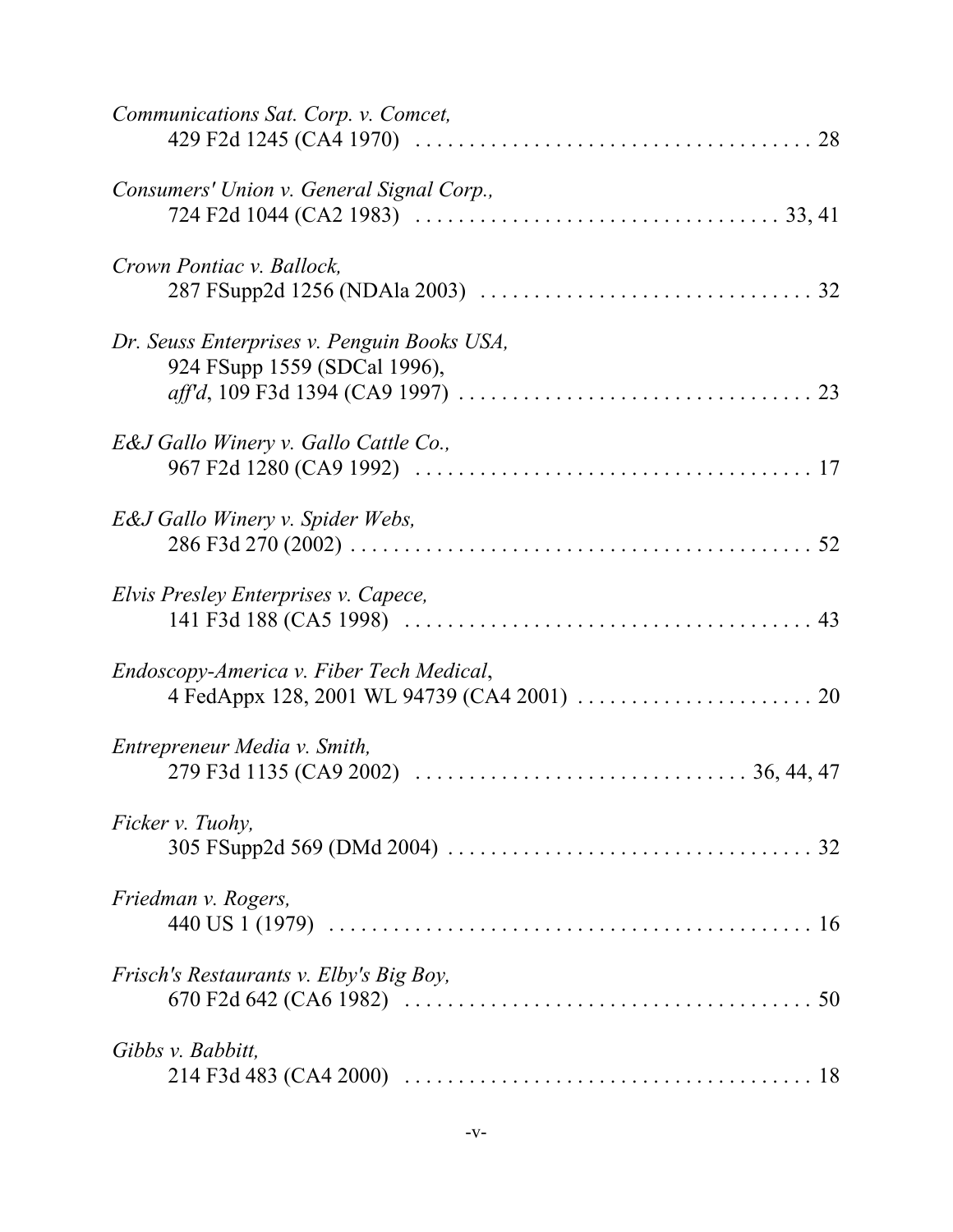| Harper&Row v. Nation Enterprises,                      |
|--------------------------------------------------------|
| Havana Club Holding v. Galleon SA,                     |
| U.S. Healthcare v. Blue Cross of Greater Philadelphia, |
| Hoffman v. Hunt,                                       |
| Hooven-Lewis v. Caldera.                               |
| Interstellar Starship Service v. Epix,                 |
| James Burrough Ltd. v. Sign of Beefeater,              |
| Jews for Jesus v. Brodsky,                             |
| Jones v. R.R. Donnelley $\&$ Sons,                     |
| Kendall-Jackson Winery v. E&J Gallo Winery,            |
| L.L. Bean v. Drake Publishers,                         |
| Lighthawk v. Robertson,                                |
| Lorillard Tobacco Co. v. Reilly,                       |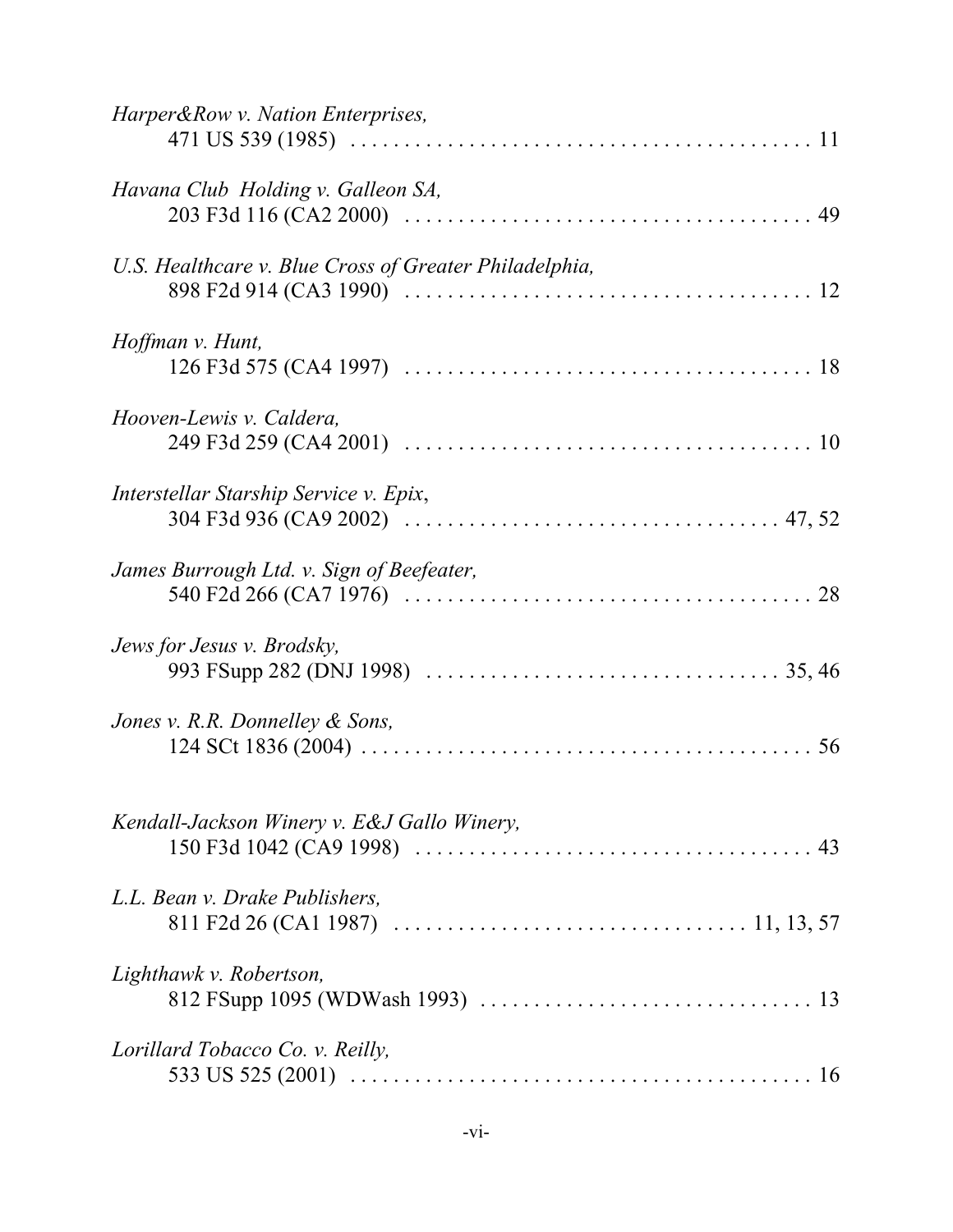| Lucas Nursery and Landscaping v. Grosse,     |  |
|----------------------------------------------|--|
| Lyons Partnership v. Morris Costumes,        |  |
| Made in the USA Foundation v Phillips,       |  |
| Mattel v. MCA Records,                       |  |
| Mattel v. Walking Mountain Productions,      |  |
| Mayflower Transit v. Prince,                 |  |
| Moseley v. V Secret Catalogue,               |  |
| Mutual of Omaha Insurance Co. v. Novak,      |  |
| NRA v. Handgun Control Fed'n,                |  |
| New Kids on the Block v. New America Public, |  |
| Northland Insurance Co. v. Blaylock,         |  |
| Organization for a Better Austin v. Keefe,   |  |
| Parker-Smith v. Sto Corp.,                   |  |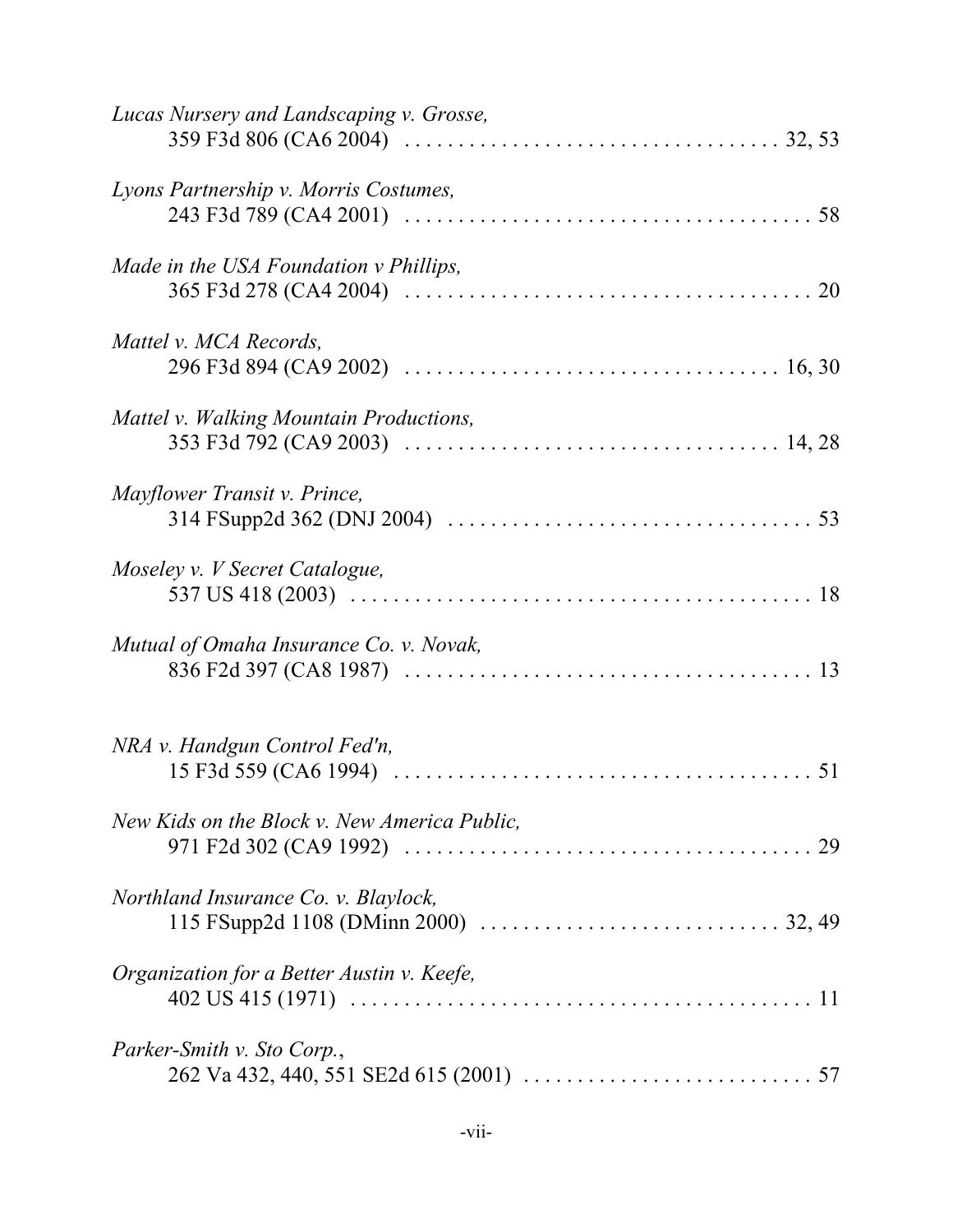| PETA v. Doughney,                                      |
|--------------------------------------------------------|
| Panavison v. Toeppen,                                  |
| Peaceable Planet v. Ty, Inc.,                          |
| Perini Corp. v. Perini Construction,                   |
| Petro Stopping Centers, L.P. v. James River Petroleum, |
| Pigott v. Moran,                                       |
| Pizzeria Uno Corp. v. Temple,                          |
| Planned Parenthood v. Bucci,                           |
| Porous Media Corp. v. Pall Corp.,                      |
| Prestonettes v. Coty,                                  |
| Resorts of Pinehurst v. Pinehurst National Corp.,      |
| Rogers v. Grimaldi,                                    |
| Sambo's Restaurants v. Ann Arbor,                      |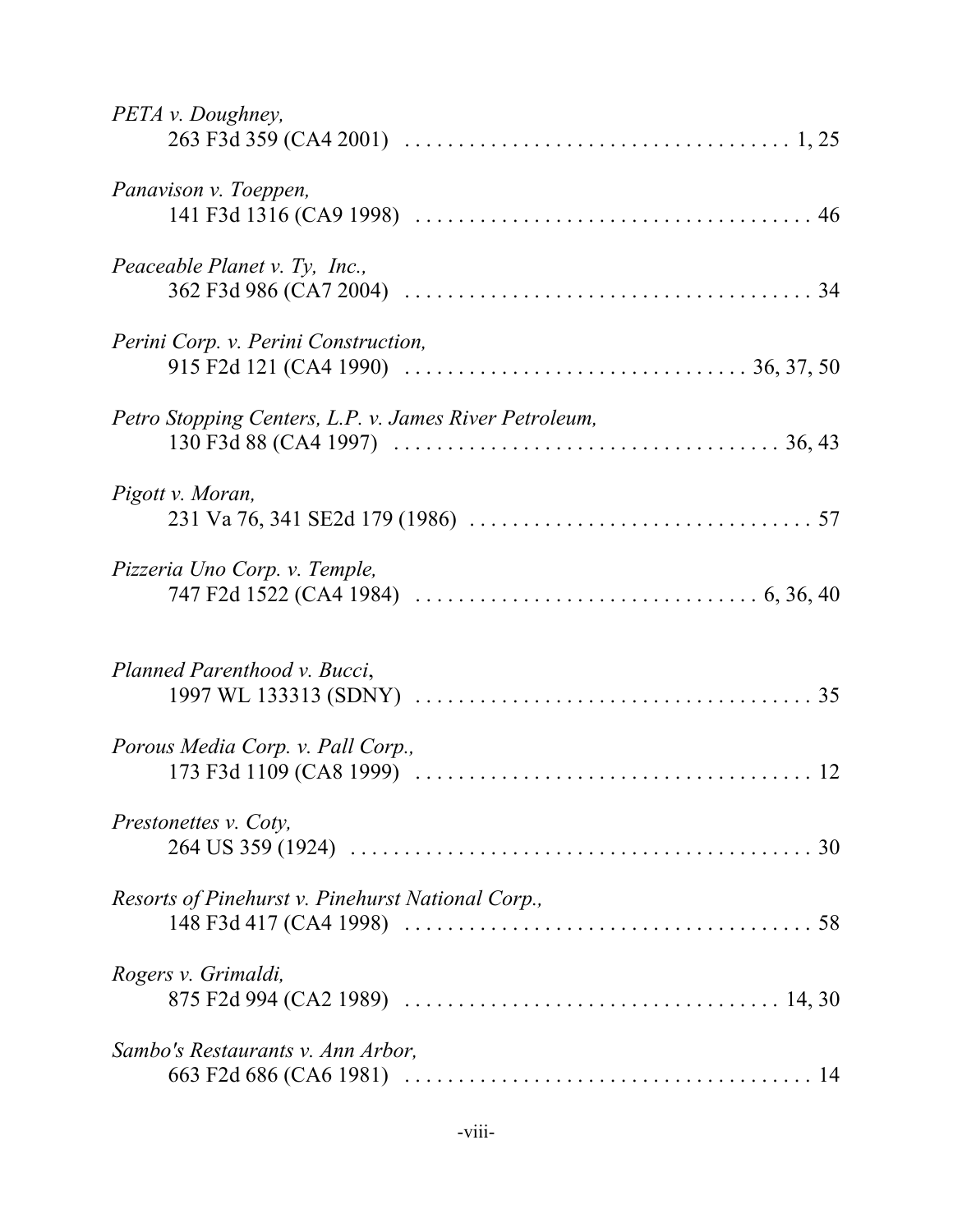| Sara Lee Corp. v. Kayser-Roth Corp.,                        |  |
|-------------------------------------------------------------|--|
| Semco v. Amcast,                                            |  |
| Servicetrends v. Siemens Medical System,                    |  |
| Shakespeare Co. v. Silstar Corp.,                           |  |
| Shields v. Zuccarini,                                       |  |
| Smith v. Chanel,                                            |  |
| Smith v. United States,                                     |  |
| Soltex Polymer Corp. v. Fortex Industrial,                  |  |
| Steele v. Bulova Watch Co.,                                 |  |
| Stop the Olympic Prison v. United States Olympic Committee, |  |
| Strick Corp. v. Strickland,                                 |  |
| TMI v. Maxwell,                                             |  |
| Taubman v. WebFeats,                                        |  |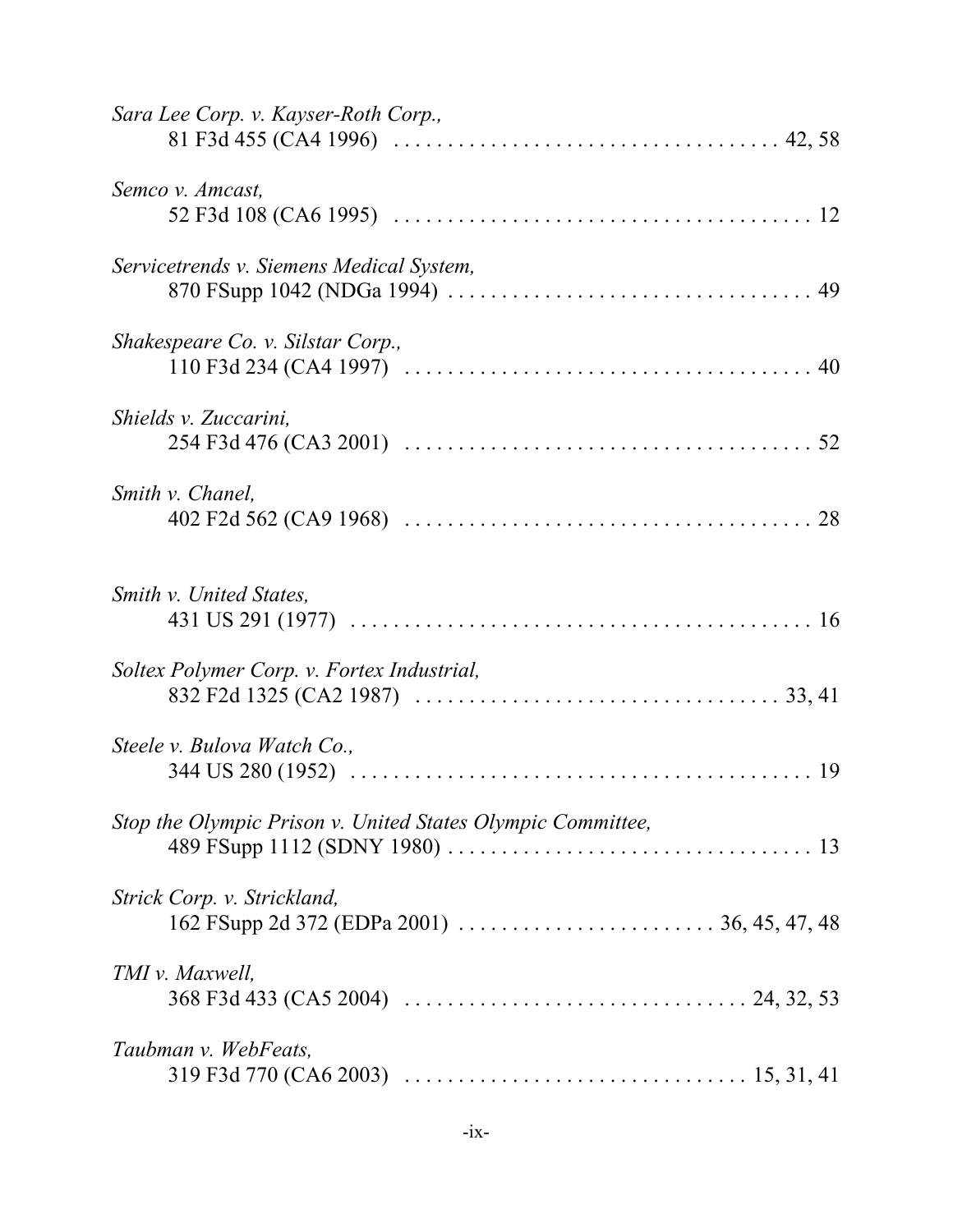| Teaching Co. v. Unapix Entertainment,                 |
|-------------------------------------------------------|
| The Network Network v. CBS,                           |
| Thompson v. Western States Medical Center,            |
| Twin Peaks Production v. Publications International,  |
| $Ty$ v. Prettyman,                                    |
| U-Haul International v. Jartran,                      |
| US v. Buculei,                                        |
| US v. Morrison,                                       |
| United States v. Lopez,                               |
| University of Pittsburgh v. Champion Products,        |
| Unlimited Screw Products v. Malm,                     |
| Virtual Works v. Volkswagen of America,               |
| West Point Manufacturing Co. v. Detroit Stamping Co., |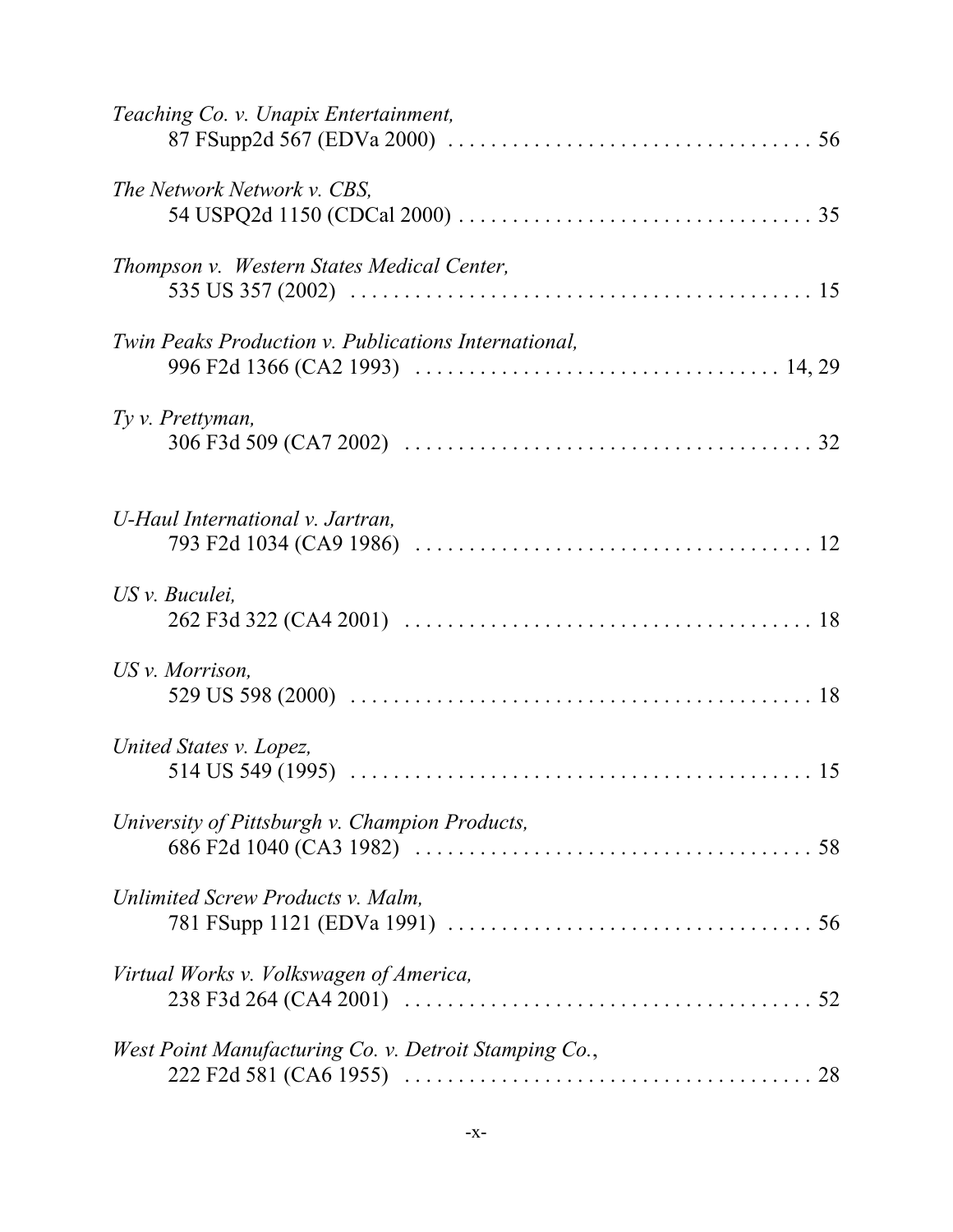| Westchester Media v. PRL USA Holdings, |  |
|----------------------------------------|--|
| White v. Samsung Electronics America,  |  |
| Withers v. Eveland,                    |  |
| Young <i>v</i> American Mini Theatres, |  |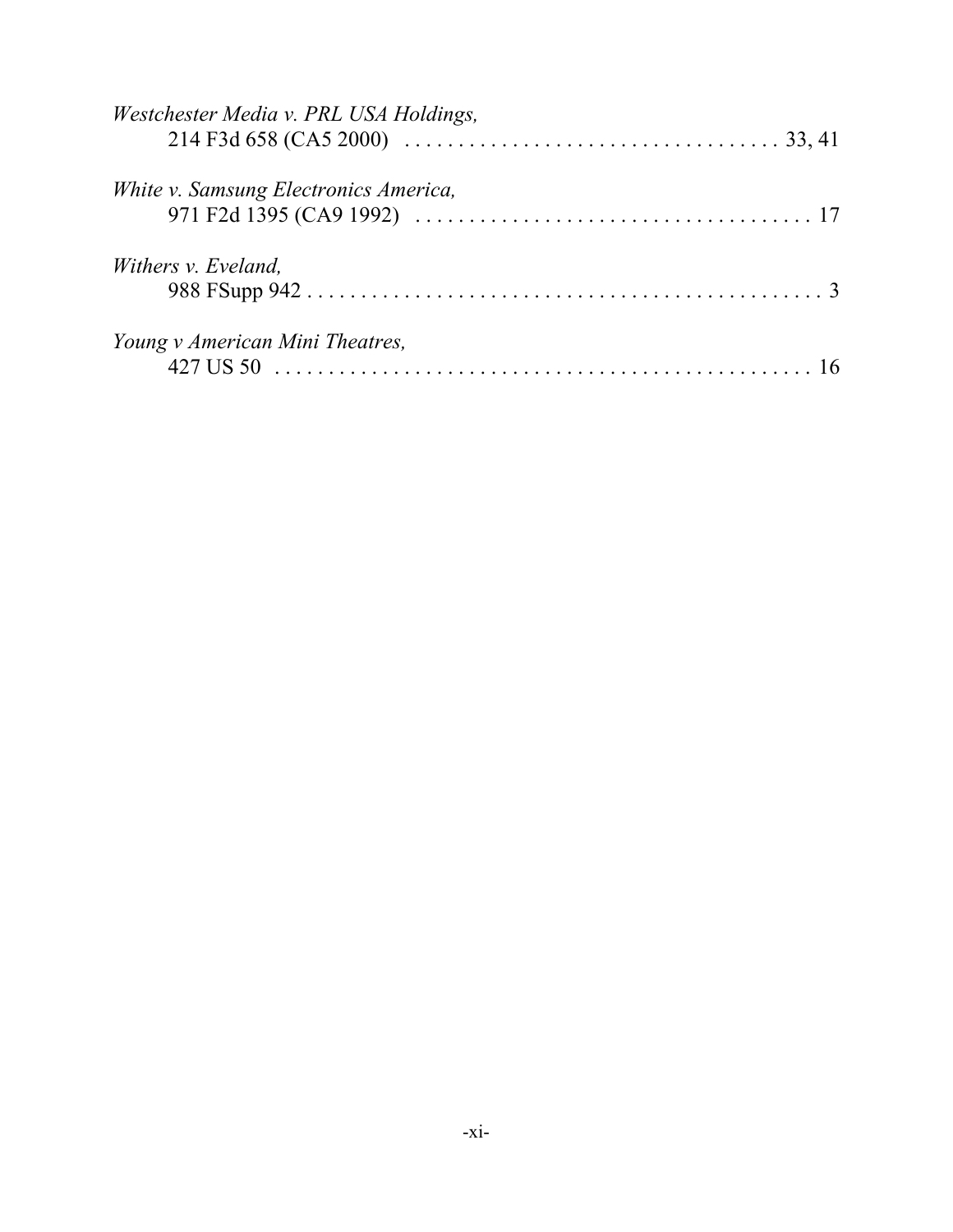# **CONSTITUTION, LEGISLATIVE MATERIALS, AND RULES**

# **Constitution**

United States Constitution,

# **Statutes**

| Lanham Act,              |  |
|--------------------------|--|
|                          |  |
|                          |  |
|                          |  |
|                          |  |
|                          |  |
|                          |  |
|                          |  |
|                          |  |
|                          |  |
|                          |  |
| Section 39, 15 USC §1121 |  |
|                          |  |
|                          |  |
|                          |  |
|                          |  |
|                          |  |
|                          |  |
|                          |  |
|                          |  |
|                          |  |
|                          |  |
|                          |  |
|                          |  |
|                          |  |
|                          |  |
|                          |  |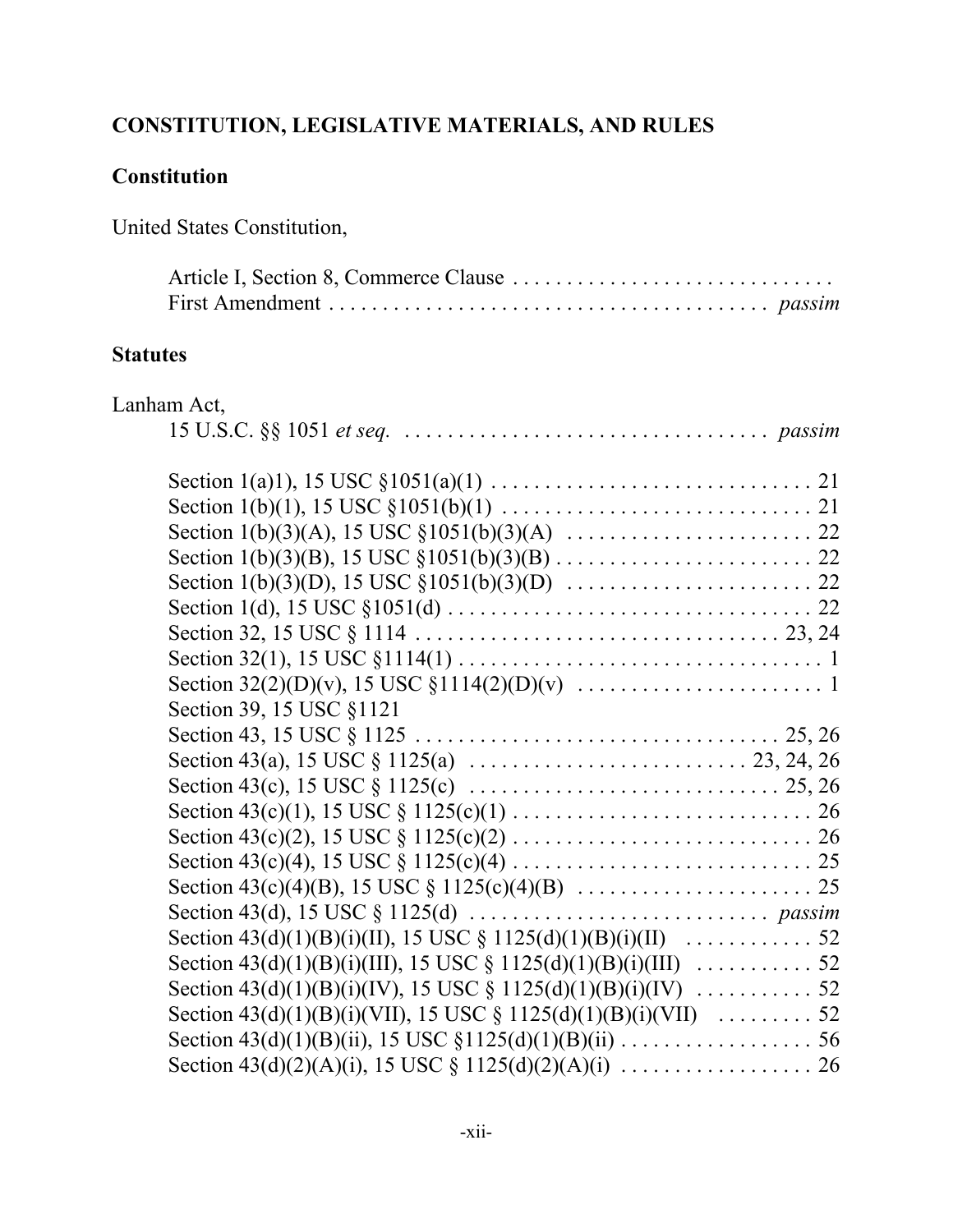| Judiciary and Judicial Code<br>Title 28         |  |
|-------------------------------------------------|--|
|                                                 |  |
| Virginia Code                                   |  |
|                                                 |  |
| <b>Legislative History</b>                      |  |
|                                                 |  |
|                                                 |  |
| <b>Rules</b>                                    |  |
| <b>Federal Rules of Civil Procedure</b>         |  |
|                                                 |  |
| Local Rules of the Eastern District of Virginia |  |
|                                                 |  |

## **MISCELLANEOUS**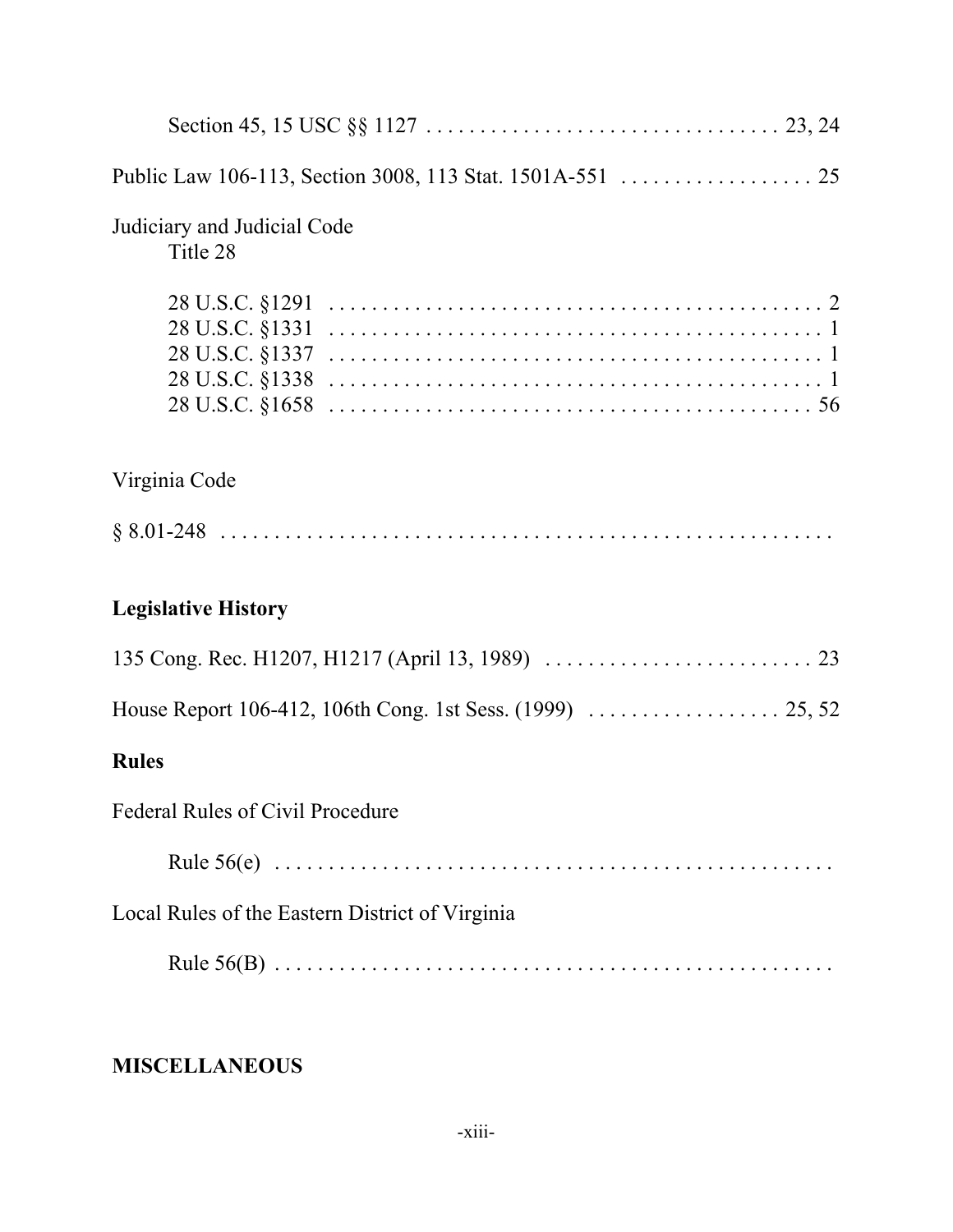| Kelly, The Web Runs on Love Not Greed, |  |
|----------------------------------------|--|
|                                        |  |

Loomis, *Domain Name Disputes Decline as Internet Matures*, http://www.law.com/jsp/article.jsp?id=1044059430652 ................

- Markle Foundation, *Toward a Framework for Internet Accountability* (July 2001) http://www.markle.org/downloadable\_assets/accountabilitych1.pdf . . . . . 40
- Patent and Trademark Office, Examination Guide No. 2-99, Marks Composed, in Whole or in Part, of Domain Names (September 29, 1999) . . . . . . . . . . . . 39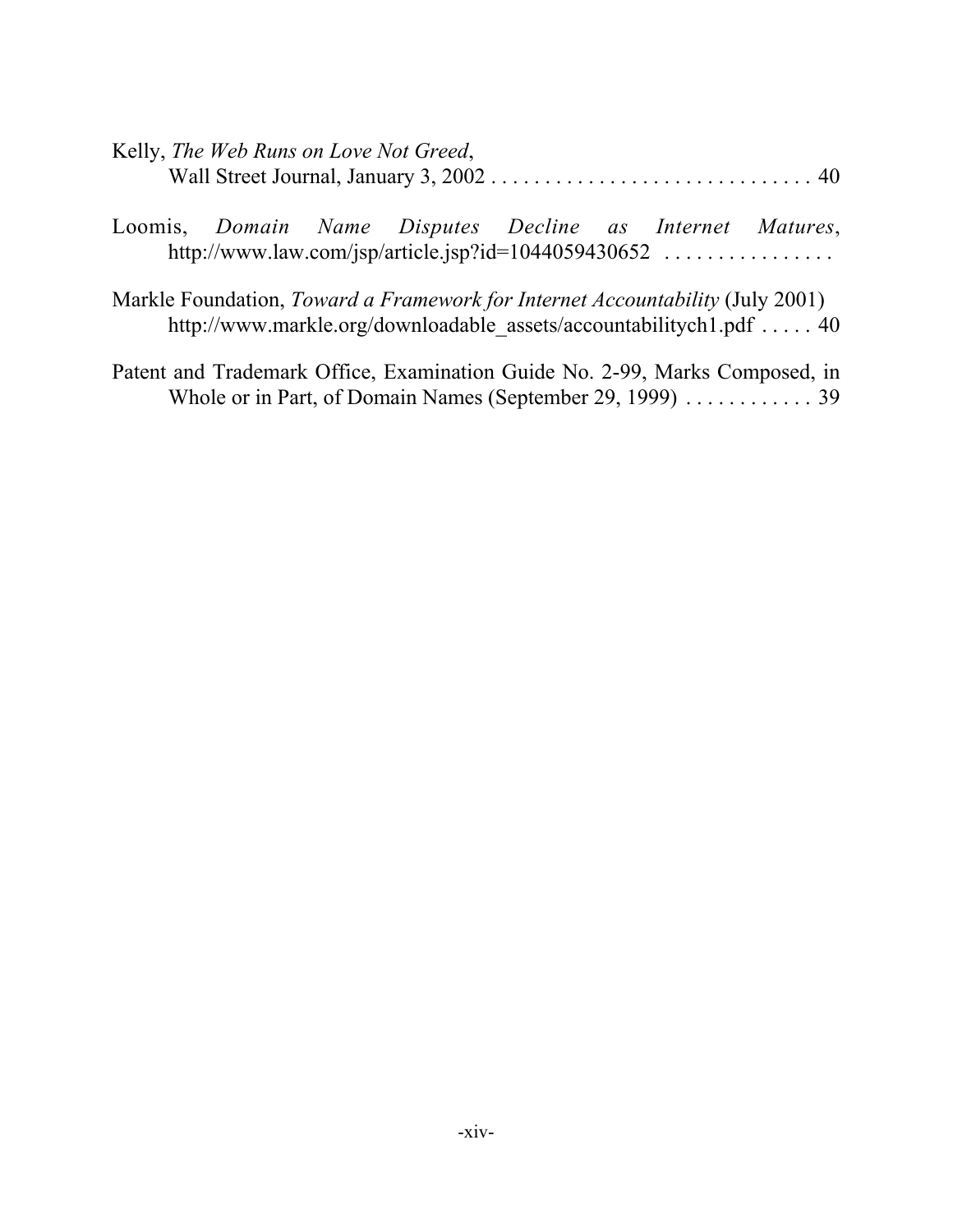# **GLOSSARY OF ABBREVIATIONS**

- ACPA Anti-Cyberpiracy Consumer Protection Act
- DEN Docket Entry Number
- JA Joint Appendix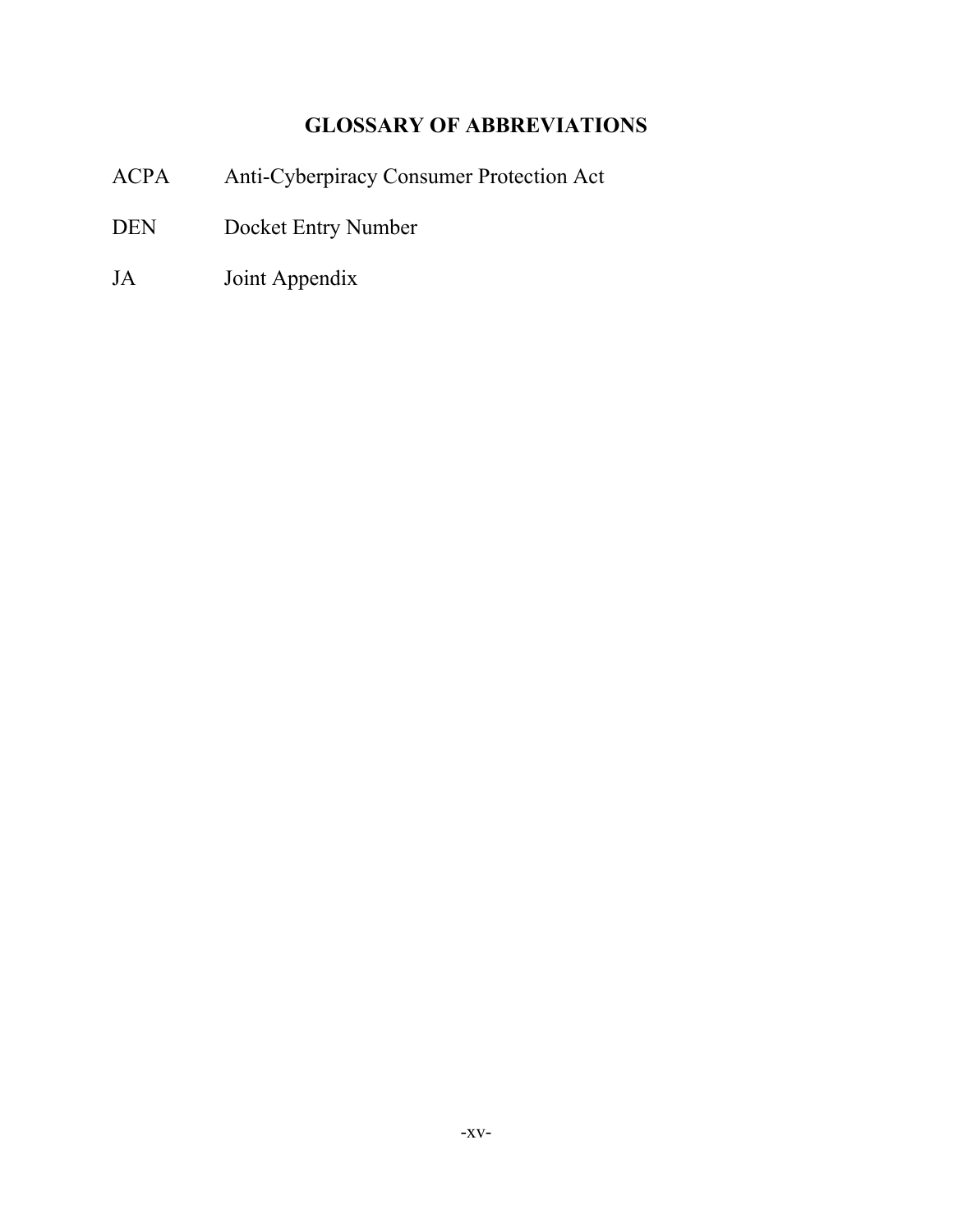In 1999, appellant Christopher Lamparello posted a website critical of Jerry Falwell, using the parodic domain name www.fallwell.com. The website is noncommercial, and is addressed solely to a discussion of Falwell's religious views, not his business activities. The district court thought that this case was controlled by *PETA v. Doughney*, 263 F3d 359 (CA4 2001) and forbade Lamparello from making any use of Falwell's name or other trademarks on the Internet. Amici curiae will argue that *PETA's* reasoning should be reconsidered, but the decision below can be reversed without disturbing *PETA.* The facts here differ dramatically from *PETA* because Lamparello is not trying to shake down Falwell to "sell" the domain name, his website is about Falwell, and his site is entirely noncommercial. Equally important, major developments in the law governing the use of trademarks in domain names for gripe sites, based largely on arguments not put forward in *PETA*, coupled with judicial recognition of significant developments concerning search technology and common public practices concerning the Internet, require that Lamparello be allowed to keep his anti-Falwell website at the domain name that he has chosen.

#### **JURISDICTION**

The district court had jurisdiction under 15 U.S.C. §§ 1114(1), 1114(2)(D)(v) and 1121, and 28 U.S.C. §§1331, 1337 and 1338. Judgment was entered, disposing of all issues in the case, on August 5, 2004, JA246; Lamparello appealed on August 12, 2004. JA247. This court has jurisdiction under 28 USC §1291.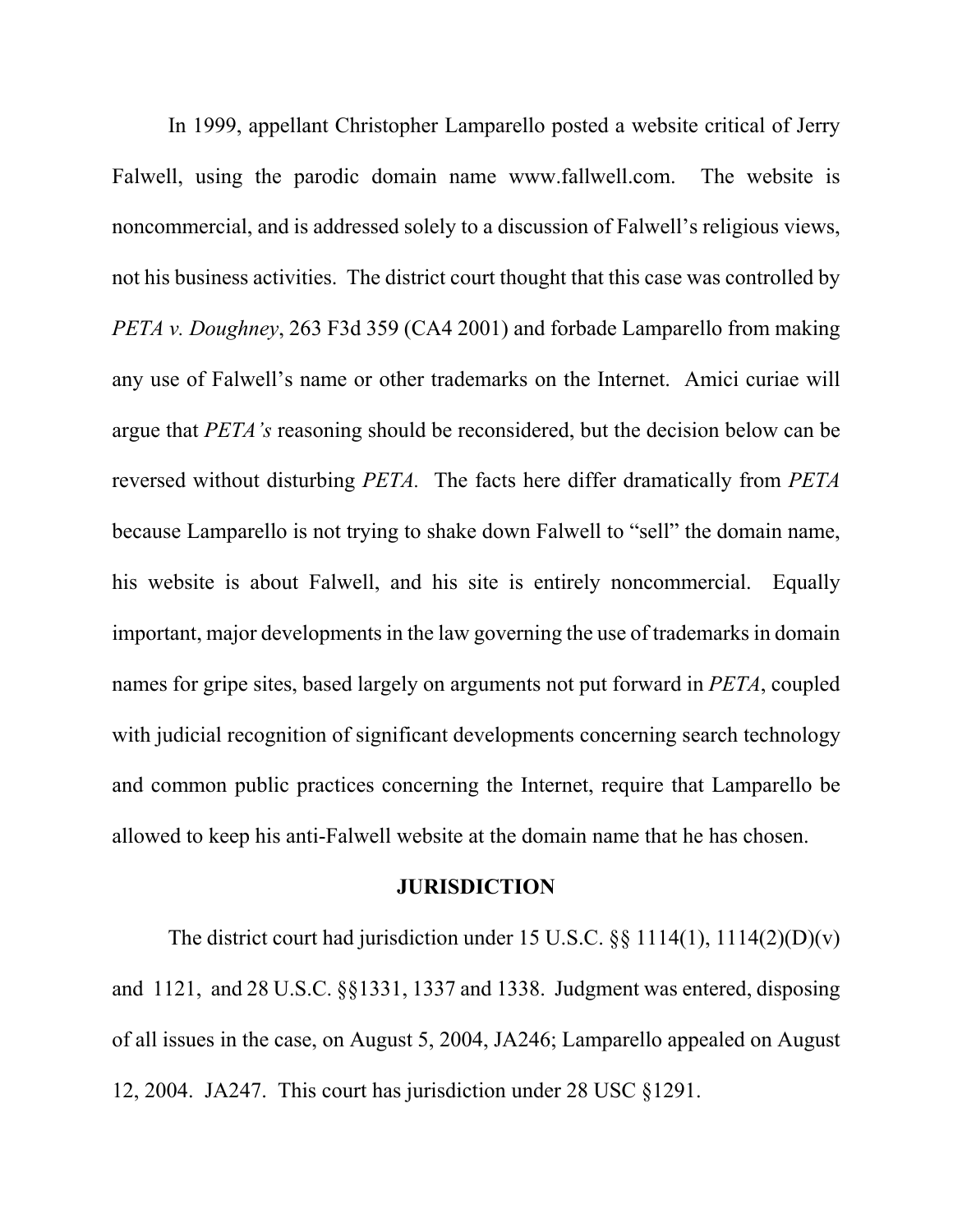### **QUESTIONS PRESENTED**

1. Does the Lanham Act bar a domain name similar to the surname of a major religious figure, where the domain name accurately identifies the subject of a noncommercial website that criticizes the religious figure's noncommercial views and that is unambiguously a critical site?

2. Is such a website rendered impermissibly commercial because (1) the markholder also engages in commercial activities, and the website might adversely affect the markholder's business, or (2) temporarily, the website praised a book and provided an unpaid link to a bookstore website?

3. Did the markholder's failure to establish damage bar its claims under section 43 of the Lanham Act?

4. Did the markholder fail to show bar faith intent to profit as required for its cybersquatting claim?

5. Are the markholder's claims untimely?

### **STATUTES INVOLVED**

Relevant statutory and constitutional provisions are set forth in a Statutory Addendum.

-2-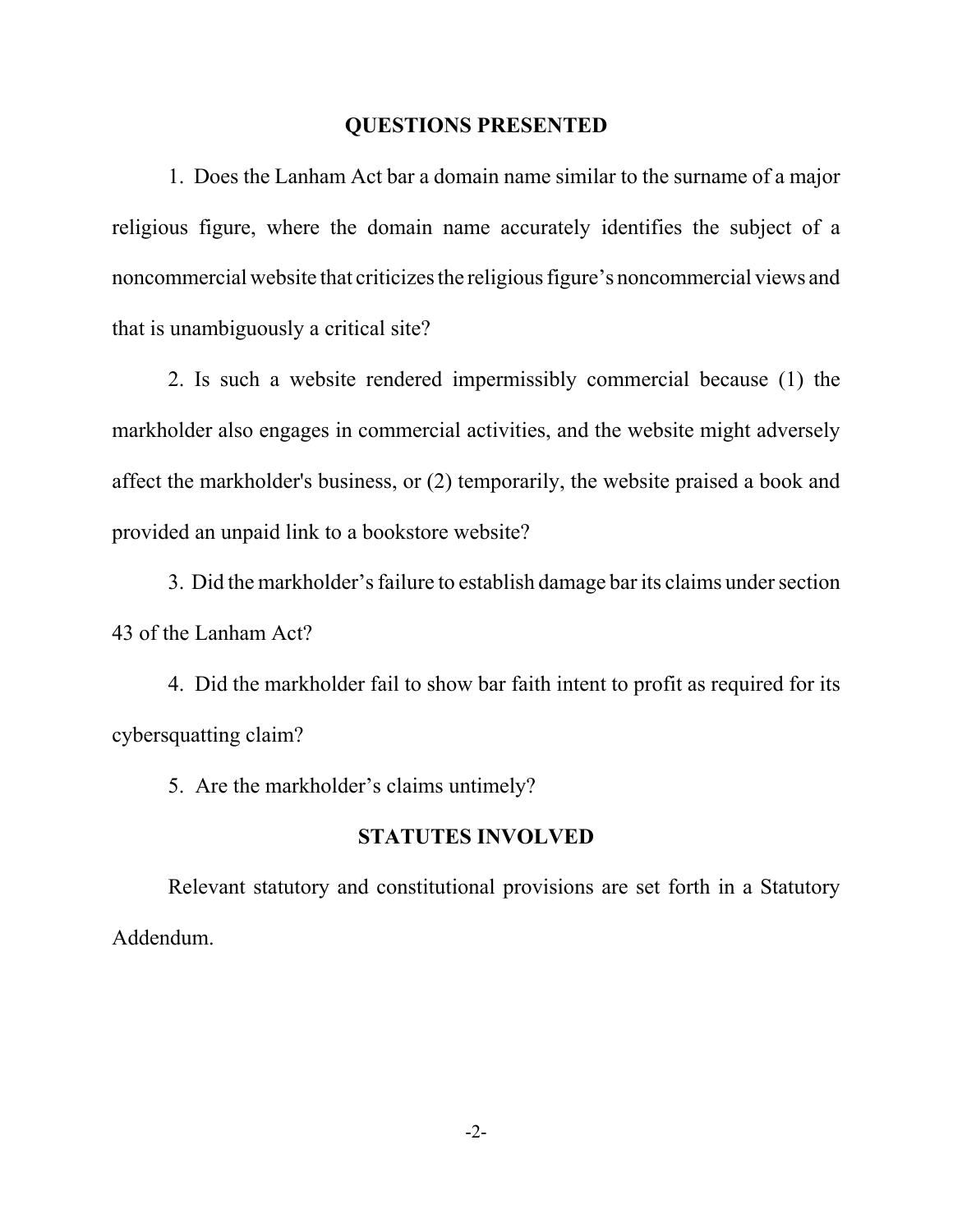#### **STATEMENT**

## A. Facts<sup>1</sup>

Lamparello was offended by statements that Falwell made about gay people, and concerned that Falwell causes needless anguish to gay people and their families. JA92. He decided to create a website about Falwell's views on this subject. *Id.* Because the subject of the website was Falwell, Lamparello wanted a domain name that described that subject. *Id.* By February 1999, when Lamparello initiated this project, the domain name falwell.com was already taken – Falwell has used that name for his own website since 1998. *Id.* Fallwell.com remained available, and Lamparello selected that name because it was the closest available to the subject of his site, while providing a mild parody, suggesting that appellee should "fall well." JA92-93. Lamparello has never, including in this case, registered a domain name for the purpose of selling it, and has never sold or tried to sell a domain name. JA94. Nor, other than fallwell.com, has Lamparello ever registered a domain name that contains or is similar to a trademark. JA94

<sup>&</sup>lt;sup>1</sup>The facts in this case were undisputed. Appellant's statement is drawn from a stipulation of facts submitted by the parties, Joint Appendix ("JA") at 120-126, appellant's "Statement of Undisputed Facts," JA115-119, which was undisputed by appellees, JA203, and affidavits and exhibits submitted below. Under Eastern District of Virginia Local Rule 56(B), because Falwell did not contest Lamparello's Statement of Undisputed Facts, those facts are deemed admitted. *Withers v. Eveland,* 988 FSupp 942, 945 &n2 (EDVa 1997).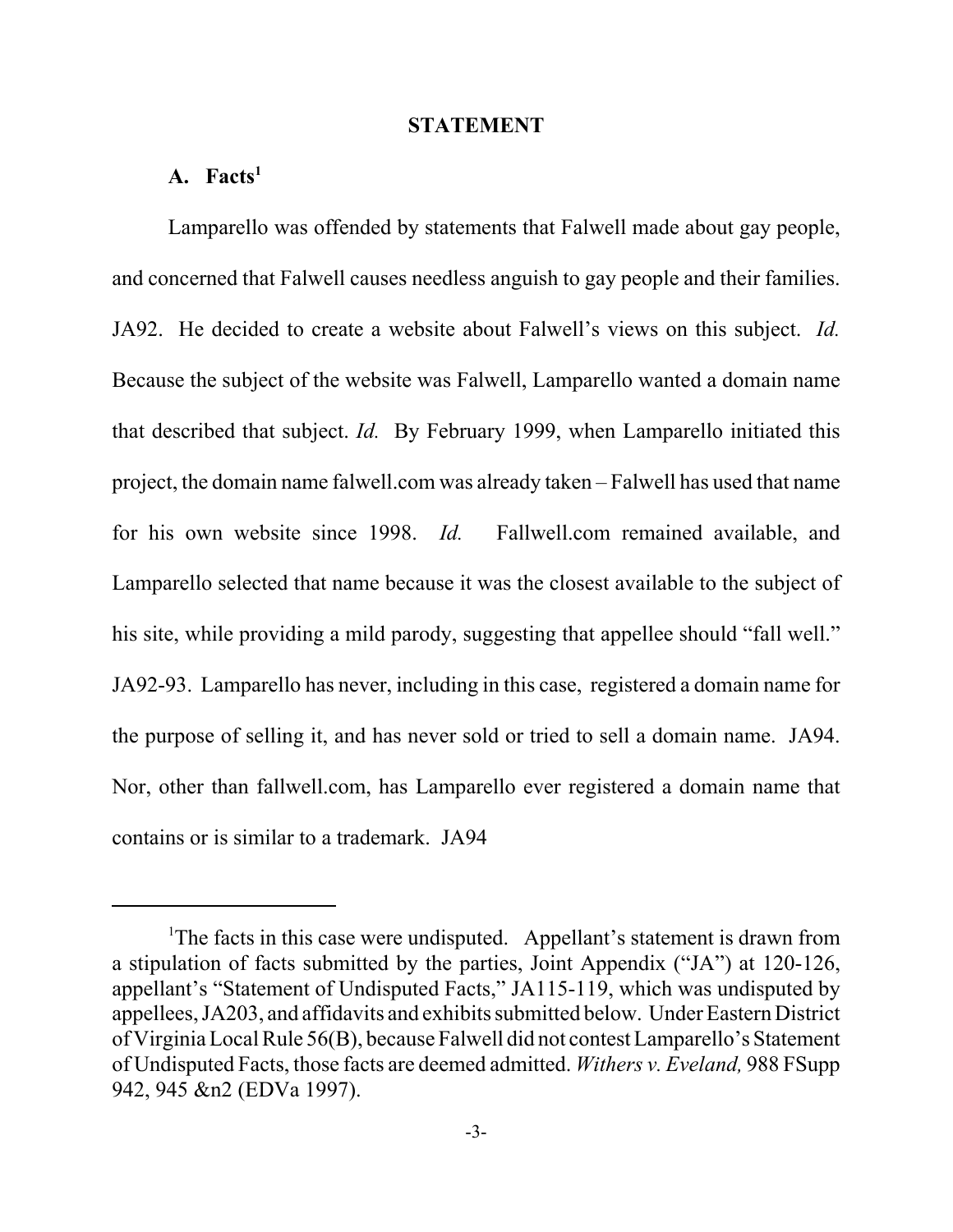The website, which appears on a CD at JA98, is addressed solely to disputing Falwell's views about homosexuality and his interpretation of the Bible on that subject, and to the hurtful effects of his anti-gay crusading on gay people and their families. JA92, 95, 98. The website makes apparent, from the very top of its homepage, that it is critical of Falwell and not sponsored by him. The very first wrds on the homepage disclaim affiliation with Falwell, explain how to reach Falwell's own website, and provide a hyperlink to falwell.com. A prominent headline in red states, "The Reverend Jerry Falwell is completely wrong when he says that gay and lesbian people are sinning and can change. Please take a moment to read why . . .." JA98.

The website is completely noncommercial. It is completely unrelated to any of Falwell's business or commercial activities, and does not sell goods or services. JA93-94. For a period of time between 1999 and 2001, a page deep within the website discussed a book about the interpretation of biblical verses relating to homosexuality, recommended the book to readers, and hyperlinked to amazon.com where, for part of that period, the book was available for purchase. JA95-96. However, Lamparello did not know the author and derived no financial benefit either from sales of the book or from the website's reference to the book. *Id.* He simply expressed his favorable opinion about the book's parsing of biblical verse. *Id.* 

In addition, neither Lamparello's website nor his domain name had any effect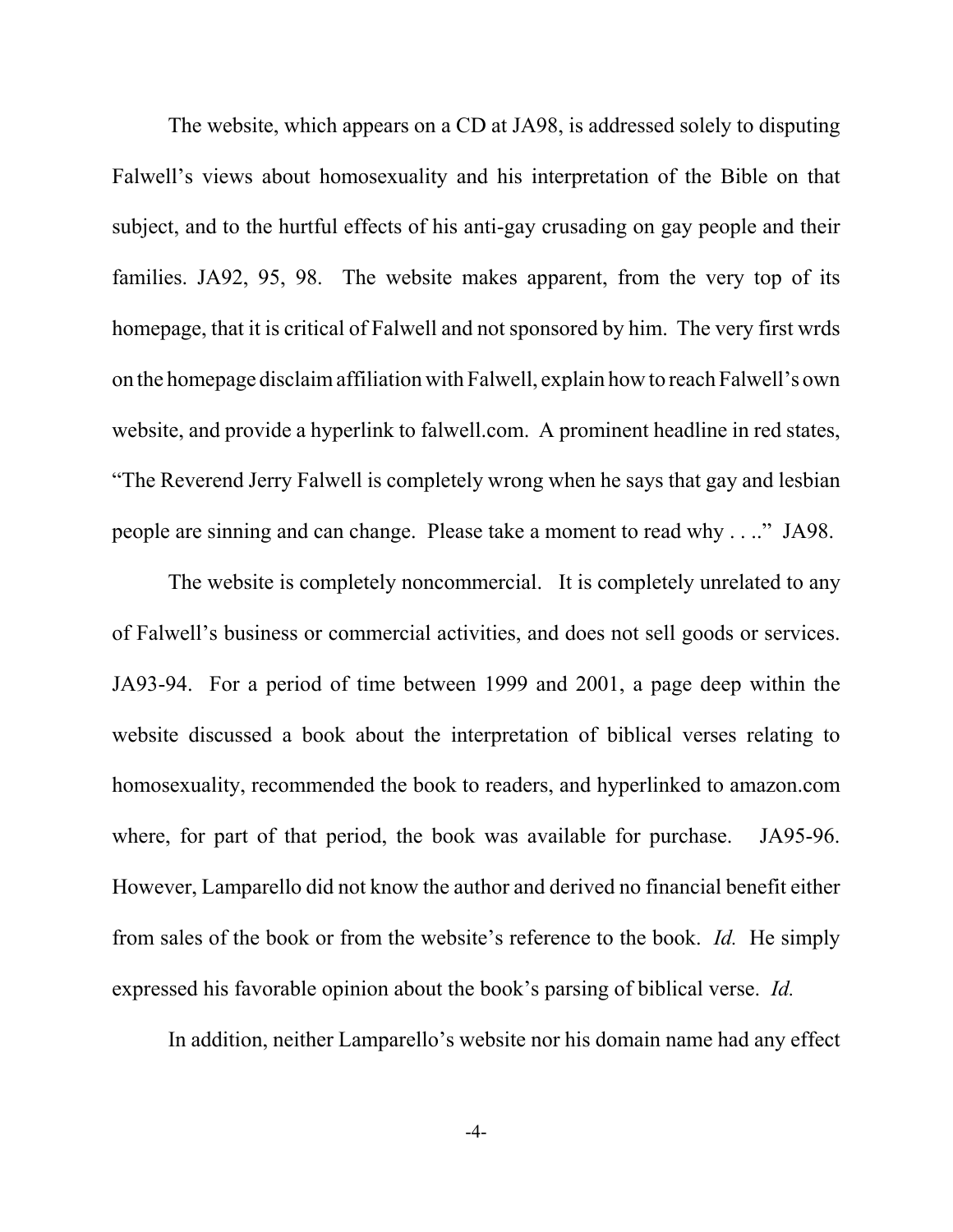on the amount of business that Falwell or appellee Jerry Falwell Ministries ("JFM") did through their website, falwell.com. Indeed, the parties stipulated, "Lamparello's domain name and website at www.fallwell.com had no measurable impact on the quantity of visits to defendants' website at www.falwell.com." JA190.

### **B. Proceedings Below**.

After Falwell and his Liberty Alliance won an administrative proceeding under the Uniform Domain-Name Dispute-Resolution Policy, JA37-46, Lamparello filed this declaratory judgment proceeding in the Eastern District of Virginia to keep his domain name. JA10-21. By consent, JFM substituted for Liberty Alliance (this brief refers to both parties as "Falwell"), and Falwell counterclaimed under Sections 32 and 43 of the Lanham Act, 15 USC §§ 1114, 1125(a), for infringement of their registered trademark, LISTEN AMERICA WITH JERRY FALWELL, and their common law trademarks, JERRY FALWELL and FALWELL. They also alleged a violation of the Anticyberpiracy Consumer Protection Act ("ACPA"), enacted as Lanham Act Section 43(d), 15 USC § 1125(d), and state trademark law. JA26-36. The parties exchanged discovery, entered 35 stipulations of fact, JA120-126, and cross-moved for summary judgment. The parties expressly agreed that there were no genuine issues of material fact and that summary judgment was appropriate on the record presented. JA126.

In moving for summary judgment, Lamparello argued both that the Constitution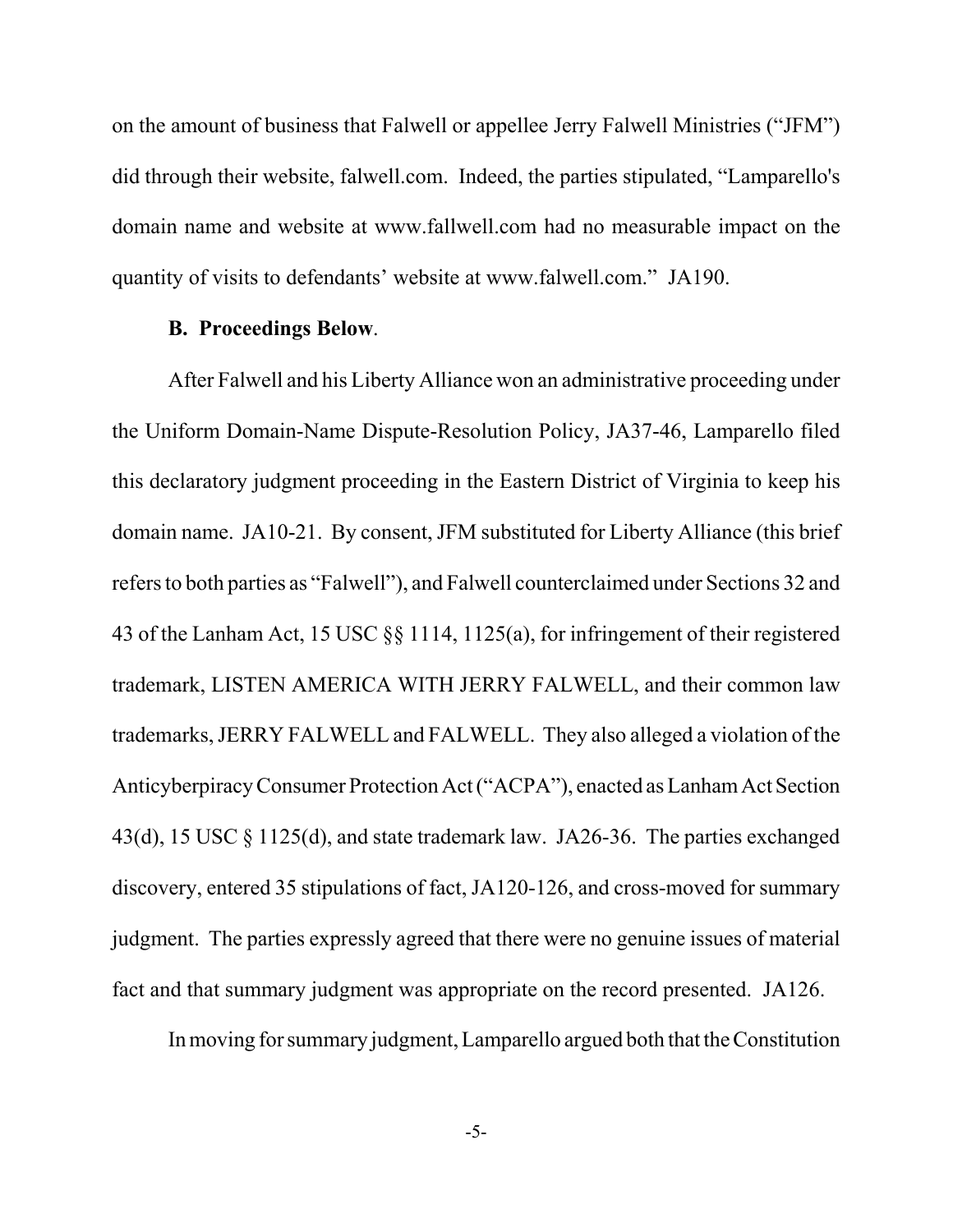constrains the application of the trademark laws to apply only to commercial uses, and that several provisions of the Lanham Act, including the term "use in commerce," the statutory definition of that phrase in section 45, and the "noncommercial use" exception in section 43, expressly limited Falwell's causes of action to commercial uses. He also argued that his domain name accurately depicted the subject of his website, that one proper function of domain names is to denominate the subject of the site, and that, so long as a website is not confusing about its sponsorship and the domain name is not registered for financial gain, use of a trademark to denominate accurately the subject of a website constitutes neither infringement nor cybersquatting. Lamparello also argued that the multi-factor test established by *Pizzeria Uno Corp. v. Temple*, 747 F2d 1522 (CA4 1984), showed no likelihood of confusion, and that the ACPA's statutory factors showed that Lamparello lacked any bad faith intent to profit. Finally, Lamparello argued that Falwell's claims are barred by the statutes of limitations.

Falwell's response ignored the constitutional arguments and the arguments about how domain names identify the subjects of websites, and it referred only in the most conclusory manner to the *Pizzeria Uno* factors. Falwell argued instead that neither the statutory definition of "use in commerce" nor the noncommercial use exception applied to his causes of action, and in any event that the temporary presence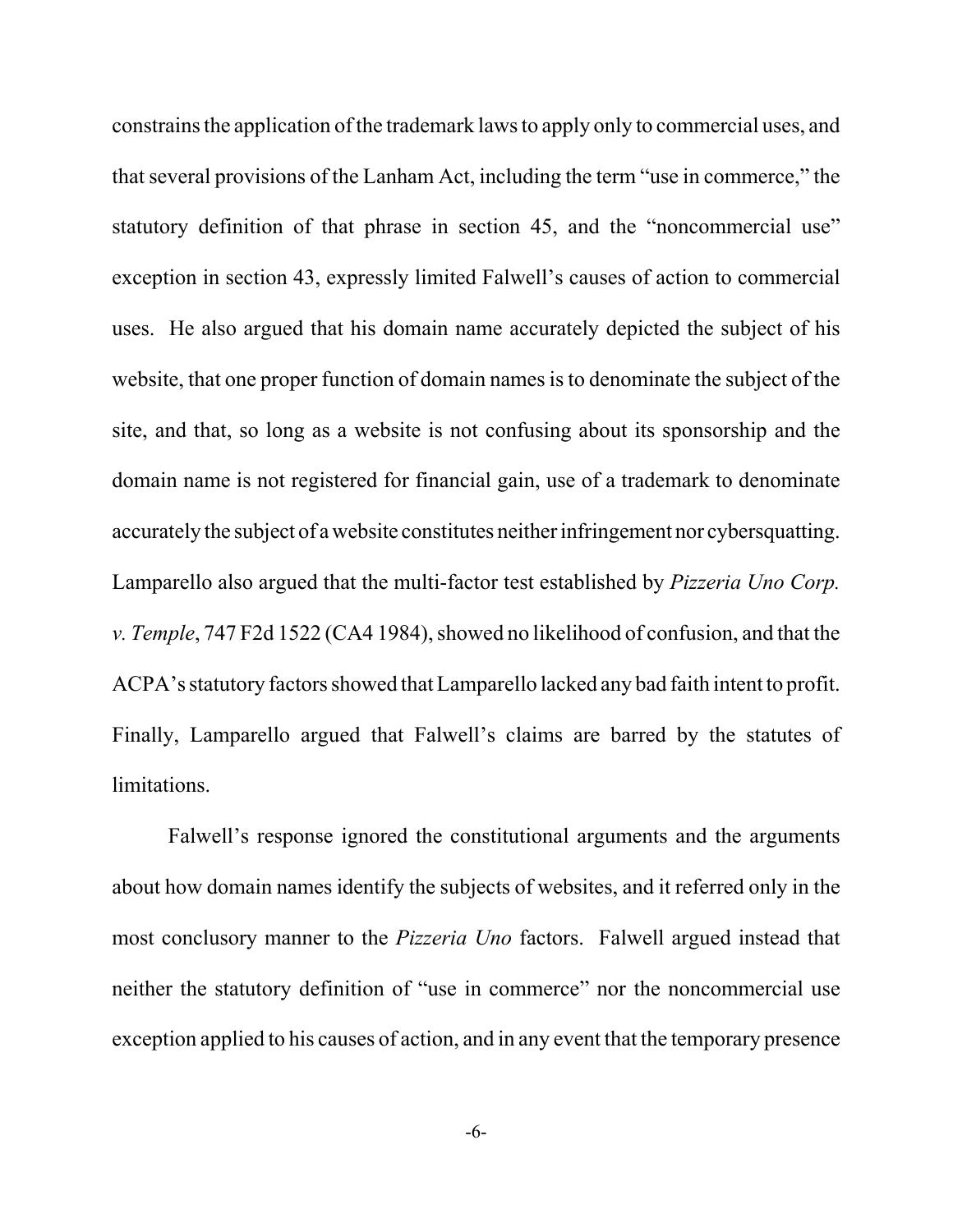of praise for a commercially available book made Lamparello's website "in commerce" which, he argued, was all that was required by the Lanham Act. He also argued that his claims were timely. Finally, Falwell sought an award of \$1,000,000 in statutory damages plus attorney fees.

The district court granted Falwell's motion for summary judgment. Like Falwell, the district judge ignored Lamparello's constitutional arguments and his arguments about the function of domain names. The court also ignored the issues of statutory construction of "use in commerce" or "noncommercial use." Instead, the court decided that this court's decision in *PETA* made it sufficient to find that Lamparello "used [Falwell's] mark," that the use of the mark was "in commerce", and that the website used Falwell's marks "in connection with the sale, offering for sale, distribution or advertising of goods and services." JA235-236. The phrase "in commerce," the judge concluded, as satsified because the "nature of the internet is such that [the] website is available 'in commerce.'" JA236-237. And the "in connection with the sale of goods and services" standard was met because of the onetime reference to a book for sale, and because although "the majority" or Lamparello's activities were not for profit, the provision of viewpoints was a "service." JA237. The court did not cite any evidence to show that any of Lamparello's website activities were for profit, because the undisputed evidence was to the contrary.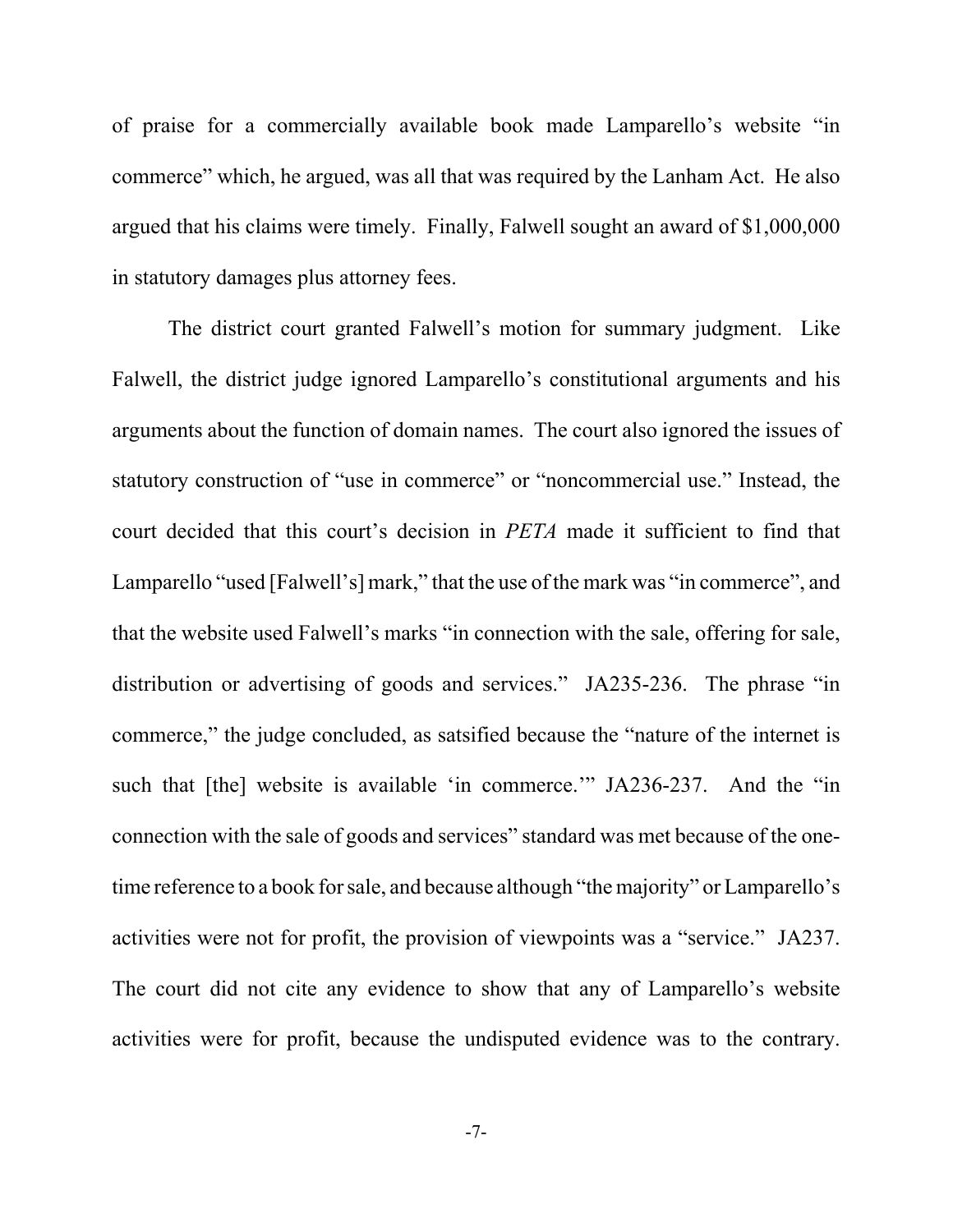Finally, the court found likelihood of confusion, without a general discussion of the *Pizzeria Uno* factors, because the domain name was similar to Falwell's trademarks, because Falwell supposedly presented evidence that "individuals have specifically confused [Lamparello]'s website with [Falwell's] website," and because a survey showed that three percent of Falwell's supporters misspelling his name as "Fallwell." JA238-239. The court also rejected Lamparello's statute of limitations argument on the ground that trademarks are property and the Virginia limitations period for property claims is five years. Filed on February 5, 2004, the counterclaim came less than five years after the initial registration of fallwell.com on February 11, 1999. JA244.

Accordingly, the court enjoined any further use of the fallwell.com website, and ordered Lamparello to transfer the domain name to Falwell. JA246. The court also ordered Lamparello to "cease any further use of [Falwell's] trademarks." *Id*. However, the court rejected Falwell's claims for statutory damages and attorney fees on the ground that "[f]inancial profit was a minor motive in the use of the website at issue. The primary motive was to put forth opinions on issues . . .." JA245. Again, the court did not cite **any** evidence showing that Lamparello made any profit or had any profit motive.

#### **SUMMARY OF ARGUMENT**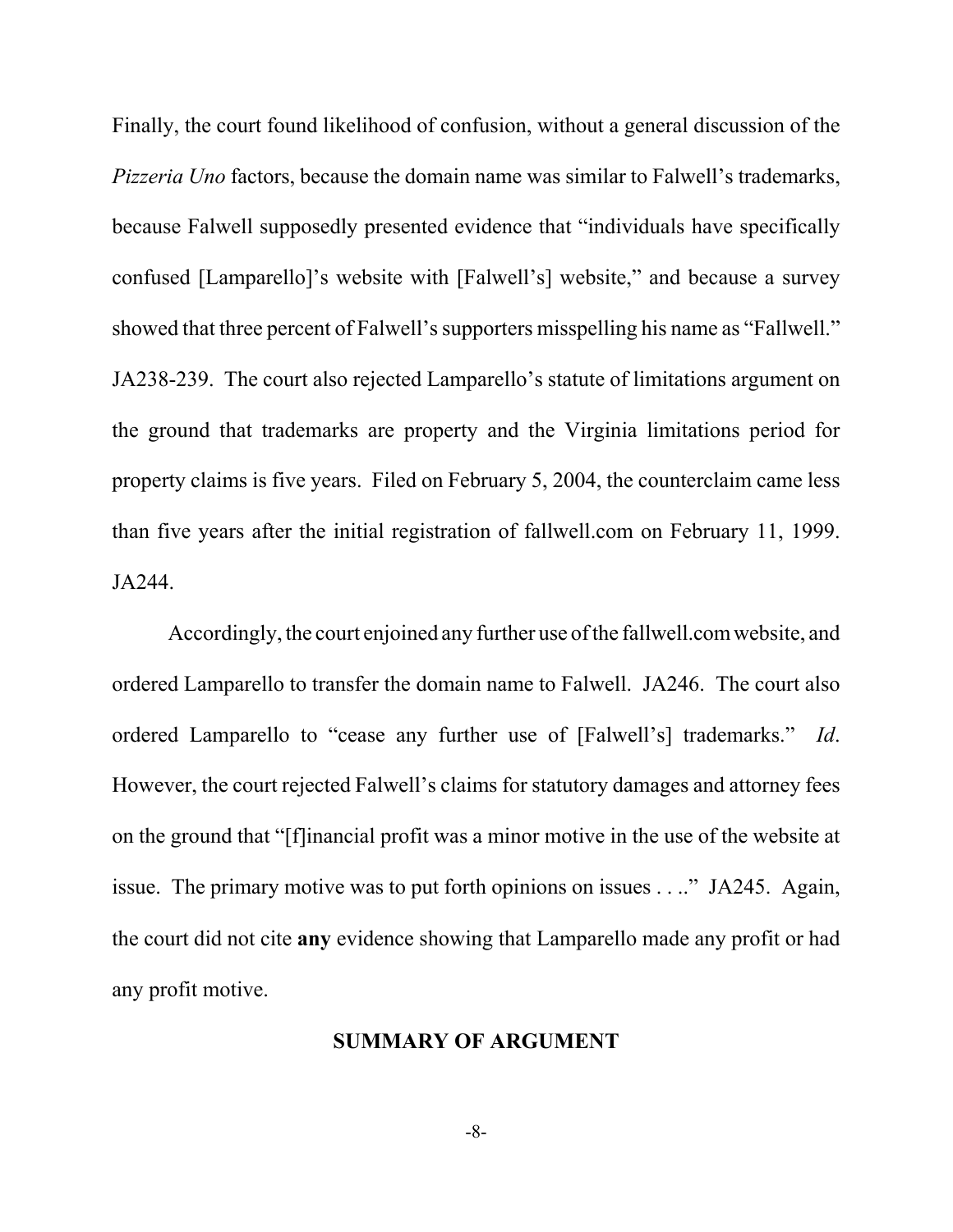Consistent with the decision of every court of appeals to consider a similar case, the judgment should be reversed because a noncommercial speaker is entitled to use the name of a person he is criticizing as the domain name that identifies a nonconfusing website about that person.

First, the trademark laws do not apply to Lamparello's speech about Falwell. Those laws are construed to avoid conflict with the First Amendment, whose protections are at their apogee with respect to noncommercial speech. Moreover, the Lanham Act's language limits its application to commercially misleading uses of trademarks. This limitation applies equally to Falwell's infringement and ACPA claims; the ACPA also requires proof that Lamparello had a bad faith intent to profit. The district court's ruling on commercial use was based both on a failure to address the relevant statutory language, and on assertions about Lamparello's "sale" of a book that fly in the face of the undisputed evidence.

The Court should also reverse because there is no likelihood of confusion. The court below simply ignored the developing consensus among the federal courts, that trademarks may properly be used as domain names for websites about trademark holders, so long as the websites themselves do not imply affiliation with the markholders. The Court also ignored the many *Pizzeria Uno* factors that favored Lamparello. The one factor it discussed, actual confusion, favors Lamparello because,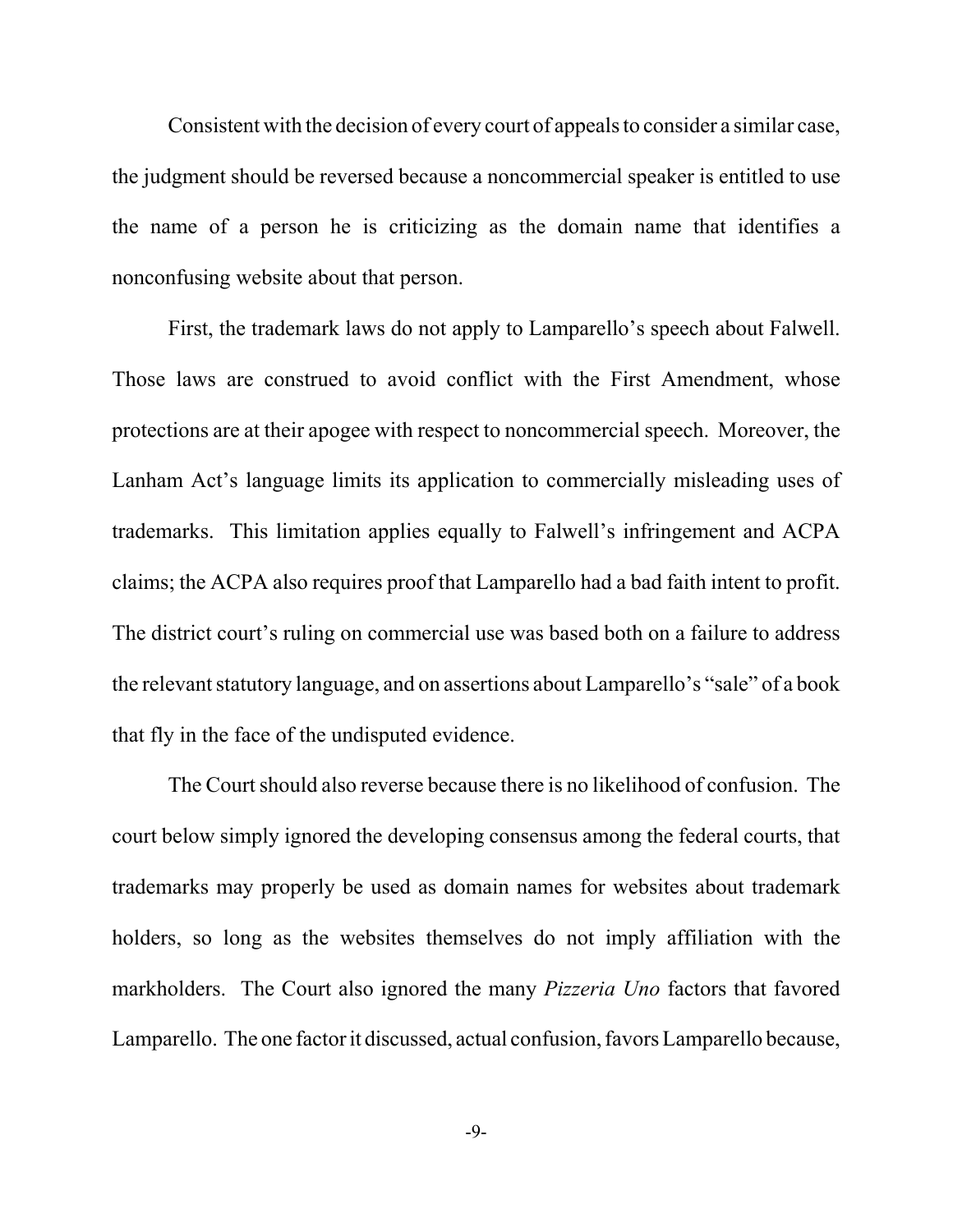under this Court's decisions, a few instances of actual confusion in the three years of the website's existence supports the determination that confusion is unlikely.

The claim for infringement of Falwell's unregistered trademarks should also have been dismissed. Having stipulated that fallwell.com had no measurable impact on the quantity of visits to Falwell's own website, Falwell could not show damage as required by section 43(a).

The statutory factors for cybersquatting, both considered individually and in light of the purpose of the ACPA to prevent extortionate registration of domain names, show that Lamparello did not register his domain names with a bad faith intent to profit.

Finally, all trademark claims should have been dismissed as untimely.

### **STANDARD OF REVIEW**

Summary judgment rulings are reviewed de novo. *Hooven-Lewis v. Caldera*, 249 F3d 259 (CA4 2001).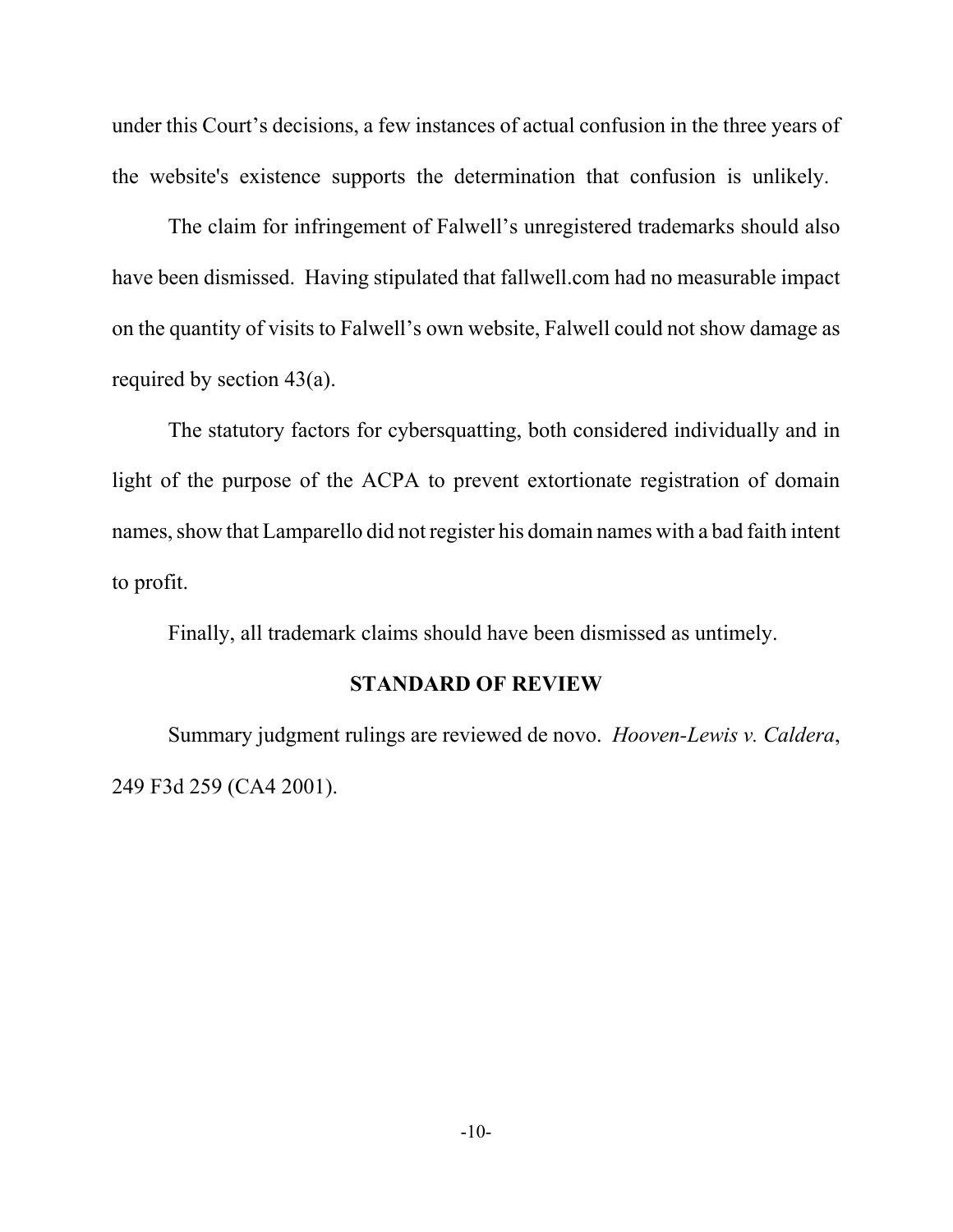#### **ARGUMENT**

### **I. THE TRADEMARK CLAIMS INFRINGE LAMPARELLO'S FREE SPEECH RIGHT TO DESCRIBE THE SUBJECT OF HIS CRITICISM.**

Ordinarily, courts consider statutory issues first to avoid constitutional issues. However, trademark statutes are customarily construed in light of First Amendment concerns, particularly insofar as they distinguish between commercial and noncommercial speech. Accordingly, we begin our analysis with the First Amendment.

Lamparello's speech is indisputably protected by the First Amendment. Falwell's trademark claims seek government action by a court, which is subject to First Amendment scrutiny. *Organization for a Better Austin v. Keefe*, 402 US 415, 418 (1971). Unlike copyright cases where fair use is co-extensive with the First Amendment, *e.g.*, *Harper&Row v. Nation Enterprises*, 471 US 539, 560 (1985), in trademark cases, First Amendment considerations routinely receive separate discussion, although they also inform statutory interpretation. Where a defendant is engaged in noncommercial speech, mere application of trademark law may violate the First Amendment. *L.L. Bean v. Drake Publishers*, 811 F2d 26, 32-33 (CA1 1987). Even when trademarks have been used in a commercial context, courts still construe the trademark laws narrowly to avoid impingement on First Amendment rights. *E.g.*,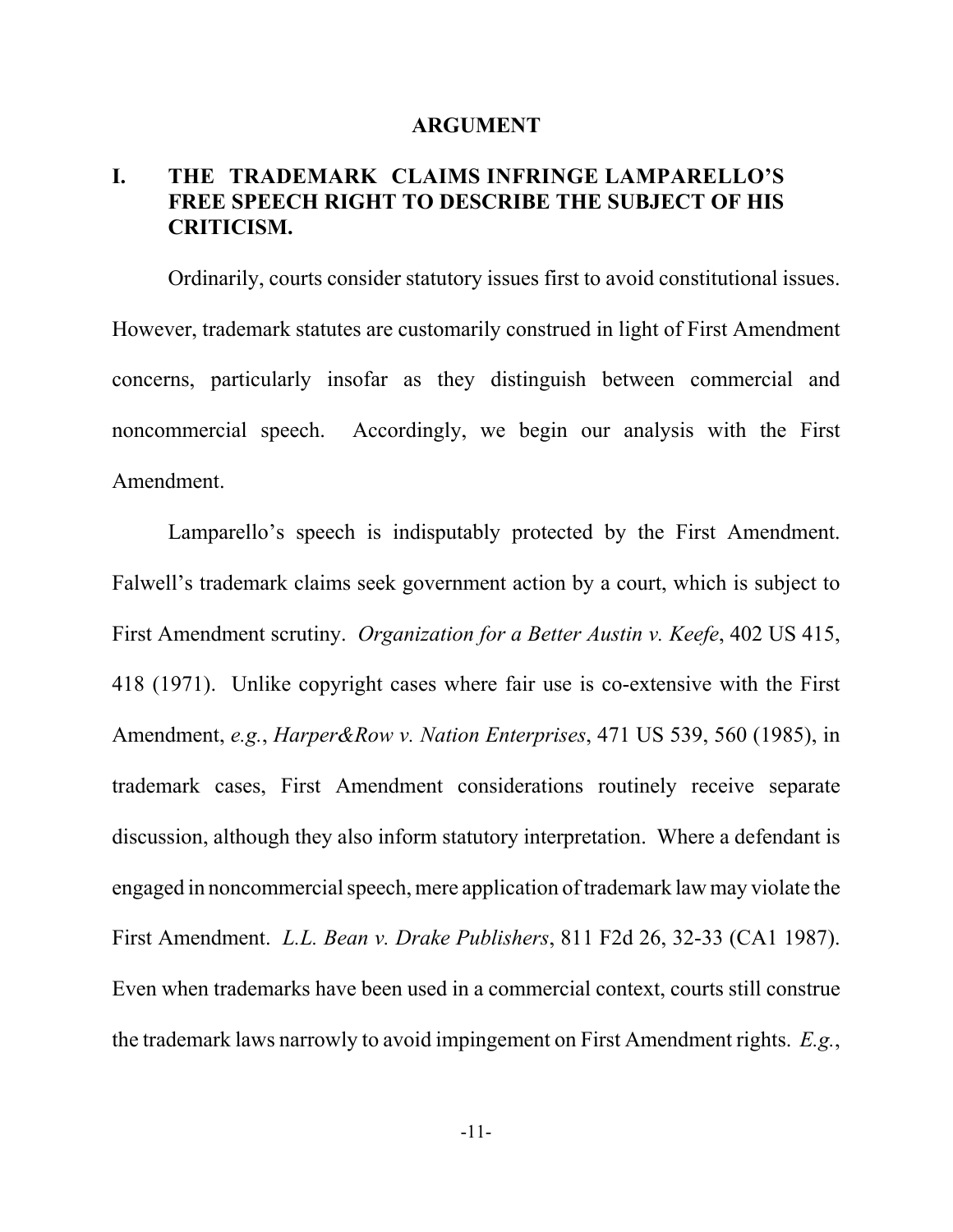*Cliffs Notes v. Bantam Doubleday*, 886 F2d 490, 494 (CA2 1989). First Amendment interests are weighed as a factor in deciding whether a trademark violation should be found, *e.g.*, *Anheuser-Busch v. Balducci Pubs*. 28 F3d 769, 776 (CA8 1994), and injunctions must be narrowly crafted to comply with the rule against prior restraints on speech. *Id.* at 778; *U-Haul Int'l v. Jartran*, 793 F2d 1034, 1042 (CA9 1986); *Better Business Bureau v. Medical Directors*, 681 F2d 397, 404-405 (CA5 1982).

In many cases, courts have struggled to decide whether a particular use of trademarks constituted commercial or noncommercial speech. *Porous Media Corp. v. Pall Corp.*, 173 F3d 1109, 1119-1121 (CA8 1999); *Semco v. Amcast*, 52 F3d 108, 111-114 (CA6 1995); *U.S. Healthcare v. Blue Cross of Greater Philadelphia*, 898 F2d 914, 927-939 (CA3 1990). This question is significant not only because, as discussed below, Congress has limited the application of the Lanham Act to commercial speech, but also because commercial speech receives less protection under the First Amendment than does noncommercial speech. Indeed, recognition that the First Amendment would bar claims for misleading statements in noncommercial speech underlay Congress' establishment of the "commercial" requirement in section 43. *Semco v. Amcast*, 52 F3d 108, 111-112 (CA6 1995).

Thus, when, as in *Semco*, *Porous Media*, and *U.S. Healthcare*, one company makes statements about a competitor during an advertising campaign, courts apply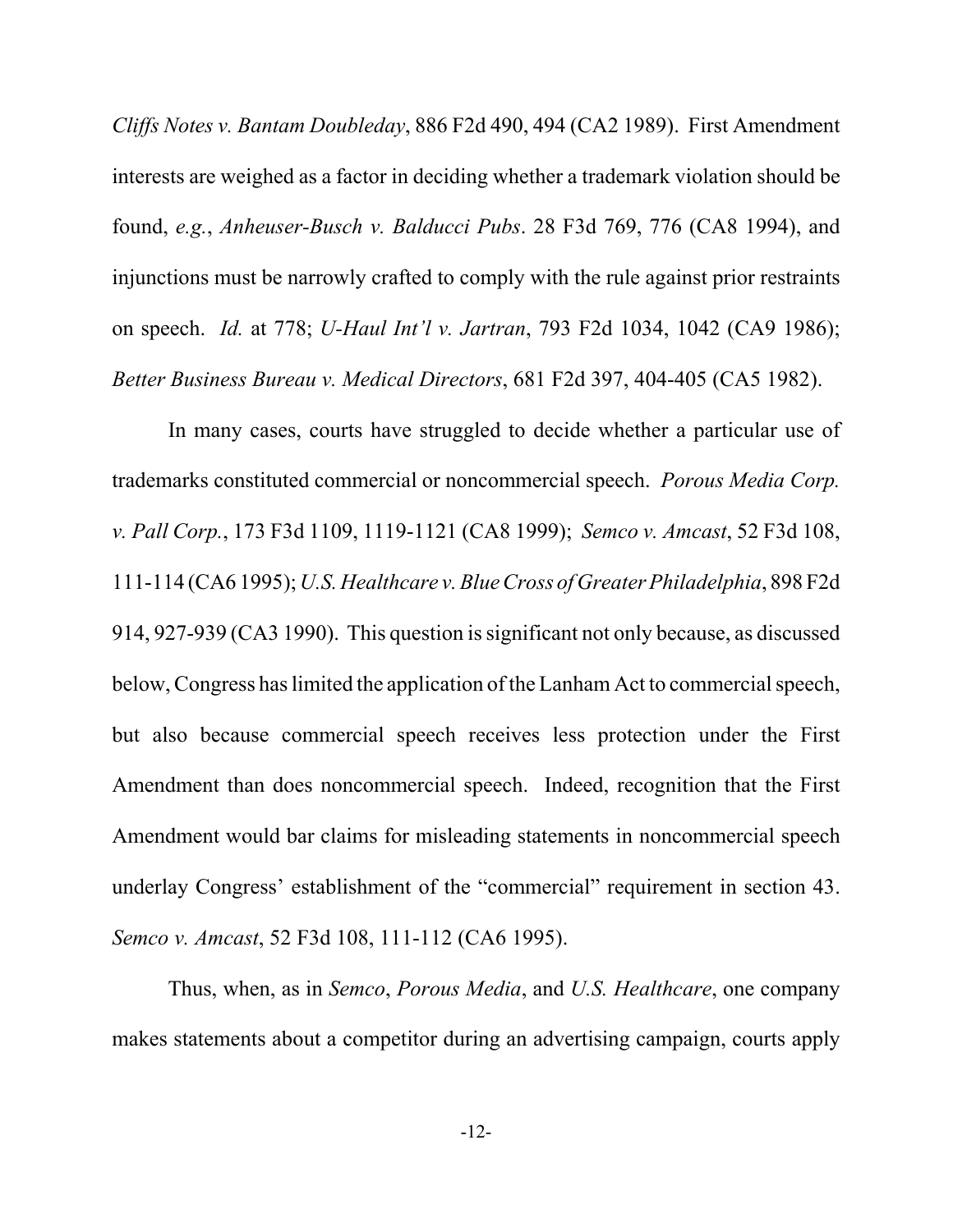multi-factor tests to determine when the statements are noncommercial, and thus entitled to full First Amendment protection, or commercial, and thus entitled only to have their First Amendment interests weighed as part of a fair use or fair commentary defense. *Id.* Similarly, when sellers of T-shirts or other commercial products spoof trademarks or use trademarks to denounce political positions, courts decide whether the alleged infringers or diluters are predominantly engaging in commentary, or are using trademarks mainly to sell their own products. *E.g.*, *Cardtoons v. Major League Baseball Players Ass'n*, 95 F3d 959, 968-970 (CA10 1996); *Mutual of Omaha Ins. Co. v. Novak*, 836 F2d 397, 402-403 (CA8 1987). However, when an action is brought against plainly noncommercial uses of trademarks for political commentary, courts have not hesitated to afford full First Amendment protection against the trademark holder's claim, either by holding that First Amendment principles bar application of the statute, or by holding that a state law is unconstitutional on its face or as applied in the particular case.<sup>2</sup>

Lamparello's website is just the sort of social and religious commentary that courts assiduously protect. Lamparello's criticisms would be pointless if he had to

<sup>2/</sup> *L.L. Bean v. Drake Publishers*, 811 F2d 26, 33 (CA1 1987); *Bally Total Fitness Holding Corp. v. Faber*, 29 FSupp2d 1161, 1167 (CDCal 1998); *ACLU of Georgia v. Miller*, 977 FSupp 1228, 1233 (NDGa 1997); *Lighthawk v. Robertson,* 812 FSupp 1095, 1097-1101 (WDWash 1993); *Stop the Olympic Prison v. United States Olympic Comm.*, 489 FSupp 1112, 1124-1125 (SDNY 1980).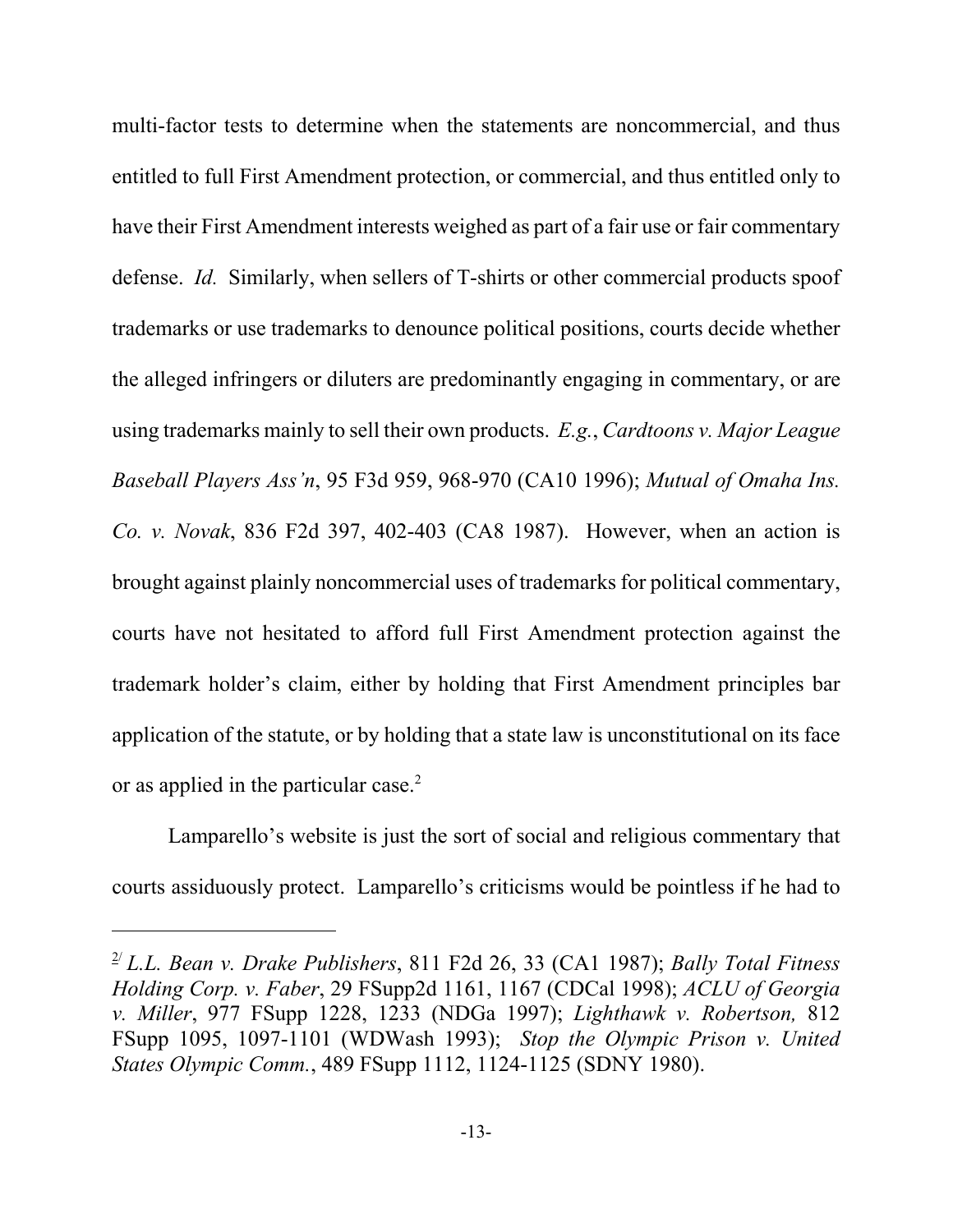omit Falwell's name, yet the district court's injunction forbids the use of Falwell's marks **anywhere** on Lamparello's website.

Furthermore, it is not just the websites generally, but Lamparello's use of Falwell's trademark in his domain name, that constitutes protected speech. Courts have repeatedly held that the use of trademarks constitutes speech protected by the First Amendment, even when used **only** to designate source. *E.g.*, *Bad Frog Brewery v. New York Liquor Auth.*, 134 F3d 87, 94-97 (CA2 1998); *Sambo's Restaurants v. Ann Arbor,* 663 F2d 686, 694 (CA6 1981).

Using trademarks in domain names is analogous to using trademarks in book titles, to which the courts give First Amendment protection because they are part of the authors' expression, and call attention to the fact that the works in question contain content on those topics. *E.g.*, *Twin Peaks Production v. Publications Int'l*, 996 F2d 1366, 1379 (CA2 1993); *Rogers v. Grimaldi*, 875 F2d 994, 999 (CA2 1989). *Accord Mattel v. Walking Mountain Prods.,* 353 F3d 792, 807 (CA9 2003).

Although Falwell argues that fallwell.com is not speech, it is precisely because of its expressive content that Falwell objects to the domain name. If Internet addresses were simply IP numbers, it could plausibly be contended that they were not speech. However, domain names exist to provide memorable identifiers to help Internet users identify websites in which they are interested. JA83. By the same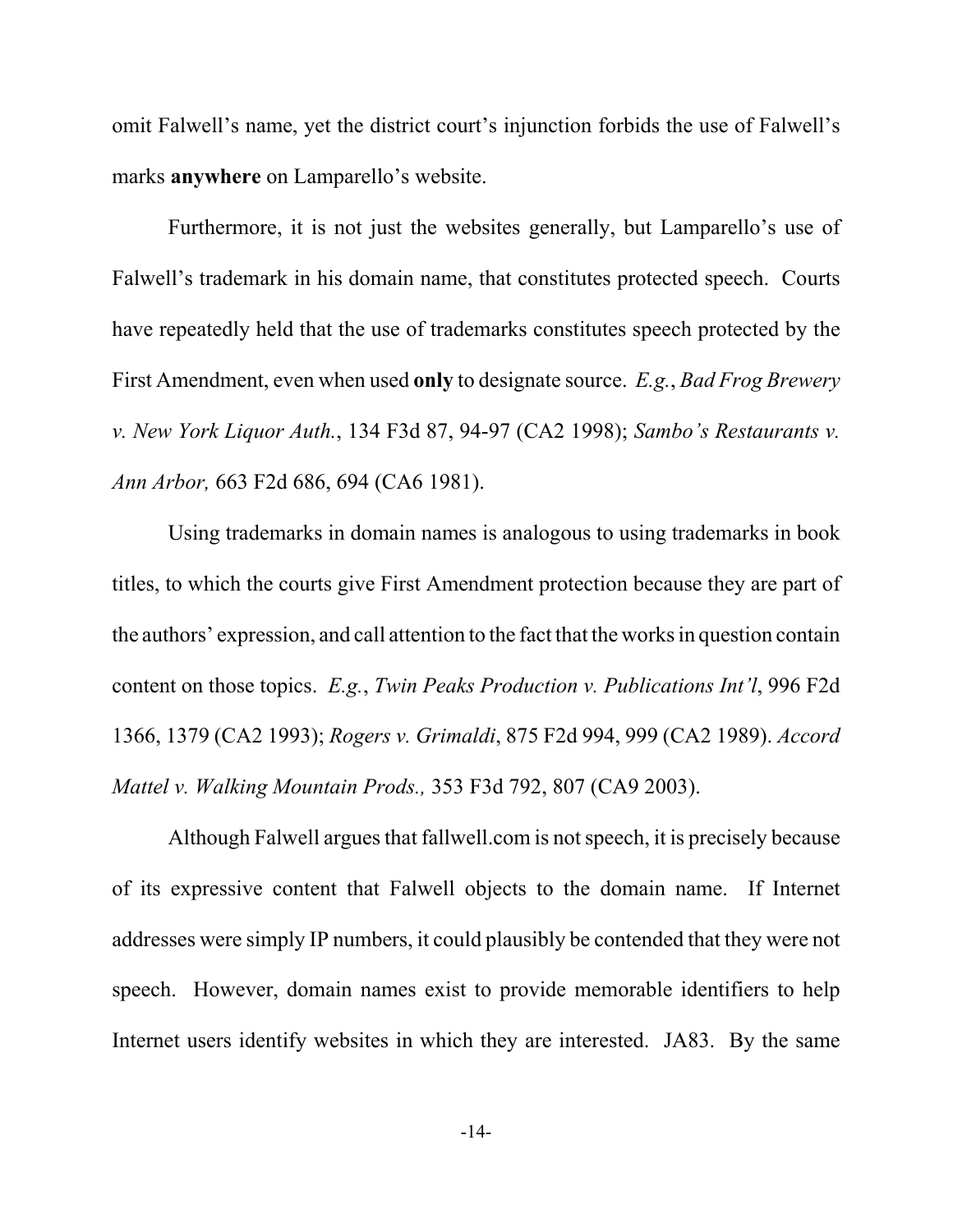token, Lamparello's use of Falwell's surname in his domain name communicates to web users that his site contains information about that individual. Therefore, the domain name is "speech" to which the First Amendment applies.

## **II. LAMPARELLO WAS ENTITLED TO SUMMARY JUDGMENT DISMISSING ALL CLAIMS FOR LACK OF COMMERCIAL USE.**

## **A. The Trademark Laws Apply Only to Commercial Uses of Trademarks.**

Trademark law creates a commercial tort. The limitation of trademark law to commercial uses appears in the statutory language and caselaw, and its existence follows both from the limitations that the First Amendment places on the exercise of government authority restricting free speech, *Taubman v. WebFeats,* 319 F3d 770, 774 (CA6 2003), and because the Commerce Clause empowers Congress to regulate only matters with a nexus to economic activity. *United States v. Lopez*, 514 US 549 (1995).

The First Amendment does not authorize regulating noncommercial speech simply because it is misleading. For example, a political flyer or a newspaper article about a public figure could not be enjoined, or made the basis for an award of damages, simply because some readers would likely find it confusing. The concept of regulating speech that has the potential to be misleading, even though it is not strictly speaking false, has developed over the thirty years since the Supreme Court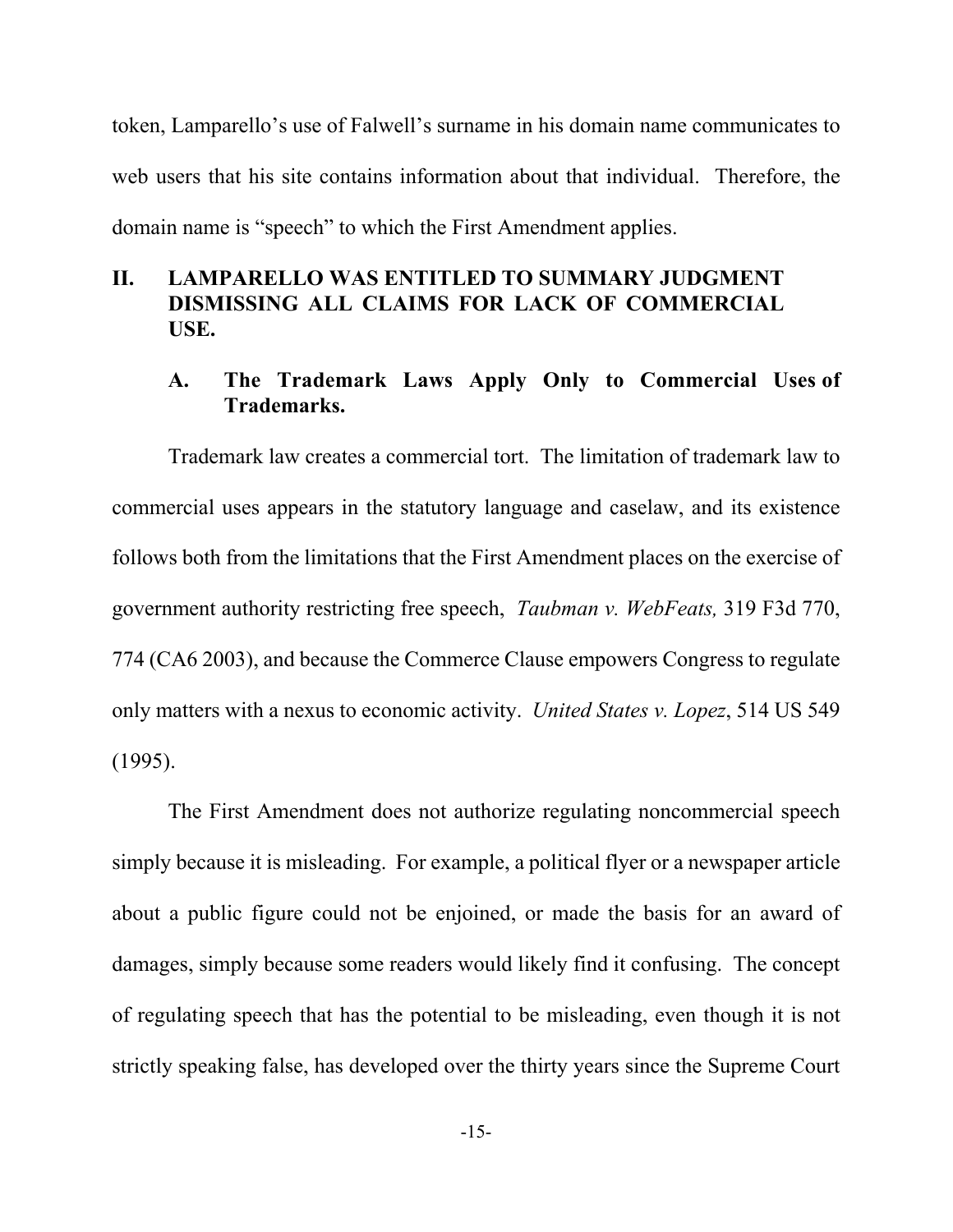first extended First Amendment protection to commercial speech. *Thompson v. Western States Med. Ctr.*, 535 US 357, 367 (2002); *Lorillard Tobacco Co. v. Reilly*, 533 US 525, 554 (2001). Unlike noncommercial speech, commercial speech can be regulated even if it is "not provably false, or even wholly false, but only deceptive or misleading." *Friedman v. Rogers*, 440 US 1, 9 (1979). Thus, although "[a] company has the full panoply of protections available to its direct comments on public issues,

. . . there is no reason for providing similar constitutional protection when such statements are made in the context of commercial transactions." *Bolger v. Youngs Drug Prods. Corp.*, 463 US 60 (1983). *Accord Bates v. State Bar of Arizona*, 433 US 350, 383 (1977) ("the leeway for untruthful or misleading expression that has been allowed in other contexts has little force in the commercial arena"); *Smith v. United States*, 431 US 291, 318 (1977) ("Although . . . misleading statements in a political oration cannot be censored, . . . misleading representations in a securities prospectus may surely be regulated."); *Young v American Mini Theatres*, 427 US 50, 68 and n31 (1976) ("regulatory commissions may prohibit businessmen from making statements which, though literally true, are potentially deceptive"); *Mattel v. MCA Records*, 296 F3d 894, 905 (CA9 2002) ("consumer protection rationale [for trademark relief] averting what is essentially a fraud on the consuming public is wholly consistent with the theory of the First Amendment, which does not protect commercial fraud").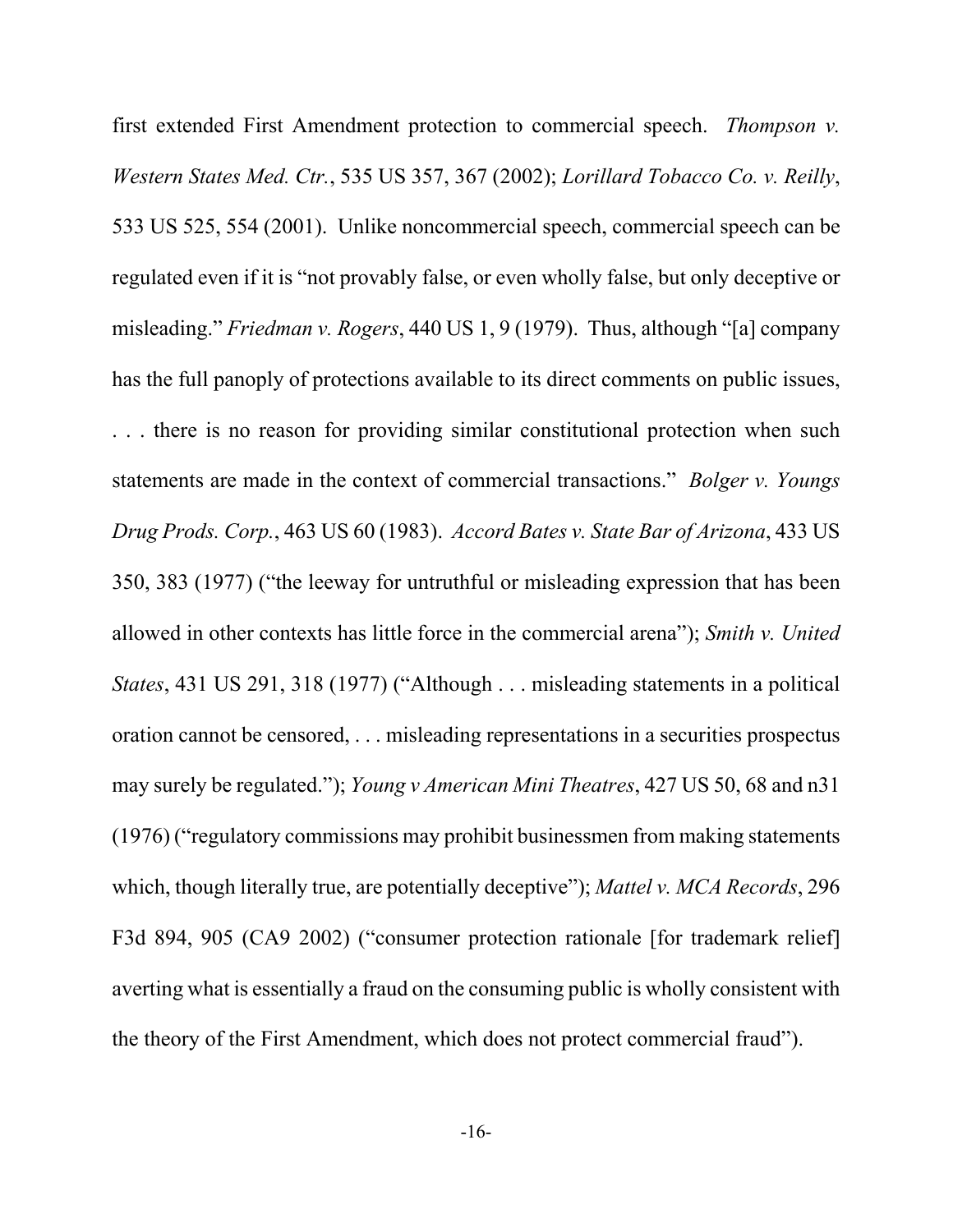Thus, in *CPC Int'l v. Skippy Inc.*, 214 F3d 456 (CA4 2000), this Court implicitly recognized that trademark law is limited to commercial uses to be consistent with the First Amendment. The issue there was whether a trademark injunction forbade criticism of the maker of Skippy peanut butter at the domain name skippy.com. The Court began by noting that the purposes of the trademark laws all related to giving consumers accurate information about commercial products, *id.* 461, and that the trademark laws do not prevent critics from commenting on commercial products. *Id.* 462. The Court further held that criticism of the markholder was not commercial speech simply because it might impair the markholder's commercial interests. Although the Court's analysis was rooted in the First Amendment, the case surely stands for the proposition that the trademark laws cannot be applied to forbid such noncommercial speech.<sup>3</sup>

The limitation of trademark law to commercial situations follows from the distinctions that First Amendment law draws between commercial and noncommercial speech. The fundamental precept of trademark law is that it prevents uses of trademarks that are misleading, in that they are "likely" to be "confusing" to

<sup>3</sup> *See also White v. Samsung Electronics America,* 971 F2d 1395, 1401 (CA9 1992) (rules against exploitation of personality permissible under First Amendment because of commercial speech context); *E&J Gallo Winery v. Gallo Cattle Co.*, 967 F2d 1280, 1297 (CA9 1992) (trademark injunction permissible because it limits commercial speech)*.*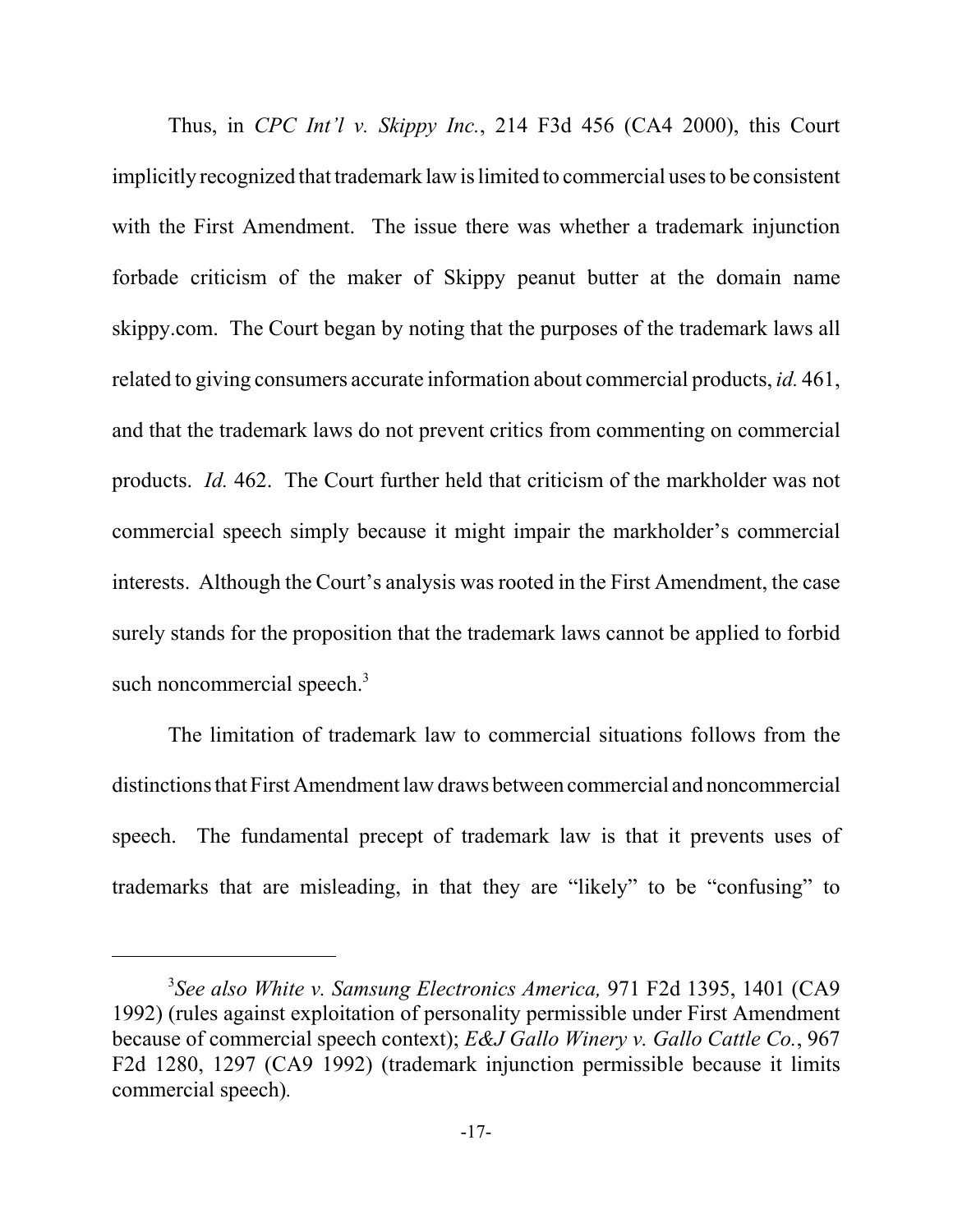consumers. *Moseley v. V Secret Catalogue*, 537 US 418, 429-430 (2003).To constitute infringement, use of the trademark need not be deliberately confusing, and it need not actually constitute a "false" statement of origin. Because these standards do not meet the First Amendment's requirements for prohibiting **noncommercial** speech, the First Amendment provides an important reason to construe the trademark laws to apply only to **commercial** goods and speech.

Limiting the trademark laws to the commercial context also finds support in caselaw applying the Commerce Clause. The courts' discussion of "commerce" consistently equates that term with "commercial" or "economic" activity. *E.g.*, *U.S. v. Buculei*, 262 F3d 322, 328-329 (CA4 2001). Thus, the Commerce Clause allows Congress to regulate activities because they have a substantial effect on commerce, but only when the regulated activity "has been some sort of economic endeavor." *U.S. v. Morrison*, 529 US 598, 511 (2000). Moreover, the activity substantially **affected** must be an "economic enterprise or transaction." *Hoffman v. Hunt*, 126 F3d 575, 585- 588 (CA4 1997); *Gibbs v. Babbitt*, 214 F3d 483, 491-492 (CA4 2000).

The district judge opined that the mere expression of opinions is a "service" under the trademark laws, arguing that, if Lamparello's argument were correct, "anyone would be entirely free to distribute . . . statements . . . in the name of [Falwell] so long as they did not profit." JA237. Lamparello did not purport to speak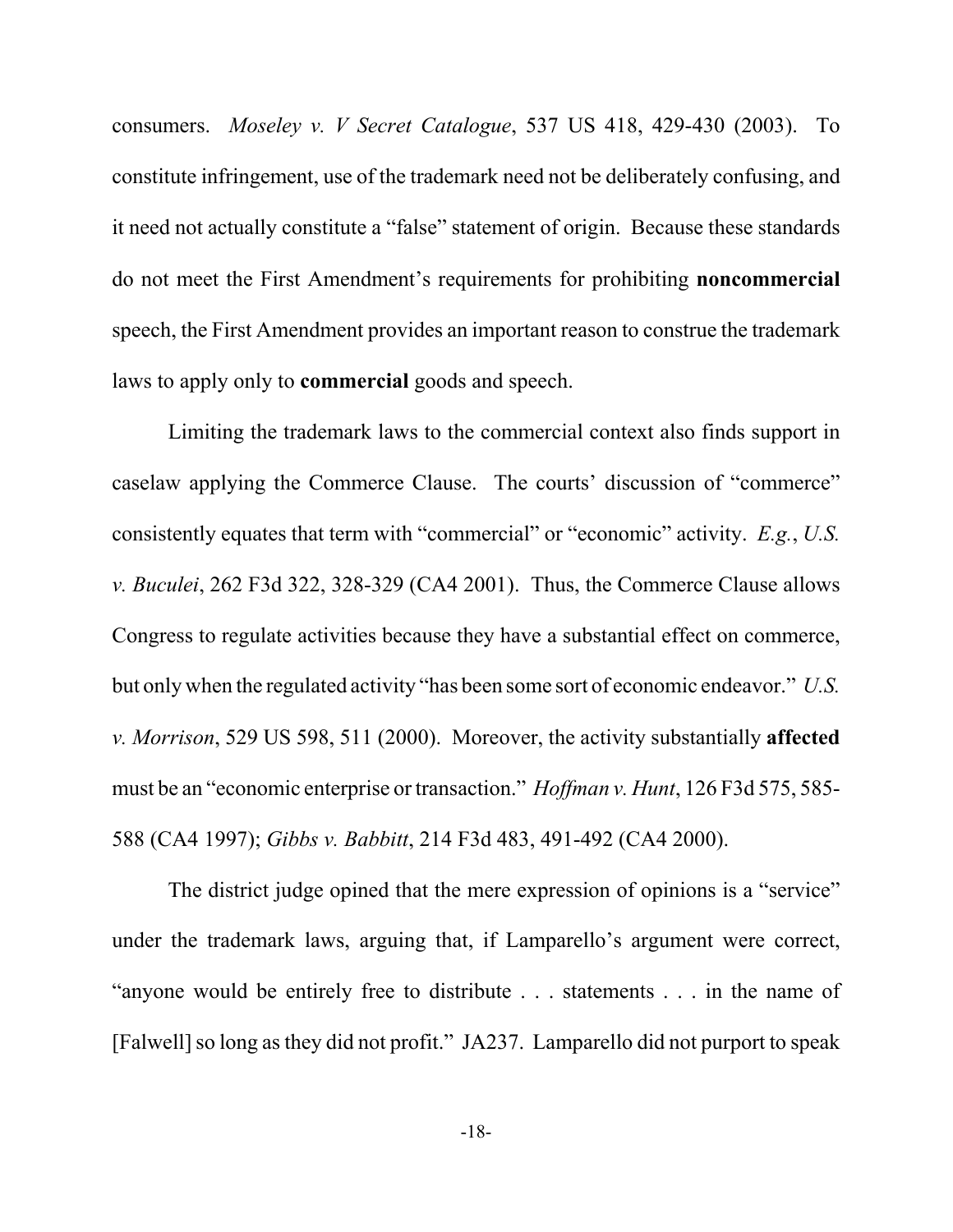in Falwell's name; had Lamparello deliberately made false statements to viewers about his identity, the First Amendment's standards for regulation of noncommercial speech might well be met. That does not, however, mean that a federal statute could forbid such conduct. Simply because a given form of activity is undesirable does not mean that Congress is empowered to prevent it, any more than, for example, Congress can enact a general rule against rape or bringing guns into schoolyards. *See Morrison* and *Lopez*, *supra*. In our federal scheme, Congress has been allocated limited powers, and if expression has no nexus to commerce, the Commerce Clause is not authority for Congress to regulate it. The expression of religious opinions, even under a false name, is not "commerce."

Accordingly, each of the statutory provisions at issue here is limited to commercial speech. Falwell's infringement claims arise under Sections 32 and 43(a) of the Lanham Act, 15 USC §§1114, 1125(a), which require "use in commerce" of plaintiff's marks. That language did not appear in the Lanham Act as originally adopted. Originally, the cause of action was against "any person who shall, in commerce" commit any infringing act. 15 USC §1114(1). As construed at that time, the statutory phrase "in commerce" reached to the full extent of Congress' commerce power. *Steele v. Bulova Watch Co.*, 344 US 280, 283 (1952).

The 1962 amendments, however, changed the structure of the claim to require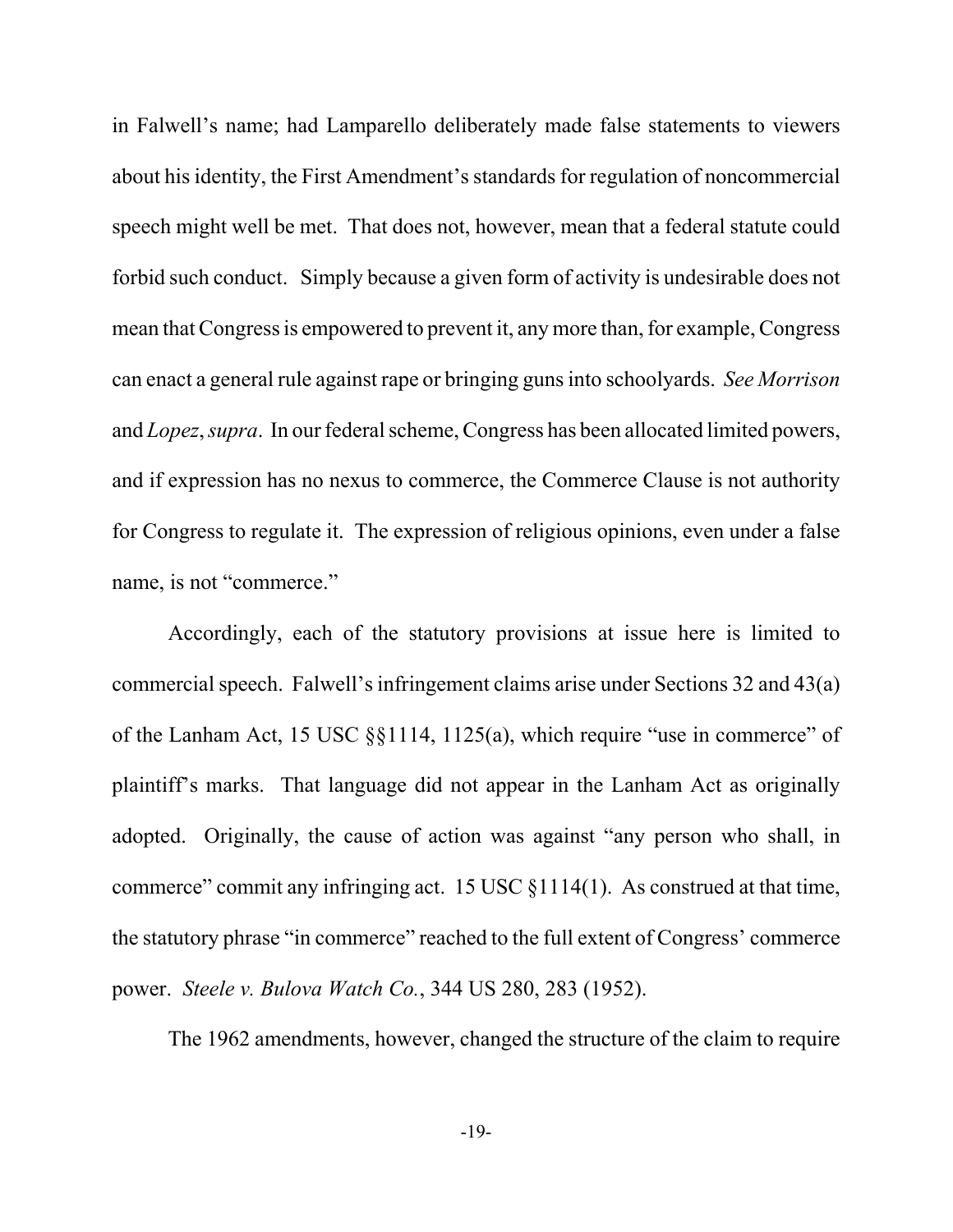that the defendant "use[d] in commerce" plaintiff's trademark. Statutory terms that include the word "commerce" do not necessarily reach to the full breadth of the commerce power; rather, they must be construed as commanded by each particular statute. *Circuit City Stores v. Adams*, 532 US 105, 113-119 (2001) (unlike term "involving commerce," term "engaged in commerce" does not reach to full extent of Commerce Clause, but covers only workers in transportation industries).

In 1988, Congress limited the phrase "use in commerce" to include only commercial uses, defining it to mean "bona fide use of a mark in the ordinary course of trade . . .." Section 45, 15 USC §1127. Although this definition of "use in commerce" was adopted to define the uses that would qualify a trademark for registration, Congress employed the same language, "use in commerce," both in the statutory provisions for registration **and** in the provisions that determine what uses are actionable for infringement. Under standard principles of statutory construction, "identical words used in different parts of the same act are intended to have the same meaning." *Commissioner v. Keystone Consol. Indus.*, 508 U.S. 152, 159 (1993).

"The act's purpose, as defined in Section 45, is exclusively to protect the interests of a purely commercial class against unscrupulous commercial conduct." *Made in the USA Found. v Phillips*, 365 F3d 278, 280 (CA4 2004); *Colligan v. Activities Club of New York,* 442 F2d 686, 692 (CA2 1971). Without "use in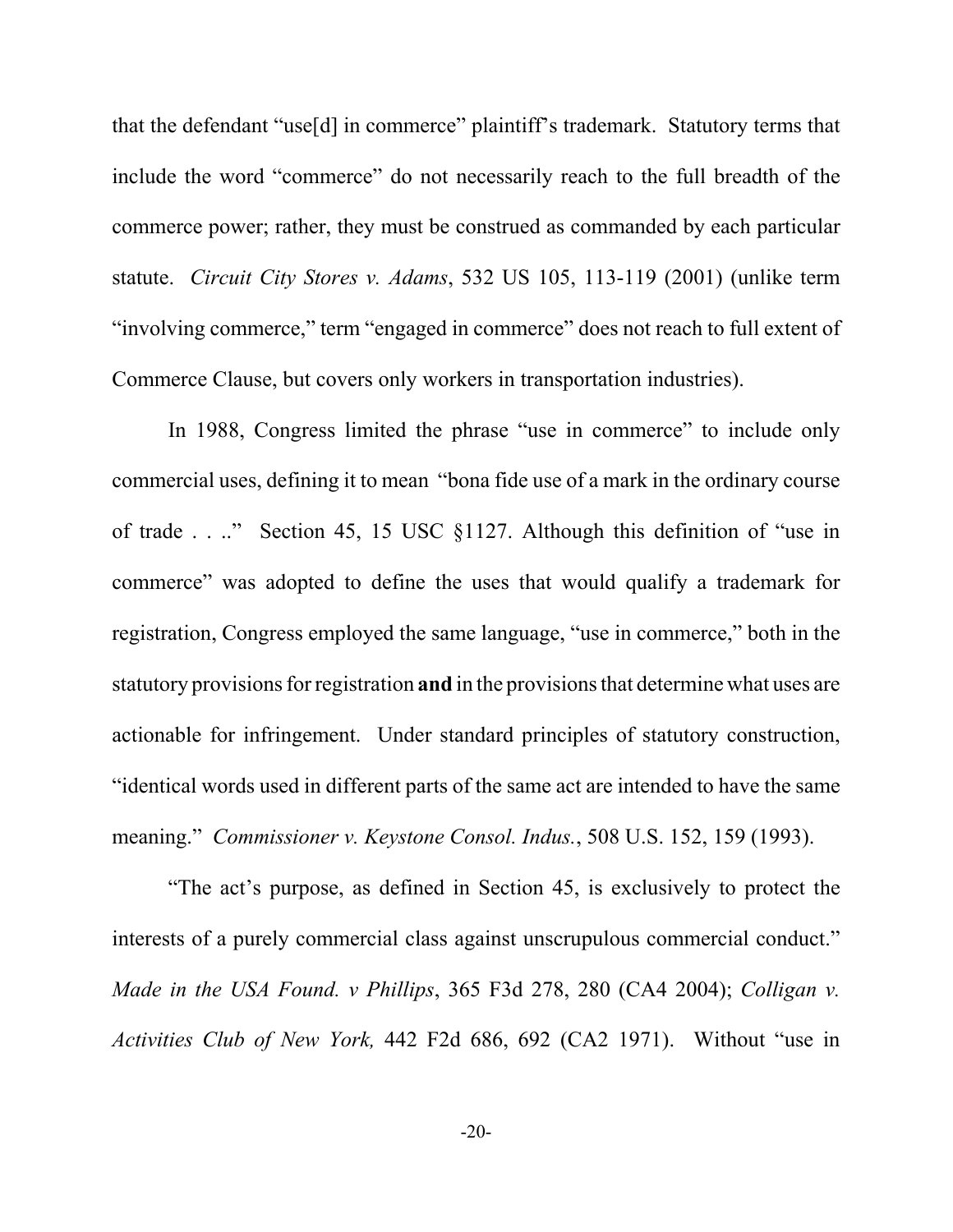commerce," there is no violation of sections 32 and 43(a). *Endoscopy-America v. Fiber Tech Medical*, 4 FedAppx 128, 2001 WL 94739 (CA4 2001). In *Endoscopy-America*, this Court employed "use in commerce" to determine whether actionable infringement occurred.

Below, Falwell attempted to evade the statute's plain meaning by arguing that the word "use" appears in sections 32 and 43 as a verb, but the definition applies only to"use" as a noun. This argument suffers from several flaws. To begin with, it would leave verbal uses of "use in commerce" undefined. But more significant, the statutory provisions that discuss the registration of trademarks employ the word "use" both as verbs and as nouns, thus implying that the same definition applies to each. For example, 15 USC §1051(a)(1) provides, "The owner of a trademark **used in commerce** may request registration of its trademark"; and 15 USC §1051(b)(1), entitled "(b) Application for bona fide intention **to use** trademark," provides that "(1) A person who has a bona fide intention, under circumstances showing the good faith of such person, **to use** a trademark **in commerce** may request registration of its trademark" by filing a certain document. That document must verify, among other things, an entitlement "**to use** the mark **in commerce**," *Id.* §1051(b)(3)(A), an "intention **to use** the mark **in commerce**," *id.*  $\{(1051(b)(3)(B))\}$ , and "that, to the best" of the verifier's knowledge and belief, no other person has the right **to use** such mark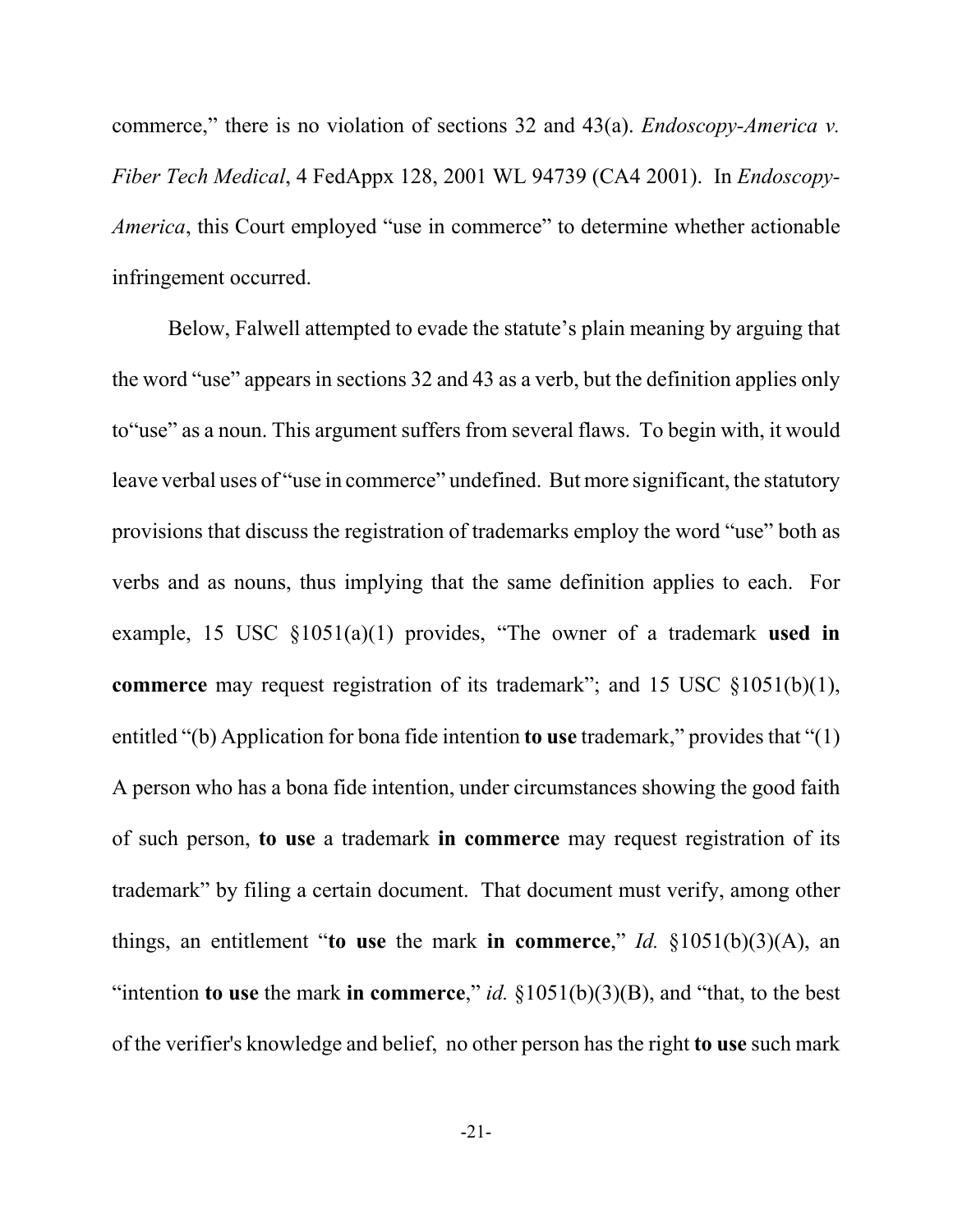**in commerce**." *Id.* §1051(b)(3)(D). Section 1051(d), entitled "Verified statement that trademark **is used in commerce**," switches back and forth between "use" as a noun and as a verb without any hint that the meaning is different depending on the part of speech. The statutory definition would thus not carry out what Falwell portrays as its sole purpose if "use in commerce" were being defined only as a noun.

Moreover, giving the statute its plain meaning has the additional benefit of avoiding the constitutional issues that would arise were the "likelihood of confusion" standard, that allows speech to be enjoined and punished without any finding of actual or intentional falsehood, applied to purely noncommercial speech. One cannot review the corpus of trademark decisions in this Circuit (and elsewhere), and their articulation of the likelihood of confusion factors, without being struck by the pervasiveness of the assumption that trademark is a **commercial** tort that applies to unfair conduct by **commercial** competitors. Indeed, in the one Fourth Circuit case where the winner of a trademark injunction tried to apply it to limit noncommercial criticism, the Court was quick to say that the injunction had strayed beyond the boundaries of trademark law and into impermissible prior restraint. *CPC Int'l v. Skippy Inc.*, 214 F3d 456, 461 (CA4 2000). *Accord Nissan Motor v. Nissan Computer*, 378 F3d 1002, 1016-1017 (CA9 2004).

Falwell's claims for unfair competition and cybersquatting all arise under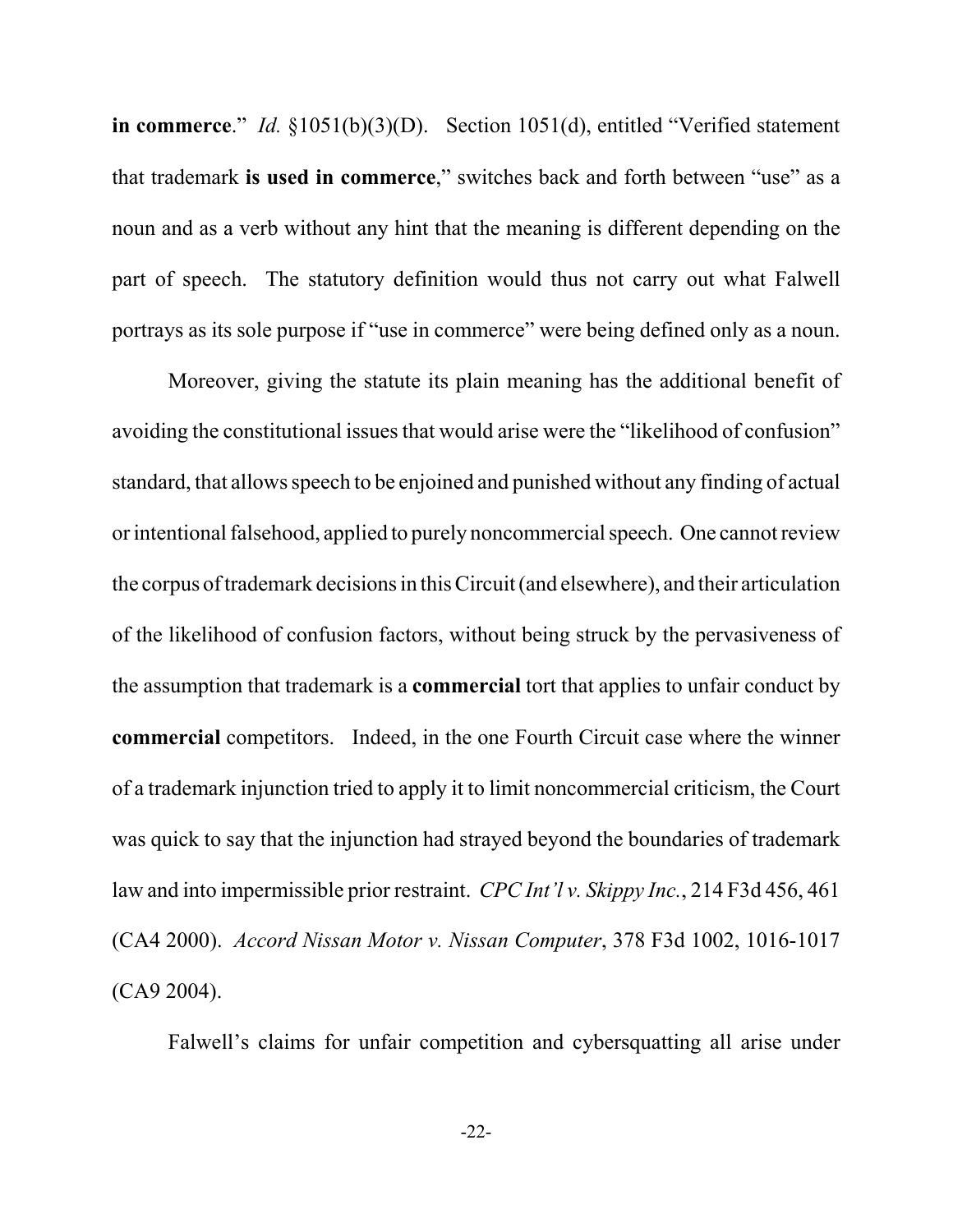Section 43 of the Lanham Act, 15 USC §§1125(a) and (d), which are likewise limited to commercial uses: "The following shall not be actionable under **this section**: . . . (B) Noncommercial use of the mark." Section  $43(c)(4)$ , 15 USC §1125(c)(4) (emphasis added). When adding cybersquatting provisions to section 43, Congress expressly preserved the noncommercial use defense, explicitly disclaiming any intent to override either the First Amendment or section 43(c)(4). Public Law 106-113, Section 3008, 113 Stat 1501A-551. In fact, the sponsors of the cybersquatting law specifically disclaimed any intention to provide a cause of action against persons who register domain names for the purpose of delivering comment or criticisms of trademark owners by identifying the owners with their marks. *See* House Report No. 106-412 (1999), at 10.

Falwell argued below that, because the "noncommercial use" proviso appears in the dilution subsection of section 43, 15 USC §1125(c), it should only apply to that subsection. The words of the provision, do not confine its application to any one subsection – rather, it applies generally to "this section." Other paragraphs of subsection (c), by contrast, refer specifically to actions brought "under this subsection."  $\S$ §43(c)(1) ("to obtain such other relief as is provided in this subsection"); 43(c)(2) ("In an action brought under this subsection"). *See also*  $§43(d)(2)(A)(i)$  (ACPA in rem action can be brought over marks that are "registered"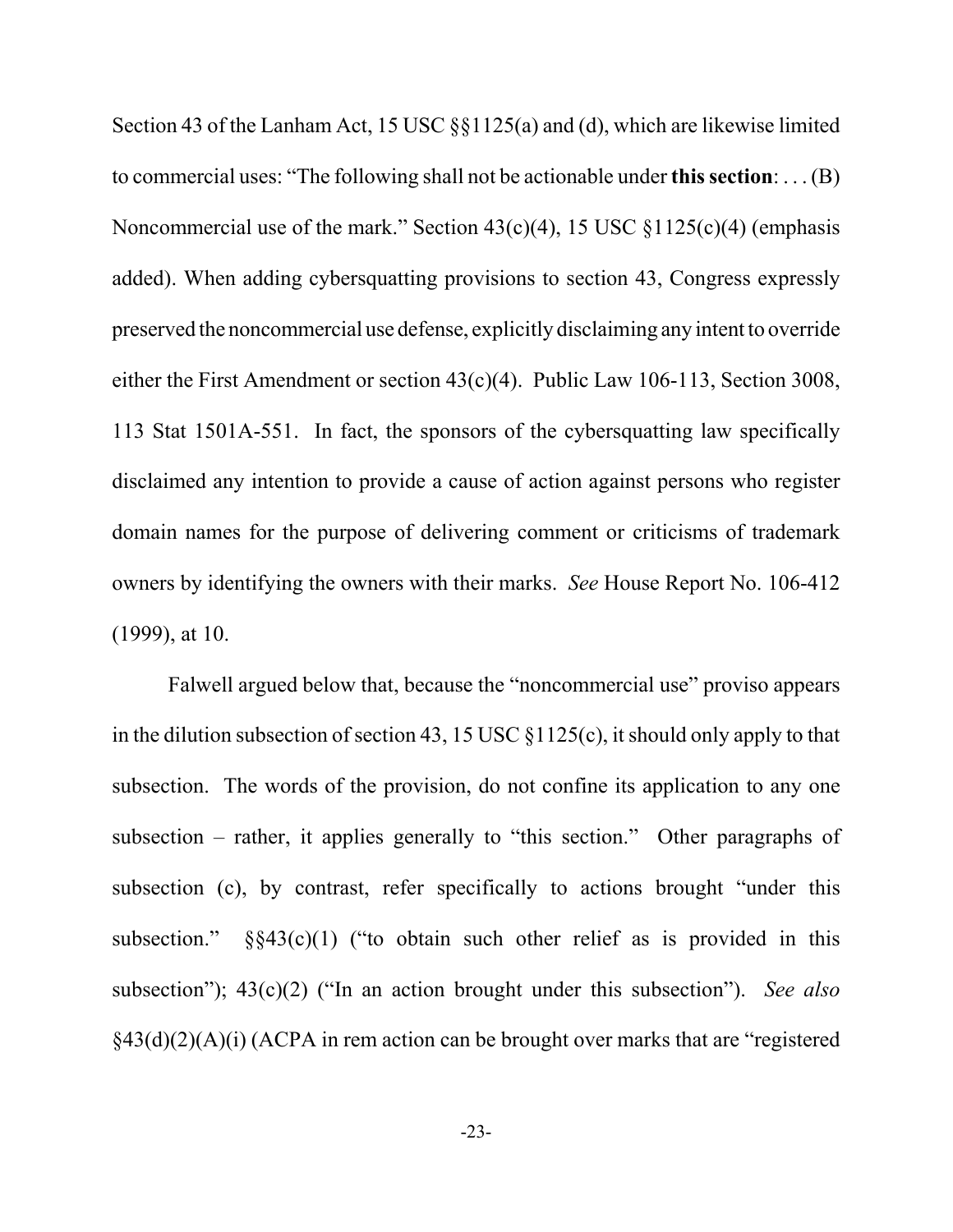. . ., or protected under subsection (a) and (c) of this section"). Accordingly, when Congress meant all of section 43, it said "section," and when it meant only section 43(c), it referred to "subsection."

Moreover, in repeatedly limiting the Lanham Act to commercial communications, Congress evinced its awareness of the constitutional problems that it sought to avoid. Thus, for example, the House Judiciary Committee explained that the 1989 Lanham Act amendments would not affect noncommercial speech:

[T] he proposed change in Section  $43(a)$  should not be read in any way to limit political speech, **consumer** or editorial **comment**, parodies, satires, or other constitutionally protected material. . . . The section is narrowly drafted to encompass only clearly false and misleading commercial speech.

135 Cong. Rec. H1207, H1217 (April 13, 1989) (emphasis added).

Similarly, in adopting the 1996 amendments, Senator Hatch explained that the purpose of the statute's noncommercial use exception was to protect "'parody, satire, editorial and other forms of expression that are not part of a commercial transaction.'" *Dr. Seuss Enterprises v. Penguin Books USA*, 924 FSupp. 1559, 1574 (SDCal 1996) (quoting legislative history), *aff'd*, 109 F3d 1394 (CA9 1997).

#### **B. Lamparello's Website Is Noncommercial.**

Review of Lamparello's website shows his site's noncommercial character. The website is dedicated to the communication of opinions and information about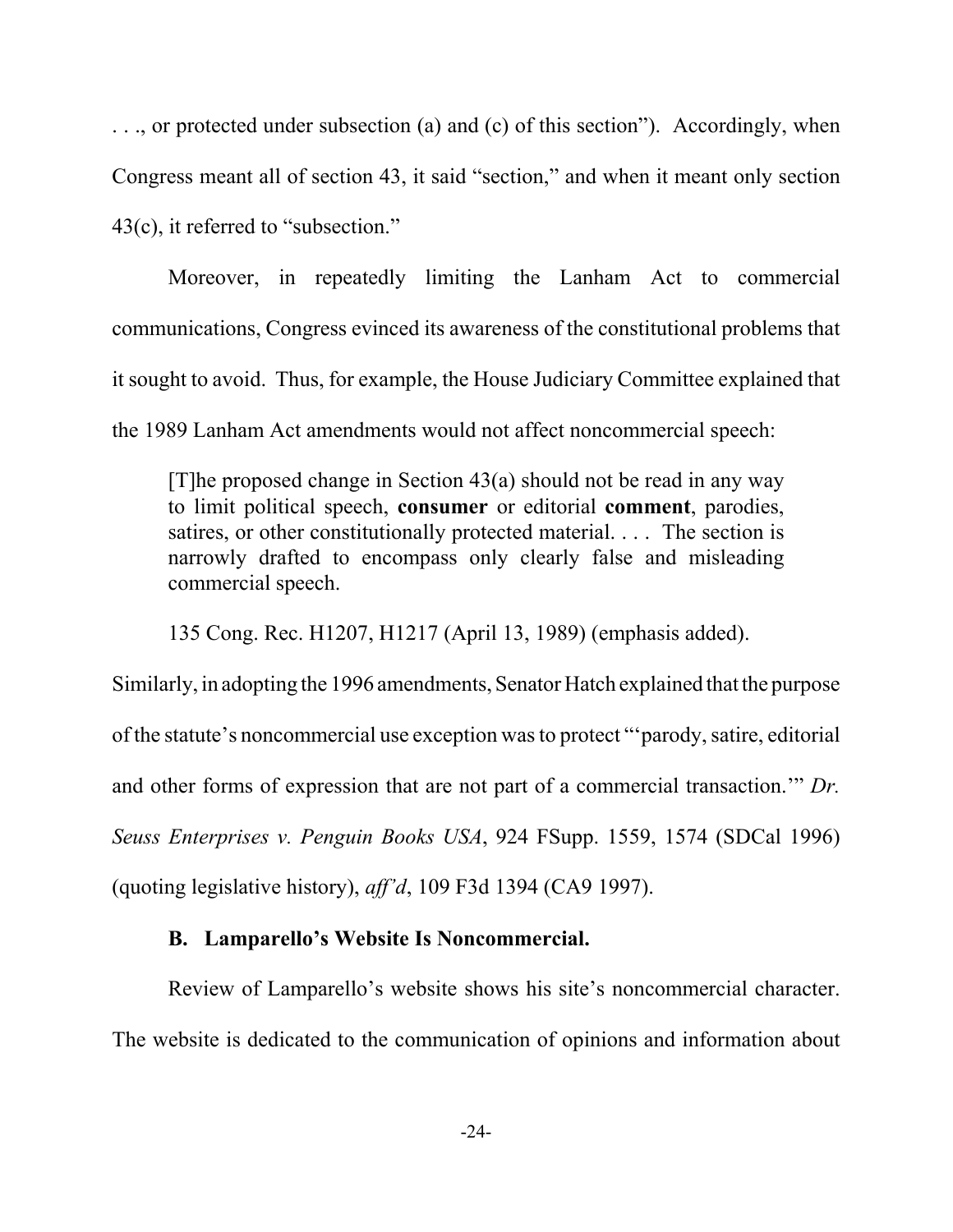Falwell. The website contains no advertisements (which is how many websites produce revenues for their operators). Indeed, although Falwell engages in commercial activity, Lamparello's website completely ignores Falwell's commercial activities.

The district court relied on the fact that, for a time, fallwell.com contained a page that praised a book about certain Bible verses, and linked to another website, amazon.com. where the book was sometimes available for sale. JA237. However, the mere fact that Lamparello' s website linked to other pages which are themselves commercial did not make **his** use of Falwell's name commercial. *TMI v. Maxwell*, 368 F3d 433, 435, 438 (CA5 2004)*; Bosley Med. Inst. v. Kremer*, 2004 WL 964163 (S.D. Cal.). In *Bosley*, for example, a consumer provided links to discussion sites which contained advertising, but those links did not make his website criticizing a hair replacement company commercial. Likewise, in *TMI*, the fact that Maxwell's website included a section on good neighborhood businesses and praised a home improvement business in which Maxwell had no financial interest did not make his site commercial. Similarly, here, the undisputed evidence is that Lamparello's website has **never** sold any good or services. JA73. Lamparello has no relationship to the author or the publisher of the book, JA95, and Lamparello has **never** received any revenue of any kind for the content of his website. JA93. Although the opinion below hints that part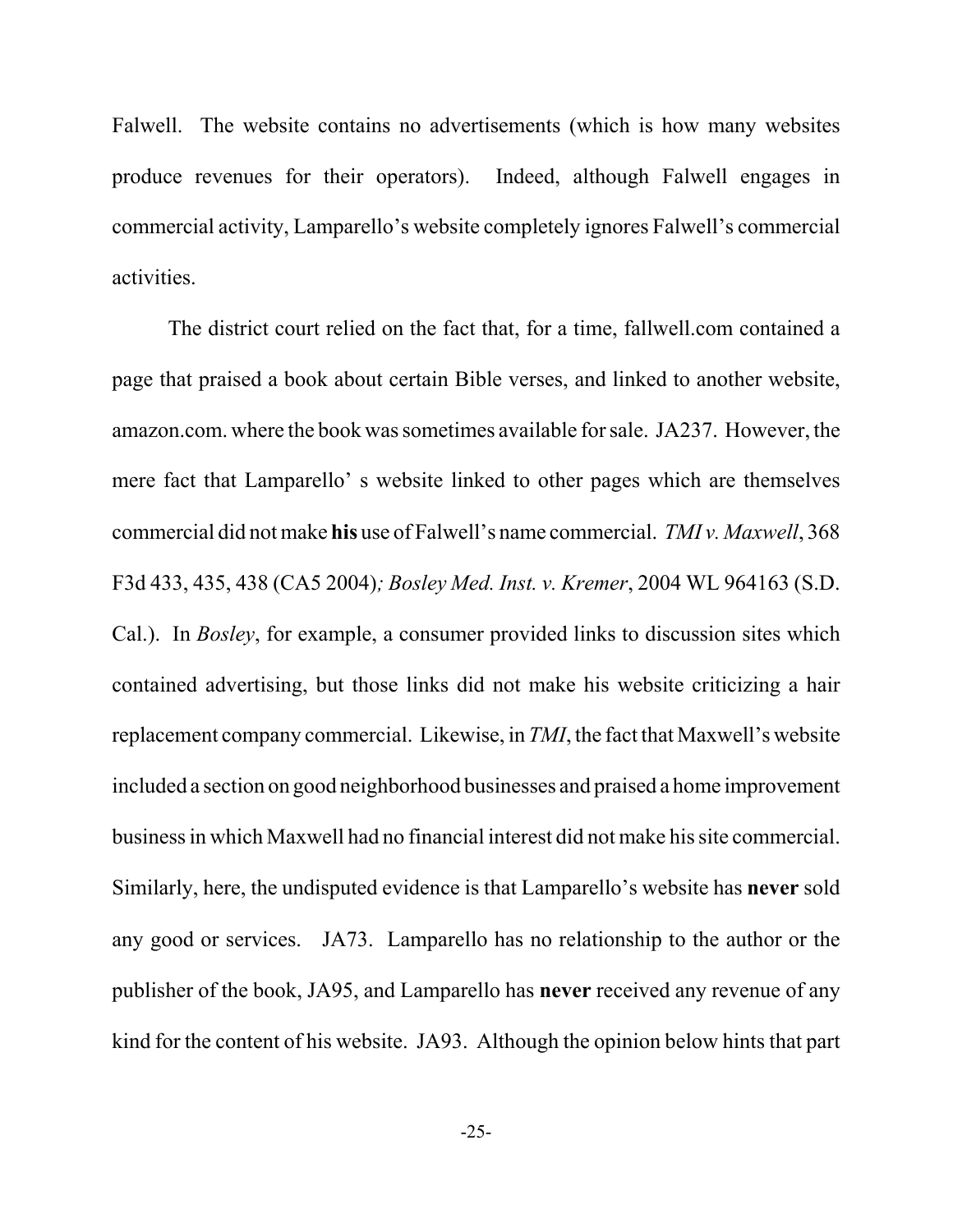of Lamparello's purpose was to make a profit or garner revenue, JA237, 243, the district judge cited no evidence to support that implication, and the undisputed evidence was to the contrary.

Although cited by the court below, *PETA v Doughney* does not support its decision. The defendant in *PETA* had registered many domain names, some using marks owned by others, and made statements to the press suggesting that the domain name www.peta.org was for sale and urging that PETA "make me an offer." 263 F3d at 363. Moreover, that defendant had linked from the homepage to a large number of commercial operations that dealt in animal products, not only in an effort to encourage commercial dealings in such products, but to increase the pressure on PETA to buy his domain name because the links were to businesses that were anathema to PETA. *Id.* Equally important, the court did not hold that the requirements of "use in commerce" or commercial use were met, because the defendant conceded that his use was "in commerce" and argued only that his use was not "in connection with . . . goods or services." *Id.* at 365.

An additional factor that distinguishes this case from almost every other case involving the trademark implications of domain names is that, not only is Lamparello not engaged in commercial speech, but he is not **criticizing** a commercial product or a commercial company. Lamparello's website is devoted to a discussion of social and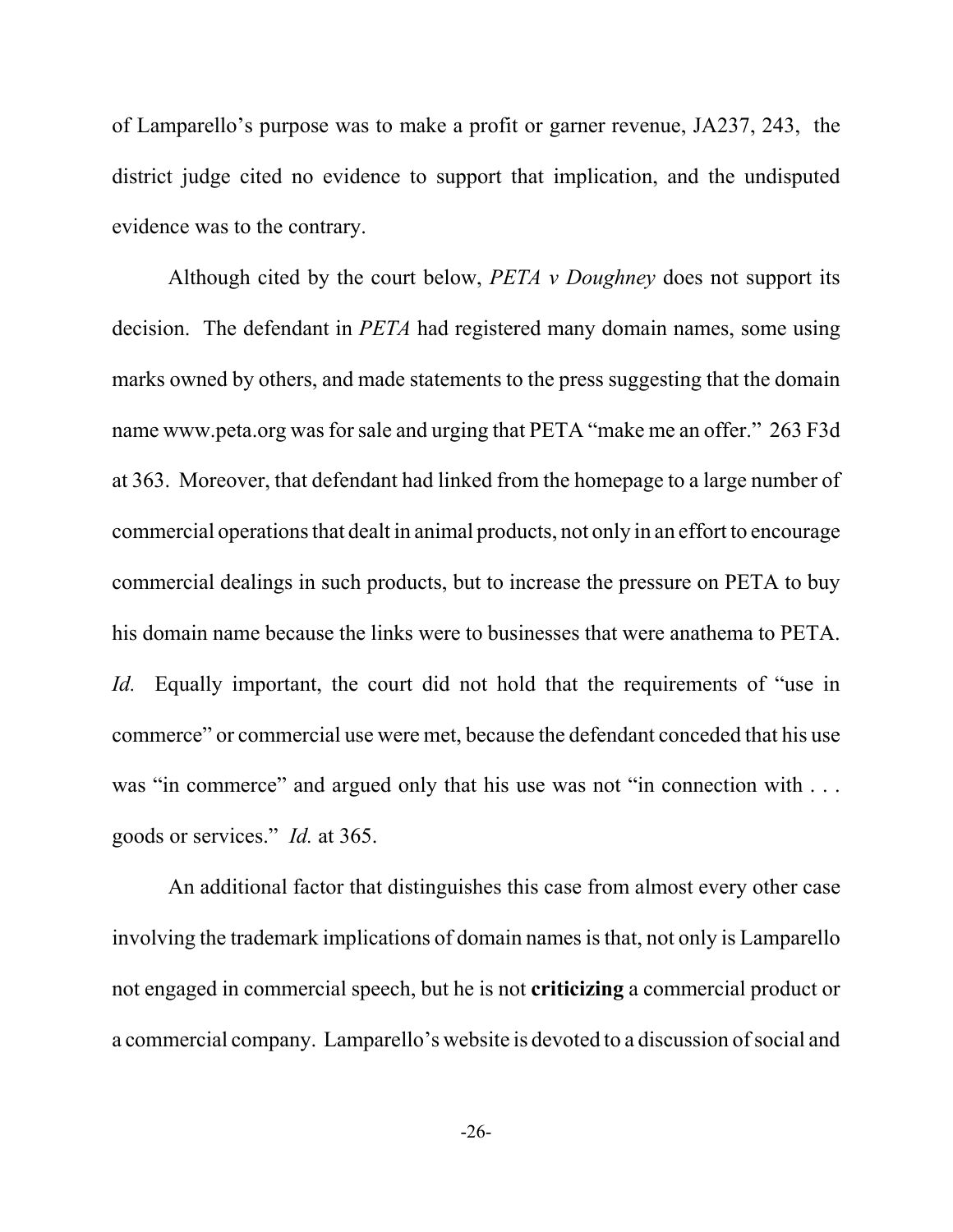religious issues, with **no** nexus to commerce or economic activity. Although Falwell solicits donations and sells merchandise, Lamparello says nothing about that side of Falwell's activities. JA94. And Falwell's stipulation that Lamparello's domain name and website did not have "any measurable impact" on the quantity of visits to his own website, JA190, negates any claim that Lamparello impaired his business activities. Accordingly, it is highly questionable whether either the First Amendment or the Commerce Clause would allow the trademark laws to apply to this case.<sup>4</sup>

# **III. SUMMARY JUDGMENT SHOULD BE REVERSED BECAUSE VIEWERS ARE UNLIKELY TO BE CONFUSED ABOUT WHETHER FALWELL SPONSORS LAMPARELLO'S WEBSITE, AND BECAUSE LAMPARELLO MADE FAIR USE OF FALWELL'S NAME.**

Lamparello sought summary judgment largely based on a proposition of law that the district court's opinion ignored. Domain names may designate the subject of websites, not just their source. Consequently, numerous federal courts have held that trademarks and may be used as domain names for websites that are **about** markholders or about trademarked goods or services, even sites that are operated by

<sup>&</sup>lt;sup>4</sup>Even if an injunction were appropriate, the cardinal principle under the Lanham Act is that the least intrusive remedy should be selected, even in the commercial context, but especially where otherwise protected speech is involved. *CPC v. Skippy*, 214 F3d 456, 461 (CA4 2000); *Anheuser-Busch v. Balducci Pubs.*, 28 F3d 769, 778 (CA8 1994); *Better Business Bureau v. Medical Directors*, 681 F2d 397, 404-405 (CA5 1982). Under this principle, if there were to be any injunction at all, it would only prohibit Lamparello from placing further links to commercial sites on his fallwell.com website.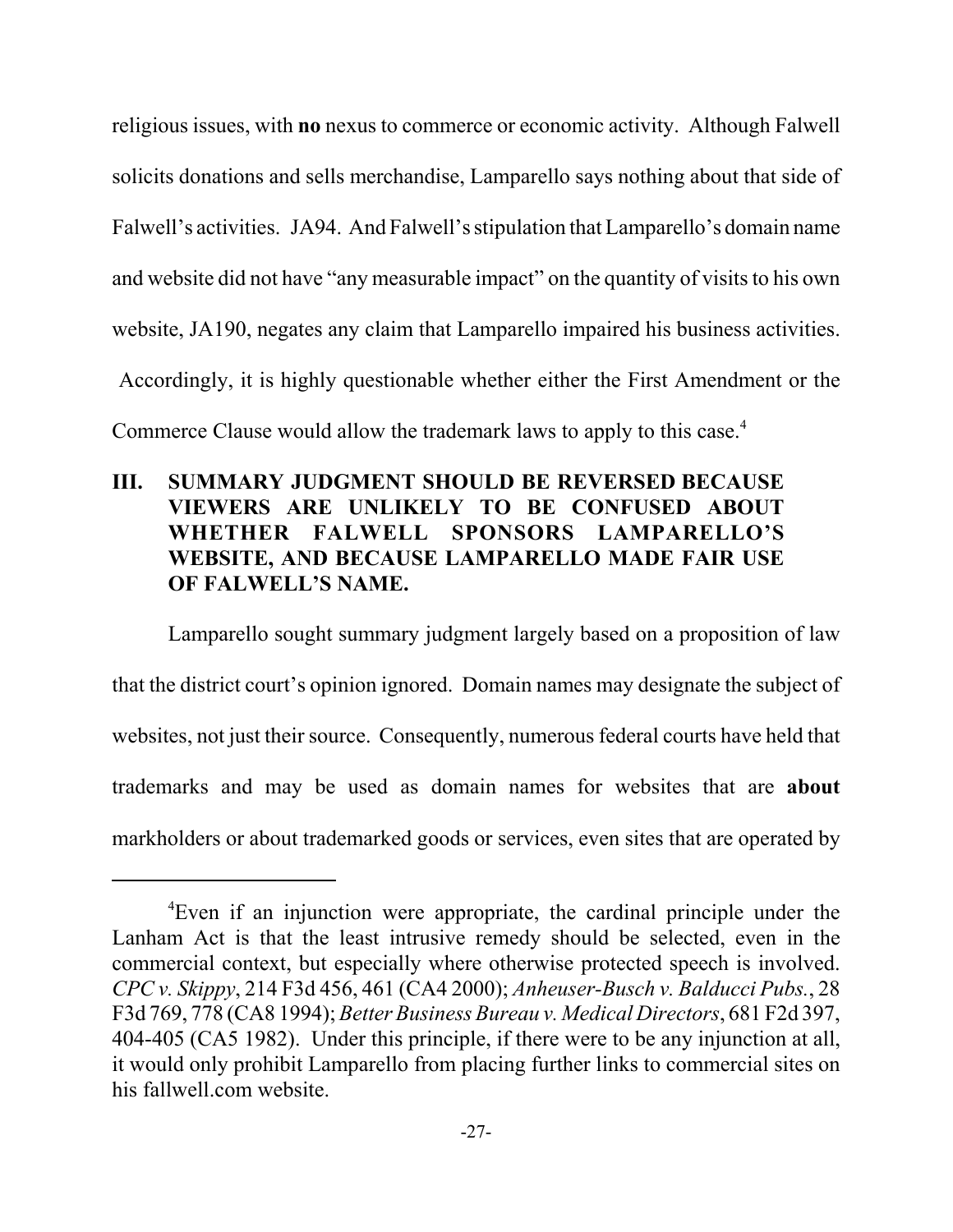persons other than the markholders, because the names do not occasion confusion about source.

"The limited purpose of trademark protections set forth in the Lanham . . . Act is to avoid confusion in the marketplace by allowing a trademark owner to prevent others from duping consumers into buying a product they mistakenly believe is sponsored by the trademark owner. Trademark law aims to protect trademark owners from a false perception that they are associated with or endorse a product." *Mattel v. Walking Mt. Prods.*, 353 F3d 792, 806 (CA9 2003). "The trademark laws exist not to 'protect' trademarks, but . . . to protect the consuming public from confusion, concomitantly protecting the trademark owner's right to a non-confused public." *James Burrough Ltd. v. Sign of Beefeater*, 540 F2d 266, 276 (CA7 1976); *Communications Sat. Corp. v. Comcet*, 429 F2d 1245, 1252 (CA4 1970)*.* "All of [the] legitimate trademark purposes derive ultimately from the mark's representation of a single fact: the product's source. It is the source denoting function which trademark laws protect, and nothing more." *Anti-Monopoly v. General Mills Fun Group*, 611 F2d 296, 301 (CA9 1979); *Smith v. Chanel*, 402 F2d 562, 566-569 (CA9 1968). *See also West Point Mfg. Co. v. Detroit Stamping Co.*, 222 F2d 581, 590 (CA6 1955) ("it is only when the feature in fact identifies source and the imitation is likely to deceive prospective purchasers who care about source that the imitator is subject to liability").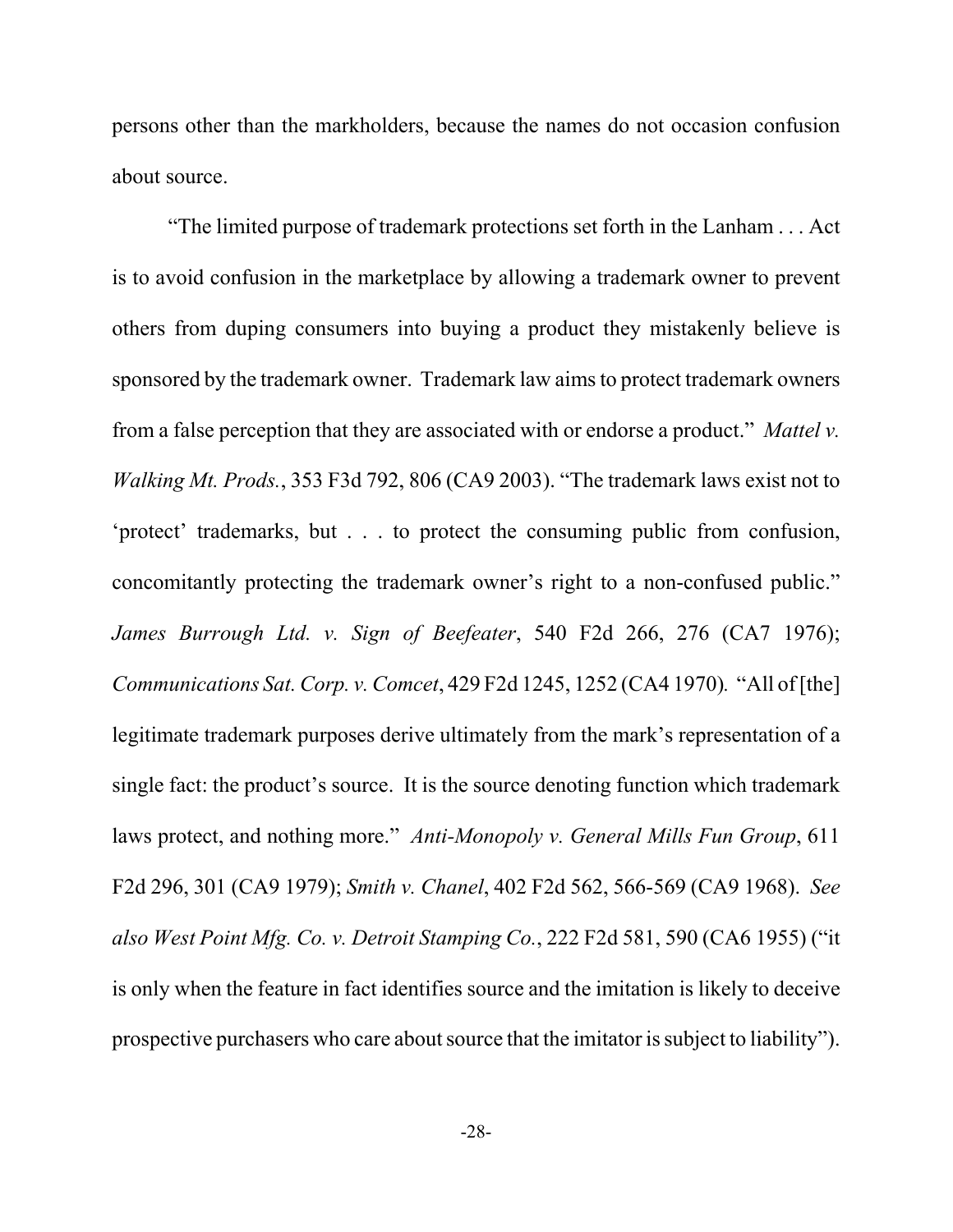#### **A. Trademarks May Be Used in Domain Names for Nonconfusing Websites About the Markholder.**

As applied to domain names, the concern about confusion is that a member of the public, wanting to find a particular website but not knowing its Internet address, may simply "name-guess" – type a trademarked name into his browser and be led to the wrong location. If the user thus reaches the website of a competitor of the trademark holder, the trademark holder may lose business because the user does not realize, until it is too late, that he is doing business not with the trademark holder but with somebody else.

Courts have decided several cases where competitors disputed which of them is entitled to use particular trademarks to denominate their products, and therefore the websites about those products. *E.g., Brookfield Communications v. West Coast Video*, 174 F3d 1036 (CA9 1999). However, those cases have no application here, because Lamparello is not Falwell's competitor, and is not using Falwell's trademark for a website about Lamparello's own products; his website is about Falwell.

Cases involving critical websites fall under the rubric of "nominative fair use," where the speaker uses the trademark to speak about the trademark holder or its goods and services. *Id.* at 1065-66; *New Kids on the Block v. New America Pub.*, 971 F2d 302, 306-309 (CA9 1992). For example, the courts consistently hold that fair use, construed consistently with the First Amendment, allows publishers or authors of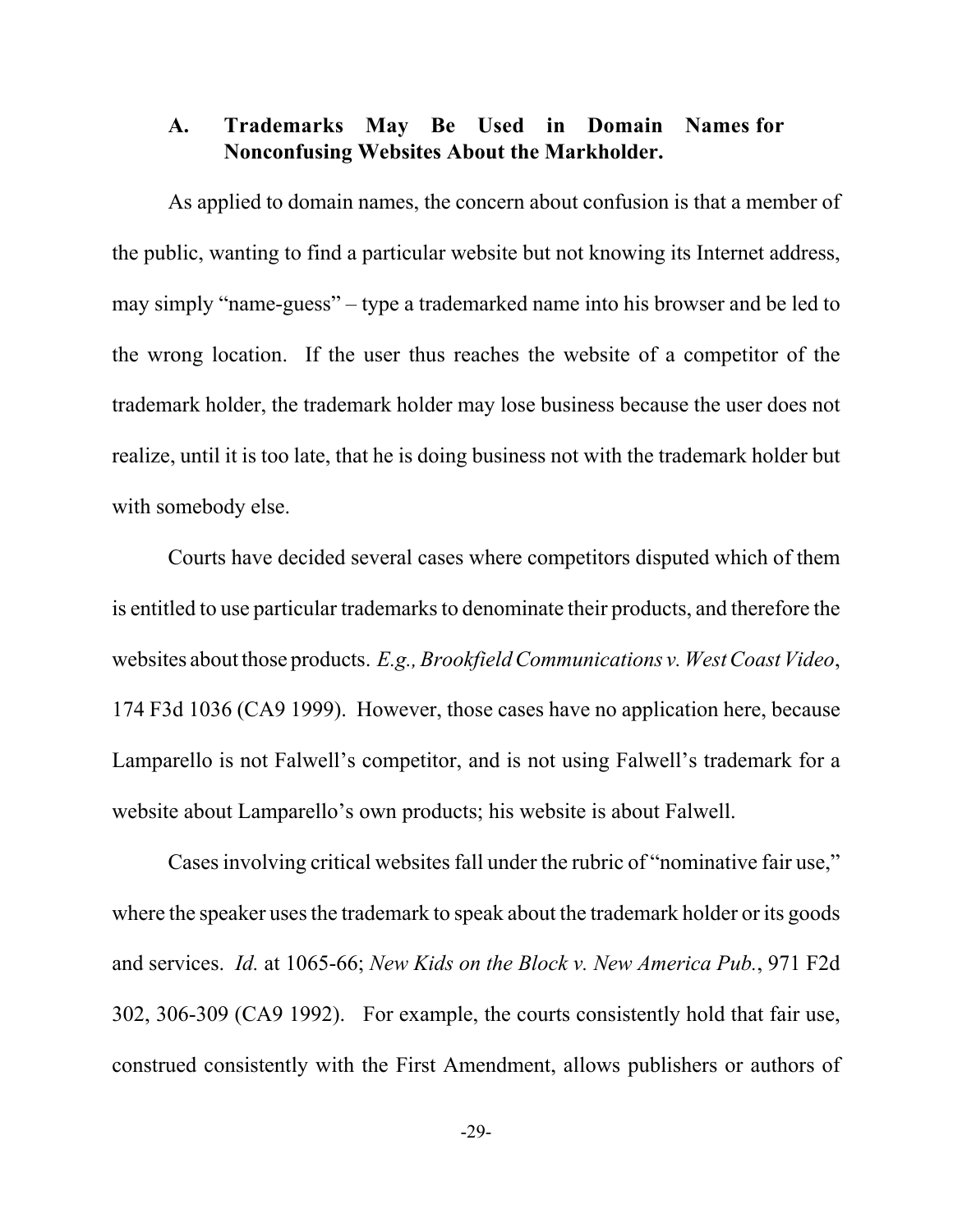books or other expressive works about famous persons to use such persons' names in the titles of the books. *Twin Peaks Prod. v. Publications Int'l*, 996 F2d 1366, 1379 (CA2 1993); *Rogers v. Grimaldi*, 875 F2d 994, 999 (CA2 1989); *Mattel v. MCA Records*, 296 F3d 894, 902 (CA9 2002).

Domain names can play the same role as book titles in denominating the subject of underlying websites. JA92. For example, "apples.com" is the domain name of a website about apples, not the website of Apple computer company. Just as the title of a book may use a trademark truthfully to describe the content of the book, so may Lamparello use a trademark as a domain name truthfully to describe the contents of his website. As Justice Holmes said in *Prestonettes v. Coty*, 264 US 359, 368 (1924), "When the mark is used in a way that does not deceive the public, we see no such sanctity in the word as to prevent its being used to tell the truth. It is not taboo."

If the Web's sole function were to serve as a commercial marketplace, and the only reason Internet users might be searching for websites were to find the vendors of goods, then a rule that only the owner of a trademark could use that mark as the domain name to denominate its website might be sensible. But the Web is not exclusively a marketplace – to the contrary, it has been estimated that **most** websites are eleemosynary ones that provide information, and only a third are operated by businesses. Kelly, *The Web Runs on Love Not Greed*, Wall Street Journal, January 3,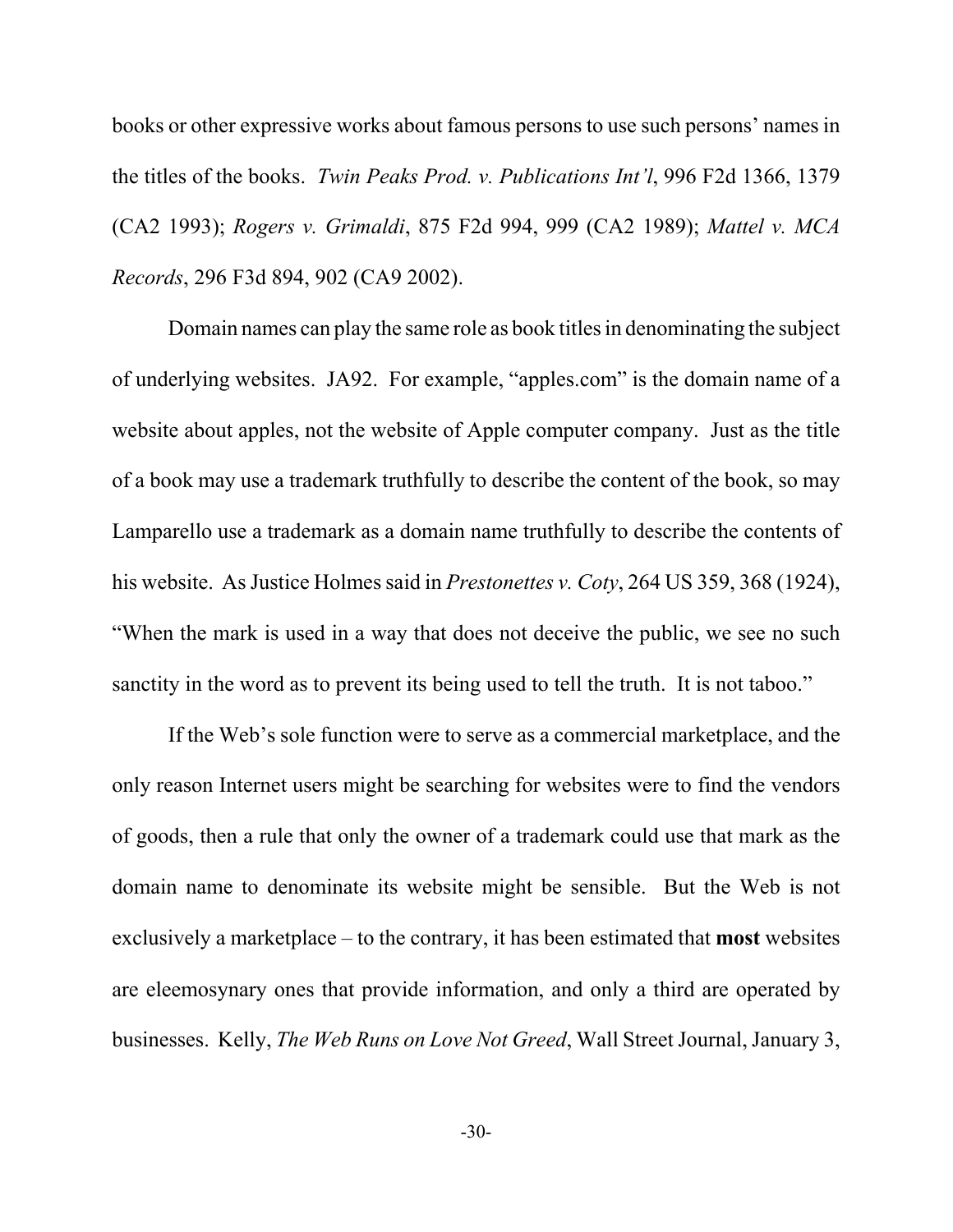2002**.** And a report by the Markle Foundation reveals that the predominant public perception of the Internet is of a library, or source of information, rather than as a shopping mall, or a place to obtain goods and services from their vendors. http://www.markle.org/downloadable\_assets/accountabilitych1.pdf, at 20-25. Thus, there is no reason to assume that persons looking for websites bearing the title "Falwell" are necessarily looking for Falwell's ministry – they may just as well be looking for information that will help them evaluate Falwell's views, or for information about how to take action if they disapprove of him. The rules governing uses of domain names must accommodate all of these disparate reasons for seeking Falwell-related information, and concomitantly all of the ways in which website operators may want to speak about Falwell, either positively or negatively.

Although this Court has not yet had occasion to apply trademark law to a pure criticism site, every other appellate court and almost every district court to consider the use of a domain name incorporating a trademark for a facially nonconfusing website about the trademark holder has found the use permissible. The leading case involved a consumer who established a website at shopsatwillowbend.com about a neighboring shopping mall, and placed a clear and unequivocal disclaimer of affiliation along with a hyperlink to the official site established by the mall's developer. The court found no violation of the trademark laws. *Taubman v.*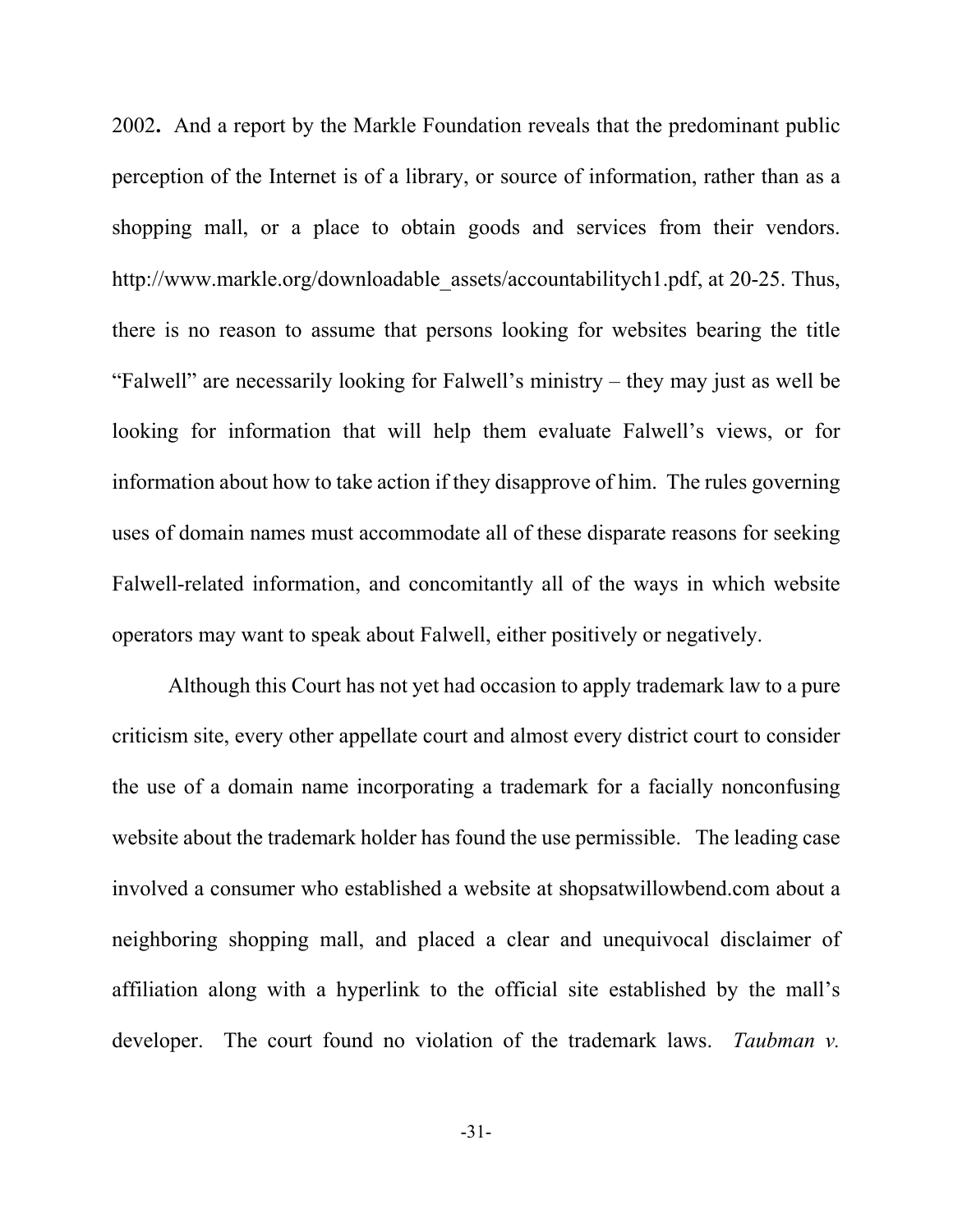*WebFeats*, 319 F3d 770 (CA6 2003). Similarly, when a dissatisfied customer created northlandinsurance.com to publicize his grievances about the small amount that Northland Insurance had paid on a claim, the court found a legitimate use of the domain name for the expression of opinions about the company. *Northland Ins. Co. v. Blaylock*, 115 FSupp2d 1108 (DMinn 2000). In *Bosley Med. Inst. v. Kremer*, 2004 WL 964163 (SDCal), the website was erected by a dissatisfied customer of a "hair restoration company" at www.bosleymedical.com and www.bosleymedicalviolations.com. As in this case, the website included a disclaimer along with a hyperlink to the official bosley.com website. The district court granted summary judgment, finding no likelihood that Internet visitors would be confused about the sponsorship of the website. *Id.* at \*10. *See also TMI v Maxwell*, 368 F3d 433 (CA5 2004)*; Lucas Nursery and Landscaping v. Grosse*, 359 F3d 806 (CA6 2004); *Ficker v. Tuohy*, 305 FSupp2d 569, 572 (DMd 2004); *Crown Pontiac v. Ballock*, 287 FSupp2d 1256 (NDAla 2003).

The Seventh Circuit reached a similar result even in the commercial context in *Ty v. Prettyman*, 306 F3d 509 (2002). The decision overturned an injunction issued against an unauthorized reseller of Beanie babies who used the name "bargainbeanies.com" for her marketing website. Because Prettyman was entitled under trademark law to tell the consuming public that she sold Beanie babies through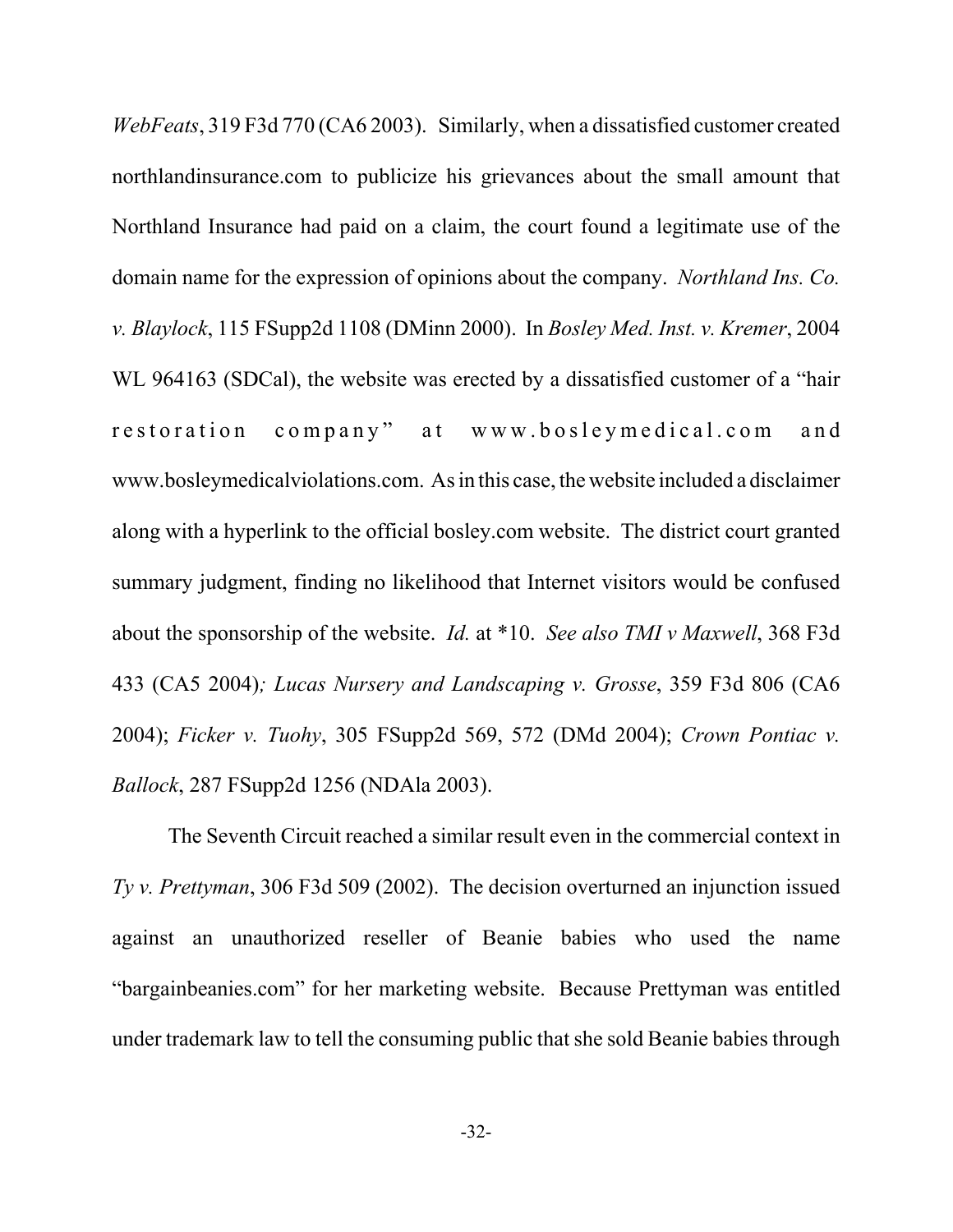her website, Judge Posner held that trademark law could not be used to deprive Prettyman of the right to truthfully identify the content of her website by placing the trademark "Beanie" in her domain name.<sup>5</sup>

Lamparello's website falls squarely within these holdings. Falwell is the subject of his site, and the site's content makes plain that it is a criticism site, not Falwell's own site. Indeed, the top of Lamparello's site has a prominent disclaimer, and a hyperlink to Falwell's site to ensure that any person who wants to hear Falwell's side of the story can do so easily. The First Amendment requires courts to consider the use of disclaimers when they can dispel any confusion. *Consumers' Union v. General Signal Corp.*, 724 F2d 1044, 1053 (CA2 1983). Especially when, as here, the trademark claim is relatively weak, a prominent disclaimer may provide all the protection against confusion that the markholder deserves. *Westchester Media v. PRL USA Holdings*, 214 F3d 658, 673 (CA5 2000); *Soltex Polymer Corp. v. Fortex Indus.*, 832 F2d 1325, 1329-1330 (CA2 1987).

This Court's decision in *PETA* is not to the contrary. The defendant there did not claim that his website was about PETA. Quite the opposite, to register the domain name, he claimed that he had established a competing organization named People

<sup>5</sup> This analysis is not inconsistent with *Coca-Cola v. Purdy*, 382 F3d 774, 785- 786 (CA8 2004). That defendant used Coca-Cola and Washington Post as domain names for websites about abortion, not about the markholders.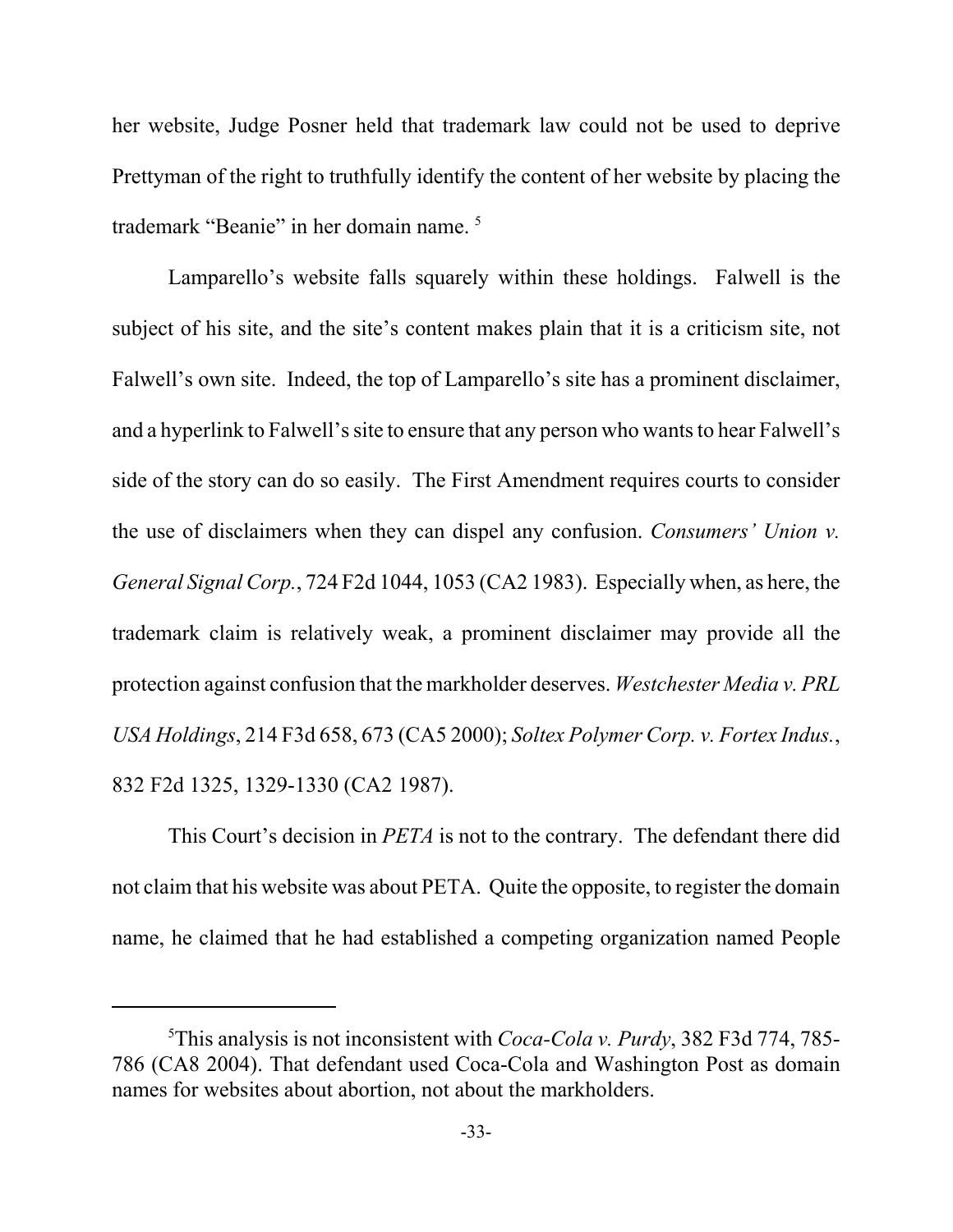Eating Tasty Animals. Then, when challenged, he both tried to sell the domain name to PETA and switched legal theories, claiming that he was operating a parody site. He also failed to include a prominent disclosure that his site was not affiliated with PETA or to include a prominent link to PETA's official website, *id*. at 363; the site did not even state that it was an attempt to parody PETA. *Id*. at 366. Doughney attempted to intercept PETA's web traffic and use the website to discuss an entirely fictional organization.<sup>6</sup>

Finally, unlike the arbitrary mark "PETA," Falwell and Fallwell are surnames shared by nearly 1500 living individuals. JA 117, 120, 126. Many of those individuals use their surnames commercially, JA112, 117, and hence each of them has at least a common law trademark in the surname. Whether or not each person with that last name uses their name commercially, each has a plausible interest in having a domain name that incorporates their last name, just as any person who wants to say something about them has an interest in such a domain name. Trademark law provides no reason why any one Falwell or Fallwell should have a pre-eminent interest in obtaining the domain name fallwell.com. Moreover, trademark law has

<sup>&</sup>lt;sup>6</sup>PETA rejected the parody defense on the ground that the parody was not reflected in the domain name itself. 113 FSupp2d at 921, *aff'd*, 263 F3d at 366-367. In this case, however, the domain name fallwell.com is a parody on the Falwell surname, playing on the pronunciation of the name "fall - well," and expressing the wish that Falwell should "fall."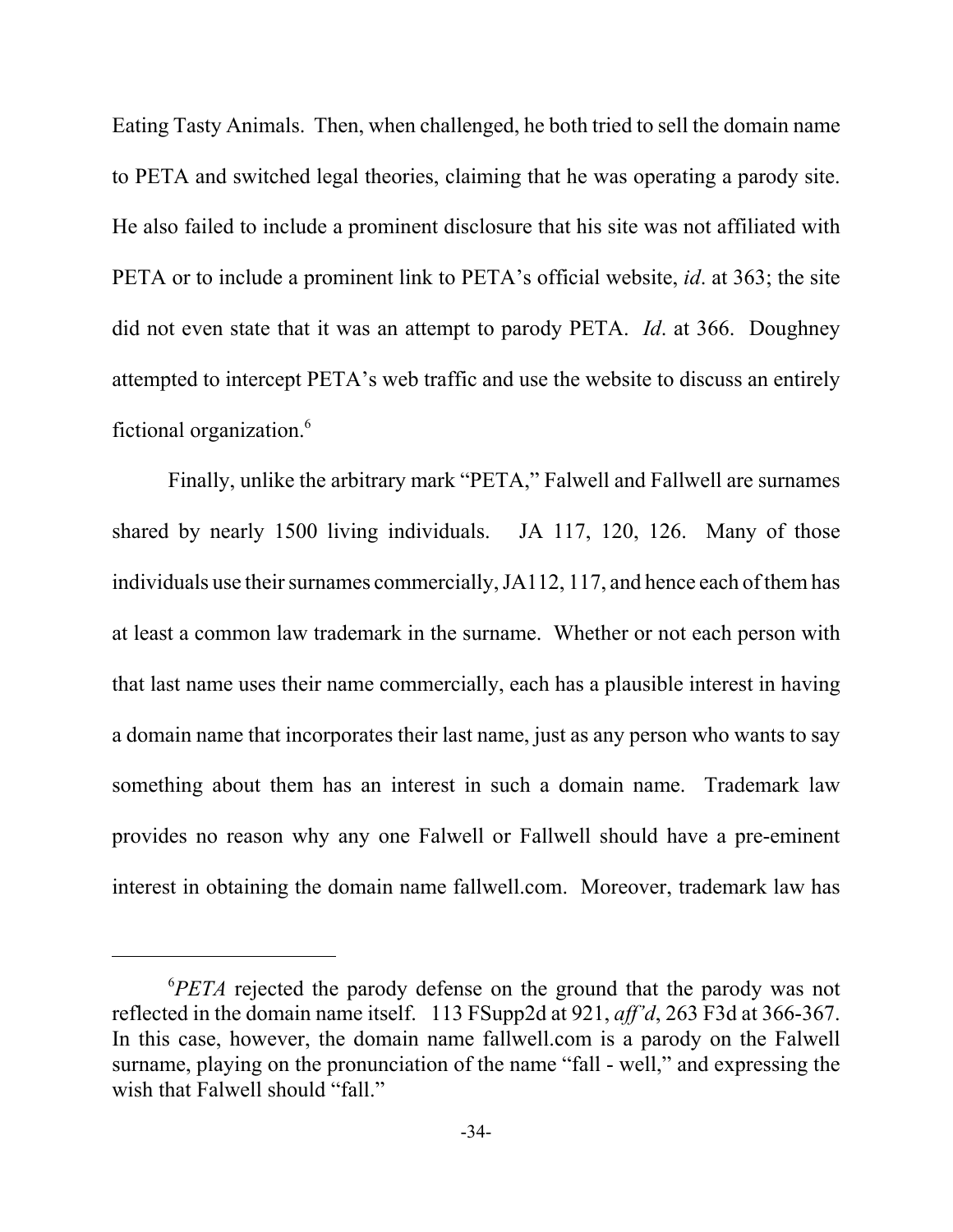long been cautious about extending exclusive rights to personal names, precisely because the result would be to prevent legitimate uses of that name by the many persons who were not granted trademark rights. *Peaceable Planet v. Ty, Inc.*, 362 F3d 986 (CA7 2004). To be sure, Falwell's name has acquired secondary meaning within the religious world, but that does not mean that Jerry Falwell should be given a supervening right to use the domain name "fallwell.com" over children's book author Cathryn Falwell, fashion photographer Tony Falwell, appraiser and family genealogist Marshall Fallwell, or pornographic film-maker Terrence Fallwell, JA117, not to speak of members of the public who might want to use the name to discuss any of those individuals.

Some early district court decisions disallow trademarked names for criticism websites. *E.g., Planned Parenthood v. Bucci*, 1997 WL 133313 (SDNY), and *Jews for Jesus v. Brodsky,* 993 FSupp 282 (DNJ 1998). These cases can be distinguished, however, both because the websites at issue were intentionally confusing, and because the cases were decided at a time when search engines were in their infancy and, therefore, courts worried that individuals looking for a particular site would give up after they found defendants' sites instead. More recent cases take a more sanguine view because "there is a difference between inadvertently landing on a web site and being confused," *The Network Network v. CBS*, 54 USPQ2d 1150, 1155 (CDCal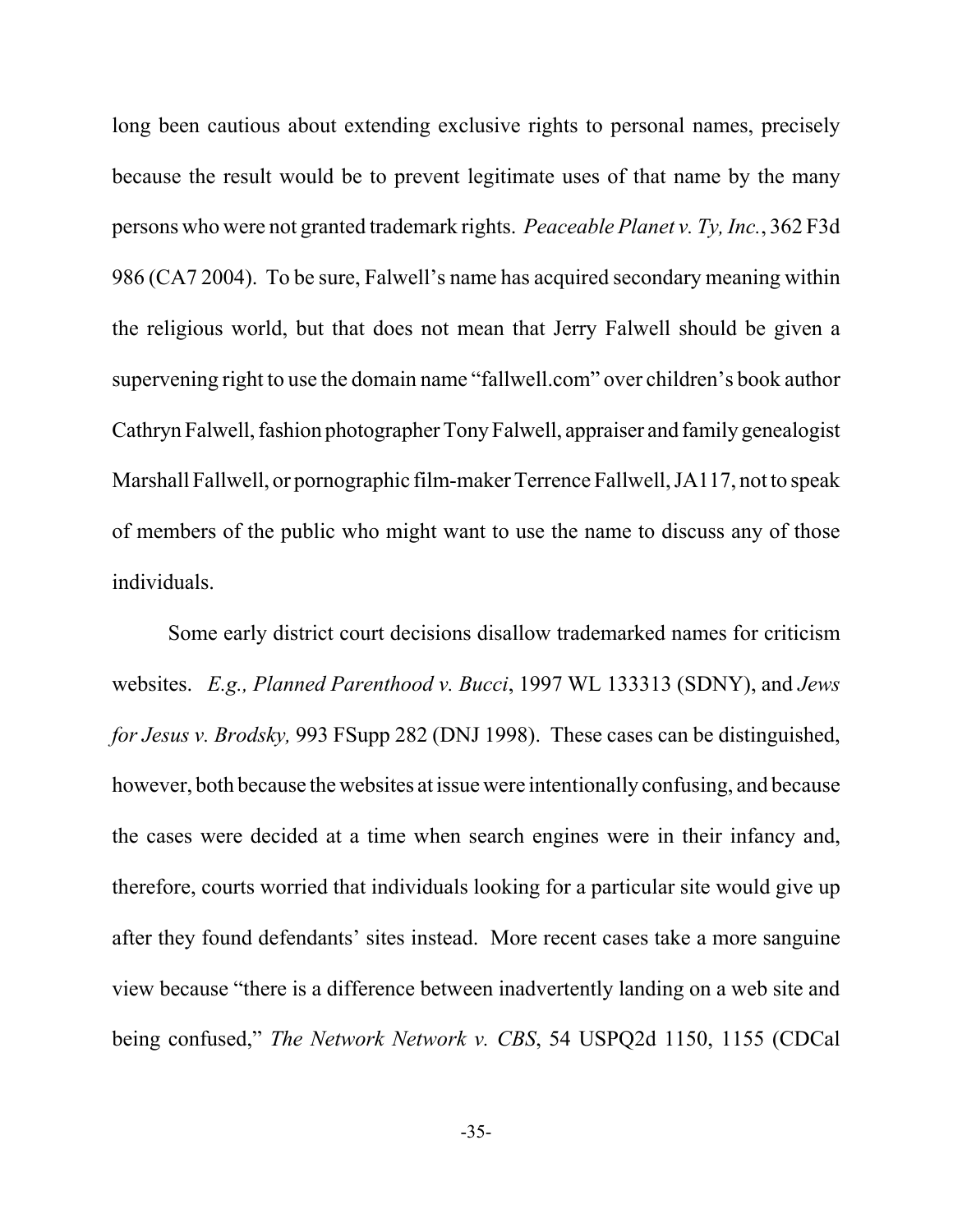2000), and Internet users "are inured to the false starts and excursions awaiting them in this evolving medium." *Chatam v. Bodum*, 157 FSupp2d 549, 558-559 (EDPa 2001). If they do not find what they are seeking with their first guess about how to find it, they will try another approach, such as by using a search engine. *Strick Corp. v. Strickland*, 162 FSupp2d 372 (EDPa 2001). Indeed, recent reports suggest that few Internet users still rely primarily on name-guessing to find sites that interest them. JA84-86. That analysis is consistent with recent decisions recognizing Internet users' sophistication about domain names. *Entrepreneur Media v. Smith*, 279 F3d 1135, 1147 (CA9 2002).

### **B. The** *Pizzeria Uno* **Factors Also Show No Likelihood of Confusion.**

This Circuit's multi-factor test, adopted in *Pizzeria Uno Corp. v. Temple*, 747 F2d 1522 (CA4 1984), also shows that the domain name and website pose no likelihood of confusion. "The ultimate question is 'whether there exists a likelihood that an appreciable number of ordinarily prudent purchasers will be misled, or indeed simply confused, as to the source of the goods in question." *Perini Corp. v. Perini Constr.*, 915 F2d 121, 127 (CA4 1990). *Pizzeria Uno* directs courts to consider (1) the strength or distinctiveness of the plaintiff's mark, (2) the similarity of the two parties' marks, (3) the similarity of the goods and services the marks identify, (4) the similarity of the facilities the two parties use in their businesses, (5) the similarity of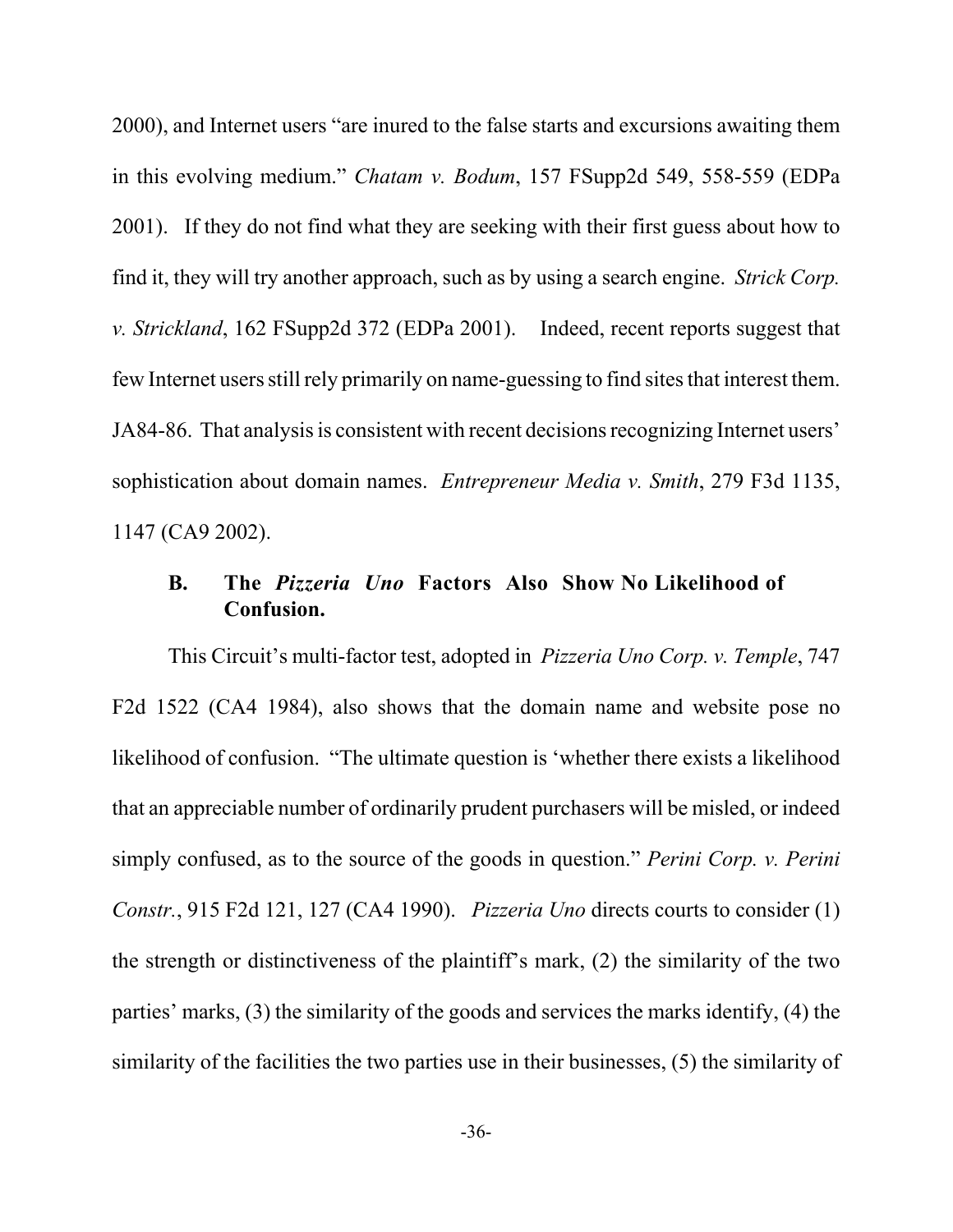advertising used by the two parties, (6) the defendant's intent, and (7) actual confusion. *Petro Stopping Ctrs. v. James River Petroleum,* 130 F3d 88, 91 (CA4 1997)*. Perini* introduced yet another factor, the sophistication of the buyers. 915 F2d at 127-128. The undisputed evidence on these factors provides an independent basis for reversal and entry of judgment for Lamparello.

**The strength of Falwell's mark.** The stipulated fact that Falwell's surname is distinctive says little about the relative strength of the mark, because Jerry Falwell shares that surname, and the similar Fallwell surname, with nearly 1500 other people. JA120, 126. Many of these other people (and one corporation) use their names in connection with commercial activities, JA112-113, 117, 120, and hence have common-law trademarks in their names. And although Jerry Falwell is more notorious than other similarly named persons, the search engine results attached to the summary judgment motions of both sides reveal that the notoriety stems more from the firestorm of criticism that he attracts than from his self-promotion. Surely, the fact that the surname has become so well identified with Jerry Falwell because of the extent of public criticism should not be a reason to forbid critics from using his surname to identify a website that criticizes him.

The district court asserted that the Falwell name was "famous," even though Falwell did not make that claim. In fact, many other Falwells and Fallwells make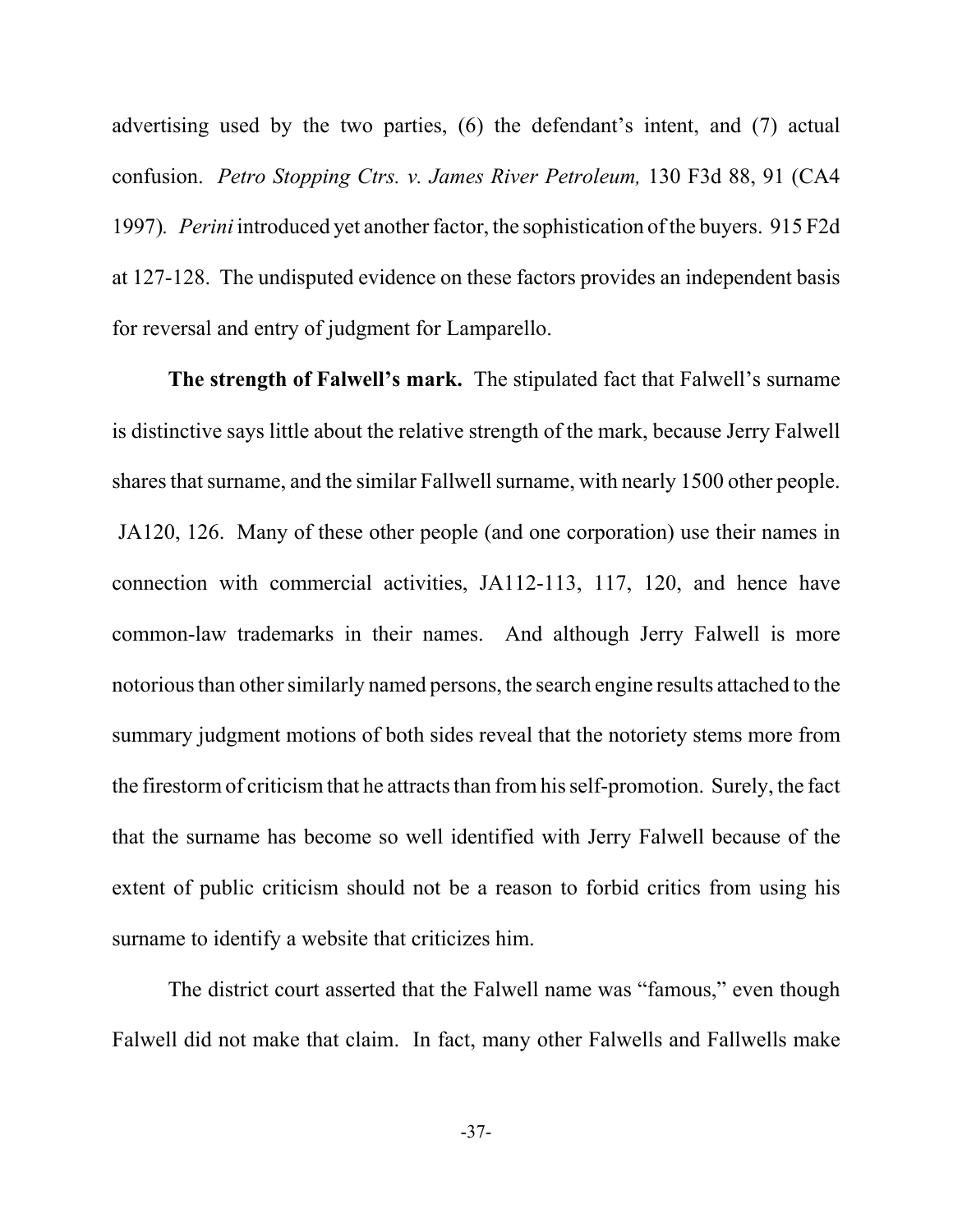commercial use of the name, JA111-112, 120, and Falwell and JFM disclaimed any dilution theories below. JA105. Even in the limited "industry" of using religious proselytizing to make money, at least one person with the surname Fallwell solicits donations on the Internet. JA120. In sum, the distinctiveness of Falwell's last name does not make his mark particularly strong under the first factor.

**Similarity of marks**. Lamparello's domain name fallwell.com is similar to defendants' common law Falwell mark, but it is not similar to the registered mark "Listen America With Jerry Falwell." In any event, this factor is not very helpful to Falwell because Lamparello uses "fallwell.com" for a website that is **about** Falwell, which is fair use. The reason why "similarity of marks" is often a factor that weighs in favor of likelihood of confusion is that rival manufacturers have a wide range of names they can pick for their own products. Therefore, if a rival picks a name for its own product that is highly similar to the markholder's name, it is taking advantage of the chance of confusion. But when the mark is used for purposes of identifying the subject of criticism, similarity is not so helpful to the markholder because there is an alternate explanation for the use of the name – to identify the target of criticism. Indeed, similarity of marks will always be present when defendants are engaged in fair use. "Much useful social and commercial discourse would be all but impossible if speakers were under threat of an infringement lawsuit every time they made reference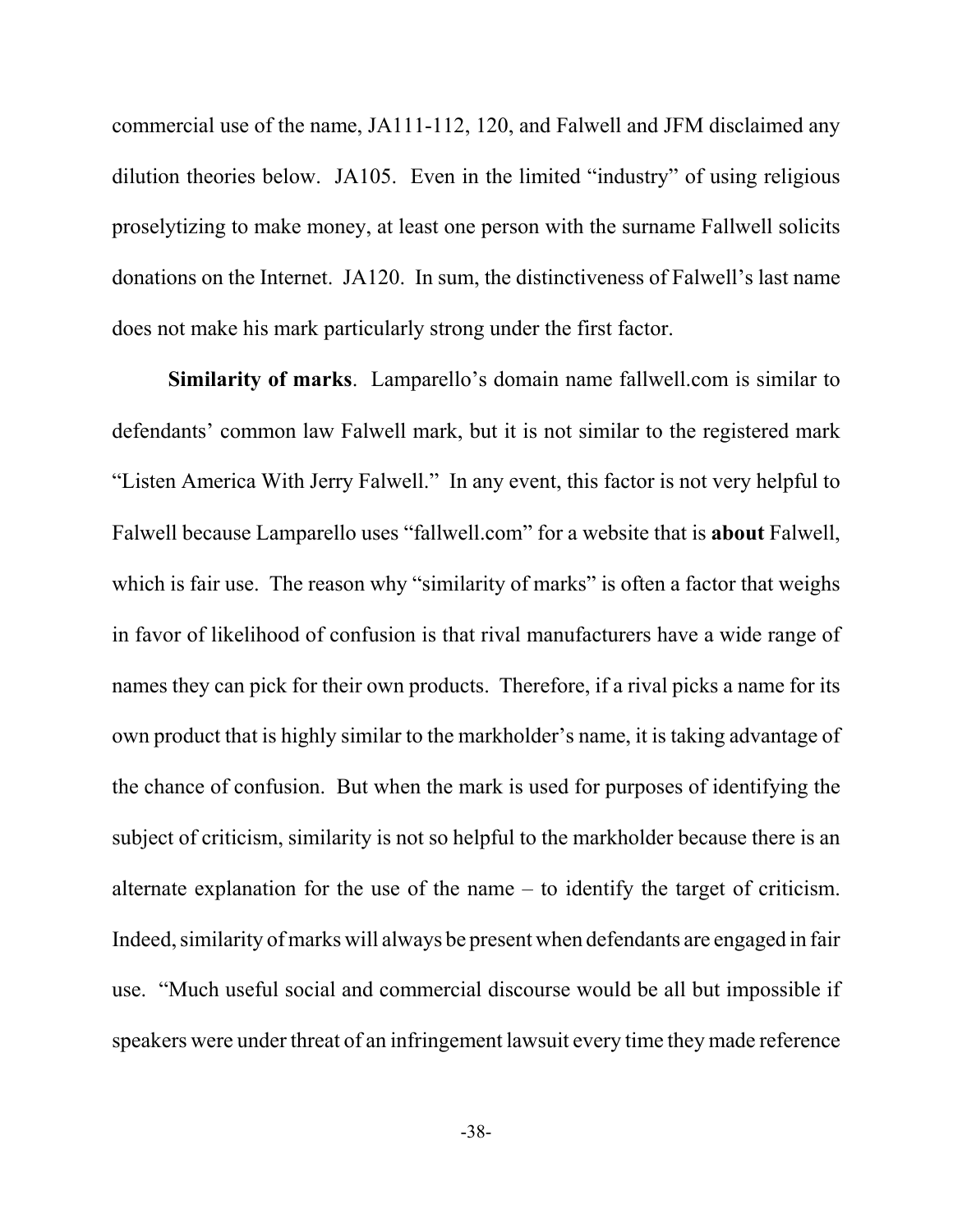to a person, company or product by using its trademark." *CPC v. Skippy*, 214 F3d at 462. A factor that will always be present when fair use is claimed should not weigh in favor of a finding of likely confusion, lest the very presence of fair use be sufficient to show likely confusion. *See also Anheuser-Busch v. L&L Wings*, 962 F2d 316, 321 (CA4 1992) (similarity does not favor markholder when parody is at issue).

**Relatedness of Goods and Services.** This factor does not support Falwell because it was stipulated that the Lamparello's website does not sell goods or services. JA120. Falwell argued below that this factor supports him because the parties operate in the same "relevant market, i.e., the Internet." Docket Entry No. ("DEN") 22, at 22. However, in the examination guide that explains why attempts to register domain names as trademarks must generally be rejected, the Patent and Trademark Office refused to countenance such an analysis, explaining "Advertising one's own products or services is not a service. [citation omitted]. Therefore, businesses that create a website for the sole purpose of advertising their own products or services cannot register a domain name used to identify that activity." Examination Guide No. 2-99, *Marks Composed, in Whole or in Part, of Domain Names* (September 29, 1999).<sup>7</sup>

**Similarity of Facilities Used in Business** and **Similarity of Advertising.**

<sup>&</sup>lt;sup>7</sup>Contrary to the district court's assertion, JA240, Lamparello did not agree below that Falwell had a common law trademark in falwell.com; rather, he argued that domain names can generally not be trademarked. DEN24, at 13.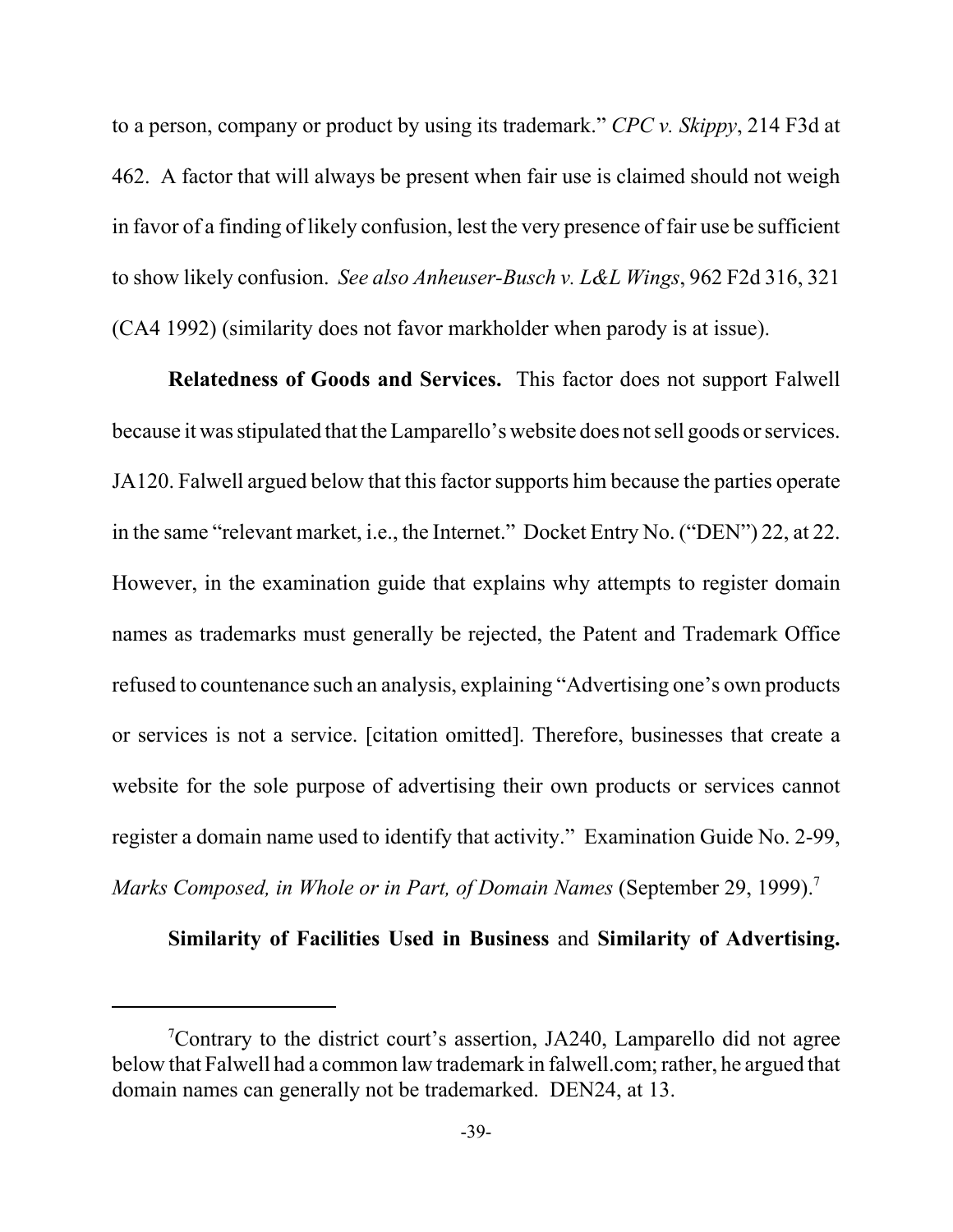These factors similarly favor Lamparello because Lamparello does not use the website for business and he does not advertise the website.

**Lamparello's intent.** *Pizzeria Uno* makes clear that the only intent that is relevant is "intent to confuse the buying public." 747 F2d at 1535. *Accord Shakespeare Co. v. Silstar Corp.*, 110 F3d 234, 241 (CA4 1997); *Anheuser-Busch v. L&L Wings*, 962 F2d 316, 321 (CA4 1992). No such intent is present here. To be sure, when the seller of a rival product deliberately chooses a domain name for a website for its own products using a name known to be another person's trademark, as in *Brookfield Communications v. West Coast Entertainment*, 174 F3d 1036, 1059 (CA9 1999), an inference of bad intent is appropriate. But when the trademarked name is used for the domain name of a website that is about the trademarked product, quite the opposite intent should be inferred. Otherwise, any fair use would support a finding of bad intent. In this case, the undisputed evidence is that Lamparello's purpose in choosing his domain name was to denominate accurately the topic of his website. JA92-93.

Further supporting Lamparello on the "intent" factor are the facts that his website includes a strong disclaimer and a hyperlink to Falwell's own website, at both the top and bottom of the homepage. The disclaimers negate any inference that Lamparello was trying to confuse Internet viewers or to keep them from finding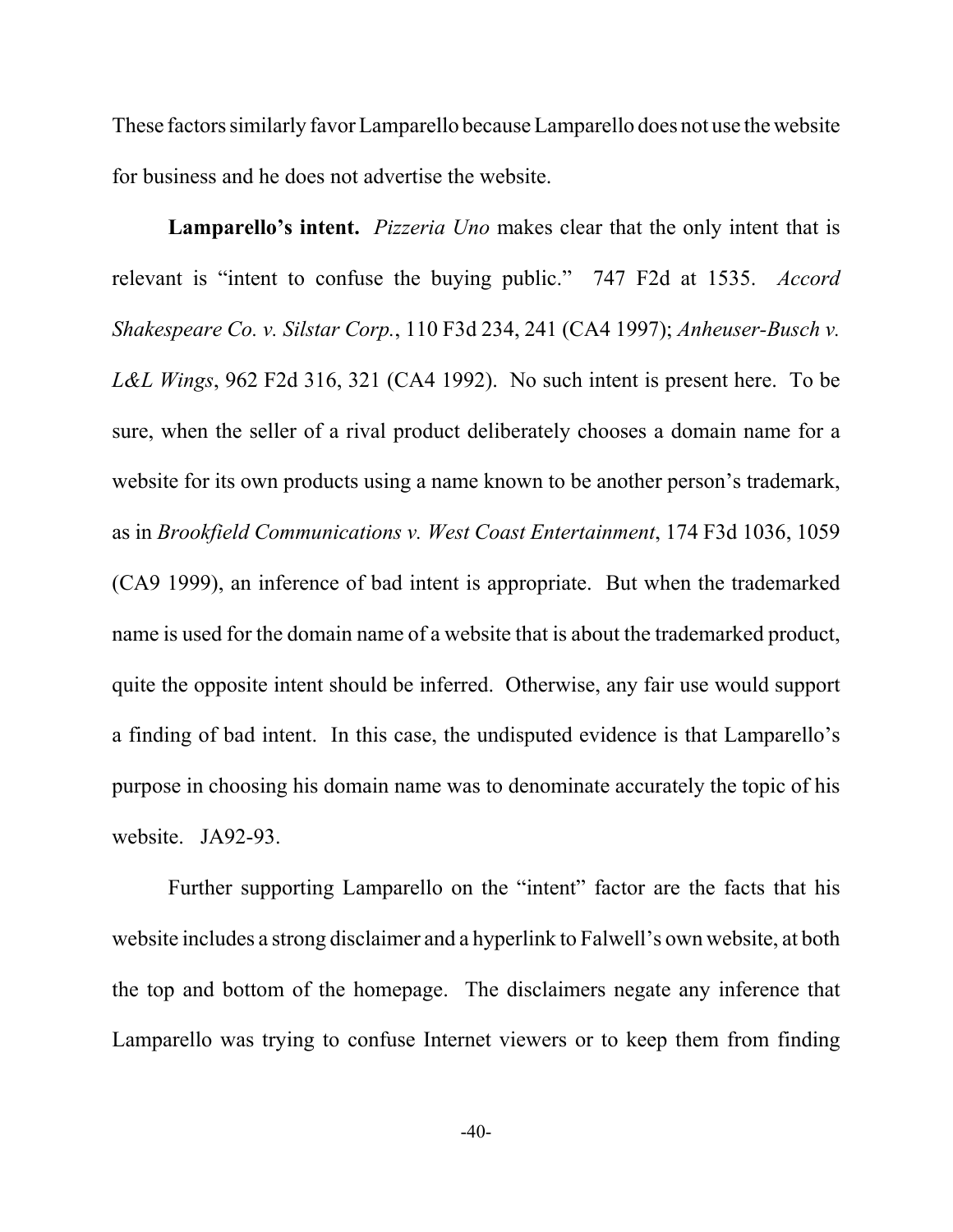Falwell's own site. Indeed, the First Amendment requires courts to consider the use of disclaimers when they can dispel any confusion that may exist. *Consumers' Union v. General Signal Corp.*, 724 F2d 1044, 1053 (CA2 1983). Especially when, as here, the trademark claim is relatively weak, a prominent disclaimer may provide all the protection against confusion that the markholder deserves. *Westchester Media v. PRL USA Holdings*, 214 F3d 658, 673 (CA5 2000) (reversing because district court refused to consider disclaimers); *Soltex Polymer Corp. v. Fortex Indus.*, 832 F2d 1325, 1329- 1330 (CA2 1987). Indeed, the Sixth Circuit expressly relied on the use of a disclaimer and a hyperlink on a consumer site as a reason to reject a trademark infringement claim. *Taubman v. WebFeats*, 319 F3d 770, 776-777 (2003). *See also Bosley* and *Ficker, supra*.

**Actual Confusion.** The district court stated that Falwell had "shown actual confusion." In fact, this factor weighs very heavily in Lamparello's favor, for several reasons. Even if this Court agrees that Falwell's evidence on actual confusion was admissible, that evidence consisted of a survey of Falwell's written mail showing that between 3% and 5.5 % of his correspondents spell his name "Fallwell," JA142, and the contention that over the period of the last two and one half years, Falwell has received "2 or 3 e-mails and at least 5 telephonic communications" from people who complained about Lamparello's website and/or expressed concern that Falwell's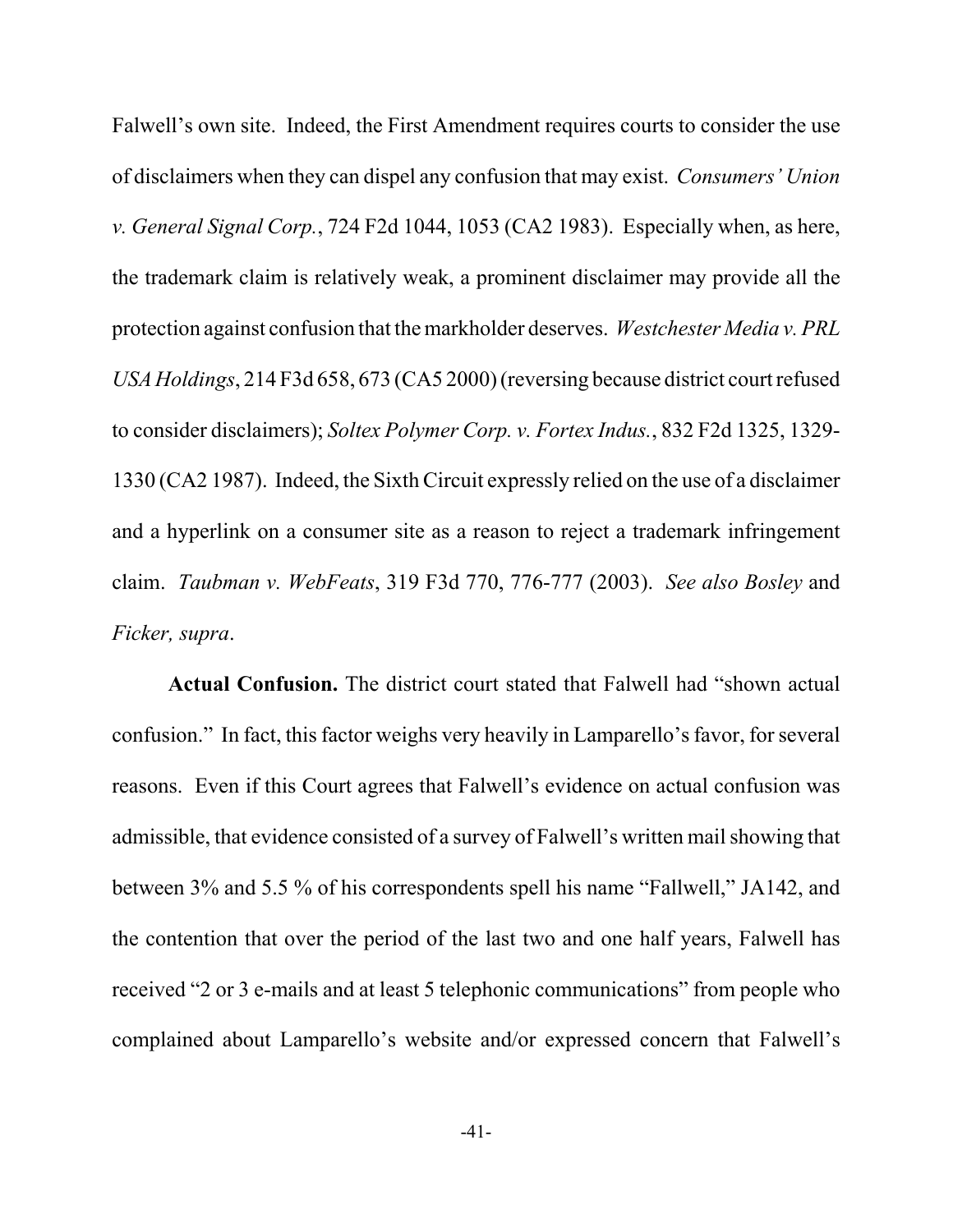website had been hacked. JA141.<sup>8</sup>

However, the fact that a survey of mail shows that up to 5.5% of his supporters use a misspelling that might lead them to find fallwell.com does not help Falwell. Rather, as this Court has stated, survey evidence showing less than 10% confusion favors the defendant. *Sara Lee Corp. v. Kayser-Roth Corp.*, 81 F3d 455 (CA4 1996). Moreover, it is questionable whether the seven or eight calls and emails are evidence of actual confusion. These individuals apparently recognized that the website was not sponsored by Falwell, and they contacted Falwell's own webmaster precisely because they were **not** confused about the source of the material they found at fallwell.com. At best, these seven or eight individuals might be examples of initial interest confusion (an issue discussed *infra*), although without knowing how they happened upon fallwell.com, even that is not certain, and surely it has not been proved. Because Falwell neither saved the email communications nor logged the telephone calls, but instead asks the Court to accept the testimonial recollection of his webmaster sworn

<sup>&</sup>lt;sup>8</sup>Most of Falwell's evidence below was inadmissible. It consisted of conclusory affidavits that were not self-contained, but simply referred to accompanying briefs and attested to facts in that brief that were, in turn, attributed to the affidavit. JA145-146, 209, 232. It was often unclear exactly what facts were being attested; there was nothing offered to show that the affiants had personal knowledge; and, in fact, the affidavits were sworn in the alternative on personal knowledge or on "belief." They do not, therefore, meet the "personal knowledge" requirement of Rule 56(e).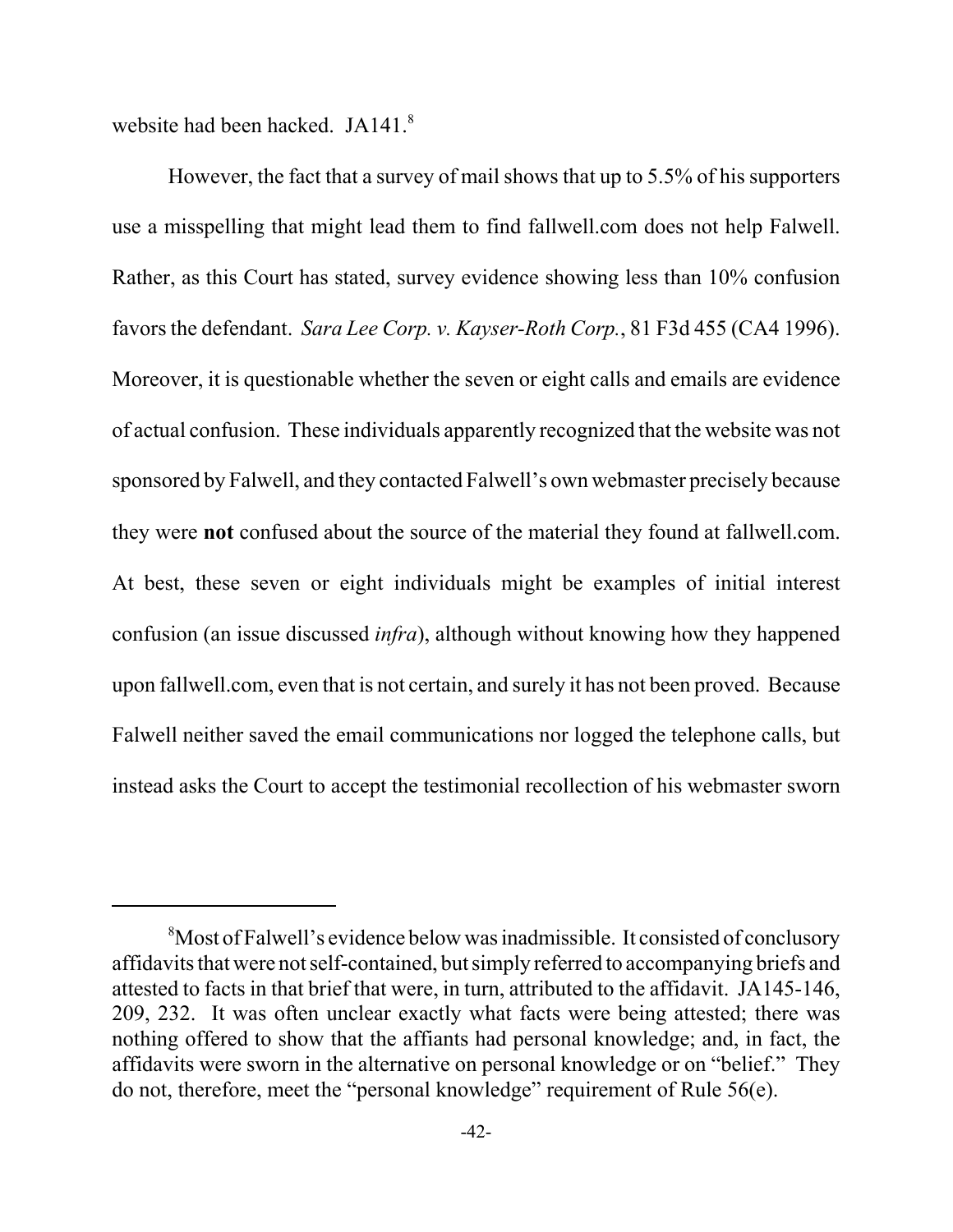months or years later, even this paltry evidence should be taken with a grain of salt.<sup>9</sup>

Moreover, the small number of cases of supposed actual confusion strongly supports Lamparello's position because, to paraphrase *Petro Stopping Centers,* 130 F3d at 95, "[Falwell's] failure to uncover more than a few instances of actual confusion creates a presumption against likelihood of confusion in the future." Numerous other circuits agree that when two uses exist side by side for several years and there are only a few instances of confusion, that fact weighs **against** a finding of likely confusion. *See also A&H Sportswear v. Victoria's Secret Stores*, 237 F3d 198, 227 (CA3 2000); *Kendall-Jackson Winery v. E&J Gallo Winery*, 150 F3d 1042, 1052 (CA9 1998); *Elvis Presley Enters. v. Capece*, 141 F3d 188, 204 (CA5 1998).

Lamparello received a daily average of 200 hits on his website, JA121, or more than 180,000 hits over 30 months. By contrast, Falwell's web traffic received an average of 9000 hits per day, which would mean 8,100,000 over 30 months. *Id.* Moreover, Lamparello's website had coexisted with Falwell's website for more than five years (since February 1999). Eight instances of purported actual confusion are so minute by comparison that they weigh very heavily against finding likelihood of confusion.

<sup>&</sup>lt;sup>9</sup>Because Falwell began threatening Lamparello with trademark litigation in October 2001, JA56, the entire period of  $2\frac{1}{2}$  years during which the emails were discarded and the phone calls were not logged occurred when Falwell knew that litigation was a possibility and that the evidence was potentially relevant.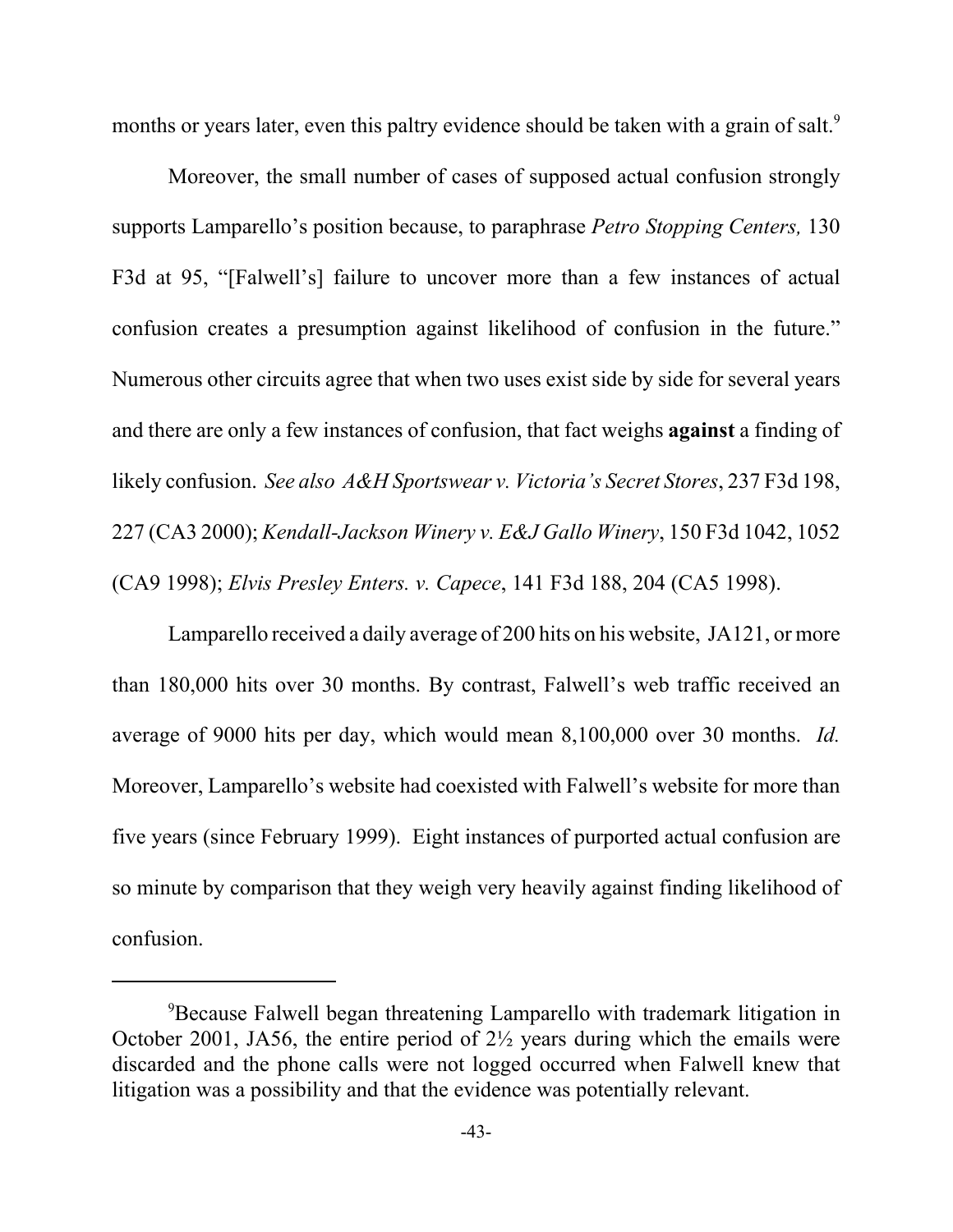Other undisputed facts further support Lamparello on the issue of actual confusion. The parties have stipulated that Lamparello's website had "no measurable impact" on the quantity of traffic to Falwell's website. JA190. Falwell waived any claim of actual damages based on lost sales or donations on his website, and he refused in discovery to produce evidence of sales from which any trends might have been determined. JA100-101, 105-106. These facts further negate any implication that whatever initial interest confusion might have been suffered by persons reaching fallwell.com when they were looking for Falwell's own site ripened into actual confusion that diverted them from Falwell's site.

**Sophistication of the Buying Public.** There is no evidence directly on this point. However, Falwell's views about homosexuality are notorious, and it is difficult to believe that – even without the prominent disclaimer on fallwell.com – any of his supporters or target audience would believe that he was the sponsor of a website that defends gay and lesbian people and criticizes Falwell for his positions. Moreover, courts recognize the increasing sophistication of Internet users and their ability to find what they want when a first web visit does not meet their expectations. *Entrepreneur Media v. Smith*, 279 F3d 1135, 1147 (CA9 2002) ("consumers are aware that domain names for different Web sites are often quite similar . . . and that very small differences matter"); *Strick Corp. v. Strickland*, 162 FSupp2d 372, 377 (EDPa 2001).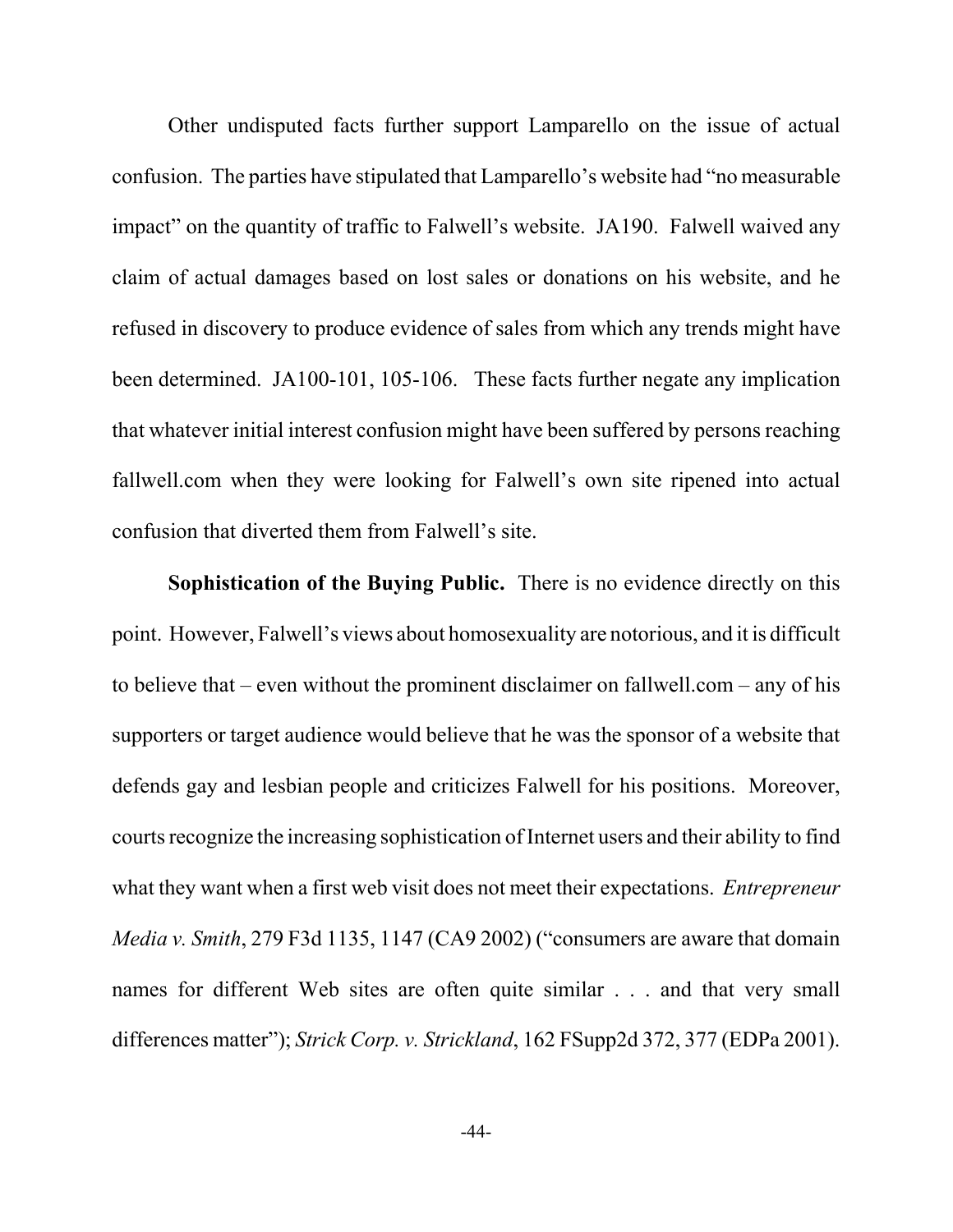*See generally* JA81-91*.*

**The Relevance of Initial Interest Confusion.** Although the district court did not mention initial interest confusion, Falwell relied on that concept below. In the Internet context, some courts say that initial interest confusion occurs when a consumer looking for a trademark holder is drawn by use of the mark in a domain name, meta tags, or keyword advertising, to a website that is **not***,* once viewed, confusing about source. Nonetheless, the consumer may decide that he is interested in the goods or services marketed there, and thus stay and look further **despite** the lack of confusion. *Brookfield Communications v. West Coast Entertainment*, 174 F3d 1036, 1062 (CA9 1999). The hypothetical user decides not to continue to look for the trademark holder, not because of any illusions about who sponsors the website he or she is viewing, but because the website provides other attractive inducements. For example, the consumer may perceive that the current website offers good comparative information, or cheaper prices for functionally equivalent goods, or higher quality goods.

This Court has never recognized this doctrine, however, and it should not do so here. In any event, for three critical reasons, initial interest confusion cannot help Falwell here.

First, initial interest confusion has its most important application when two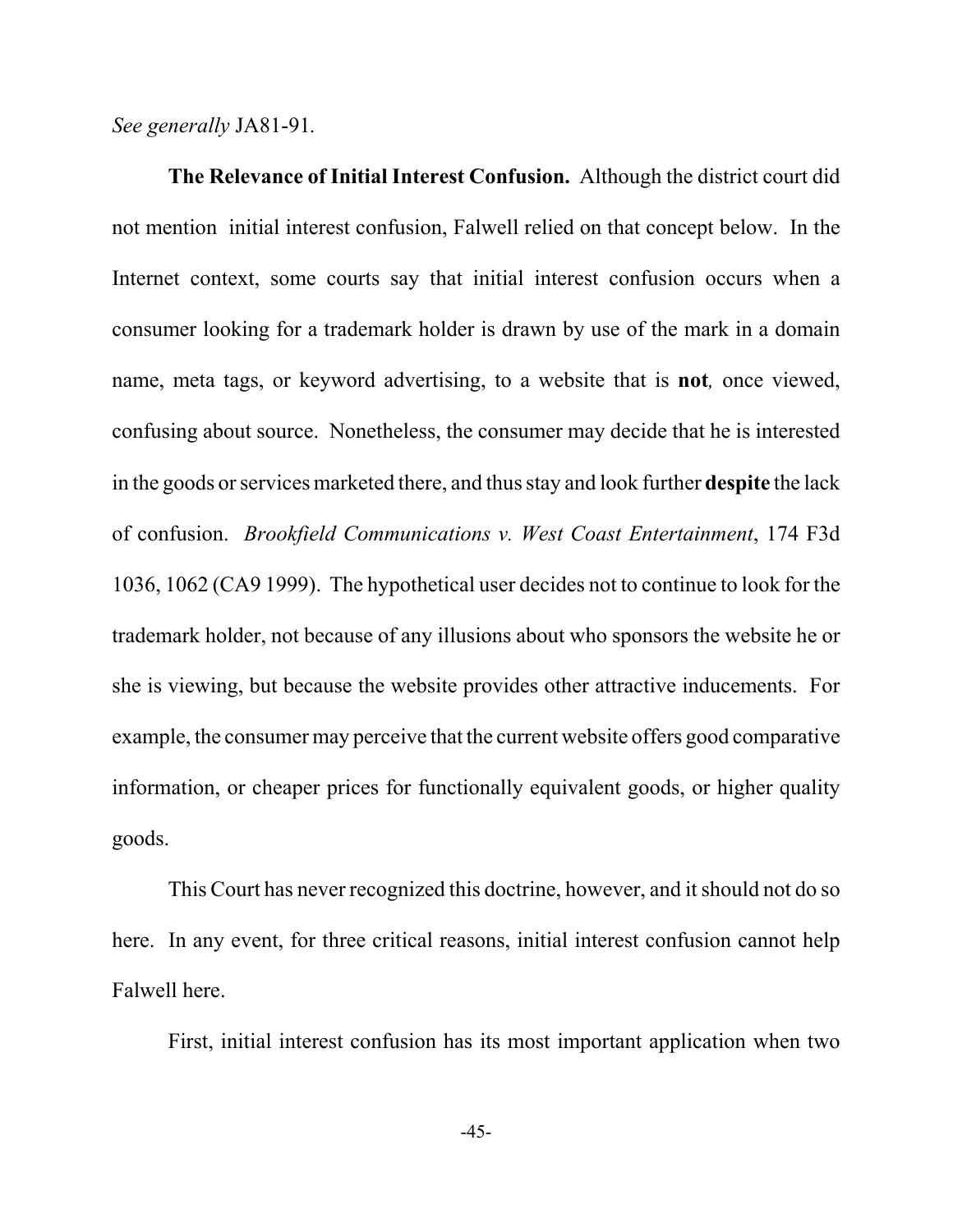commercial competitors are selling similar goods to the same set of consumers, *Nissan Motor v. Nissan Computer*, 378 F3d 1002, 1019 (CA9 2004); *Checkpoint Sys. v. Check Point Software Tech*., 269 F3d 270, 296-297 (CA3 2001), and has less force when customers are likely to exercise care in making their final purchasing decisions. *Id.* Here, Lamparello is not selling rival goods but is simply expressing his views about Falwell, and people who support Falwell are likely to be fully cognizant of Falwell's hostility toward homosexuality and hence quite able to distinguish between Lamparello's views and Falwell's. In these circumstances, the possibility of initial interest confusion is virtually non-existent. $10$ 

Second, developments in both law and technology call into question the applicability of initial interest confusion to websites that accurately use domain names to denote websites' subjects. The early domain name cases spoke with assurance of the supposed lack of sophistication of Internet viewers and the absence of a reliable index of websites. *E.g.*, *Panavison v. Toeppen*, 141 F3d 1316, 1327 (CA9 1998); *Jews for Jesus v. Brodsky*, 993 FSupp 282, 303 (DNJ 1998). Courts assumed that a customer who got to the wrong website would just give up "due to anger, frustration or the assumption that plaintiff's homepage does not exist." *Id.* at 307. On this theory, when a customer was confused into visiting another person's website by a

<sup>&</sup>lt;sup>10</sup>Such recognition was manifest in the three emails Falwell submitted below. JA200-202.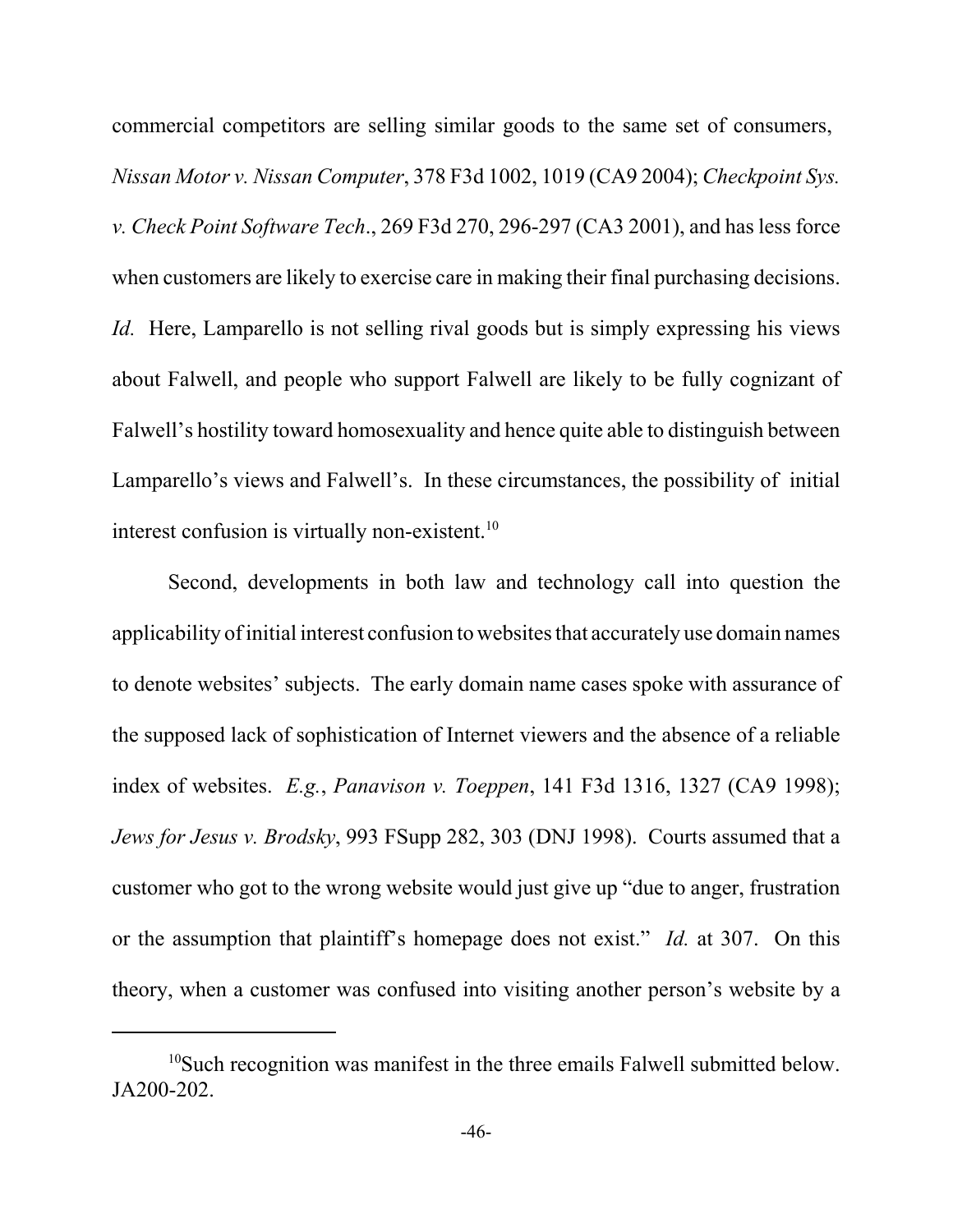misleading domain name, even though confusion was dispelled as soon as the customer reached the rival site, the customer would find it too hard to find the site that he was really seeking. In this context, the doctrine of initial interest confusion protected the consumer against unduly high search costs that would have been incurred as a consequence of the temporarily confusing use of the mark.

This analysis has become outdated through both changes in the sophistication of Internet viewers and developments in search technology. Although it authored *Brookfield*, the Ninth Circuit has repudiated the view that Internet viewers are naive or unsophisticated. *Entrepreneur Media v. Smith*, 279 F3d 1135, 1147 (CA9 2002). Next, in *Interstellar Starship Serv. v. Epix*, 304 F3d 936, 942 (CA9 2002), that court retreated from the suggestion that initial interest confusion was an independent violation that could be found without reference to other factors. And numerous courts, not to speak of the expert report of Milton Mueller, JA85, have recognized that search engines now **do** provide an excellent index for the World Wide Web, or at least large portions of it, and have acknowledged the diminution of the consequences of landing at the "wrong" website as a result of initial interest confusion. *E.g.*, *Strick Corp. v. Strickland*, 162 FSupp2d 372 (EDPa. 2001); *Bihari v. Gross*, 119 FSupp2d 309, 320 n15 (SDNY 2000). As *Strick* stated:

[A]ny initial confusion that arises from Defendant's use of his strick.com domain site, specifically, that consumers will realize that they are at the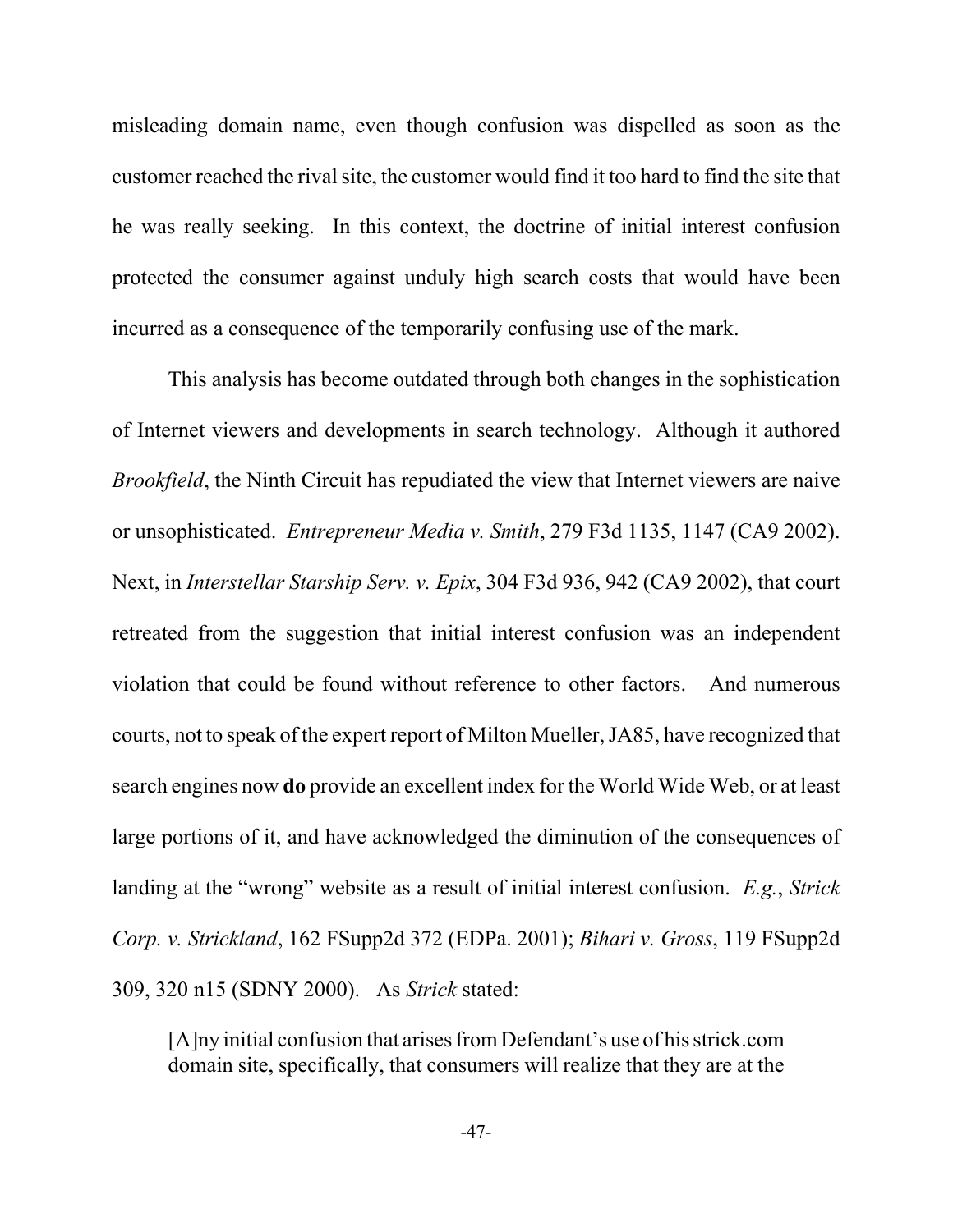wrong site and will go to an Internet search engine to find the right one, is not enough to be legally significant. . . . It is clear that Internet surfers are inured to the false starts and excursions awaiting them and are unlikely to be dissuaded, or unnerved, when, after taking a stab at what they think is the most likely domain name for particular web site [they] guess wrong and bring up another's webpage.

162 FSupp2d at 377 (quotation marks and citations omitted).<sup>11</sup>

Here, of course, Lamparello's hyperlink to Falwell's own website means that viewers who suffer from initial interest confusion need not even press the "back" button or go to a search engine; they need only click on the hyperlink to go straight to Falwell's site.

Third, an injunction against noncommercial use of the trademark pursuant to the doctrine of initial interest confusion, or an award of damages based on profits lost because the critic was too persuasive, would be inconsistent with the First Amendment. Even if a compelling government interest were served by forbidding mere "likelihood of confusion," and there were thus a constitutionally permissible basis for issuing an injunction against noncommercial speech, the constitutional basis for the injunction is even more problematic if the confusion caused by the trademark is merely ephemeral. If, for example, the confusion caused by use of the trademark

<sup>&</sup>lt;sup>11</sup>David Bernstein, a prominent trademark enforcement lawyer, stated that "99" times out of 100, consumers are able to find the site they are looking for." Loomis, *Domain Name Disputes Decline as Internet Matures*, http://www.law.com/jsp/article.jsp?id=1044059430652.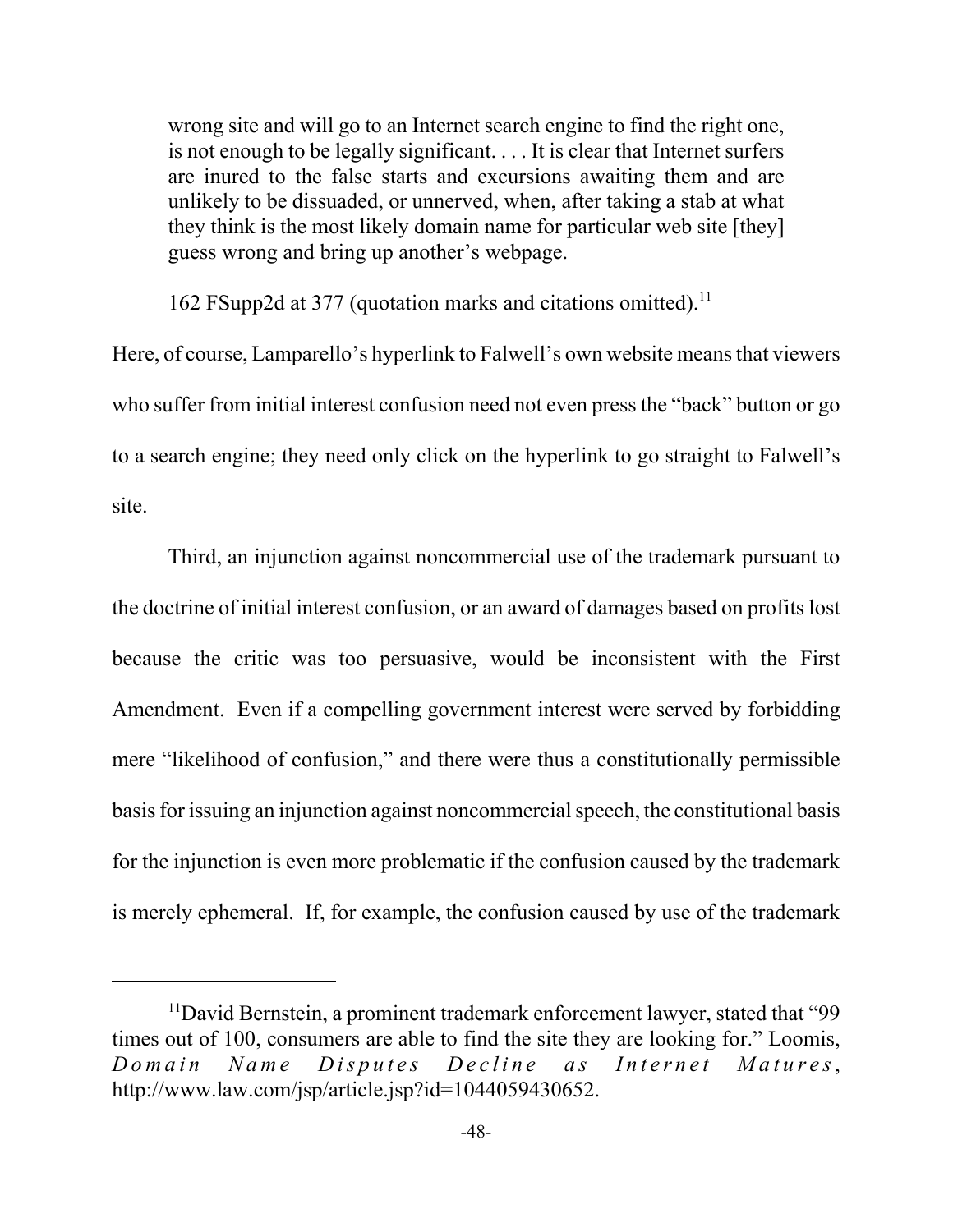in a domain name is dispelled as soon as the viewer begins to read the homepage and recognizes that the site is critical of the markholder and does not promote the markholder's viewpoint, there is no "compelling government interest" served by enjoining the domain name. *Cf. Northland Ins. Co. v. Blaylock*, 115 FSupp2d 1108, 1119-1121 (DMinn 2000) (declining as a matter of trademark law to apply initial interest confusion absent proof of commercial motive).

In sum, the *Pizzeria Uno* factors weigh heavily in favor of a finding of no likelihood of confusion, and judgment should be reversed for this additional reason.

## **IV. FALWELL HAS NOT SHOWN DAMAGE AS REQUIRED FOR LIABILITY UNDER SECTION 43 OF THE LANHAM ACT**.

For a reason the district court ignored, Falwell cannot establish a violation of section 43 of the Lanham Act, which provides that the cause of action can be pursued only by "any person who believes that he or she is or is likely to be damaged by such act." Despite the language "who believes," Falwell acknowledged below that standing to sue under section 43(a) requires evidence that the plaintiff was damaged, or is likely to have been damaged, by the violation. JA143; *Servicetrends v. Siemens Med. Sys.*, 870 FSupp 1042, 1067-1068 (NDGa 1994). "The likelihood of injury and causation will not be presumed, but must be demonstrated." *Havana Club Holding v. Galleon SA*, 203 F3d 116 (CA2 2000); *Frisch's Rest. v. Elby's Big Boy*, 670 F2d 642, 649 (CA6 1982). *See also Perini Corp. v. Perini Constr.*, 915 F2d at 128 (basis for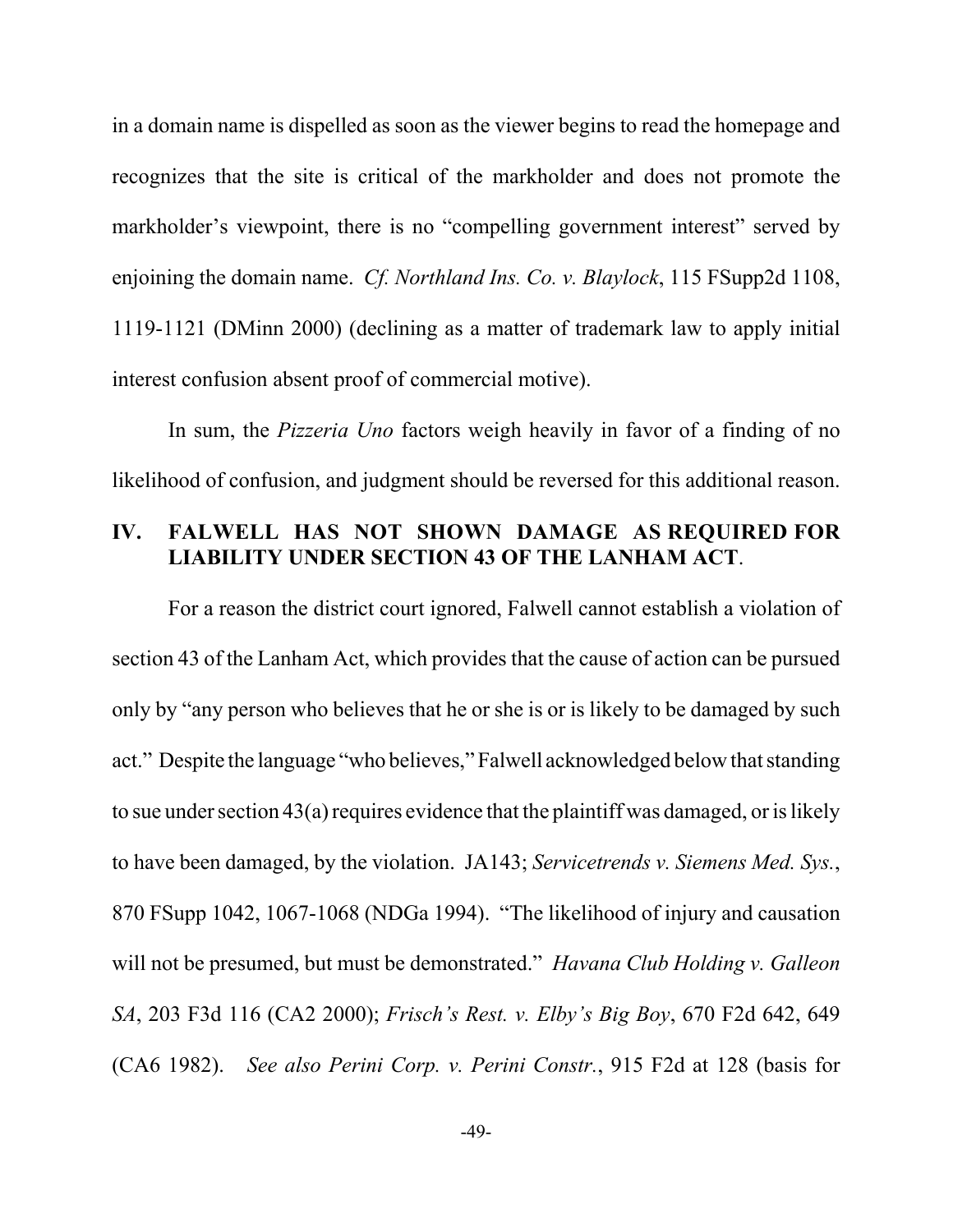predicting damage must be explained). Such proof is absent here.

Falwell's purported evidence on damage was two-fold. He argued that between three and five-and-a-half percent of the people who send him mail misspell his name "Fallwell," JA142, and that those who find Lamparello's site instead of his own and are misled into accepting Lamparello's idea that homosexuality is acceptable will go to Hell. JA143-144. He also speculated that some people might not reach his own website, and that he might therefore lose sales or donations. *Id.*

Falwell's claim to standing based on the spiritual consequences that others will suffer if they agree with Lamparello's views is dubious at best, as is his unstated premise that the Establishment Clause allows the Court to consider this form of "damage." In any event, both arguments fail because of Falwell's contrary admissions. First, Falwell conceded that Lamparello's website had no measurable impact on the quantity of traffic reaching the Falwell website. JA190. Second, Falwell agreed in discovery not to claim actual damages, based on lost sales and donations, and consequently refused to produce evidence of his sales or revenues. JA101-103, 105-106. Third, when asked to describe each "injury . . . suffered as a result of Lamparello's use of the marks at issue," Falwell complained only of the harm from criticism, with no mention of harms from lost visitors. JA105. Fourth, the relatively small number of hits that Lamparello's website received, JA121, makes any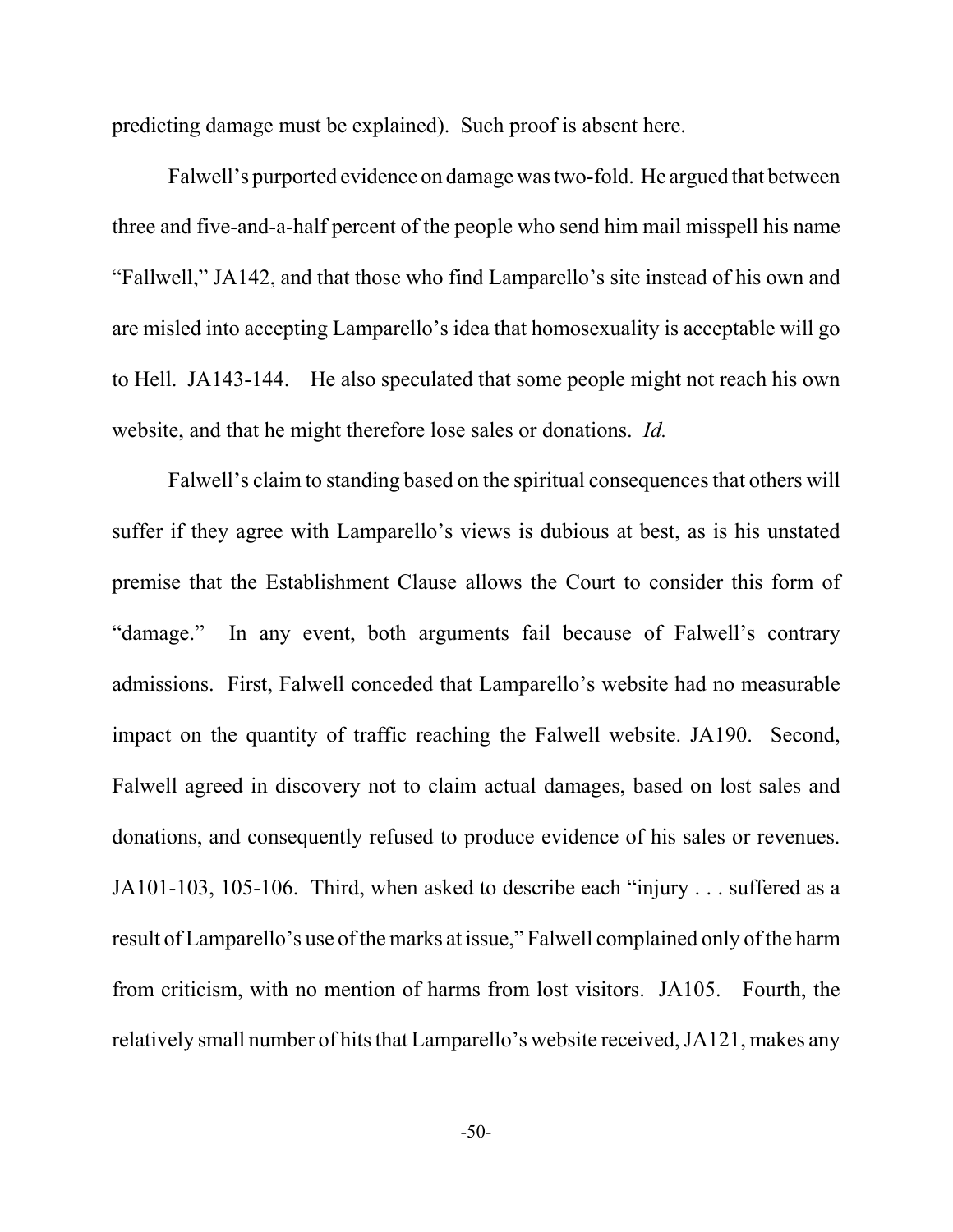speculation about lost revenue extremely dubious. In this context, such speculation simply does not show any probability that Falwell will suffer damage, and for this reason, as well as the lack of commercial conduct and no likelihood of confusion, summary judgment should be granted dismissing Falwell's section 43 claim.<sup>12</sup>

## **V. THE CYBERSQUATTING CLAIM SHOULD HAVE BEEN DISMISSED BECAUSE LAMPARELLO DID NOT HAVE A BAD FAITH INTENT TO PROFIT AND BECAUSE HE IS PROTECTED BY THE SAFE HARBOR PROVISION**.

Falwell's ACPA claims should have been dismissed on other grounds: Lamparello did not have "a bad faith intent to profit," and he is protected by the ACPA's safe harbor provision.

"The ACPA was enacted in 1999 in response to concerns over the proliferation of cybersquatting – the Internet version of a land grab. . . . Cybersquatting is the practice of registering well-known brand names as Internet domain names in order to force the rightful owners of the marks to pay for the right to engage in electronic commerce under their own brand name." *Virtual Works v. Volkswagen of America*,

<sup>&</sup>lt;sup>12</sup>In June 2003, Falwell prominently displayed his complaints against his Internet critics' domain names on his homepage, JA197-199, presumably because he felt that the activity would inflame his supporters and hence spur them to greater devotion and financial support. In an analogous situation, the Sixth Circuit refused to assume that alleged copyright infringements harmed the plaintiff financially, but took the more practical view that plaintiff was using the "infringement" quite profitably. *See NRA v. Handgun Control Fed'n*, 15 F3d 559, 562 (CA6 1994).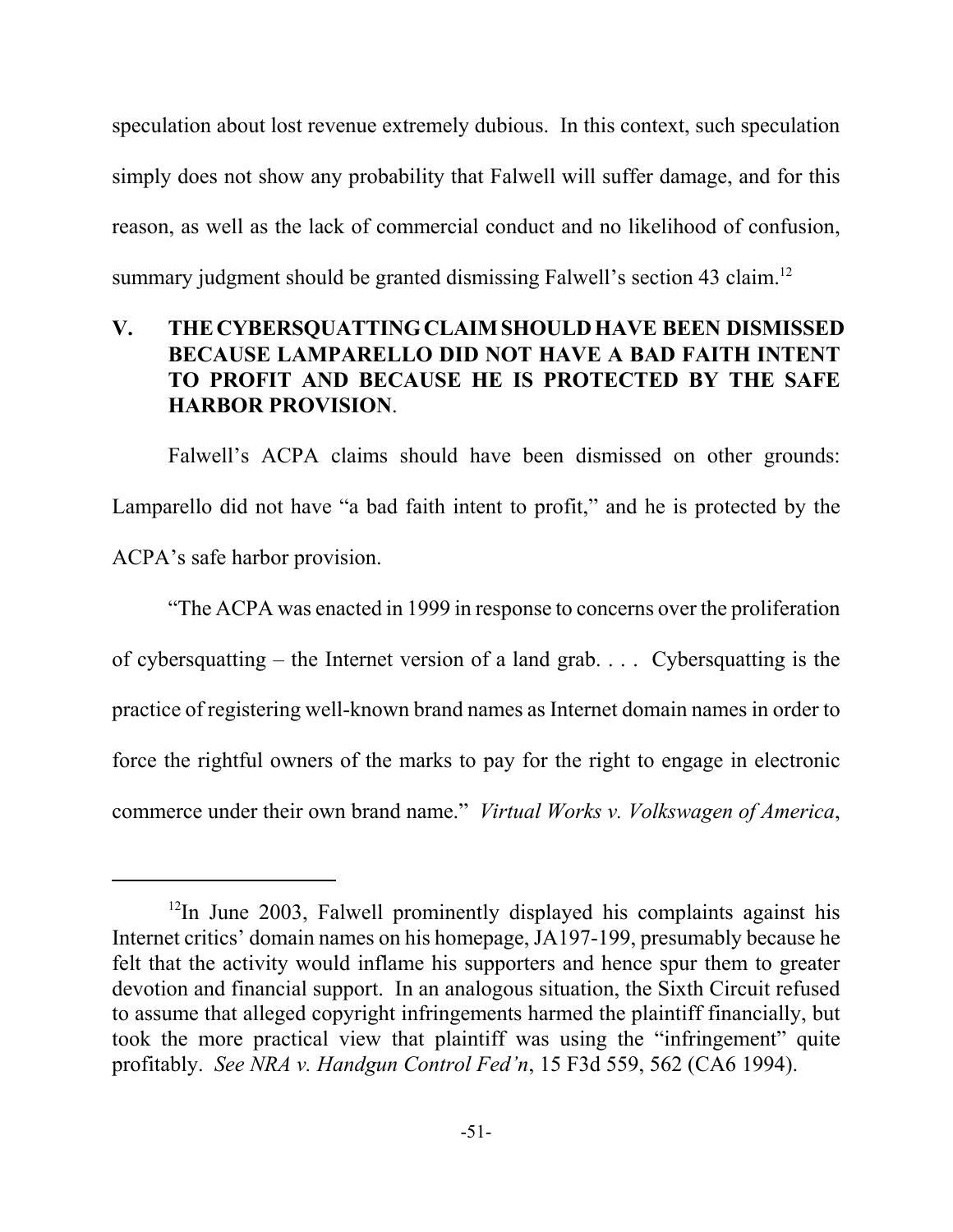238 F3d 264, 267 (CA4 2001); *accord Interstellar Starship Serv. v. Epix*, 304 F3d 936, 946 (CA9 2002). Cybersquatters either extort payments for names from the markholder themselves, or employ the marks to make money by advertising at a site likely to be visited by consumers seeking the websites of popular companies. *E.g.*, *E&J Gallo Winery v. Spider Webs*, 286 F3d 270 (2002); *Shields v. Zuccarini*, 254 F3d 476, 485-486 (CA3 2001).

The statutory factors set forth in 15 USC  $\S$ [\statutorg{1}(1)(B)(i)(I) to (IX) are intended as a guide to help courts determine the defendant's objective, particularly in cases where the defendant has registered a domain name but not yet created a website. But the factors are not of equal weight. When it is apparent that defendants have registered domain names to call the public's attention to complaints about the markholder, the ACPA is not violated. *Lucas Nursery* put it this way:

The role of the reviewing court is not simply to add factors and place them in particular categories, without making some sense of what motivates the conduct at issue. The factors are given to courts as a guide, not as a substitute for careful thinking about whether the conduct at issue is motivated by a bad faith intent to profit. Perhaps most important to our conclusion are, Grosse's actions, which seem to have been undertaken in the spirit of informing fellow consumers about the practices of a landscaping company that she believed had performed inferior work on her yard. One of the ACPA's main objectives is the protection of consumers from slick internet peddlers who trade on the names and reputations of established brands. The practice of informing fellow consumers of one's experience with a particular service provider is surely not inconsistent with this ideal.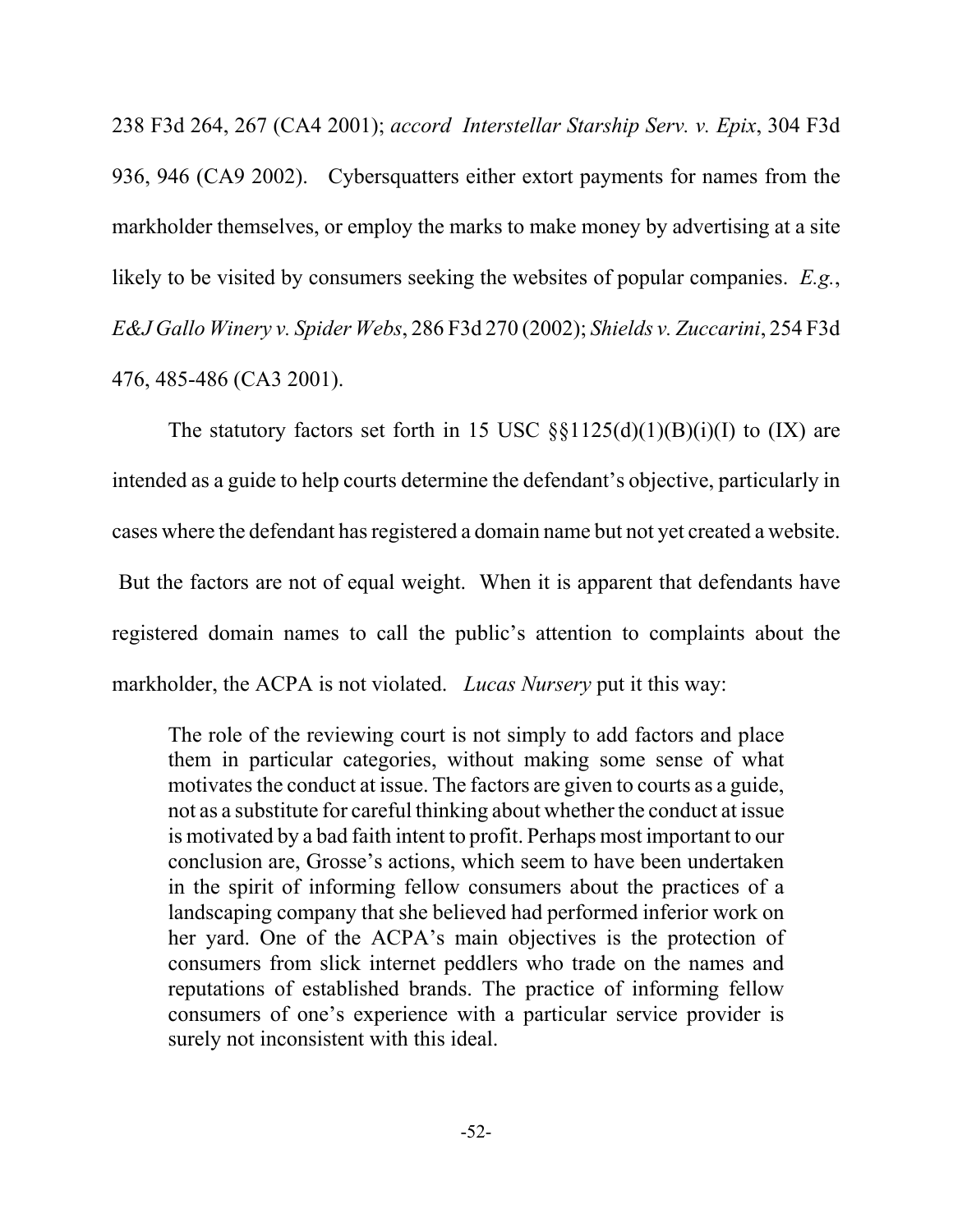359 F3d at 811.

*Accord TMI v. Maxwell,* 368 F3d at 439-440; *Mayflower Transit v. Prince*, 314 FSupp2d 362, 369-371 (DNJ 2004). In this case, the undisputed evidence is that Lamparello's sole purpose for registering the domain names was to criticize Falwell's views on a noncommercial matter, JA93, 116, and that Lamparello has never tried to sell his domain name. JA94, 116. These facts alone should require judgment for Lamparello under the ACPA.

The same result follows from consideration of the individual statutory factors regarding "bad faith intent to profit." The statute enumerates nine separate factors; the presence of one of more of the first four factors tends to suggest the absence of bad faith, while presence of one of more of the remaining five factors tends to suggest the presence of bad faith. In Lamparello's case, he has none of the "negative" factors. For example, he has not registered many trademarks as domain names, 15 U.S.C. §1125(d)(1)(B)(i)(VIII), and he has never offered **any** domain names for sale, not to speak of selling them at exorbitant prices, 15 U.S.C. §1125(d)(1)(B)(i)(VI), JA94. On the other hand, Lamparello fits squarely within "positive" factor (IV), 15 U.S.C.  $\S1125(d)(1)(B)(i)(IV)$ . Although the district court recited in this part of his opinion that Lamparello "used www.fallwell.com to sell a book," the undisputed evidence was that Lamparello was neither selling the book, nor connected with the author, nor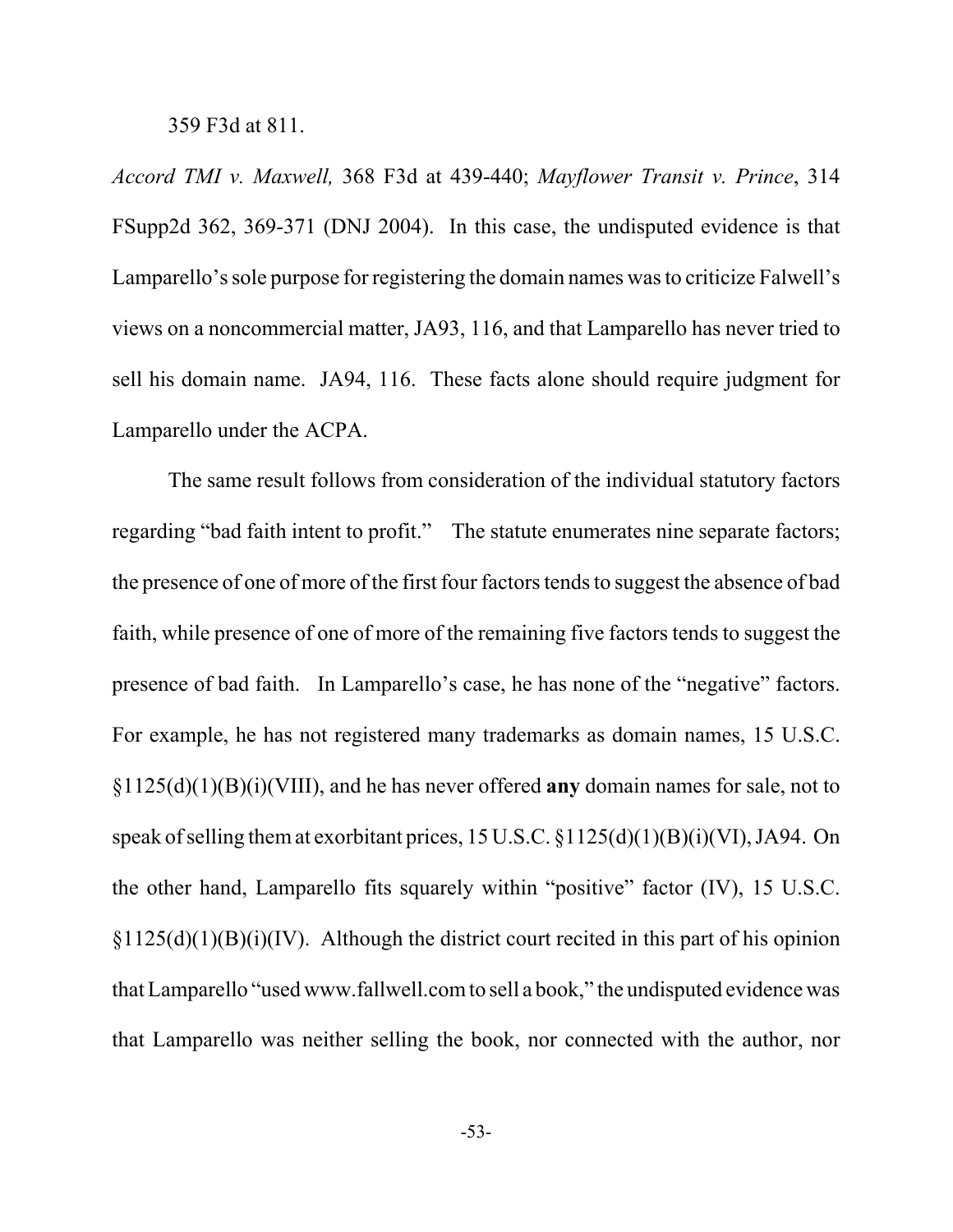profiting in any way from the hyperlink or from any sales that could have occurred at Amazon.com<sup>13</sup>

The district court stated that Lamparello used the name of a fictive organization, "Lamparello International," in registering the domain name. Assuming that the judge intended to invoke Factor VII, 15 U.S.C. §1125(d)(1)(B)(i)(VII), he failed to apply the statutory language, which requires "provision of material and misleading false **contact** information" (emphasis added). As the House Committee made clear, this factor was aimed at persons who give false contact information to make it harder to serve process and thus to attempt to frustrate the legal enforcement of mark holders' rights. House Report 106-412, at 12-13. But as JA188 and 194 show, Lamparello listed as "administrative contact" his name, street and email addresses, and telephone number, and Falwell had no difficulty contacting Lamparello or serving him with process.

Finally, the undisputed evidence is that Lamparello registered the domain name

 $13$ The district court woodenly recited each of the first four factors, as if to suggest that if Lamparello fit one of them but not the other three, that would weigh in favor of bad faith intent to profit. If such was the district court's intention, it was error. Unlike the *Pizzeria Uno* factors, which can be considered in every case, a mark holder cannot simply run through the four "pro-registrant" factors and argue that the absence of some of them outweighs others. Each of the first four factors addresses separate situations, some of which are mutually exclusive. For example, one who uses a mark for noncommercial criticism of the markholder (Factor IV) will not have the mark as his legal name (Factor II) and will not have used it to sell goods or services (Factor III).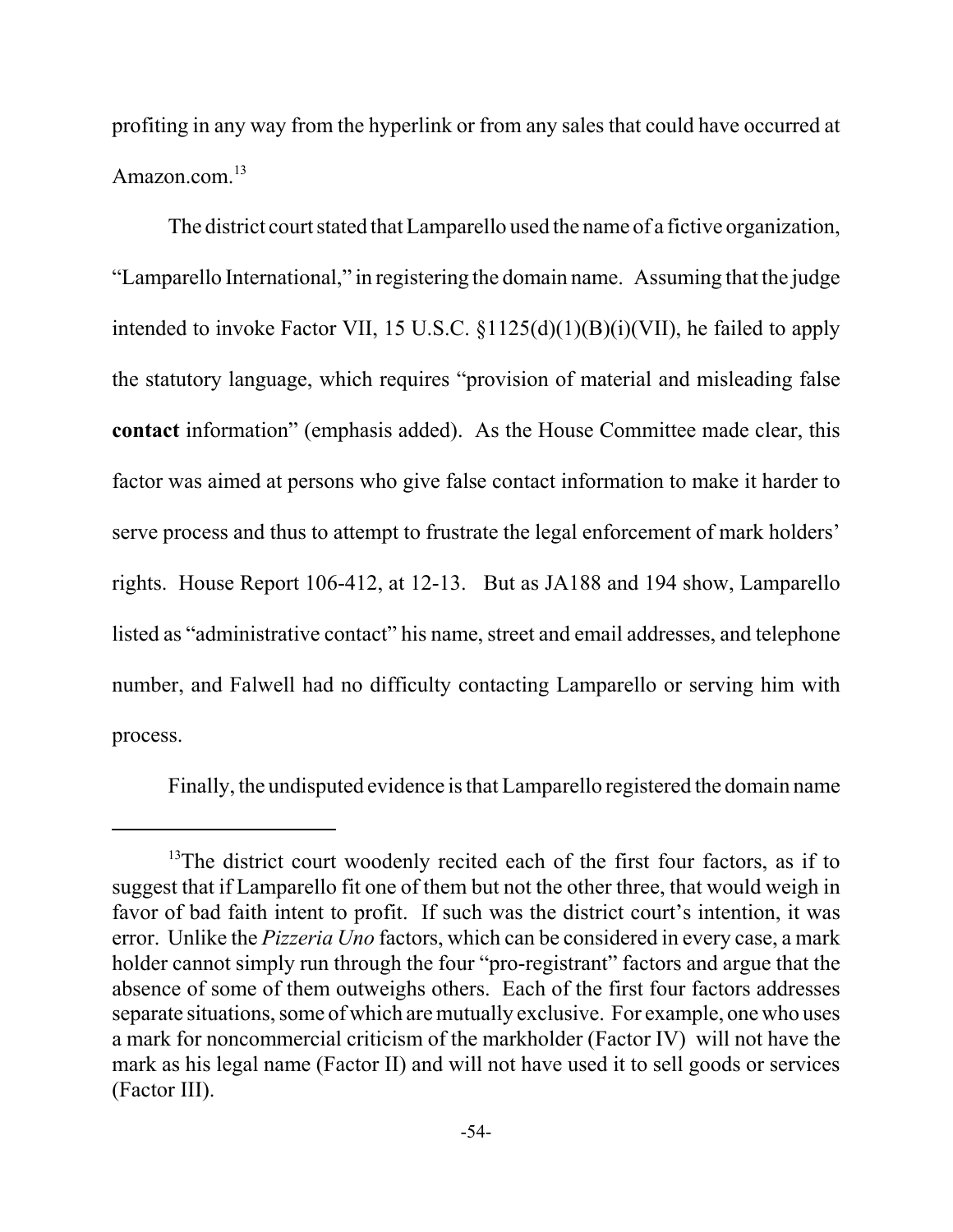because he wanted the name of the site to identify its subject. JA92-93. The ACPA provides that "Bad faith intent . . . shall not be found in any case in which the court determines that the person believed and had reasonable grounds to believe that the use of the domain name was a fair use or otherwise lawful." 15 U.S.C. §1125(d)(1)(B)(ii). Given the extensive use of domain names in the same format as Lamparello's and given the caselaw on the subject, the Court should find an absence of bad faith intent to profit under this provision alone.

## **VI. FALWELL'S TRADEMARK CLAIMS SHOULD BE DISMISSED AS UNTIMELY.**

The judgment should also be reversed because Falwell's claims are barred by the statute of limitations and by the doctrine of laches. Lamparello registered his domain name and posted his website in February, 1999, nearly five years before Falwell filed his trademark counterclaim against Lamparello. This belated filing violates the statute of limitations and the doctrine of laches.

Neither the Lanham Act generally nor the ACPA contains an express limitations provision. Because the ACPA created a new cause of action, and was enacted after December 1, 1990, its statute of limitations is four years. 28 U.S.C. §1658; *Jones v. R.R. Donnelley & Sons,* 124 SCt 1836 (2004). Falwell's ACPA counterclaim, brought more than four years after Lamparello registered the domain name and created his website, is plainly untimely.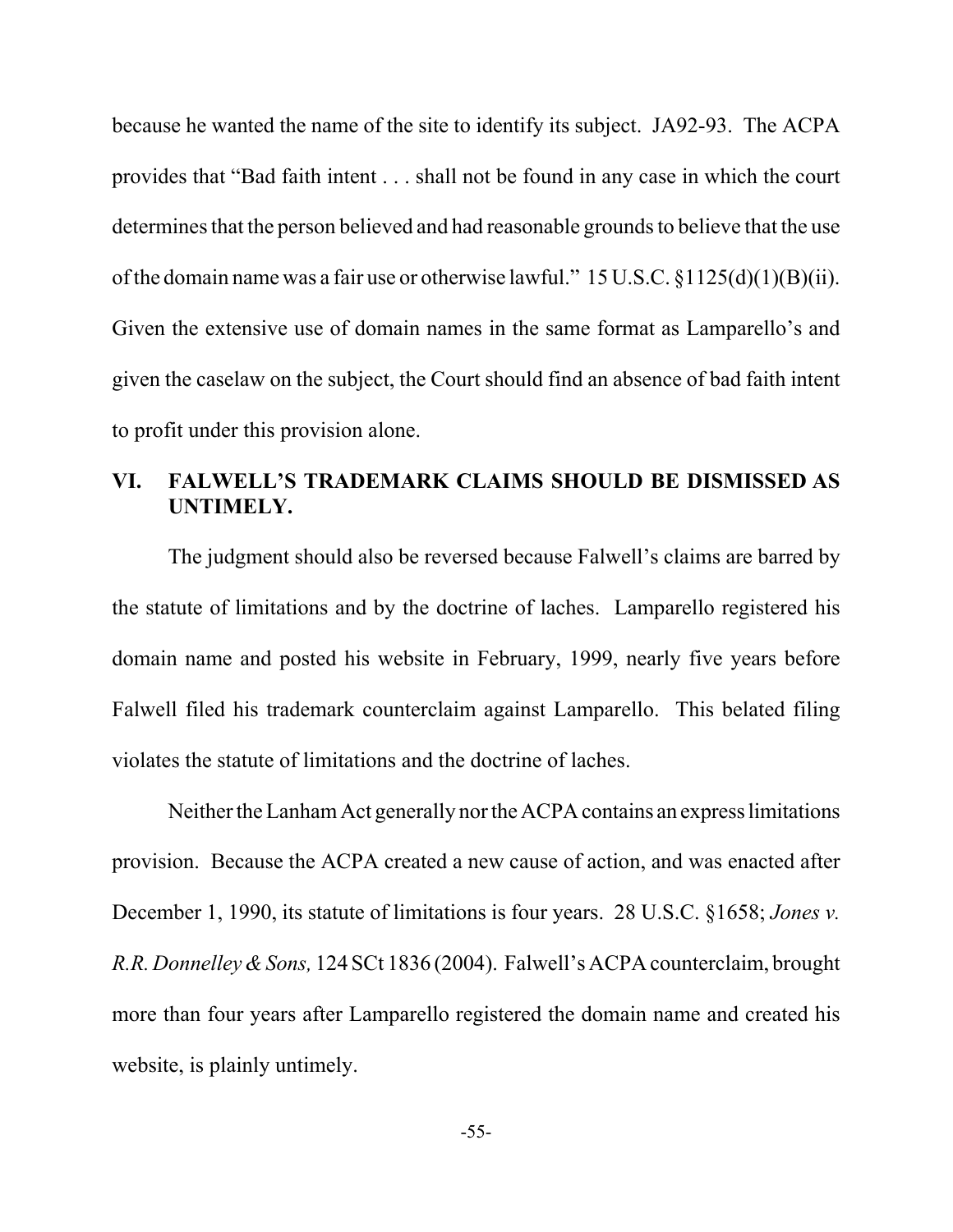Because Congress enacted the other Lanham Act causes of action before 1990, section 1658 does not apply to them; rather, a limitations period must be borrowed from state law. *CM ex rel. JM. v. Board of Educ.*, 241 F3d 374, 379 (CA4 2001). The court below erroneously applied the five-year limitations period for property claims. We have found no cases from the Virginia courts establishing a limitations period for trademark claims, but this Court has held, albeit in an unreported decision, that Virginia's two-year limitations period for personal injuries applies to trademark claims. *CACI Int'l v. Pentagen Technol*, 1995 WL 679952 (CA4 1995), *affirming* 1994 WL 1752376 (EDVa), at \*5. Indeed, although federal judges in Virginia have been divided on this issue, the clear majority rule has been two years. *Teaching Co. v. Unapix Entm't*, 87 FSupp2d 567, 585 (EDVa 2000); *Unlimited Screw Prods. v. Malm*, 781 FSupp 1121, 1125-1126 (EDVa 1991). These courts have reasoned that Virginia courts construed very strictly the requirement of direct injury to property, rather than simply to personal interests in reputation or a stronger business, which makes the "property" period inapplicable to Lanham Act claims. *Id.* at 1126 n5, 1127, *citing Brown v. ABC*, 704 F2d 1296 (CA4 1983), and *Pigott v. Moran*, 231 Va 76, 341 SE2d 179 (1986). Indeed, most federal courts avoid facile applications of property concepts to trademark law because a "trademark is not property in the ordinary sense but only a word or symbol indicating the origin of a commercial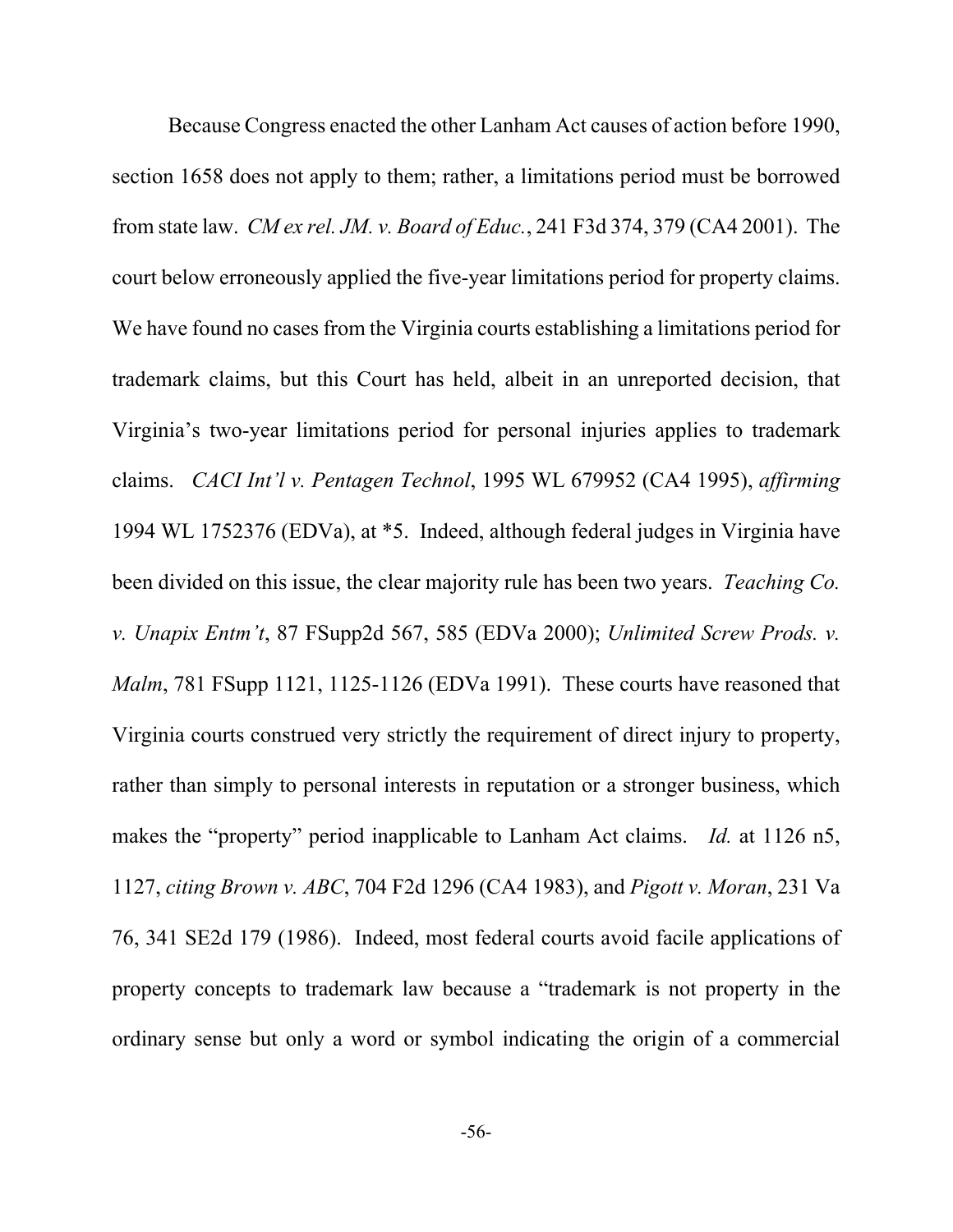product." *LL Bean v. Drake Publishers*, 811 F2d 26, 29 (CA1 1987).<sup>14</sup>

Finally, the judgment should be reversed on laches grounds. Lamparello showed that, in the five years since he registered his domain names, he has built up a substantial amount of Internet traffic from visitors who come to the site either through search engines, or through links to his website, or simply because they know the web addresses of many of the pages within his website. JA79-80, 96-97. If Lamparello were to be deprived of his domain name, all these sources of web traffic would be lost to him. Had Falwell brought this action back in 1999, when the website was first created, Lamparello would have had the opportunity to choose a different domain name and build up traffic to his website at that address. Lamparello's reliance interest in the consequences of Falwell's inexcusable delay in filing suit should be protected here by the application of the doctrine of laches to dismiss this action.

Falwell argued that the equitable defense of laches has no application to "prospective injunctive relief." *Lyons Partnership v. Morris Costumes*, 243 F3d 789, 797 (CA4 2001). Because all injunctions are prospective, taken literally this language would mean that laches is never applicable in actions for an injunction. However,

<sup>&</sup>lt;sup>14</sup>Given the imprecise fit between trademarks and injury to property, if the limitations period for personal injuries does not apply, the "catch-all" provision, §8.01-248, which also provides a two year limitations period, would be appropriate. This is the period that Virginia applies to false advertising claims. *Parker-Smith v. Sto Corp.*, 262 Va 432, 440, 551 SE2d 615 (2001).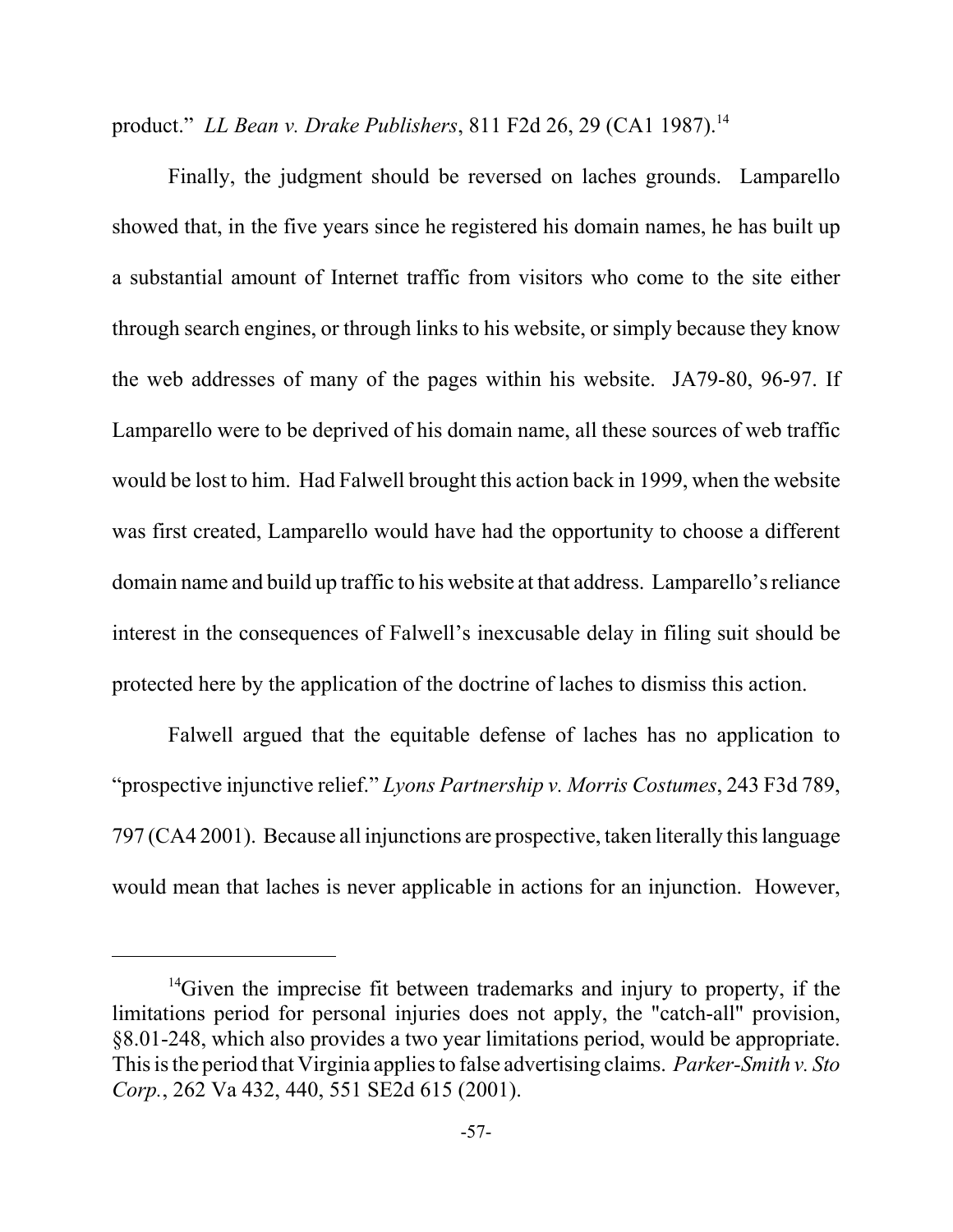what the cases actually hold is that laches are inapplicable if the likelihood of confusion is particularly clear. For example, *Lyons* states, "laches may not be invoked to deny injunctive relief if it is **apparent** that the infringing use is likely to cause confusion." *Id.* at 799 (emphasis added). That language comes from an earlier case, where the court explained the point as follows: "Because laches is an equitable doctrine, its application is inextricably bound up with the nature and quality of the plaintiff's claim on the merits relevant to a prospective injunction." *Sara Lee Corp. v. Kayser-Roth Corp.,* 81 F3d 455, 461 & n8 (CA4 1996) (quoting *University of Pittsburgh v. Champion Prods.*, 686 F2d 1040, 1044 (CA3 1982), and stating that a good case for laches is presented where proof of likely confusion is weak). *See also Resorts of Pinehurst v. Pinehurst Nat. Corp.*, 148 F3d 417, 424 (CA4 1998) ("strong showing of likelihood of confusion" overcomes laches defense, justifies injunction). Here, even if infringement is found, it is a close question at best, there is no evidence of actual damages, and Falwell has stipulated that the alleged infringement had no measurable impact on the quantity of his Internet traffic. Accordingly, the doctrine of laches should be applied given the serious prejudice that the injunction would cause to Lamparello's protected speech.

#### **CONCLUSION**

The judgment should be reversed, and the case remanded with instructions to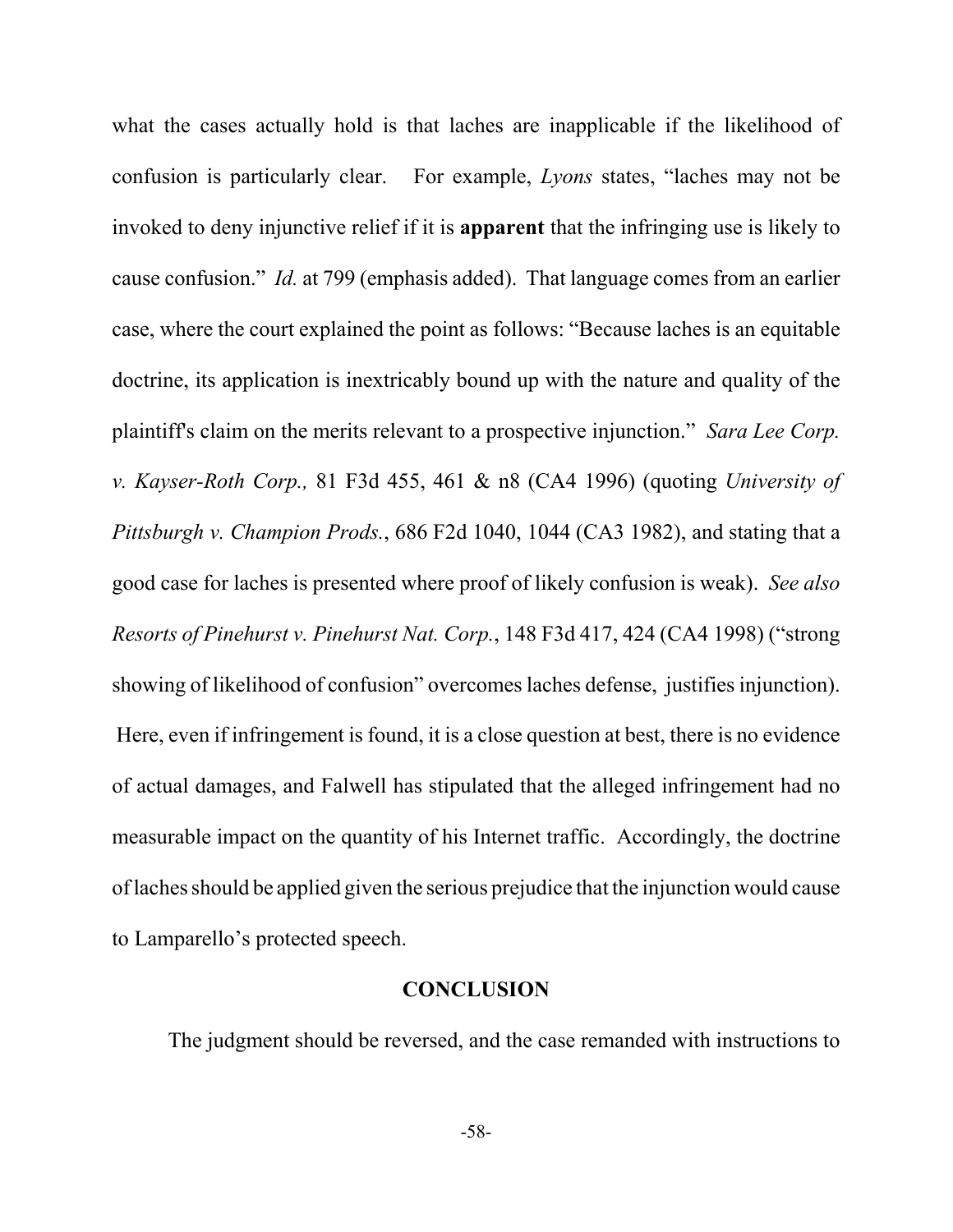enter judgment for Lamparello.

## **ORAL ARGUMENT**

Oral argument is requested because the case turns on complex legal issues in a rapidly developing area of the law.

Respectfully submitted,

Paul Alan Levy Allison M. Zieve

 Public Citizen Litigation Group 1600 - 20<sup>th</sup> Street, NW Washington, DC 20009 (202) 588-1000

Attorneys for Lamparello

November 17, 2004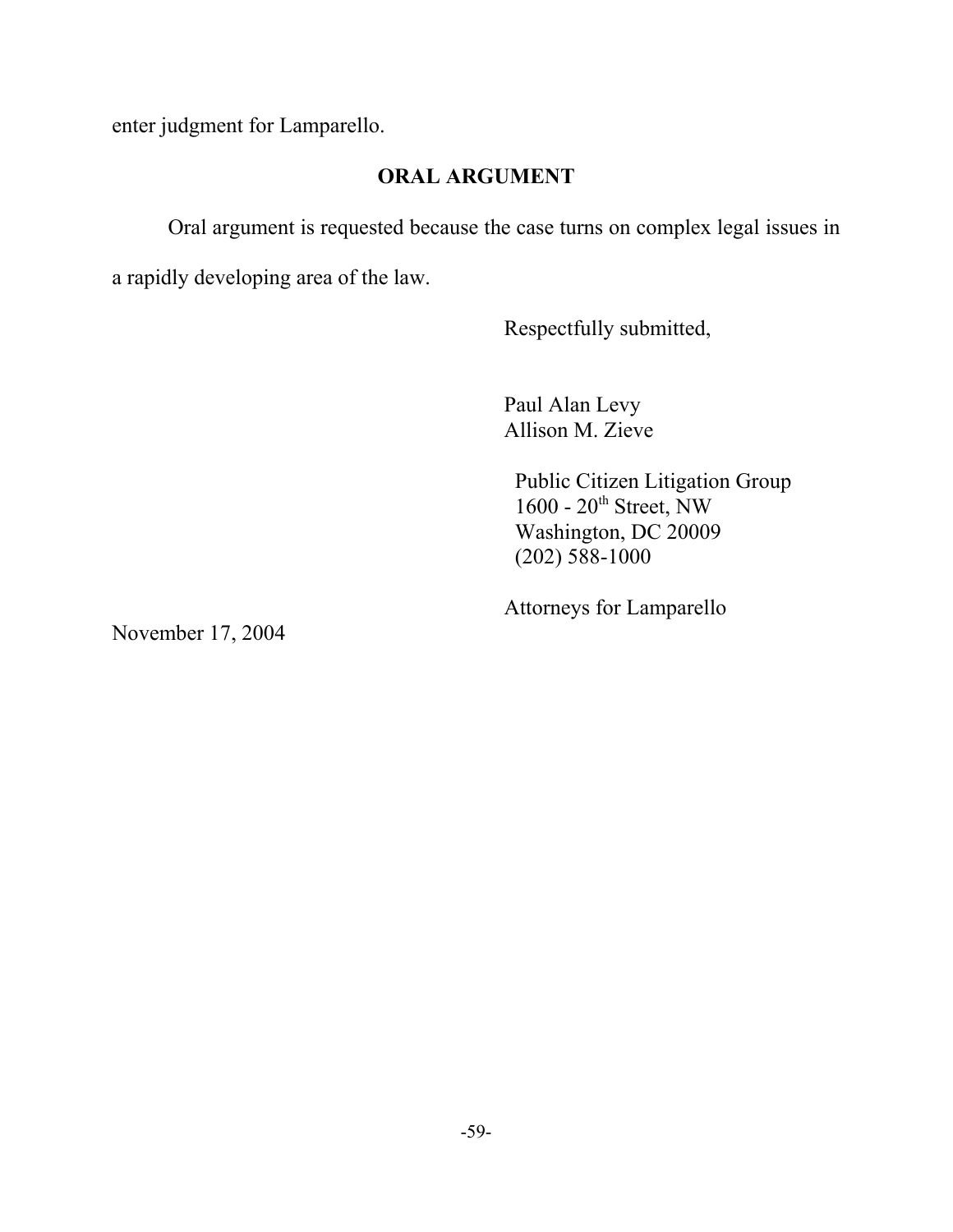# **CERTIFICATE OF COMPLIANCE WITH RULE 32(a)(7)**

I hereby certify that my word processing program, Word Perfect 12, counted 13942 words in the foregoing brief, exclusive of the certificates and tables, all in 14 point, proportionally spaced type.

November 17, 2004

Paul Alan Levy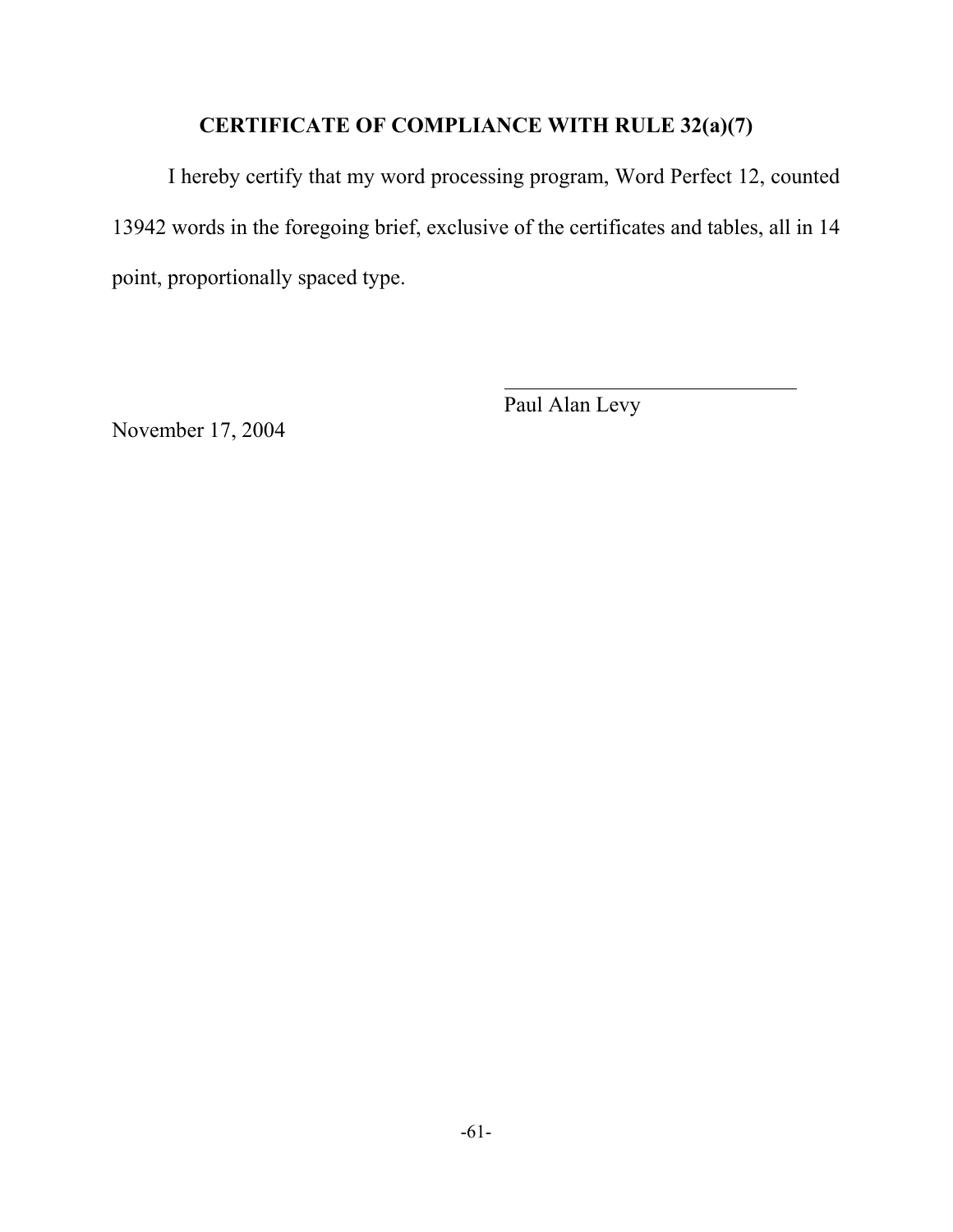# **STATUTORY ADDENDUM**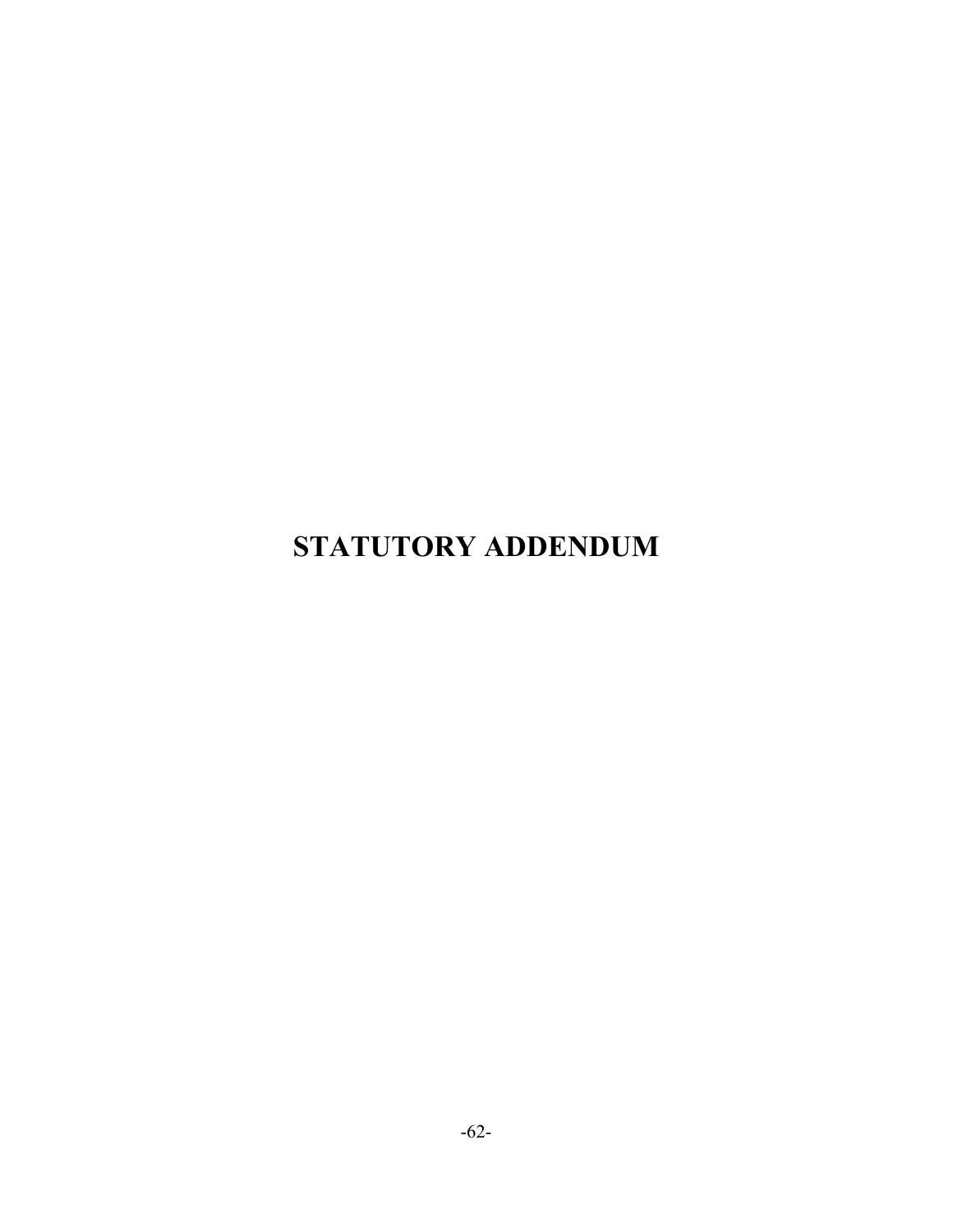# **UNITED STATES CONSTITUTION**

# **Article I, Section 8**

The Congress shall have Power

\* \* \* \*

To regulate Commerce with foreign Nations, and among the several States, and with the Indian Tribes;

## **First Amendment**

Congress shall make no law respecting an establishment of religion, or prohibiting the free exercise thereof; or abridging the freedom of speech, or of the press; or the right of the people peaceably to assemble, and to petition the Government for a redress of grievances.

# **TITLE 15, COMMERCE AND TRADE**

# **Lanham Act Section 1, 15 USC §1051. Application for registration; verification**

## **(a) Application for use of trademark**

(1) The owner of a trademark used in commerce may request registration of its trademark on the principal register hereby established by paying the prescribed fee and filing in the Patent and Trademark Office an application and a verified statement, in such form as may be prescribed by the Director, and such number of specimens or facsimiles of the mark as used as may be required by the Director.

(2) The application shall include specification of the applicant's domicile and citizenship, the date of the applicant's first use of the mark, the date of the applicant's first use of the mark in commerce, the goods in connection with which the mark is used, and a drawing of the mark.

(3) The statement shall be verified by the applicant and specify that -

(A) the person making the verification believes that he or she, or the juristic person in whose behalf he or she makes the verification, to be the owner of the mark sought to be registered;

 (B) to the best of the verifier's knowledge and belief, the facts recited in the application are accurate;

(C) the mark is in use in commerce; and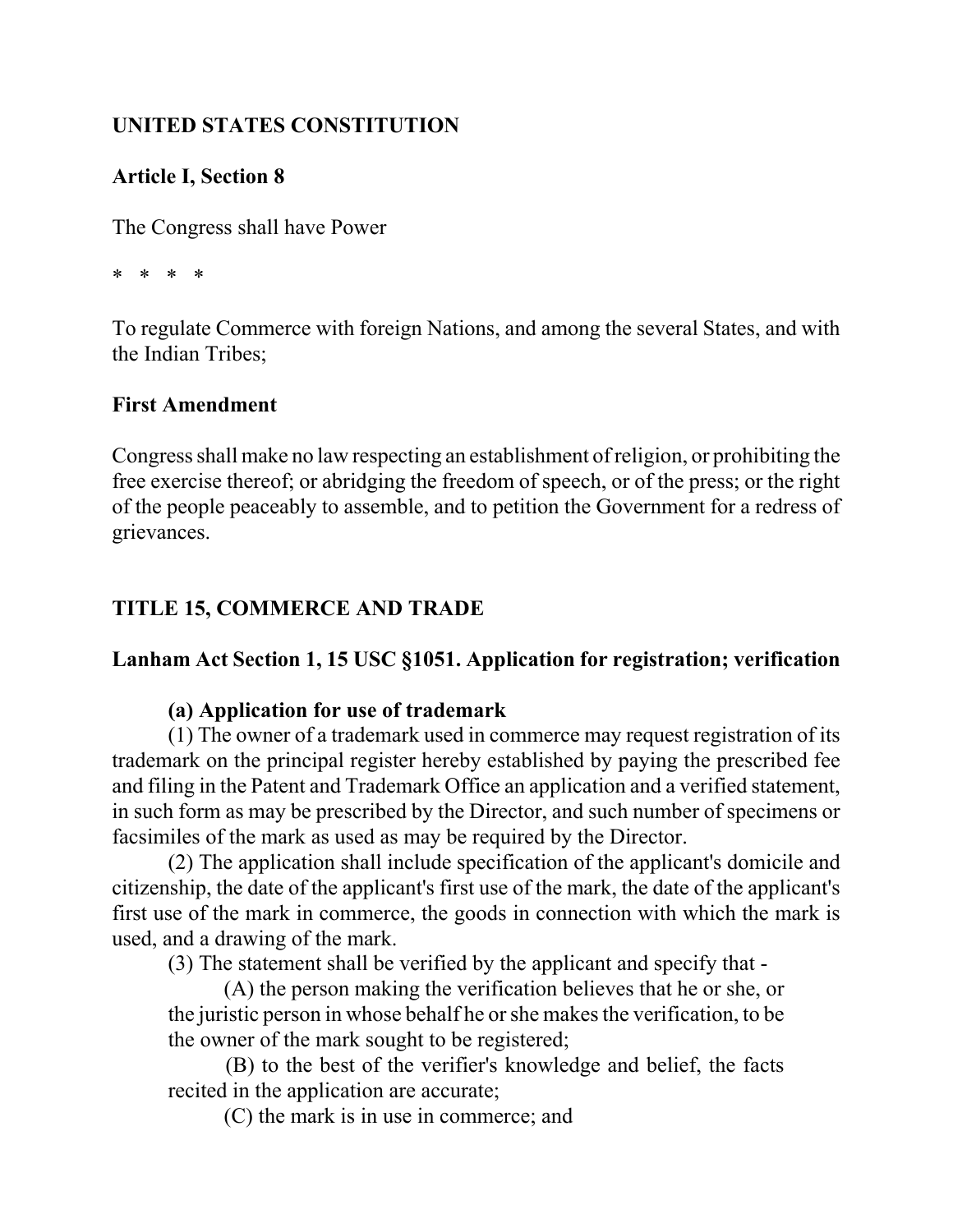(D) to the best of the verifier's knowledge and belief, no other person has the right to use such mark in commerce either in the identical form thereof or in such near resemblance thereto as to be likely, when used on or in connection with the goods of such other person, to cause confusion, or to cause mistake, or to deceive, except that, in the case of every application claiming concurrent use, the applicant shall -

 (i) state exceptions to the claim of exclusive use; and (ii) shall specify, to the extent of the verifier's knowledge -

(I) any concurrent use by others;

 (II) the goods on or in connection with which and the areas in which each concurrent use exists;

(III) the periods of each use; and

(IV) the goods and area for which the

applicant desires registration.

(4) The applicant shall comply with such rules or regulations as may be prescribed by the Director. The Director shall promulgate rules prescribing the requirements for the application and for obtaining a filing date herein.

## **(b) Application for bona fide intention to use trademark**

(1) A person who has a bona fide intention, under circumstances showing the good faith of such person, to use a trademark in commerce may request registration of its trademark on the principal register hereby established by paying the prescribed fee and filing in the Patent and Trademark Office an application and a verified statement, in such form as may be prescribed by the Director.

(2) The application shall include specification of the applicant's domicile and citizenship, the goods in connection with which the applicant has a bona fide intention to use the mark, and a drawing of the mark.

(3) The statement shall be verified by the applicant and specify -

 (A) that the person making the verification believes that he or she, or the juristic person in whose behalf he or she makes the verification, to be entitled to use the mark in commerce;

 (B) the applicant's bona fide intention to use the mark in commerce;

 (C) that, to the best of the verifier's knowledge and belief, the facts recited in the application are accurate; and

(D) that, to the best of the verifier's knowledge and belief, no other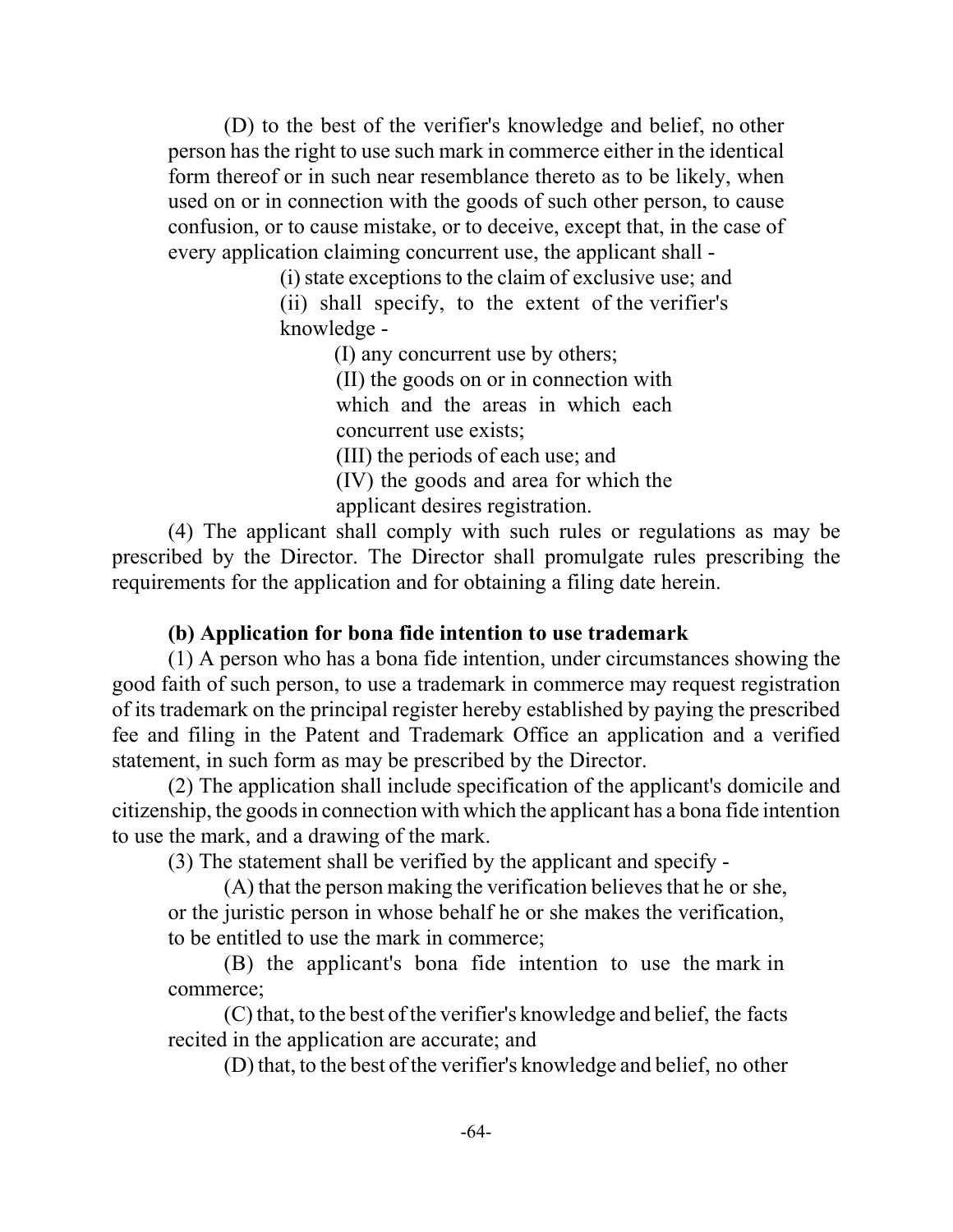person has the right to use such mark in commerce either in the identical form thereof or in such near resemblance thereto as to be likely, when used on or in connection with the goods of such other person, to cause confusion, or to cause mistake, or to deceive.

Except for applications filed pursuant to section 1126 of this title, no mark shall be registered until the applicant has met the requirements of subsections (c) and (d) of this section.

(4) The applicant shall comply with such rules or regulations as may be prescribed by the Director. The Director shall promulgate rules prescribing the requirements for the application and for obtaining a filing date herein.

### **(c) Amendment of application under subsection (b) to conform to requirements of subsection (a)**

At any time during examination of an application filed under subsection (b) of this section, an applicant who has made use of the mark in commerce may claim the benefits of such use for purposes of this chapter, by amending his or her application to bring it into conformity with the requirements of subsection (a) of this section.

#### **(d) Verified statement that trademark is used in commerce**

(1) Within six months after the date on which the notice of allowance with respect to a mark is issued under section 1063(b)(2) of this title to an applicant under subsection (b) of this section, the applicant shall file in the Patent and Trademark Office, together with such number of specimens or facsimiles of the mark as used in commerce as may be required by the Director and payment of the prescribed fee, a verified statement that the mark is in use in commerce and specifying the date of the applicant's first use of the mark in commerce and those goods or services specified in the notice of allowance on or in connection with which the mark is used in commerce. Subject to examination and acceptance of the statement of use, the mark shall be registered in the Patent and Trademark Office, a certificate of registration shall be issued for those goods or services recited in the statement of use for which the mark is entitled to registration, and notice of registration shall be published in the Official Gazette of the Patent and Trademark Office. Such examination may include an examination of the factors set forth in subsections (a) through (e) of section 1052 of this title. The notice of registration shall specify the goods or services for which the mark is registered.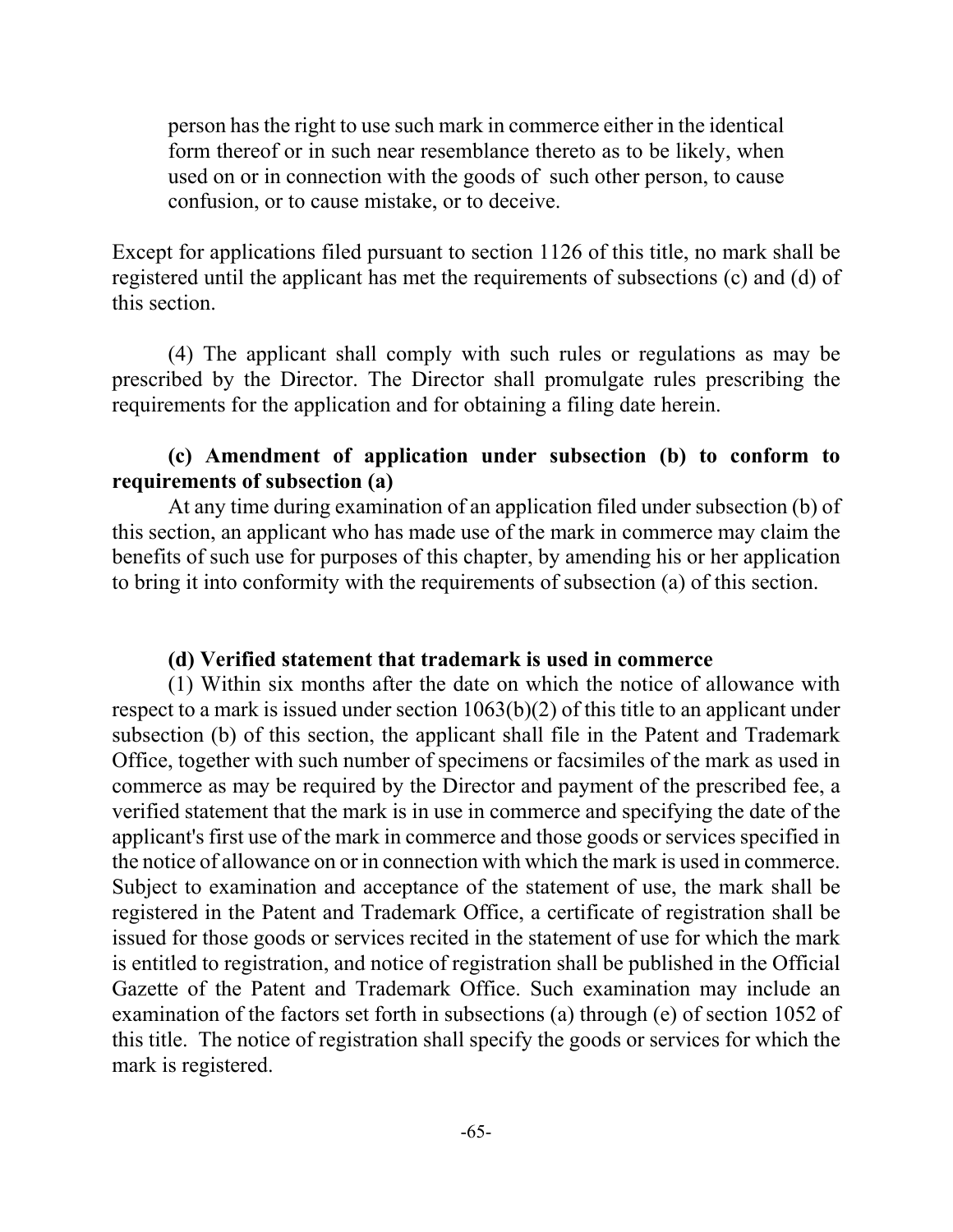(2) The Director shall extend, for one additional 6-month period, the time for filing the statement of use under paragraph (1), upon written request of the applicant before the expiration of the 6-month period provided in paragraph (1). In addition to an extension under the preceding sentence, the Director may, upon a showing of good cause by the applicant, further extend the time for filing the statement of use under paragraph (1) for periods aggregating not more than 24 months, pursuant to written request of the applicant made before the expiration of the last extension granted under this paragraph. Any request for an extension under this paragraph shall be accompanied by a verified statement that the applicant has a continued bona fide intention to use the mark in commerce and specifying those goods or services identified in the notice of allowance on or in connection with which the applicant has a continued bona fide intention to use the mark in commerce. Any request for an extension under this paragraph shall be accompanied by payment of the prescribed fee. The Director shall issue regulations setting forth guidelines for determining what constitutes good cause for purposes of this paragraph.

(3) The Director shall notify any applicant who files a statement of use of the acceptance or refusal thereof and, if the statement of use is refused, the reasons for the refusal. An applicant may amend the statement of use.

(4) The failure to timely file a verified statement of use under paragraph (1) or an extension request under paragraph (2) shall result in abandonment of the application, unless it can be shown to the satisfaction of the Director that the delay in responding was unintentional, in which case the time for filing may be extended, but for a period not to exceed the period specified in paragraphs (1) and (2) for filing a statement of use.

#### **(e) Designation of resident for service of process and notices**

If the applicant is not domiciled in the United States the applicant may designate, by a document filed in the United States Patent and Trademark Office, the name and address of a person resident in the United States on whom may be served notices or process in proceedings affecting the mark. Such notices or process may be served upon the person so designated by leaving with that person or mailing to that person a copy thereof at the address specified in the last designation so filed. If the person so designated cannot be found at the address given in the last designation, or if the registrant does not designate by a document filed in the United States Patent and Trademark Office the name and address of a person resident in the United States on whom may be served notices or process in proceedings affecting the mark, such notices or process may be served on the Director.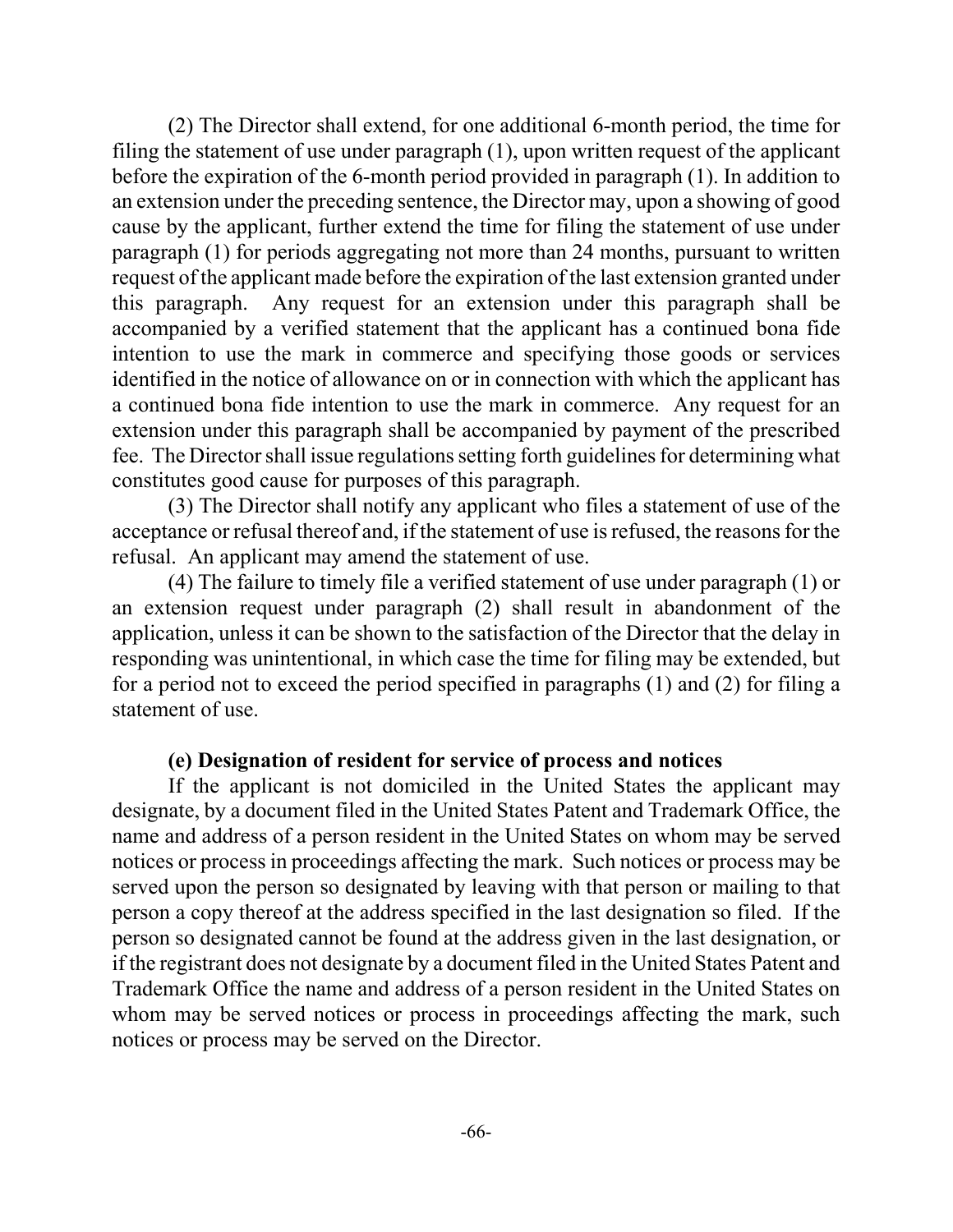#### **Lanham Act Section 32, 15 U.S.C §1114. Remedies; infringement; innocent infringement by printers and publishers**

(1) Any person who shall, without the consent of the registrant -

(a) use in commerce any reproduction, counterfeit, copy, or colorable imitation of a registered mark in connection with the sale, offering for sale, distribution, or advertising of any goods or services on or in connection with which such use is likely to cause confusion, or to cause mistake, or to deceive; or

(b) reproduce, counterfeit, copy, or colorably imitate a registered mark and apply such reproduction, counterfeit, copy, or colorable imitation to labels, signs, prints, packages, wrappers, receptacles or advertisements intended to be used in commerce upon or in connection with the sale, offering for sale, distribution, or advertising of goods or services on or in connection with which such use is likely to cause confusion, or to cause mistake, or to deceive,

shall be liable in a civil action by the registrant for the remedies hereinafter provided. Under subsection (b) hereof, the registrant shall not be entitled to recover profits or damages unless the acts have been committed with knowledge that such imitation is intended to be used to cause confusion, or to cause mistake, or to deceive.

 As used in this paragraph, the term ''any person'' includes theUnited States, all agencies and instrumentalities thereof, and all individuals, firms, corporations, or other persons acting for the United States and with the authorization and consent of the United States, and any State, any instrumentality of a State, and any officer or employee of a State or instrumentality of a State acting in his or her official capacity. The United States, all agencies and instrumentalities thereof, and all individuals, firms, corporations, other persons acting for the United States and with the authorization and consent of the United States, and any State, and any such instrumentality, officer, or employee, shall be subject to the provisions of this chapter in the same manner and to the same extent as any nongovernmental entity.

[Subsection 2 is omitted]

#### **Section 1125. False designations of origin, false descriptions, and dilution forbidden**

#### **(a) Civil action**

(1) Any person who, on or in connection with any goods or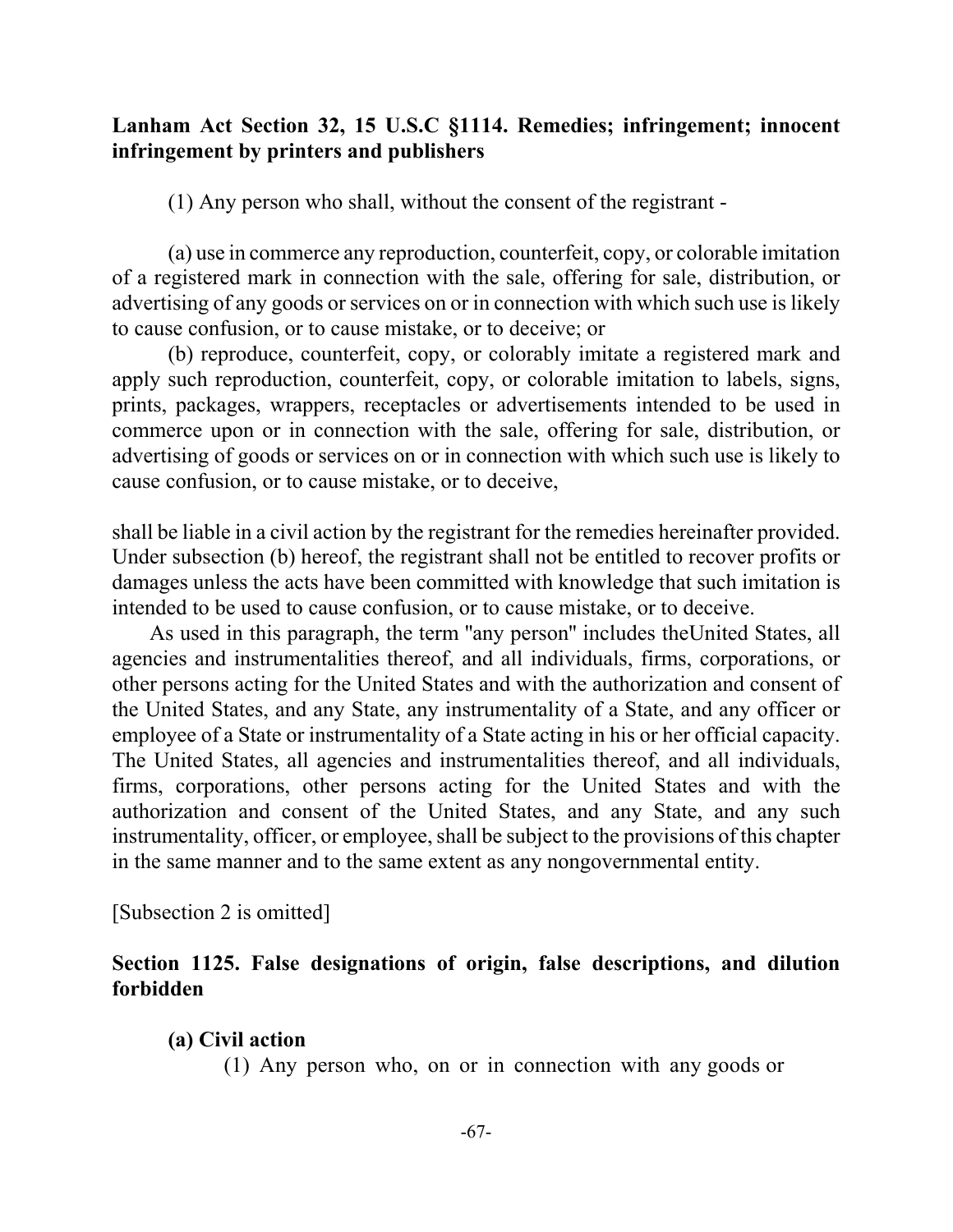services, or any container for goods, uses in commerce any word, term, name, symbol, or device, or any combination thereof, or any false designation of origin, false or misleading description of fact, or false or misleading representation of fact, which -

 (A) is likely to cause confusion, or to cause mistake, or to deceive as to the affiliation, connection, or association of such person with another person, or as to the origin, sponsorship, or approval of his or her goods, services, or commercial activities by another person, or

 (B) in commercial advertising or promotion, misrepresents the nature, characteristics, qualities, or geographic origin of his or her or another person's goods, services, or commercial activities,

 shall be liable in a civil action by any person who believes that he or she is or is likely to be damaged by such act.

 (2) As used in this subsection, the term ''any person'' includes any State, instrumentality of a State or employee of a State or instrumentality of a State acting in his or her official capacity. Any State, and any such instrumentality, officer, or employee, shall be subject to the provisions of this chapter in the same manner and to the same extent as any nongovernmental entity.

 (3) In a civil action for trade dress infringement under this chapter for trade dress not registered on the principal register, the person who asserts trade dress protection has the burden of proving that the matter sought to be protected is not functional.

#### **(b) Importation**

Any goods marked or labeled in contravention of the provisions of this section shall not be imported into the United States or admitted to entry at any customhouse of the United States. The owner, importer, or consignee of goods refused entry at any customhouse under this section may have any recourse by protest or appeal that is given under the customs revenue laws or may have the remedy given by this chapter in cases involving goods refused entry or seized.

#### **(c) Remedies for dilution of famous marks**

 (1) The owner of a famous mark shall be entitled, subject to the principles of equity and upon such terms as the court deems reasonable, to an injunction against another person's commercial use in commerce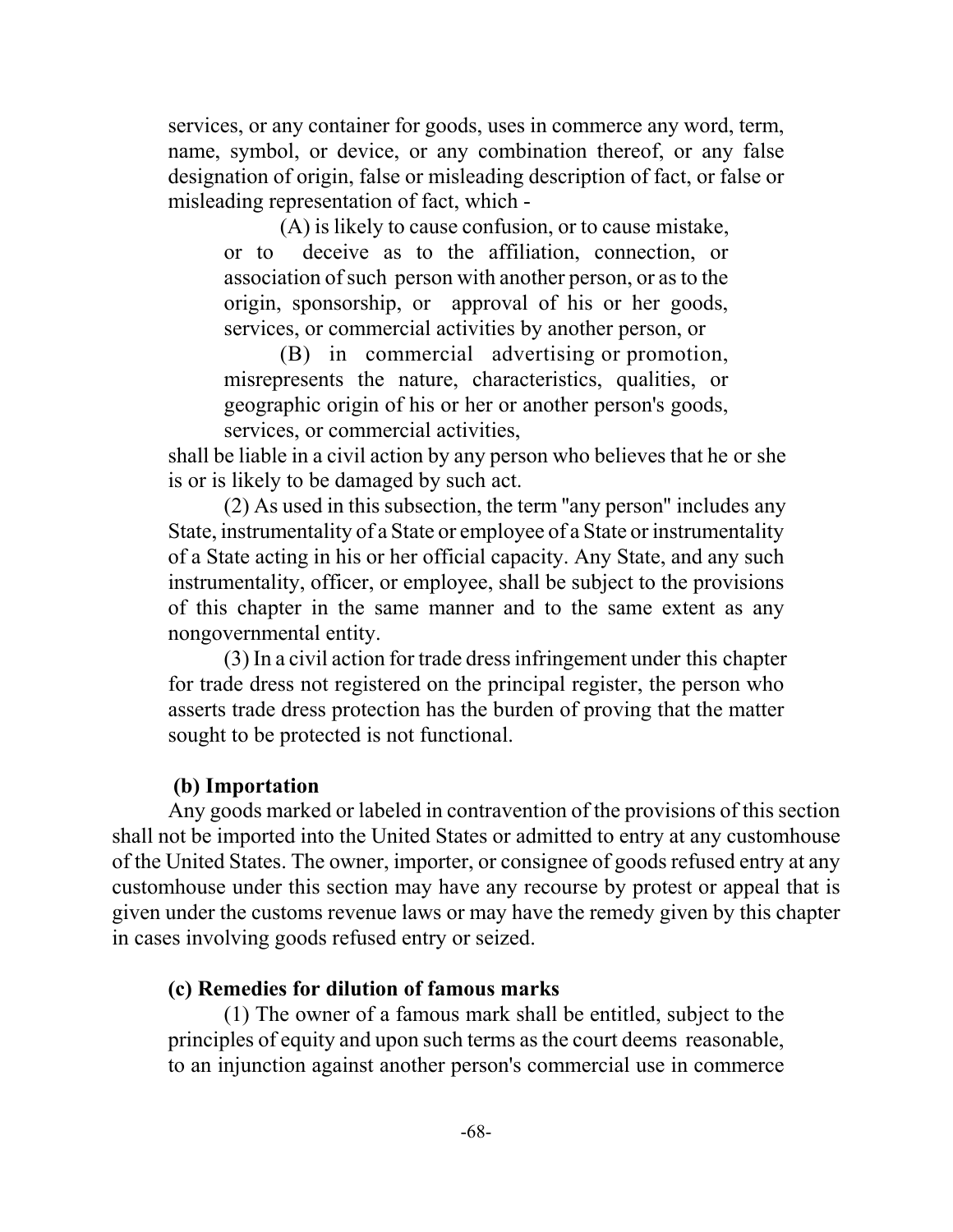of a mark or trade name, if such use begins after the mark has become famous and causes dilution of the distinctive quality of the mark, and to obtain such other relief as is provided in this subsection. In determining whether a mark is distinctive and famous, a court may consider factors such as, but not limited to -

 (A) the degree of inherent or acquired distinctiveness of the mark;

 (B) the duration and extent of use of the mark in connection with the goods or services with which the mark is used;

 (C) the duration and extent of advertising and publicity of the mark;

 (D) the geographical extent of the trading area in which the mark is used:

 (E) the channels of trade for the goods or services with which the mark is used;

 F) the degree of recognition of the mark in the trading areas and channels of trade used by the marks' owner and the person against whom the injunction is sought;

 (G) the nature and extent of use of the same or similar marks by third parties; and

 (H) whether the mark was registered under the Act of March 3,1881, or the Act of February 20, 1905, or on the principal register.

 (2) In an action brought under this subsection, the owner of the famous mark shall be entitled only to injunctive relief as set forth in section 1116 of this title unless the person against whom the injunction is sought willfully intended to trade on the owner's reputation or to cause dilution of the famous mark. If such willful intent is proven, the owner of the famous mark shall also be entitled to the remedies set forth in sections 1117(a) and 1118 of this title, subject to the discretion of the court and the principles of equity.

 (3) The ownership by a person of a valid registration under the Act of March 3, 1881, or the Act of February 20, 1905, or on the principal register shall be a complete bar to an action against that person, with respect to that mark, that is brought by another person under the common law or a statute of a State and that seeks to prevent dilution of the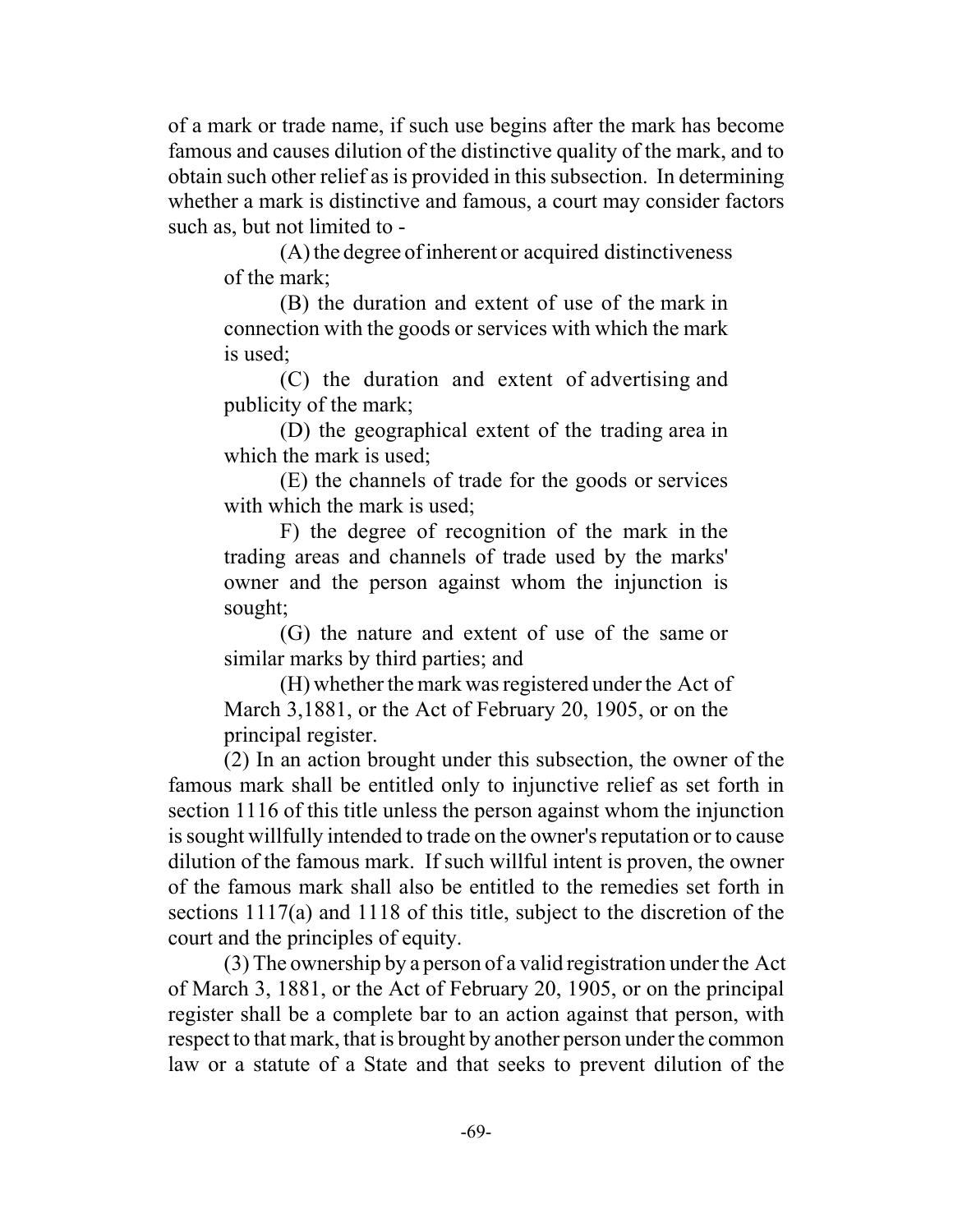distinctiveness of a mark, label, or form of advertisement.

(4) The following shall not be actionable under this section:

 (A) Fair use of a famous mark by another person in comparative commercial advertising or promotion to identify the competing goods or services of the owner of the famous mark.

(B) Noncommercial use of a mark.

 (C) All forms of news reporting and news commentary.

### **(d) Cyberpiracy prevention**

(1)(A) A person shall be liable in a civil action by the owner of a mark, including a personal name which is protected as a mark under this section, if, without regard to the goods or services of the parties, that person -

(i) has a bad faith intent to profit from that mark, including a personal name which is protected as a mark under this section;

and

-

(ii) registers, traffics in, or uses a domain name that

 (I) in the case of a mark that is distinctive at the time of registration of the domain name, is identical or confusingly similar to that mark;

 (II) in the case of a famous mark that is famous at the time of registration of the domain name, is identical or confusingly similar to or dilutive of that mark; or

 (III) is a trademark, word, or name protected by reason of section 706 of title 18 or section 220506 of title 36.

 (B)(i) In determining whether a person has a bad faith intent described under subparagraph (A), a court may consider factors such as, but not limited to -

> (I) the trademark or other intellectual property rights of the person, if any, in the domain name;

> (II) the extent to which the domain name consists of the legal name of the person or a name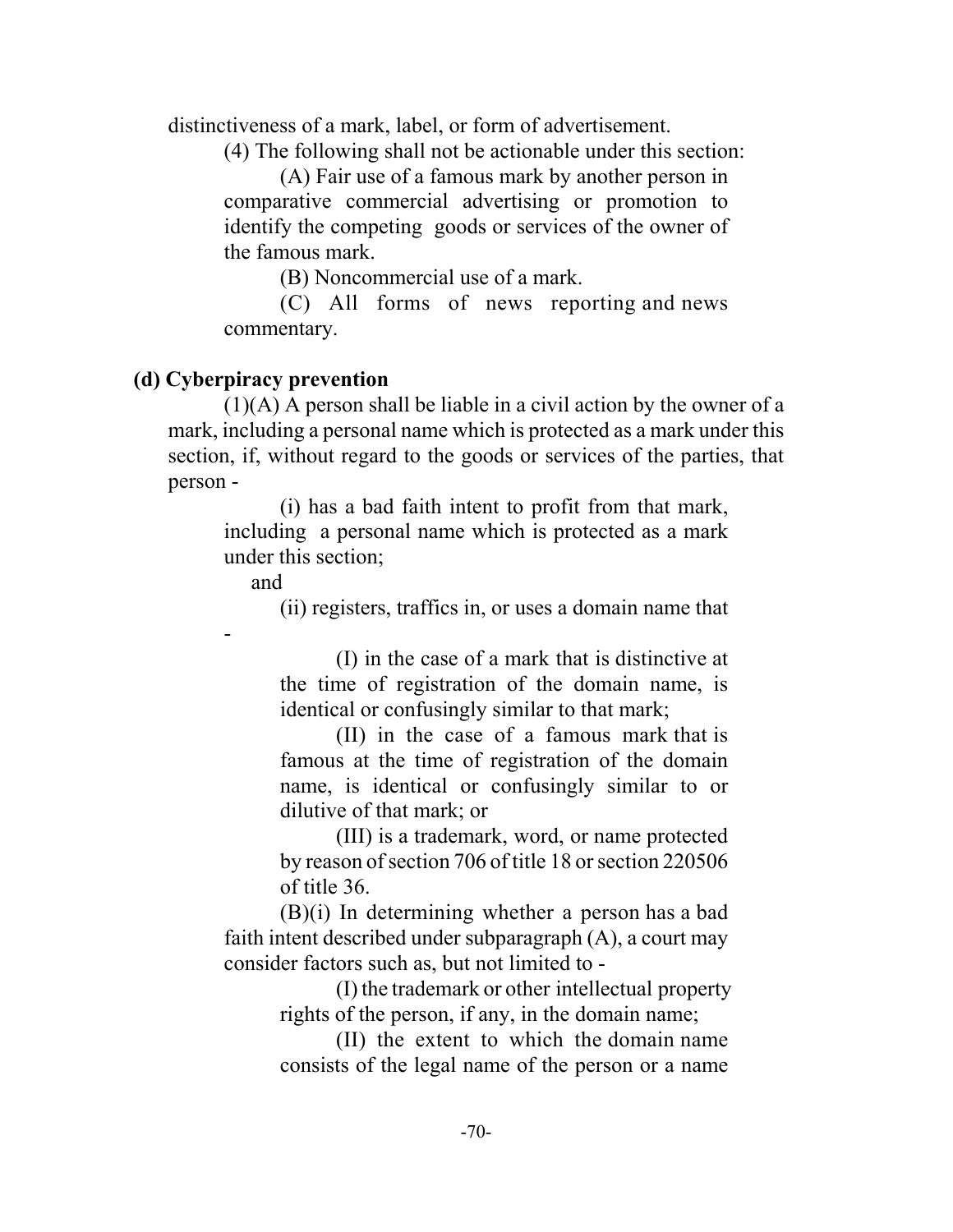that is otherwise commonly used to identify that person;

 (III) the person's prior use, if any, of the domain name in connection with the bona fide offering of any goods or services;

 (IV) the person's bona fide noncommercial or fair use of the mark in a site accessible under the domain name;

 (V) the person's intent to divert consumers from the mark owner's online location to a site accessible under the domain name that could harm the goodwill represented by the mark, either for commercial gain or with the intent to tarnish or disparage the mark, by creating a likelihood of confusion as to the source, sponsorship, affiliation, or endorsement of the site;

 (VI) the person's offer to transfer, sell, or otherwise assign the domain name to the mark owner or any third party for financial gain without having used, or having an intent to use, the domain name in the bona fide offering of any goods or services, or the person's prior conduct indicating a pattern of such conduct;

 (VII) the person's provision of material and misleading false contact information when applying for the registration of the domain name, the person's intentional failure to maintain accurate contact information, or the person's prior conduct indicating a pattern of such conduct;

 (VIII) the person's registration or acquisition of multiple domain names which the person knows are identical or confusingly similar to marks of others that are distinctive at the time of registration of such domain names, or dilutive of famous marks of others that are famous at the time of registration of such domain names, without regard to the goods or services of the parties;

and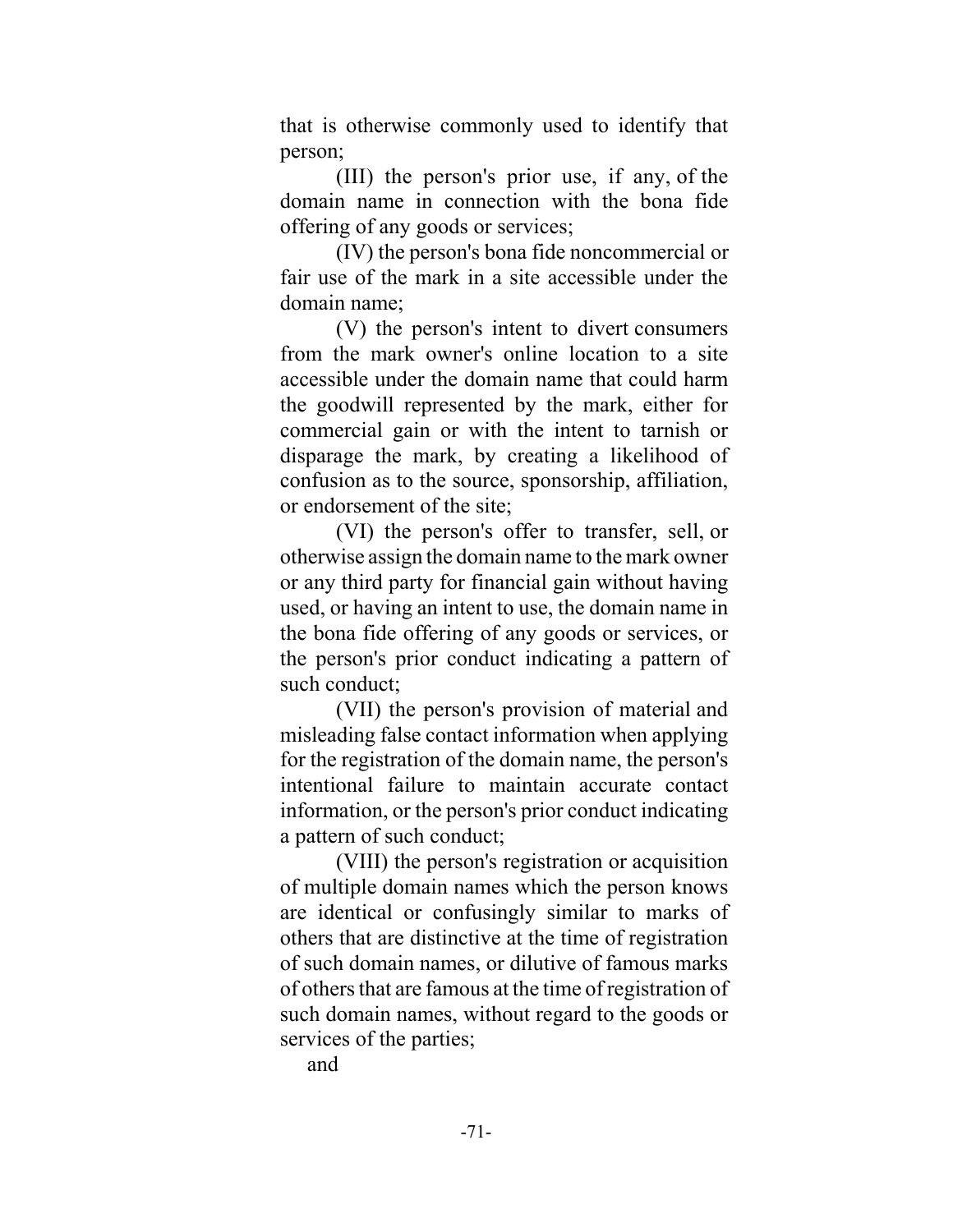(IX) the extent to which the mark incorporated in the person's domain name registration is or is not distinctive and famous within the meaning of subsection  $(c)(1)$  of this section.

 (ii) Bad faith intent described under subparagraph (A) shall not be found in any case in which the court determines that the person believed and had reasonable grounds to believe that the use of the domain name was a fair use or otherwise lawful.

(C) In any civil action involving the registration, trafficking, or use of a domain name under this paragraph, a court may order the forfeiture or cancellation of the domain name or the transfer of the domain name to the owner of the mark.

 (D) A person shall be liable for using a domain name under subparagraph (A) only if that person is the domain name registrant or that registrant's authorized licensee.

 (E) As used in this paragraph, the term ''traffics in'' refers to transactions that include, but are not limited to, sales, purchases, loans, pledges, licenses, exchanges of currency, and any other transfer for consideration or receipt in exchange for consideration.

 $(2)(A)$  The owner of a mark may file an in rem civil action against a domain name in the judicial district in which the domain name registrar, domain name registry, or other domain name authority that registered or assigned the domain name is located if -

 (i) the domain name violates any right of the owner of a mark registered in the Patent and Trademark Office, or protected under subsection (a) or (c) of this section; and

(ii) the court finds that the owner -

 (I) is not able to obtain in personam jurisdiction over a person who would have been a defendant in a civil action under paragraph (1); or

 (II) through due diligence was not able to find a person who would have been a defendant in a civil action under paragraph (1) by -

> (aa) sending a notice of the alleged violation and intent to proceed under this paragraph to the registrant of the domain name at the postal and e-mail address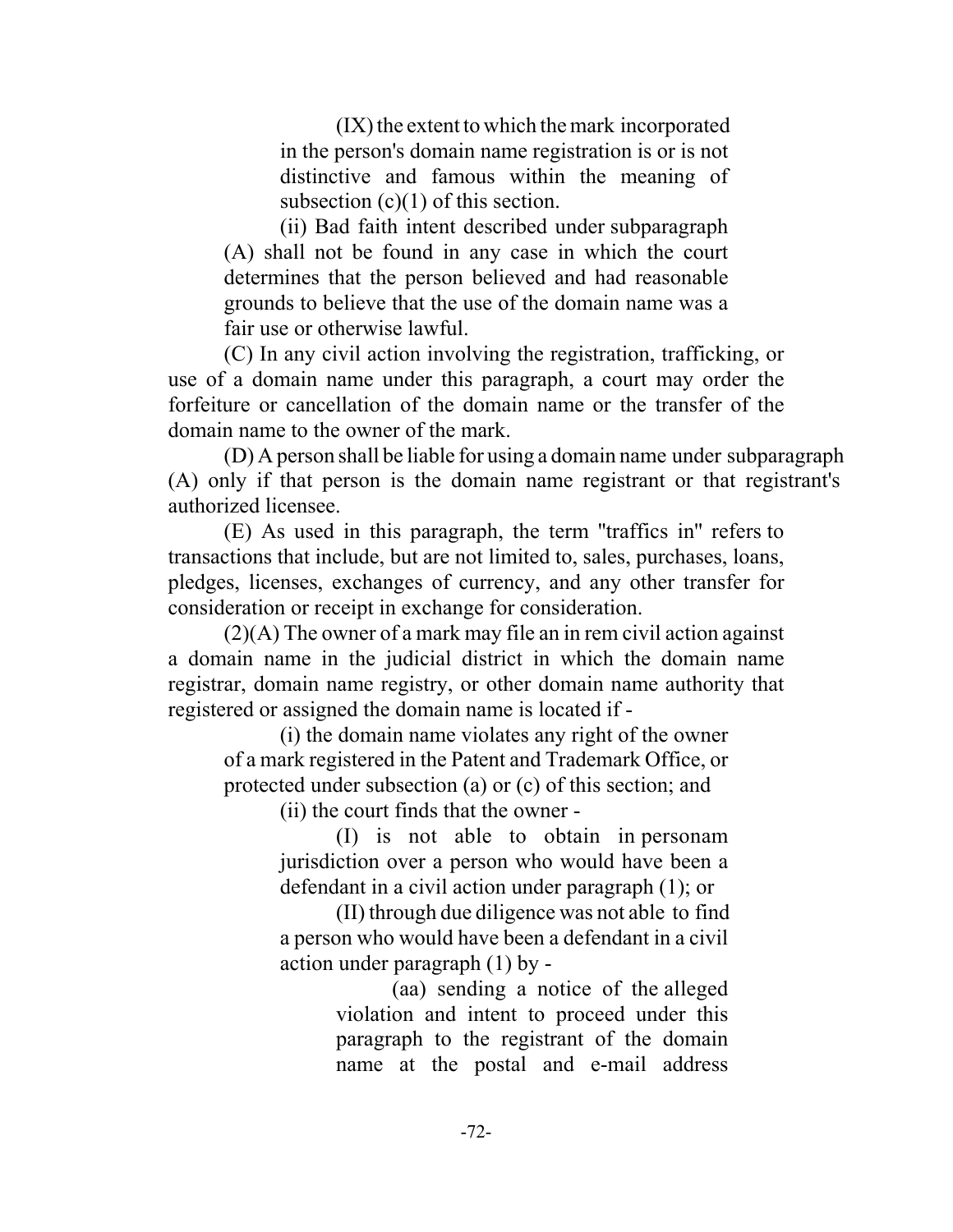provided by the registrant to the registrar; and (bb) publishing notice of the action as the court may direct promptly after filing the action.

 $(B)$  The actions under subparagraph  $(A)(ii)$  shall constitute service of process.

 (C) In an in rem action under this paragraph, a domain name shall be deemed to have its situs in the judicial district in which -

 (i) the domain name registrar, registry, or other domain name authority that registered or assigned the domain name is located;

or

 (ii) documents sufficient to establish control and authority regarding the disposition of the registration and use of the domain name are deposited with the court.

 (D)(i) The remedies in an in rem action under this paragraph shall be limited to a court order for the forfeiture or cancellation of the domain name or the transfer of the domain name to the owner of the mark. Upon receipt of written notification of a filed, stamped copy of a complaint filed by the owner of a mark in a United States district court under this paragraph, the domain name registrar, domain name registry, or other domain name authority shall -

> (I) expeditiously deposit with the court documents sufficient to establish the court's control and authority regarding the disposition of the registration and use of the domain name to the court; and

> (II) not transfer, suspend, or otherwise modify the domain name during the pendency of the action, except upon order of the court.

 (ii) The domain name registrar or registry or other domain name authority shall not be liable for injunctive or monetary relief under this paragraph except in the case of bad faith or reckless disregard, which includes a willful failure to comply with any such court order.

 (3) The civil action established under paragraph (1) and the in rem action established under paragraph (2), and any remedy available under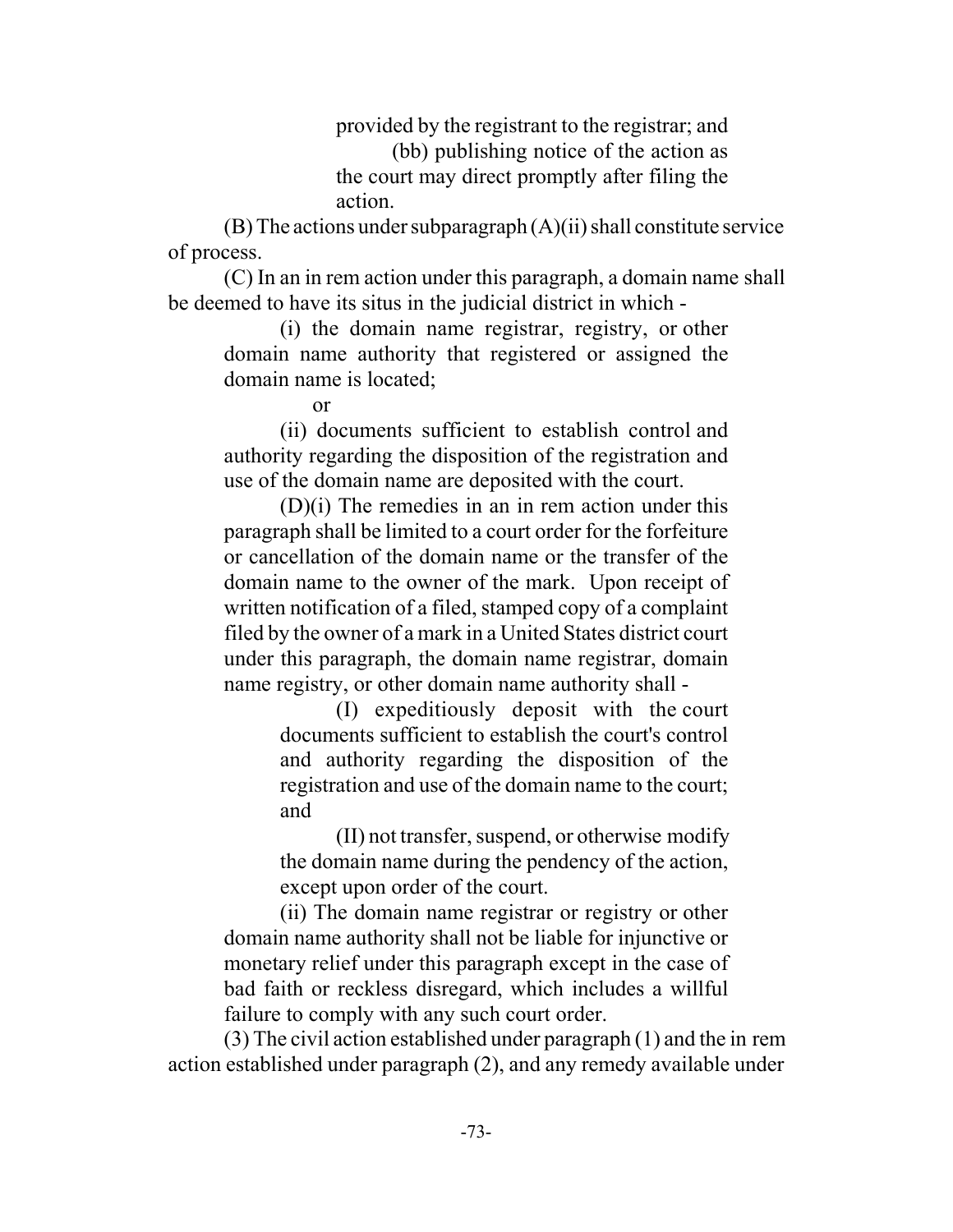either such action, shall be in addition to any other civil action or remedy otherwise applicable.

 (4) The in rem jurisdiction established under paragraph (2) shall be in addition to any other jurisdiction that otherwise exists, whether in rem or in personam.

## **Section 1127. Construction and definitions; intent of chapter**

\* \* \*

The word ''commerce'' means all commerce which may lawfully be regulated by Congress.

The terms ''trade name'' and ''commercial name'' mean any name used by a person to identify his or her business or vocation.

The term ''trademark'' includes any word, name, symbol, or device, or any combination thereof -

(1) used by a person, or

 (2) which a person has a bona fide intention to use in commerce and applies to register on the principal register established by this chapter, to identify and distinguish his or her goods, including a unique product, from those manufactured or sold by others and to indicate the source of the goods, even if that source is unknown.

 The term ''service mark'' means any word, name, symbol, or device, or any combination thereof -

(1) used by a person, or

 (2) which a person has a bona fide intention to use in commerce and applies to register on the principal register established by this chapter, to identify and distinguish the services of one person, including a unique service, from the services of others and to indicate the source of the services, even if that source is unknown. Titles, character names, and other distinctive features of radio or television programs may be registered as service marks notwithstanding that they, or the programs, may advertise the goods of the sponsor.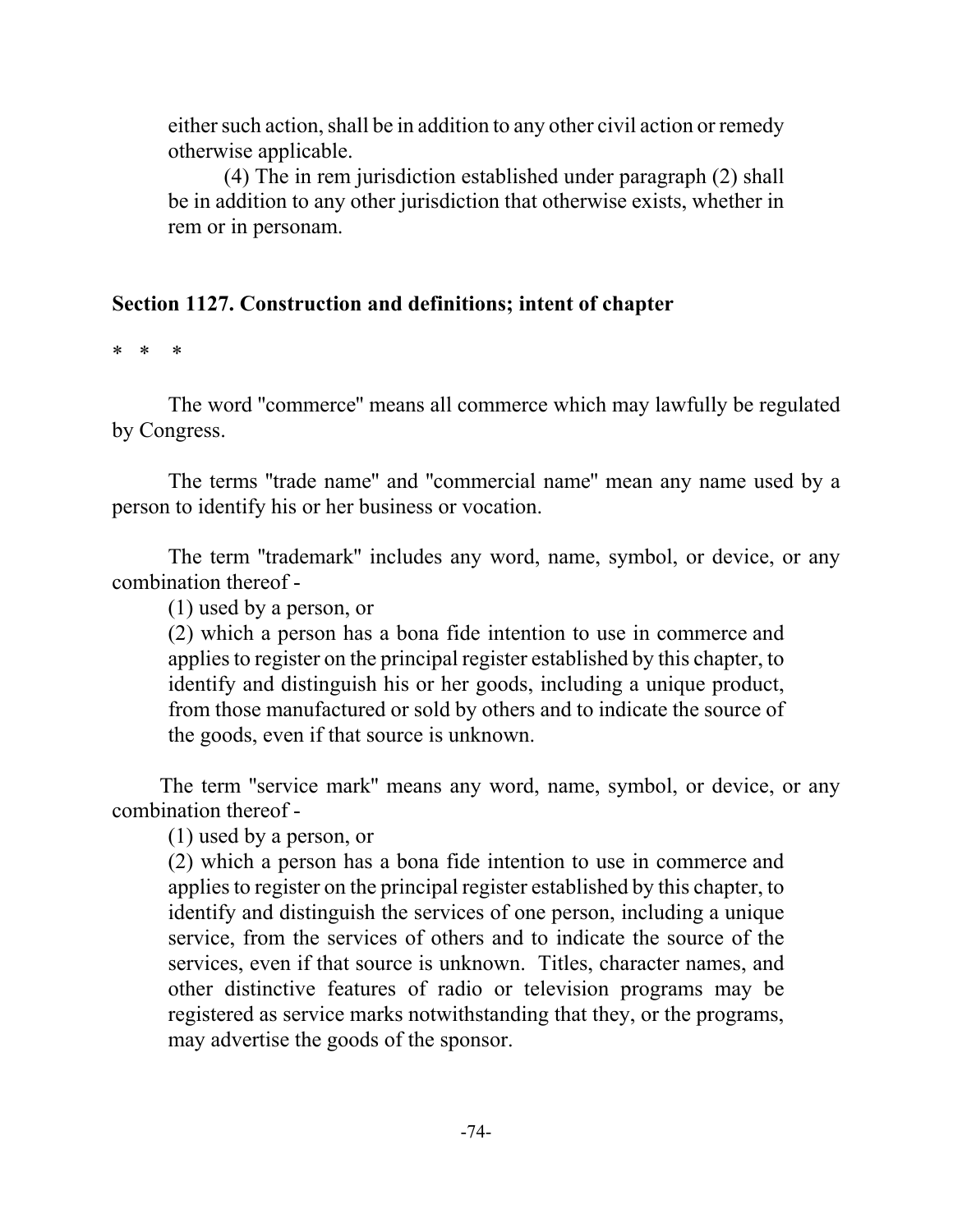\* \* \* \*

The term ''use in commerce'' means the bona fide use of a mark in the ordinary course of trade, and not made merely to reserve a right in a mark. For purposes of this chapter, a mark shall be deemed to be in use in commerce -

(1) on goods when -

 (A) it is placed in any manner on the goods or their containers or the displays associated therewith or on the tags or labels affixed thereto, or if the nature of the goods makes such placement impracticable, then on documents associated with the goods or their sale, and

 (B) the goods are sold or transported in commerce, and (2) on services when it is used or displayed in the sale or advertising of services and the services are rendered in commerce, or the services are rendered in more than one State or in the United States and a foreign country and the person rendering the services is engaged in commerce in connection with the services.

\* \* \* \*

A ''counterfeit'' is a spurious mark which is identical with, or substantially indistinguishable from, a registered mark.

#### **TITLE 28, JUDICIARY AND JUDICIAL PROCEDURE**

#### **Section 1658. Time limitations on the commencement of civil actions arising under Acts of Congress**

Except as otherwise provided by law, a civil action arising under an Act of Congress enacted after the date of the enactment of this section may not be commenced later than 4 years after the cause of action accrues.

#### **VIRGINIA CODE**

**8.01-243. Personal action for injury to person or property generally; extension in actions for malpractice against health care provider.**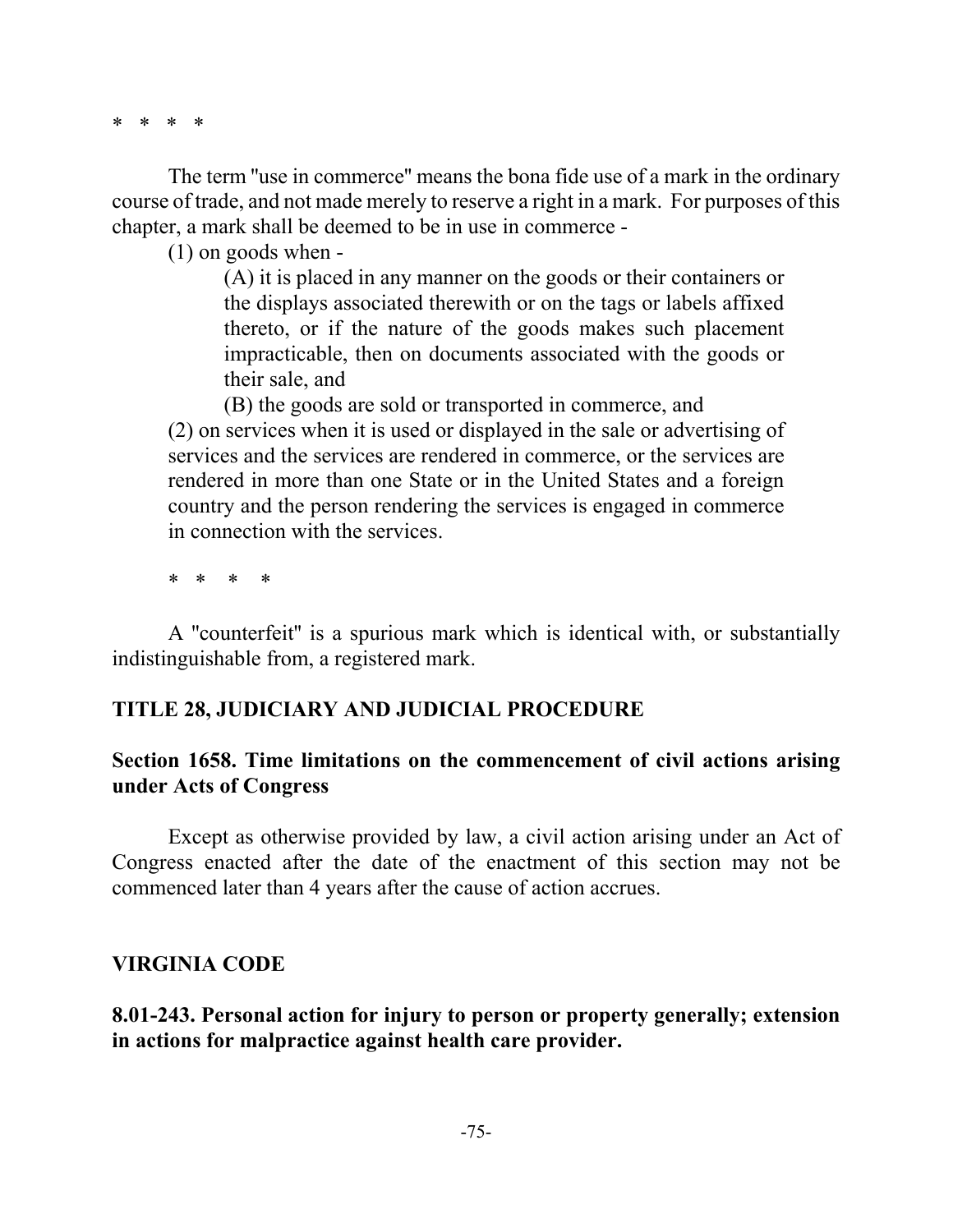A. Unless otherwise provided in this section or by other statute, every action for personal injuries, whatever the theory of recovery, and every action for damages resulting from fraud, shall be brought within two years after the cause of action accrues.

B. Every action for injury to property, including actions by a parent or guardian of an infant against a tort-feasor for expenses of curing or attempting to cure such infant from the result of a personal injury or loss of services of such infant, shall be brought within five years after the cause of action accrues.

## **8.01-248. Personal actions for which no other limitation is specified.**

Every personal action accruing on or after July 1, 1995, for which no limitation is otherwise prescribed, shall be brought within two years after the right to bring such action has accrued.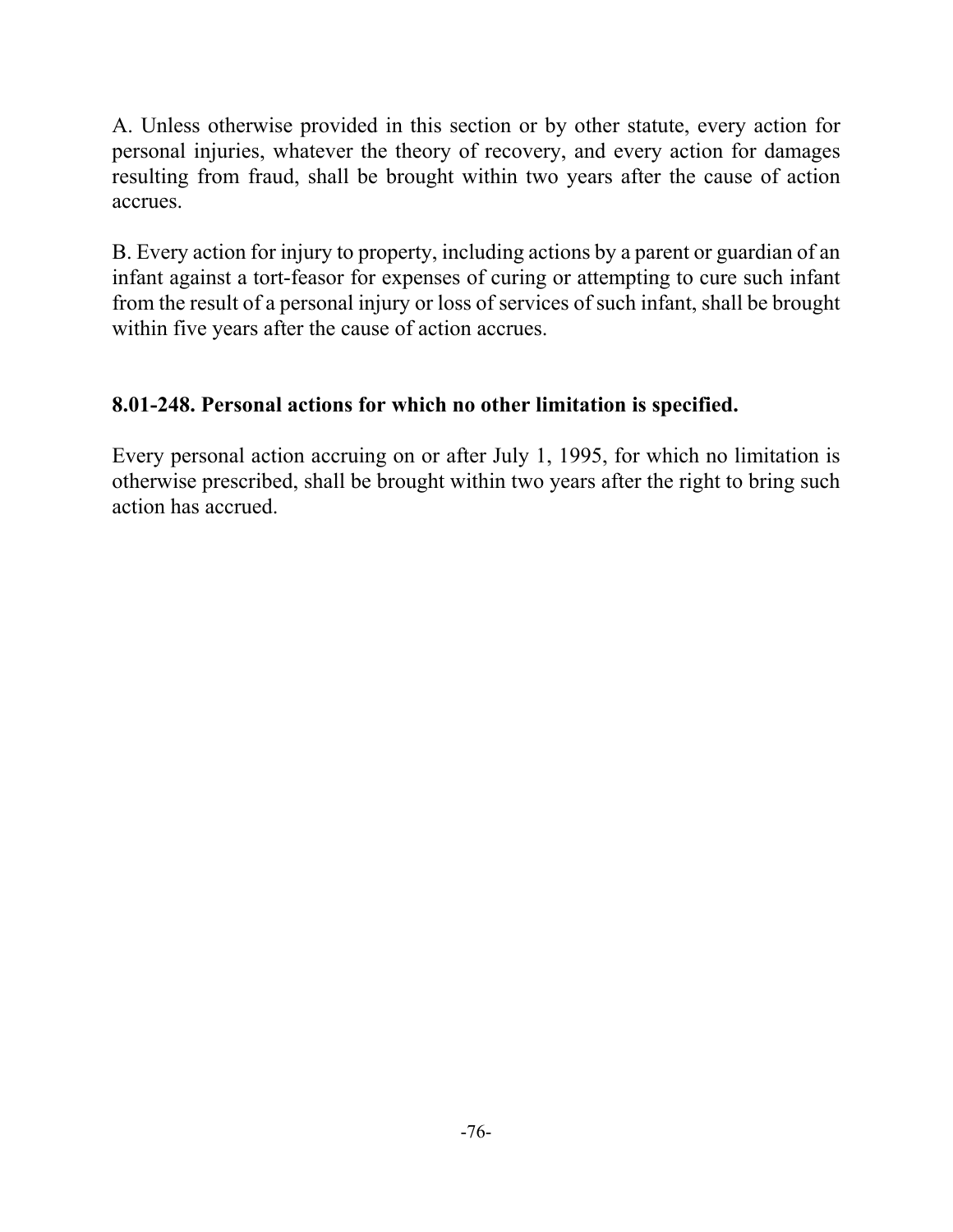# **ADDENDUM OF UNPUBLISHED FOURTH CIRCUIT DECISIONS**